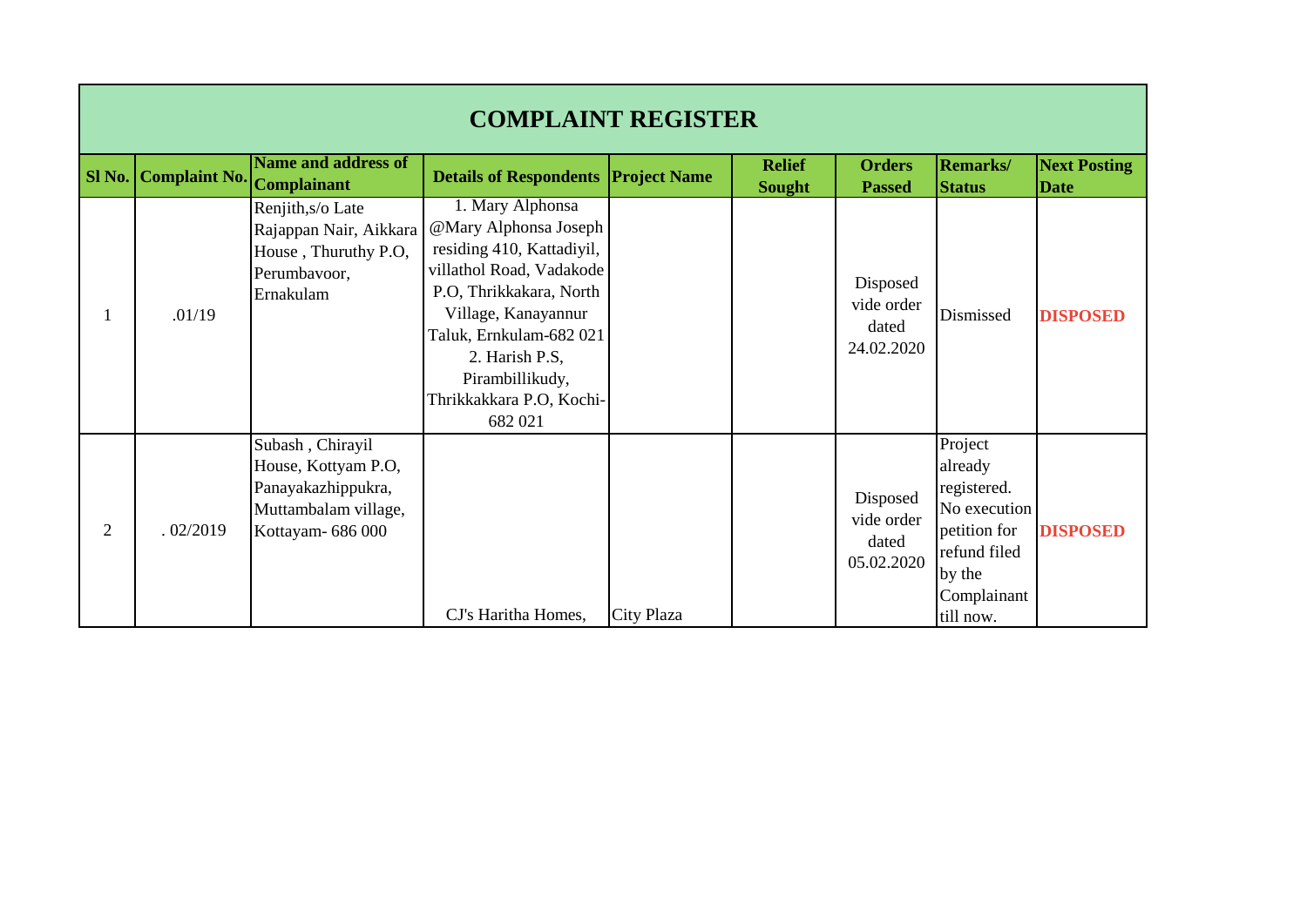| 3 | .03/2019 | Dr. Ashad S.N,<br>Aradhana, NSS<br>Karayogam Road,<br>Anayara Post,<br>Thiruvananthapuram                     | M/s PTC Builders                                                                   | PTC Aquavista                | Disposed<br>vide order<br>dated<br>08.11.2021 | Penalty of<br>Rs. 5000/-<br>per day<br>imposed if<br>default of<br>handing over<br>the common<br>amenites<br>with in 3<br>months | <b>DISPOSED</b> |
|---|----------|---------------------------------------------------------------------------------------------------------------|------------------------------------------------------------------------------------|------------------------------|-----------------------------------------------|----------------------------------------------------------------------------------------------------------------------------------|-----------------|
| 4 | .04/2019 | Abdul Lathif MNR 2.<br>Nile Abdul Lathif,<br>Villa -1, Lavender<br>Gardens Mukkolakkal<br>Trivandrum- 695 043 | .M/s PTC Builders                                                                  | PTC Aquavista                | Disposed<br>vide order<br>dated<br>08.11.2021 | Penalty of<br>Rs. 5000/-<br>per day<br>imposed if<br>default of<br>handing over<br>the common<br>amenites<br>with in 3<br>months | <b>DISPOSED</b> |
| 5 | .05/2019 | Sudha Soman,<br>Indeevaram,<br>Chennithala P.O,<br>Mavelikkara,<br>Alappuzha- 690105                          | A.Abdul Rashid Alias<br>Dr.A.R Babu, Heera Park,<br>MP Appan Road,<br>Vazhuthacadu | Heera Lake<br>front, Akkulam | Disposed<br>vide order<br>dated<br>05.02.2020 | Dismissed                                                                                                                        | <b>DISPOSED</b> |
| 6 | .06/2019 | Sheeja Joseph,<br>Thannivila<br>Puthenveedu,<br>Kizhakabhagom,<br>Pathanapuram, Quilon                        | A.Abdul Rashid Alias<br>Dr.A.R Babu, Heera Park,<br>MP Appan Road,<br>Vazhuthacadu | Heera Lake<br>front, Akkulam | Disposed<br>vide order<br>dated<br>05.02.2020 | Dismissed                                                                                                                        | <b>DISPOSED</b> |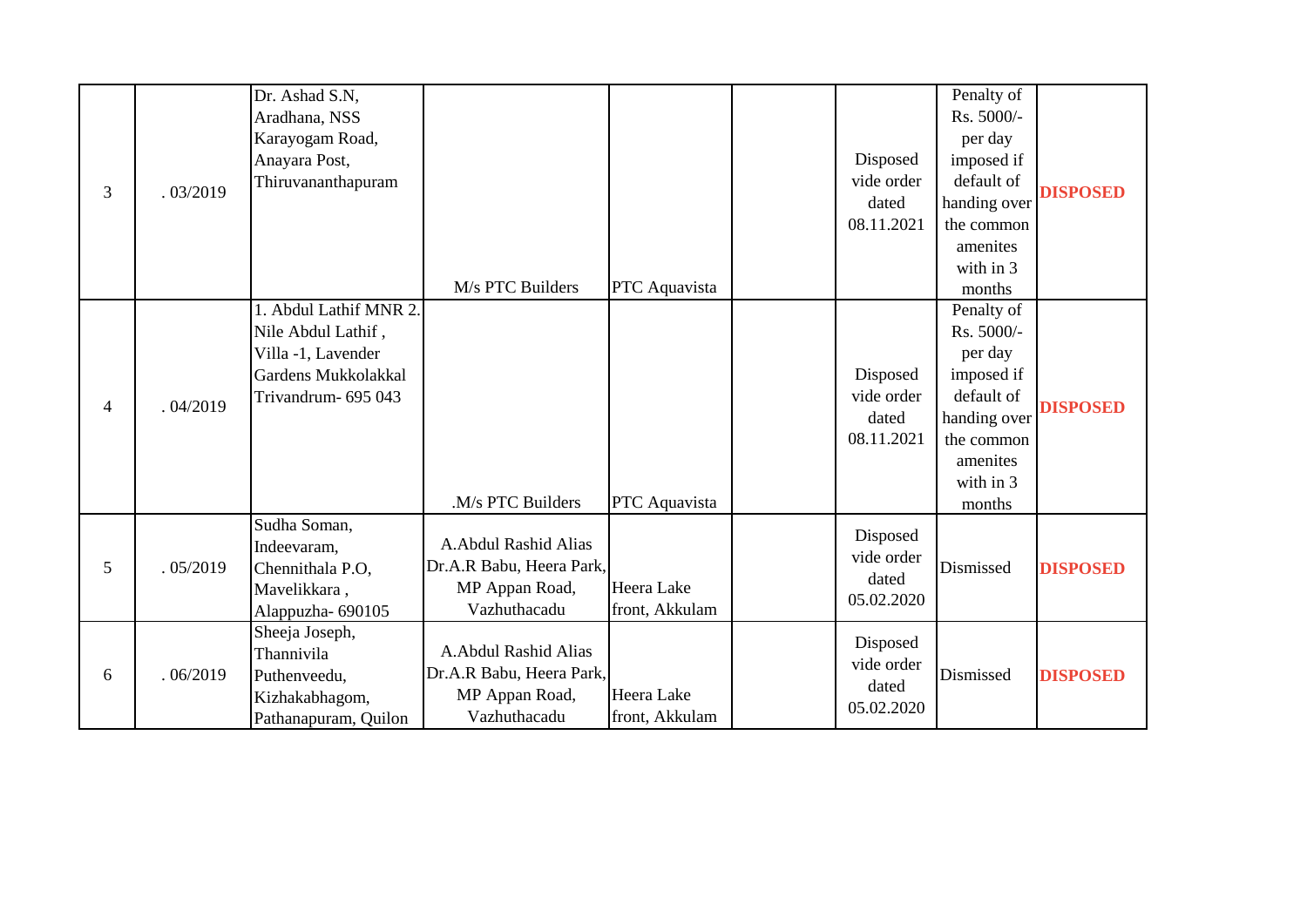|                |          | Jacob George,                |                         | <b>Nucleus</b> |            |                             |                                                                                             |
|----------------|----------|------------------------------|-------------------------|----------------|------------|-----------------------------|---------------------------------------------------------------------------------------------|
|                |          | Alummoottil House, TP        |                         | Bayvue' at     | Disposed   |                             |                                                                                             |
|                |          | Puram Post, Vazhoore,        |                         | Panachikad     | vide order |                             |                                                                                             |
| $\overline{7}$ | 07-2019  | Kottayam- 686 504            |                         | Village,       | dated      | Complainant                 |                                                                                             |
|                |          |                              | <b>Nucleus Premium</b>  | Kottayam       | 23.10.2020 | in complaint                |                                                                                             |
|                |          |                              | Properties Private Ltd, | District,      |            | No. 8/2019                  | <b>DISPOSED</b><br><b>DISPOSED</b><br><b>DISPOSED</b><br><b>DISPOSED</b><br><b>DISPOSED</b> |
|                |          | Prince Mathew, s/o           |                         | <b>Nucleus</b> |            | filed I.A on                |                                                                                             |
|                |          | O.V Mathew,                  |                         | Bayvue' at     | Disposed   | 03.05.2021                  |                                                                                             |
|                | .08/2019 | Puthanpeedikayil,            |                         | Panachikad     | vide order | $\&$ complaint              |                                                                                             |
| 8              |          | Moolavattom P.O,             |                         | Village,       | dated      | no.97/2020                  |                                                                                             |
|                |          | Kottayam- 686 026            | <b>Nucleus Premium</b>  | Kottayam       | 23.10.2020 | filed IA on                 |                                                                                             |
|                |          |                              | Properties Private Ltd, | District,      |            | 12.07.2021                  |                                                                                             |
|                |          | Ani Abraham Koshy,           |                         | <b>Nucleus</b> |            | for non                     |                                                                                             |
|                |          | Koshy Pulivarathil           |                         | Bayvue' at     | Disposed   | compliance                  |                                                                                             |
| 9              | 09-2019  | House, Cheenakkara           |                         | Panachikad     | vide order | of the order                |                                                                                             |
|                |          | P.O, Pathanamthitta-         |                         | Village,       | dated      | of the                      |                                                                                             |
|                |          | 689 503                      | <b>Nucleus Premium</b>  | Kottayam       | 23.10.2020 | Authority.                  |                                                                                             |
|                |          |                              | Properties Private Ltd, | District,      |            | Case posted                 |                                                                                             |
|                |          | John Christopher,            |                         | <b>Nucleus</b> |            | for hearing                 |                                                                                             |
|                |          | Meenath House,               |                         | Bayvue' at     | Disposed   | <sub>on</sub>               |                                                                                             |
| 10             | 10-2019  | Clappana P.O, Kollam-        |                         | Panachikad     | vide order | 29.07.2021                  |                                                                                             |
|                |          | 650525                       |                         | Village,       | dated      |                             |                                                                                             |
|                |          |                              | <b>Nucleus Premium</b>  | Kottayam       | 23.10.2020 |                             |                                                                                             |
|                |          |                              | Properties Private Ltd, | District,      |            |                             |                                                                                             |
|                |          | P.A Ajith Kumar,             |                         |                |            |                             |                                                                                             |
|                |          | Secretary, MIR Cintra        |                         |                |            |                             |                                                                                             |
|                |          | <b>Cintra Flat Allottees</b> |                         |                |            | I.A filed.                  |                                                                                             |
|                |          | Association, Flat NO.        |                         |                | Disposed   | Case posted                 |                                                                                             |
|                | 11-2019  | 25, 2nd Floor,               |                         |                | vide order | for hearing                 |                                                                                             |
| 11             |          | Kalamparambil                |                         |                | dated      |                             |                                                                                             |
|                |          | <b>Building Thottuva</b>     |                         |                | 05.02.2021 | <sub>on</sub><br>19.07.2021 |                                                                                             |
|                |          | Junction, Malayatoor         |                         | MIR Cintra,    |            |                             |                                                                                             |
|                |          | P.O. Ernakulam-683           | MIR Builders and        | Angamaly,      |            |                             |                                                                                             |
|                |          | 587                          | Developers Pvt Ltd.     | Ernakulam      |            |                             |                                                                                             |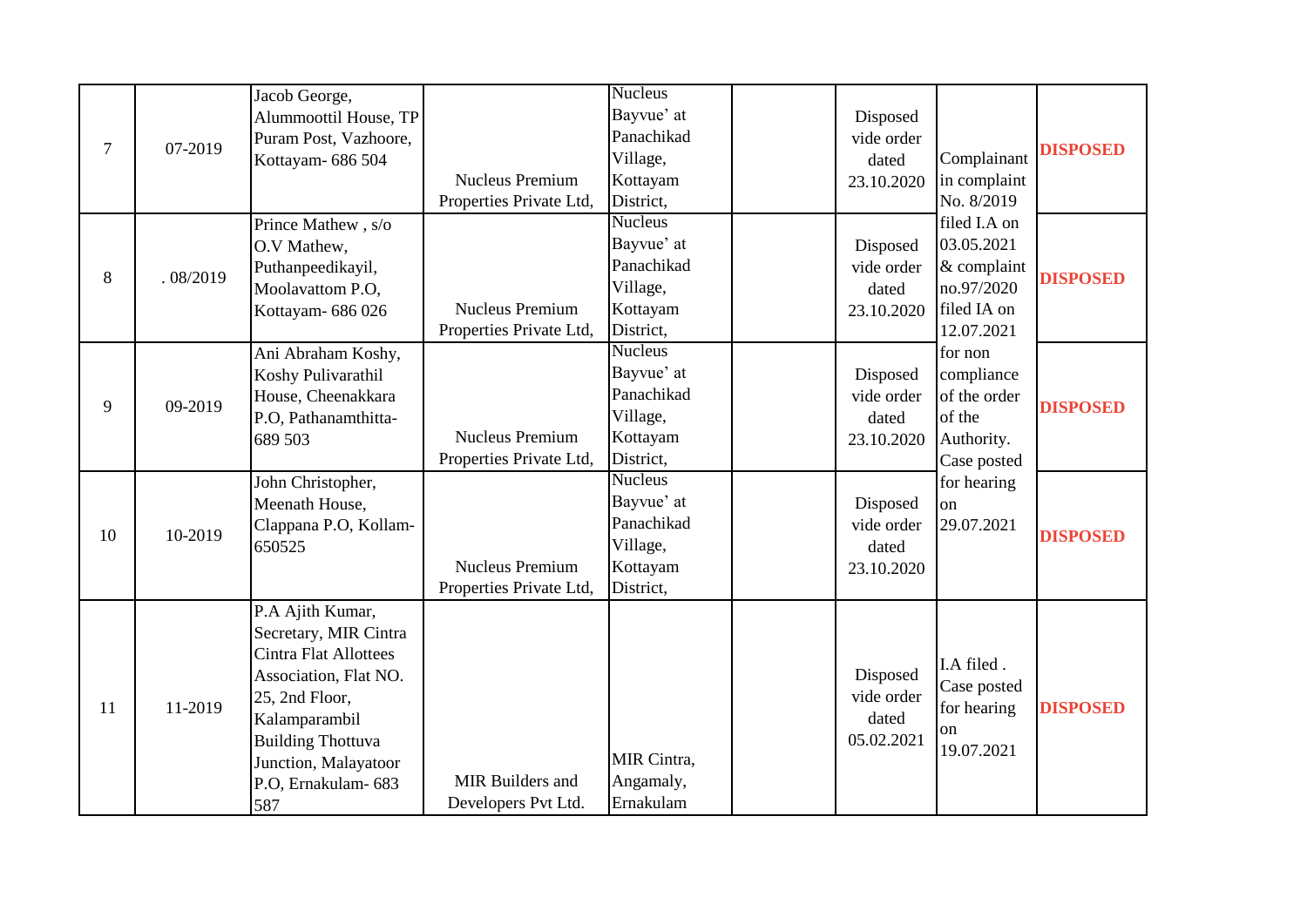| 12 | 12-2019 | M.N Sunil Kumar,<br>Mambrapilly Mana,<br>Annamanada P.O,<br>Chalakudy -680 741                                                                                              | Kerala Gramam<br>Properties        | Kerala Gramam<br>Properties | Complete and<br>handover | Disposed<br>vide order<br>dated<br>16.11.2020 | <b>DISPOSED</b> |
|----|---------|-----------------------------------------------------------------------------------------------------------------------------------------------------------------------------|------------------------------------|-----------------------------|--------------------------|-----------------------------------------------|-----------------|
| 13 | 13/2019 | Kumar Das,<br>Ramayneeyam Tc<br>8/8534, Thirumala P.O,<br>Thiruvananthapuram-<br>695 006                                                                                    | Keral Gramam Properties Properties | Kerala Gramam               | as above                 | Disposed<br>vide order<br>dated<br>16.11.2020 | 07-03-2022      |
| 14 | 14/2019 | V. Suresh Kumar,<br>Susamana SPRA 405,<br>Sreepadmam,<br>Nettayam P.O, Tvpm-<br>695 013                                                                                     | Kerala Gramam<br>Properties        | Kerala Gramam<br>Properties | as above                 | Disposed<br>vide order<br>dated<br>16.11.2020 | 07-03-2022      |
| 15 | 15/2019 | T.S Sankar, Sobha<br>Nivas, TCR 106/1,<br>Sreevaraham,<br>Thiruvananthapuram-<br>690 0092                                                                                   | Kerala Gramam<br>Properties        | Kerala Gramam<br>Properties | as above                 | Disposed<br>vide order<br>dated<br>16.11.2020 | 07-03-2022      |
| 16 | 16/2019 | Raja Lakshmi Haridas,<br>Nellikkal, Edavetty P.o,<br>Thodupuzha- 685 588                                                                                                    | Keral Gramam Properties Properties | Kerala Gramam               | as above                 | Disposed<br>vide order<br>dated<br>16.11.2020 | 07-03-2022      |
| 17 | 17/2019 | Shameer, Flat No. 608,<br>AL Khathir Bldg, A-<br>Block, AL Nanda, ,<br>SharjahUAE, Residing<br>at Karuppam Veettil,<br>Iringapuram P.O,<br>Guruvayoor, Thrissur-<br>680 103 | Keral Gramam Properties Properties | Kerala Gramam               | as above                 | Disposed<br>vide order<br>dated<br>16.11.2020 | 07-03-2022      |
| 18 | 18/2019 | P.RajaMohanan,<br>Ranjna, Pallikkal P.O,<br>Malappuram- 676 517                                                                                                             | Keral Gramam Properties Properties | Kerala Gramam               | as above                 | Disposed<br>vide order<br>dated<br>16.11.2020 | 07-03-2022      |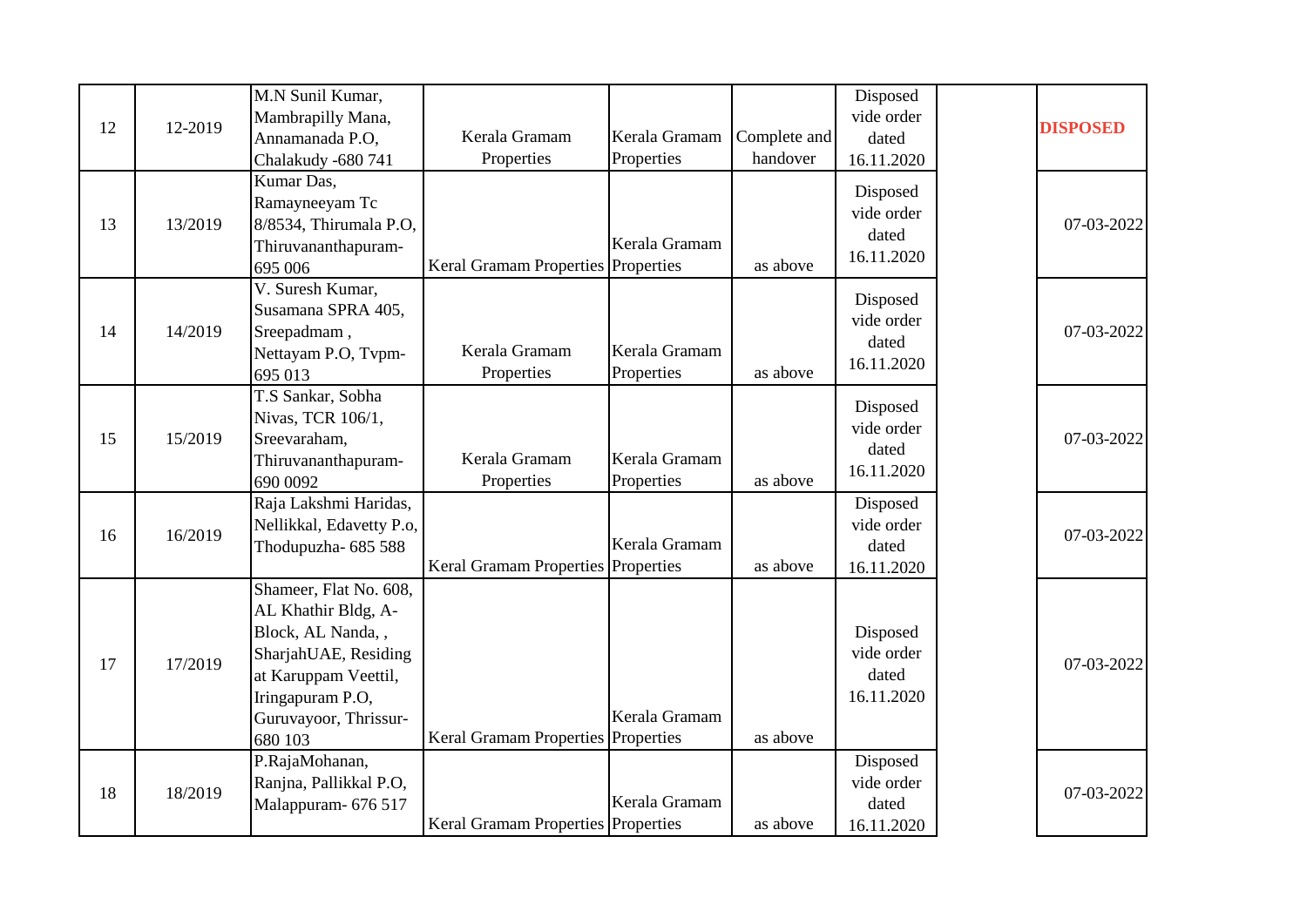| 19 | 19/2019 | M.V Indira,<br>Sreelekshmi,<br>Muthukurisi,<br>Elamkulam, P.O,<br>Malappuram- 679 340                                                                                         | Kerala Gramam<br>Properties | Kerala Gramam<br>Properties | as above | Disposed<br>vide order<br>dated<br>16.11.2020 | Respondents<br>filed<br>compliance                                                                                              | 07-03-2022 |
|----|---------|-------------------------------------------------------------------------------------------------------------------------------------------------------------------------------|-----------------------------|-----------------------------|----------|-----------------------------------------------|---------------------------------------------------------------------------------------------------------------------------------|------------|
| 20 | 20/2019 | M.O Vinod, Ozhukil,<br>Nelluvaya P.O, Thrissur-<br>680 584                                                                                                                    | Kerala Gramam<br>Properties | Kerala Gramam<br>Properties | as above | Disposed<br>vide order<br>dated<br>16.11.2020 | report on<br>18.03.2021.<br>Copy given<br>to the                                                                                | $07-03-22$ |
| 21 | 21/2019 | Ajith, Tc 21/1289,<br>'Samgam'', Nedumcaud<br>P.O, TVPM- 695 002                                                                                                              | Kerala Gramam<br>Properties | Kerala Gramam<br>Properties | as above | Disposed<br>vide order<br>dated<br>16.11.2020 | complainants<br>N <sub>o</sub><br>objection<br>filed till now                                                                   | 07-03-2022 |
| 22 | 22/2019 | 1. Viswanathan K.V,<br>KGRA AG-2,<br>Puthanpalli P.O,<br>Guruvayoor-680 103.2.<br>Sankara Narayanan,<br>Sreelakshmi,<br>Muthukurisi,<br>Elamkulam P.O,<br>Malappuram- 679 340 | Kerala Gramam<br>Properties | Kerala Gramam<br>Properties | as above | Disposed<br>vide order<br>dated<br>16.11.2020 | IA-112/2021<br>to appoint an<br>advocate<br>commissione<br>r to conduct<br>site inction -<br>report filed<br>by<br>adv.commissi | 07-03-2022 |
| 23 | 23/2019 | K. Narendran,<br>Kelamkandoth House,<br>Guruvayoor P.o,<br>Thrissur- 680 101                                                                                                  | Kerala Gramam<br>Properties | Kerala Gramam<br>Properties | as above | Disposed<br>vide order<br>dated<br>16.11.2020 | oner cl.w.12-<br>34/2019,1-<br>4/2020&113/<br>2020-                                                                             | 07-03-2022 |
| 24 | 24/2019 | V. Vijayan Menon,<br>Pattathil Puthenpura<br>House, Annakara,<br><b>Thrissur-680 508</b>                                                                                      | Kerala Gramam<br>Properties | Kerala Gramam<br>Properties | as above | Disposed<br>vide order<br>dated<br>16.11.2020 | Proceedings<br>on<br>06/01/2022-<br><b>Both</b>                                                                                 | 07-03-2022 |
| 25 | 25/2019 | Daya Ramakrishnan,<br>Kazhukuttu House,<br>Chammanoar P.O.<br>Kanippayur, Thrissur-<br>680 517                                                                                | Kerala Gramam<br>Properties | Kerala Gramam<br>Properties | as above | Disposed<br>vide order<br>dated<br>16.11.2020 | counsels<br>present.<br>Commission<br>report<br>recieved.Proj                                                                   | 07-03-2022 |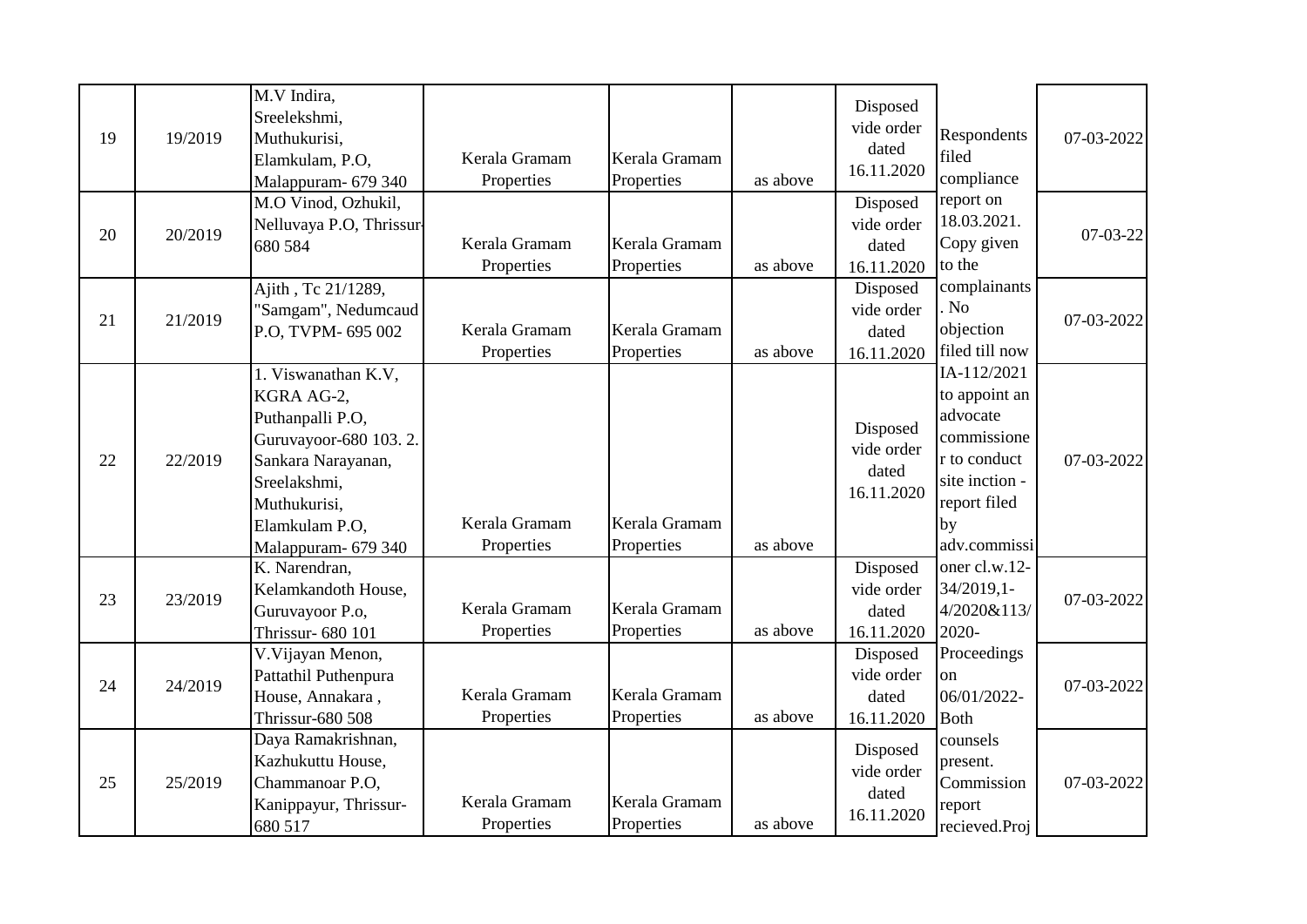| 26 | 26/2019 | Balachandran Pillai<br>T.B, Easwara,<br>Swadesabhimani Nagar,<br>Neyyattinkara P.O,<br>Thiruvananthapuram-<br>695 | Kerala Gramam<br>Properties | Kerala Gramam<br>Properties | as above | Disposed<br>vide order<br>dated<br>16.11.2020 | ect is<br>regisrtable-<br>Issue Sec 3<br>under<br>Act.Post on<br>07/03/2022 | 07-03-2022 |
|----|---------|-------------------------------------------------------------------------------------------------------------------|-----------------------------|-----------------------------|----------|-----------------------------------------------|-----------------------------------------------------------------------------|------------|
| 27 | 27/2019 | C.V Jessy, Manja;I,<br>Chavakadu,<br>Guruvayoor, Thrissur-<br>680506                                              | Kerala Gramam<br>Properties | Kerala Gramam<br>Properties | as above | Disposed<br>vide order<br>dated<br>16.11.2020 | at 3 pm                                                                     | 07-03-2022 |
| 28 | 28/2019 | K.C Sasikumar,<br>Anagha, Nharangad,<br>Olakkara P.O,<br>Tirurangadi,<br>Malappuram- 676 306                      | Kerala Gramam<br>Properties | Kerala Gramam<br>Properties | as above | Disposed<br>vide order<br>dated<br>16.11.2020 |                                                                             | 07-03-2022 |
| 29 | 29/2019 | Sheeja A.K, Tc 11/631,<br>Anjali, Nanthencode,<br>Lowdiar P.O.<br>Thiruvananthapuram-<br>695 003                  | Kerala Gramam<br>Properties | Kerala Gramam<br>Properties | as above | Disposed<br>vide order<br>dated<br>16.11.2020 |                                                                             | 07-03-2022 |
| 30 | 30/2019 | Lakshmi Menon,<br>Pattathil Puthenpura<br>House, Annakara,<br><b>Thrissur-680 508</b>                             | Kerala Gramam<br>Properties | Kerala Gramam<br>Properties | as above | Disposed<br>vide order<br>dated<br>16.11.2020 |                                                                             | 07-03-2022 |
| 31 | 31/2019 | Lakshmi .P, Tc 40/95,<br>Onnam puthentheruvu,<br>Manacaud P.o,<br>Thiruvananthapuram-<br>695 009                  | Kerala Gramam<br>Properties | Kerala Gramam<br>Properties | as above | Disposed<br>vide order<br>dated<br>16.11.2020 |                                                                             | 07-03-2022 |
| 32 | 32/2019 | Subash.M, Mannarathu<br>House, Guruvayoor<br>P.O, Thrissur-680 101                                                | Kerala Gramam<br>Properties | Kerala Gramam<br>Properties | as above | Disposed<br>vide order<br>dated<br>16.11.2020 |                                                                             | 07-03-2022 |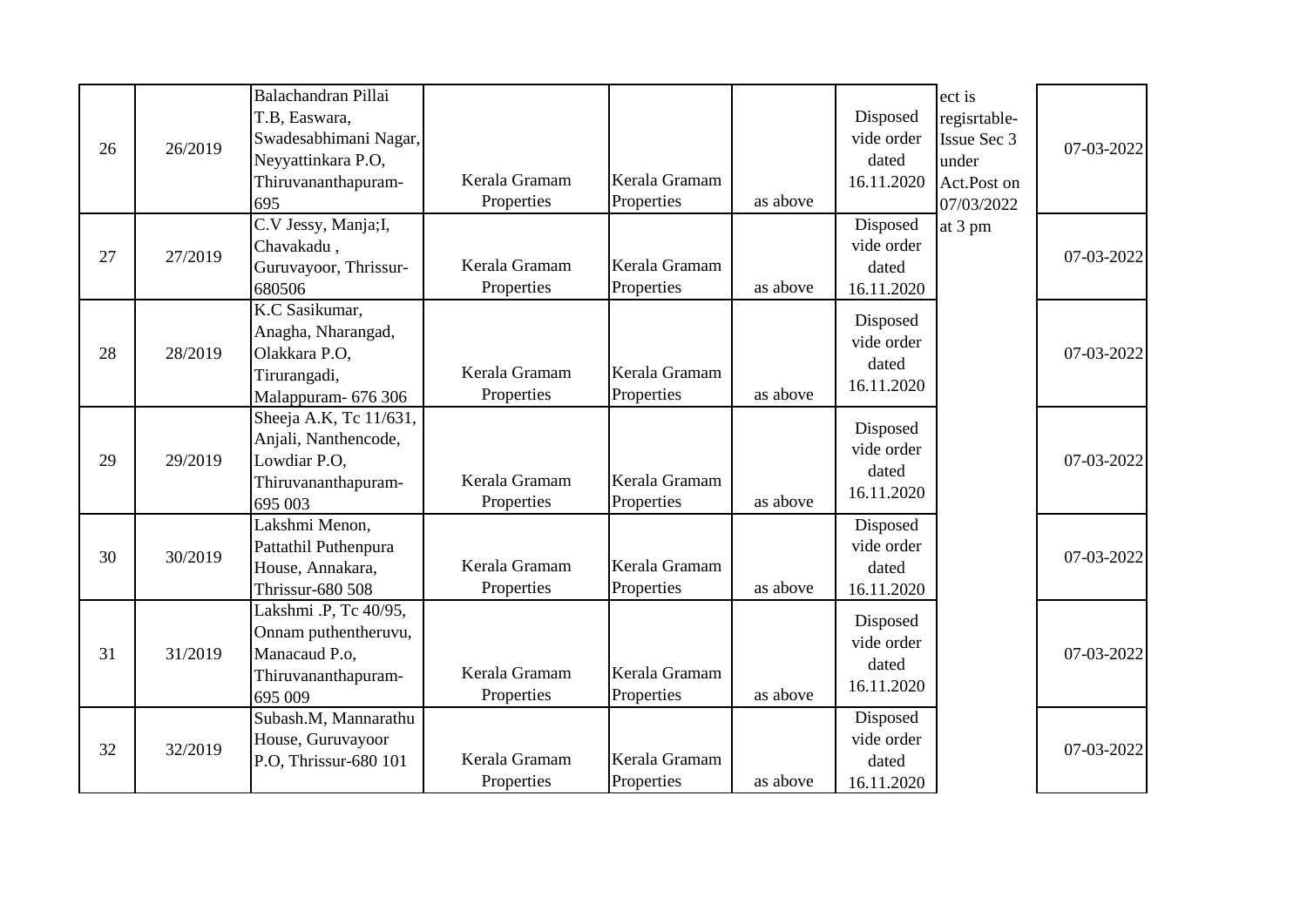| 33 | 33/2019  | Dr. Vasudevan,<br>Vaidyamadham Mana,<br>Muzhathoor, Thrithala<br>P.O, Palakkad- 679 534                                                                                      | Kerala Gramam<br>Properties | Kerala Gramam<br>Properties | as above | Disposed<br>vide order<br>dated<br>16.11.2020 |                                                                | 07-03-2022 |
|----|----------|------------------------------------------------------------------------------------------------------------------------------------------------------------------------------|-----------------------------|-----------------------------|----------|-----------------------------------------------|----------------------------------------------------------------|------------|
| 34 | 34/2019  | Ranganath, Flat No.<br>8/B, Geevanpraksh<br><b>NES School</b><br>MargBhiattipadi,<br>Bhandeep West,<br>Mumbai-400 078                                                        | Kerala Gramam<br>Properties | Kerala Gramam<br>Properties | as above | Disposed<br>vide order<br>dated<br>16.11.2020 |                                                                | 07-03-2022 |
|    |          | 2020                                                                                                                                                                         |                             |                             |          |                                               |                                                                |            |
| 1  | .01/2020 | Raja Gopalan Nair, S/o<br>Govindan Nair, Flat<br>No. G- 603, 6th Floor,<br>Santhi complex, Saki<br>vihar Road, Thunga<br>Village, Powai,<br>Anderi(East), Mumbai-<br>400 072 | Kerala Gramam<br>Properties | Kerala Gramam<br>Properties | as above | Disposed<br>vide order<br>dated<br>16.11.2020 | Respondents<br>filed<br>compliance<br>report on<br>18.03.2021. | $06-01-22$ |
| 2  | 02-2020  | Mannil Sankunni Nair,<br>S/o Kesavan Nair, Flat<br>No. 402, A-6,, Kachnar<br>Block, Aakriti, Ecocity,<br>Bhopal M.P- 462 001                                                 | Kerala Gramam<br>Properties | Kerala Gramam<br>Properties | as above | Disposed<br>vide order<br>dated<br>16.11.2020 | Copy given<br>to the<br>complainants<br>. No<br>objection      | $06-01-22$ |
| 3  | 03-2020  | Lesitha harikumar, W/o<br>K. Harikumar Kidson,<br>Puthiyara P.O,<br>Kozhikode- 673 004                                                                                       | Kerala Gramam<br>Properties | Kerala Gramam<br>Properties | as above | Disposed<br>vide order<br>dated<br>16.11.2020 | filed till now<br>cl.w. 12-<br>34/2019, 1-<br>4/2020&113/      | $06-01-22$ |
| 4  | .04/2020 | Santhosh Kumar, S/o<br>Udaya Varma Raja,<br>residing at HW<br>CWENavy) Vasco Da<br>Gama, Goa- 403 802                                                                        | Kerala Gramam<br>Properties | Kerala Gramam<br>Properties | as above | Disposed<br>vide order<br>dated<br>16.11.2020 | 2020                                                           | $06-01-22$ |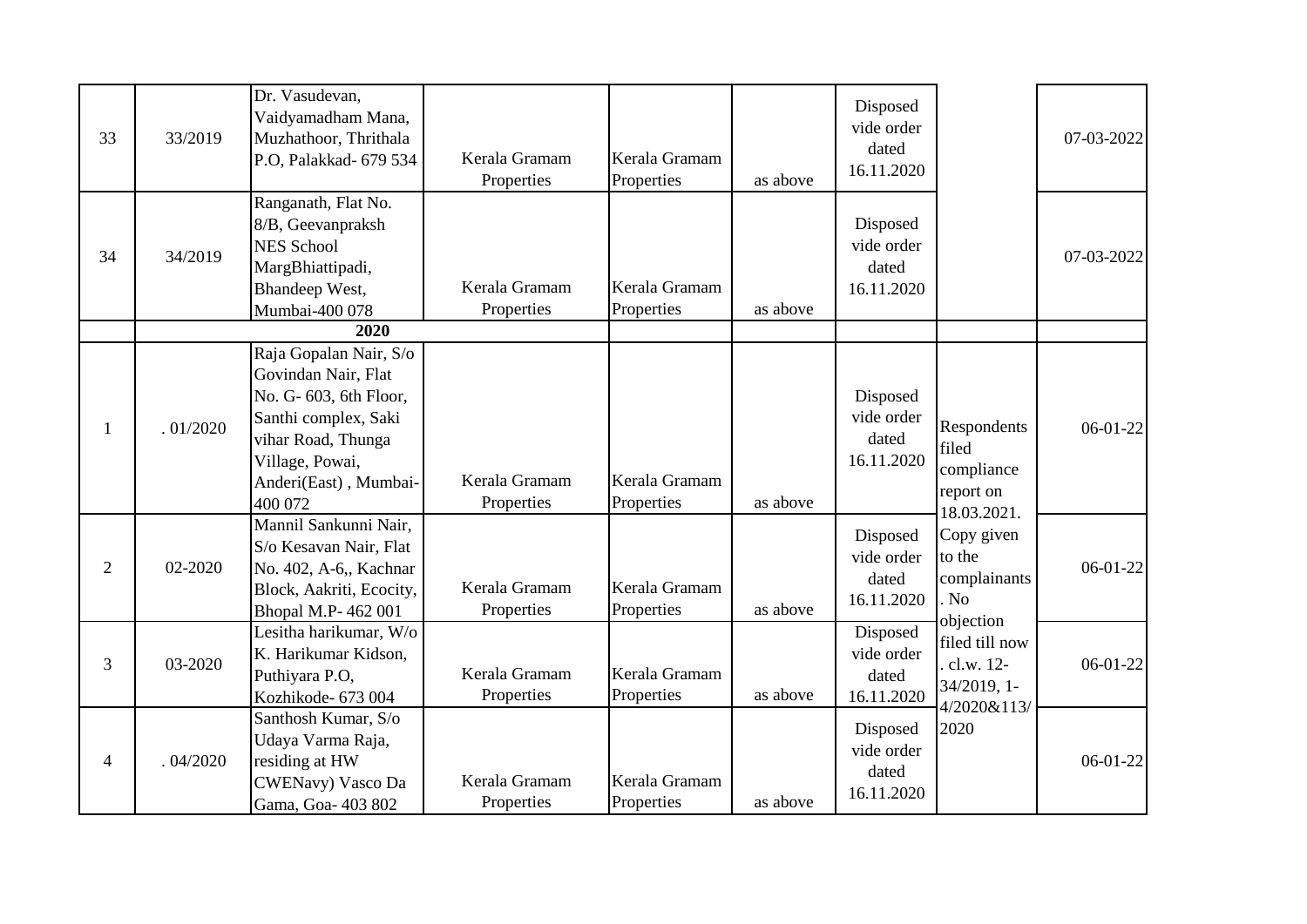| 5              | .05/2020 | 1. Dr. P.J Koshy, 2.<br>Annie Koshy Vakayar<br>Estate, Vakayar P.O,<br>Konni, Pathanamthitta-<br>689 698      | M/s PTC Builders,                                                                                                                    | PTC Aquavista          | Disposed<br>vide order<br>dated<br>08.11.2021 | Penalty of<br>Rs. 5000/-<br>per day<br>imposed if<br>default of<br>handing over<br>the common<br>amenites<br>with in 3<br>months | <b>DISPOSED</b> |
|----------------|----------|---------------------------------------------------------------------------------------------------------------|--------------------------------------------------------------------------------------------------------------------------------------|------------------------|-----------------------------------------------|----------------------------------------------------------------------------------------------------------------------------------|-----------------|
| 6              | 06-2020  | Thomas Stephen,<br>Kailayakkal House,<br>Elavanthitta P.O,<br>Pathanamthitta - 689<br>625                     | M/s Prithvi Housing,                                                                                                                 | Caledium,<br>Ernakulam | Disposed<br>vide order<br>dated<br>18.09.2020 | Dismissed                                                                                                                        | <b>DISPOSED</b> |
| $\overline{7}$ | .07/2020 | Lesly Philip, s/o Philip<br>Abraham Paravila<br>Puthen Veedu,<br>Engappuzha,<br>Puthuppally P.O,<br>Kozhikode | M/s Prithvi Housing,                                                                                                                 | Caledium,<br>Ernakulam | Disposed<br>vide order<br>dated<br>18.09.2020 | Dismissed                                                                                                                        | <b>DISPOSED</b> |
| 8              | 08-2020  | Prof.(dr) R. Velayudhan<br>Nair, VIGRAHA, B.N<br>187, Pongummoodu<br>MC P.O, Trivandrum -<br>695 011          | Mr. C.R<br>Michel/Mrs.Lissy Michel,<br><b>SEMIC &amp; Contractors</b><br>Pvt Ltd, 36/1587,<br>Kalloor, Cochin- 682 017 Maradu, Kochi | Project at             | Disposed<br>vide order<br>dated<br>24.02.2020 | Dismissed                                                                                                                        | <b>DISPOSED</b> |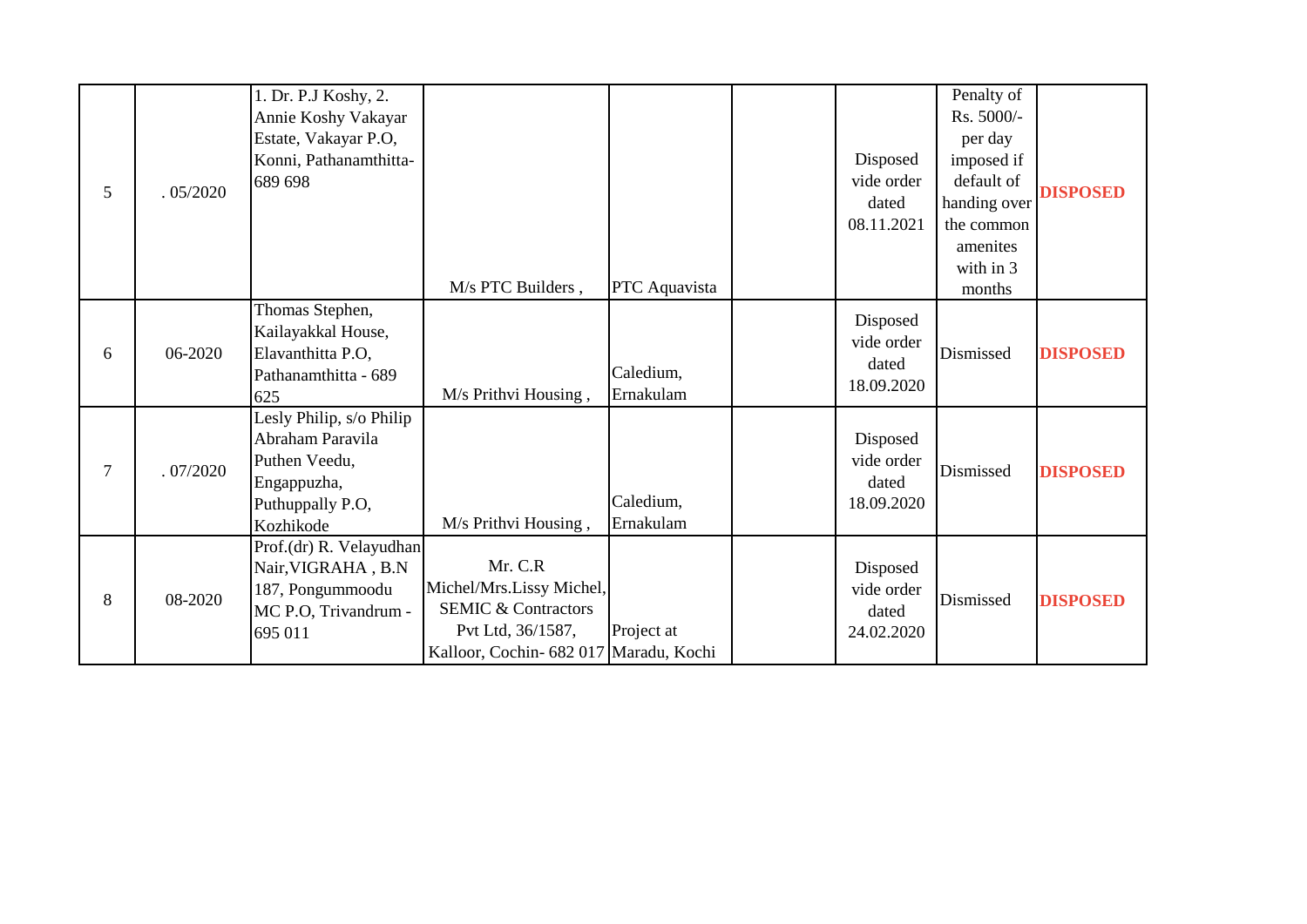|    |         | <b>Federal Residency</b>              |                              |                           |            |                        | Comphance        |            |
|----|---------|---------------------------------------|------------------------------|---------------------------|------------|------------------------|------------------|------------|
|    |         | <b>Annex Apartments</b>               |                              |                           |            |                        | report filed     |            |
|    |         | AllotteesAssociation,                 |                              |                           |            |                        | by the           |            |
|    |         | Reg No. TSR/TC-                       |                              |                           |            |                        | Respondent       |            |
|    |         |                                       |                              |                           |            |                        | on               |            |
|    |         | 171/2019, Aristo Road,<br>Thrissur    |                              |                           |            |                        | 16.03.2021.      |            |
|    |         |                                       |                              |                           |            |                        | Since the        |            |
|    |         |                                       |                              |                           |            |                        | affidavit is     |            |
|    |         |                                       |                              |                           |            |                        | not as per the   |            |
|    |         |                                       |                              |                           |            |                        | direction,       |            |
|    |         |                                       |                              |                           |            |                        | notice issued    |            |
|    |         |                                       |                              |                           |            |                        | to the           |            |
|    |         |                                       |                              |                           |            |                        | Respondent       |            |
|    |         |                                       |                              |                           |            | Disposed               | to submit the    |            |
|    |         |                                       |                              |                           |            | vide order             | status report    |            |
| 9  | 09-2020 |                                       |                              |                           |            | dated                  | as per the       | 16-02-2022 |
|    |         |                                       |                              |                           |            | 30.12.2020             | directions in    |            |
|    |         |                                       |                              |                           |            |                        | the order on     |            |
|    |         |                                       |                              |                           |            |                        | 26.04.2021.      |            |
|    |         |                                       |                              |                           |            |                        | The              |            |
|    |         |                                       |                              |                           |            |                        | Respondent       |            |
|    |         |                                       |                              |                           |            |                        | already          |            |
|    |         |                                       |                              |                           |            |                        | applied for      |            |
|    |         |                                       |                              |                           |            |                        | registration     |            |
|    |         |                                       |                              |                           |            |                        | which is         |            |
|    |         |                                       |                              | Federal                   |            |                        | pending for      |            |
|    |         |                                       | M/S Kamakshi                 | Residency                 |            |                        | resubmission     |            |
|    |         |                                       | <b>Constructions Temple</b>  | Annex                     |            |                        | . I.A            |            |
|    |         |                                       |                              |                           |            |                        | No.200/21        |            |
|    |         |                                       | tree Apartments,             | Apartments<br>The Greens- | completion |                        | 61 <sub>od</sub> |            |
|    |         | Chitra Prasad.D,                      |                              | Haritham at               |            | Disposed<br>vide order | Respondent       |            |
| 10 | 10-2020 | Prasanthi Nilayam,<br>Peroor TMC P.o, |                              | Karakulam                 |            | dated                  | filed            |            |
|    |         | Kollam- 691 005                       | <b>MIR Realtors Pvt Ltd,</b> | Village,                  |            | 17.11.2020             | compliance       |            |
|    |         |                                       |                              |                           |            |                        |                  |            |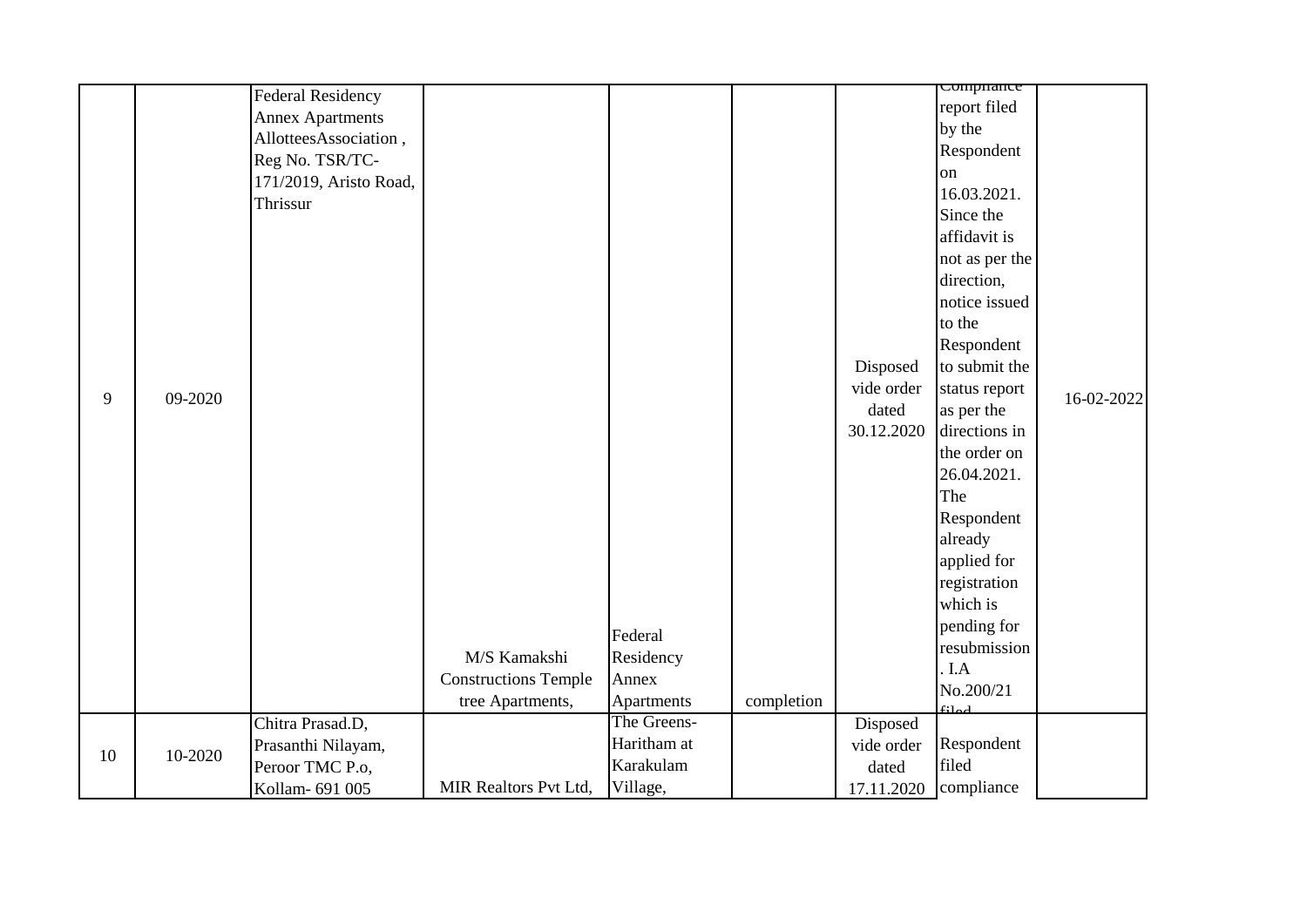|    |          | Rajeev Balakrishnan,    |                                           |                  |            | report.                                    |  |
|----|----------|-------------------------|-------------------------------------------|------------------|------------|--------------------------------------------|--|
|    |          | Surabhi Tc 9/1942,      |                                           |                  | Disposed   | Complainant                                |  |
| 11 | .11/2020 | Asramam Lane, SMRA-     |                                           | The Greens-      | vide order | filed                                      |  |
|    |          | 114, Sasthamangalam     |                                           | Haritham at      | dated      | objection                                  |  |
|    |          | Post, Trivandrum- 695   |                                           | Karakulam        | 17.11.2020 | posted for                                 |  |
|    |          | 010                     | <b>MIR Realtors Pvt Ltd,</b>              | Village          |            | hearing on                                 |  |
|    |          | Mathew P. Sebastian,    |                                           | The Greens-      | Disposed   | 07.07.2021.                                |  |
| 12 | .12/2020 | Tc 27/283, Akash Lane,  |                                           | Haritham at      | vide order | Final                                      |  |
|    |          | Kunnukuzhy P.O,         |                                           | Karakulam        | dated      | direction on                               |  |
|    |          | Trivandrum- 695 035     | <b>MIR Realtors Pvt Ltd.</b>              | Village          | 17.11.2020 |                                            |  |
|    |          | Amar Nishad Raihan,     |                                           | The Greens-      | Disposed   | compliance                                 |  |
| 13 | 13/2020  | Residency Nagar-60,     |                                           | Haritham at      | vide order | on                                         |  |
|    |          | Kadappakkada, Kollam-   |                                           | Karakulam        | dated      | 31.05.2022                                 |  |
|    |          | 691 001                 | <b>MIR Realtors Pvt Ltd.</b>              | Village          | 17.11.2020 |                                            |  |
|    |          | Heera 4 Pillars Owners  |                                           |                  |            |                                            |  |
|    |          | Association, Tower-1,   |                                           |                  | Disposed   |                                            |  |
| 14 | 14/2020  | Ganga, Heera 4 Pillars, |                                           |                  | vide order |                                            |  |
|    |          | Karamana P.O,           |                                           | Heera 4 pillars, | dated      |                                            |  |
|    |          | Thiruvananthapuram-     | M/s Heera Constructions   Thiruvananthapu |                  | 24.02.2020 | I.A<br>Dismissed<br>Dismissed<br>Dismissed |  |
|    |          | 695 002                 | $Co(p)$ Ltd,                              | ram              |            |                                            |  |
|    |          | Raju.S & Nimmy K.S,     |                                           |                  | Disposed   |                                            |  |
|    |          | Kuzhivila Veedu,        |                                           |                  | vide order |                                            |  |
| 15 | 15/2020  | Vattathamara P.O.       |                                           | Heera 4 pillars, | dated      |                                            |  |
|    |          | Kadakkal, Kollam-       | M/s Heera Constructions Thiruvananthapu   |                  | 24.02.2020 |                                            |  |
|    |          | 691536                  | $Co(p)$ Ltd,                              | ram              |            |                                            |  |
|    |          | L. Sushaman, L.S        |                                           |                  | Disposed   |                                            |  |
| 16 | 16/2020  | Bhavan, kalakkodu P.O,  |                                           | Heera 4 pillars, | vide order |                                            |  |
|    |          | Bhoothakulam, Kollam-   | M/s Heera Constructions Thiruvananthapu   |                  | dated      |                                            |  |
|    |          | 691 302                 | $Co(p)$ Ltd,                              | ram              | 24.02.2020 |                                            |  |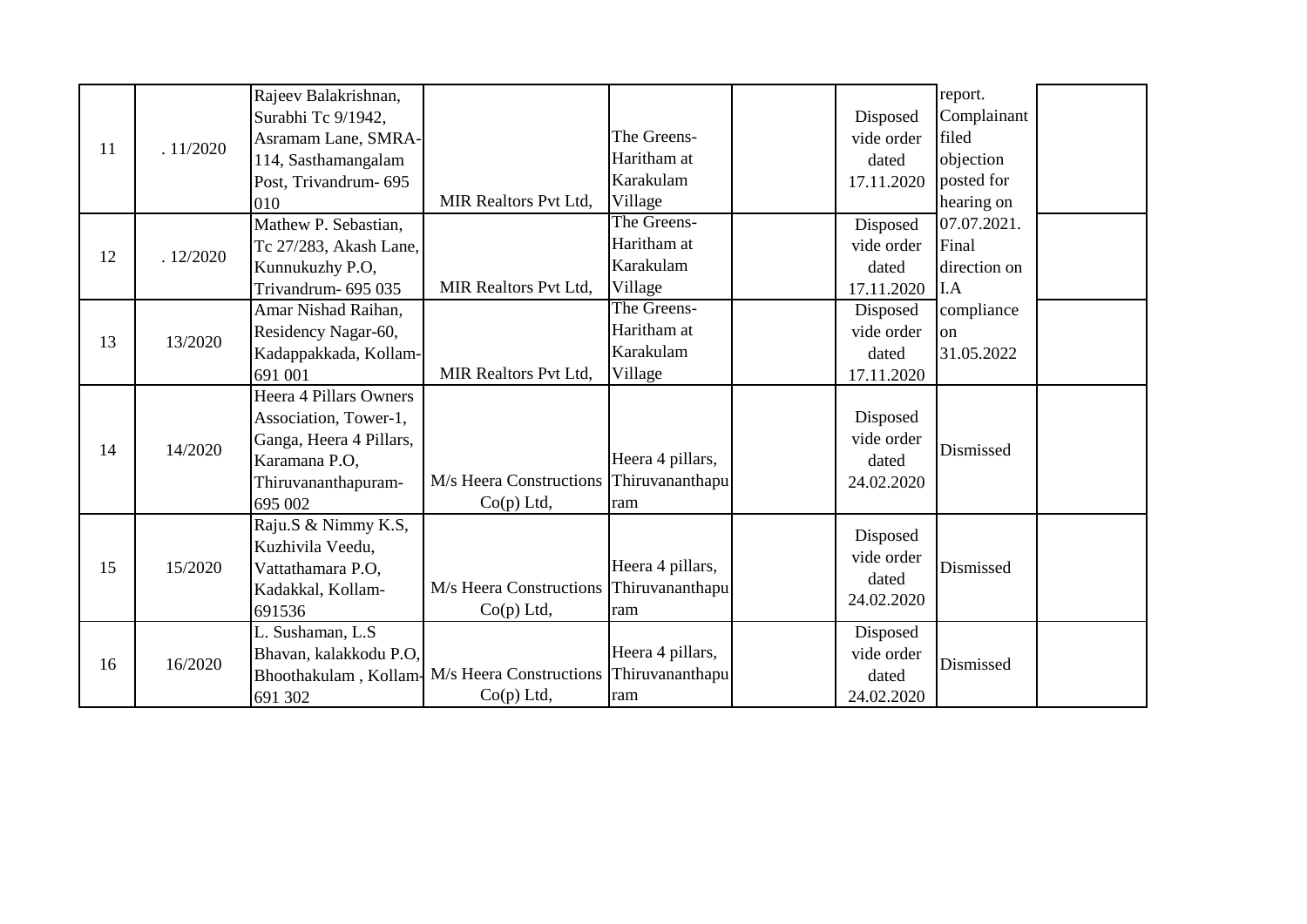| 17 | 17/2020 | E. Madhavan Nair,<br>President, Orchid<br>Garden Apartment<br><b>Owners's Association,</b><br>1st Floor 4, E- Block,<br><b>Orchid Garden PVS</b><br>Park Govindapuram<br>P.O, Kuthiravattom,<br>Kozhikode- 673 016                                                                                                                                                | M/s PVS Apartment                                     | Orchid Garden<br><b>PVS Park</b>     | Disposed<br>vide order<br>dated<br>15.11.2021 | Dismissed                                                                                                                     |  |
|----|---------|-------------------------------------------------------------------------------------------------------------------------------------------------------------------------------------------------------------------------------------------------------------------------------------------------------------------------------------------------------------------|-------------------------------------------------------|--------------------------------------|-----------------------------------------------|-------------------------------------------------------------------------------------------------------------------------------|--|
| 18 | 18/2020 | 1. Anwar<br>Palliyalilthodi,<br>Palliyalilthodi (H),<br>kadannamanna (po),<br>Mankada (via),<br>Malappuram- 679 324<br>2. Abdusalam<br>palliyalthodil, Palliyalilt<br>hodi (H),<br>kadannamanna (po),<br>Mankada (via),<br>Malappuram- 679 324,<br>Irshad Palliyalilthodi,<br>Palliyalilthodi (H),<br>kadannamanna (po),<br>Mankada (via),<br>Malappuram- 679 324 | M/s Alhind Builders                                   | Burj Alhind at<br>Kozhikode          | Disposed<br>vide order<br>dated<br>17.02.2021 | Direction to<br>the<br>Respondent<br>for filing<br>compliance<br>report before<br>05.04.2021.<br>No report<br>filed till now. |  |
| 19 | 19/2020 | Kuriachan Vamathattil<br>Kuriakose, 31/248 A,<br>Vamattathil, Mayanad,<br>Medical college P.O,<br>Calicut-67008                                                                                                                                                                                                                                                   | Sobha Limited<br>Represented by Anil<br>Kumar Gopalan | Sobha Bella<br>Encosta,<br>Kozhikode | Disposed<br>vide order<br>dated<br>04.09.2020 | Appeal filed<br>before<br>Appelate<br>Authority                                                                               |  |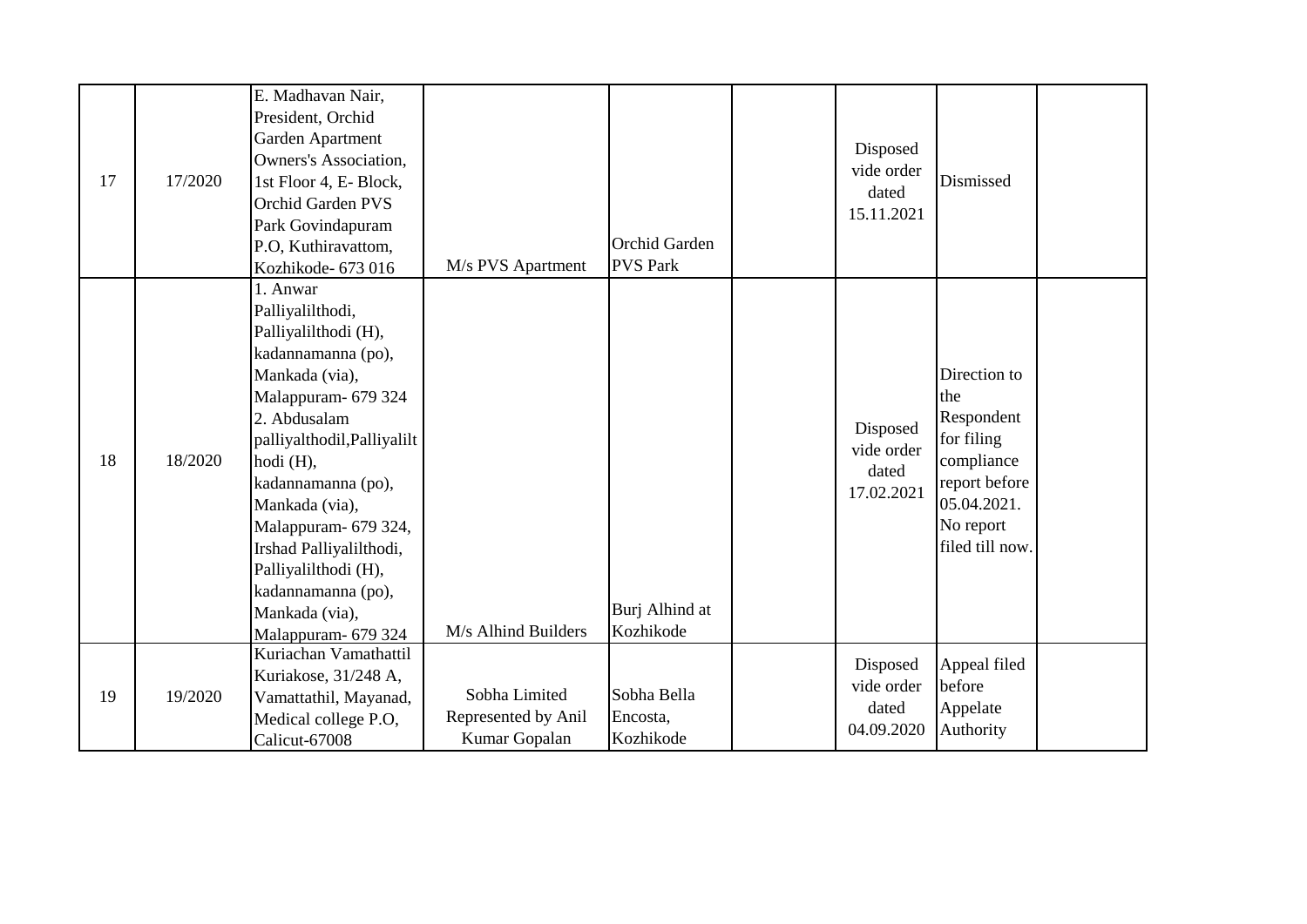| 20 | 20/2020 | S. Rahangan, Alsa<br><b>Hazel Crest Apartment</b><br>D6, DPI Junction,<br><b>Ulloor Lane, Thycaud</b><br>$(po)$ , Trivandrum- $695$<br>014 | S. Shanil, Thodiyil<br>Veedu, Valathungal,<br>Iravipuram (po), Kollam village | Thatwamasi<br>Apartments,<br>Kilikollur                        | Disposed<br>vide order<br>dated<br>09.09.2020 | Dismissed                                                                            |  |
|----|---------|--------------------------------------------------------------------------------------------------------------------------------------------|-------------------------------------------------------------------------------|----------------------------------------------------------------|-----------------------------------------------|--------------------------------------------------------------------------------------|--|
| 21 | 21/2020 | Nithin Dev K.V, S/o<br>K.V Sahadevan, #1c,<br>Seiken Hills<br>Apartments, Pachakkil,<br>Chevarambalam,<br>Kozhikode- 673 017               | Seiken Property<br>Developers Pvt Ltd.                                        | "Seiken Hills" at<br>Pachakkil,<br>Chevarambalam,<br>Kozhikode | Disposed<br>vide order<br>dated<br>03.11.2020 |                                                                                      |  |
| 22 | 22/2020 | Shaji K.R, S/o K.A<br>Rahiman, #10B, Seiken<br>Hills Apartments,<br>Pachakkil,<br>Chevarambalam,<br>Kozhikode- 673 017                     | <b>Seiken Property</b><br>Developers Pvt Ltd.                                 | "Seiken Hills" at<br>Pachakkil,<br>Chevarambalam,<br>Kozhikode | Disposed<br>vide order<br>dated<br>03.11.2020 |                                                                                      |  |
| 23 | 23/2020 | Dr. Biju Mohan S/o<br>Narayanan Nair, #10A,<br>Seiken Hills<br>Apartments, Pachakkil,<br>Chavarambalam,<br>Kozhikode- 673 017              | <b>Seiken Property</b><br>Developers Pvt Ltd.                                 | "Seiken Hills" at<br>Pachakkil,<br>Chevarambalam,<br>Kozhikode | Disposed<br>vide order<br>dated<br>03.11.2020 | I.A received<br><sub>on</sub>                                                        |  |
| 24 | 24/2020 | Anil C.R, S/o<br>Radhakrishnan K.K,<br>#1A, Seiken Hills<br>Apartments, Pachakkil,<br>Chavarambalam,<br>Kozhikode- 673 017                 | <b>Seiken Property</b><br>Developers Pvt Ltd.                                 | "Seiken Hills" at<br>Pachakkil,<br>Chevarambalam,<br>Kozhikode | Disposed<br>vide order<br>dated<br>03.11.2020 | 15.02.2021 is<br>not in correct<br>form. Inform<br>the<br>complainant<br>to cure the |  |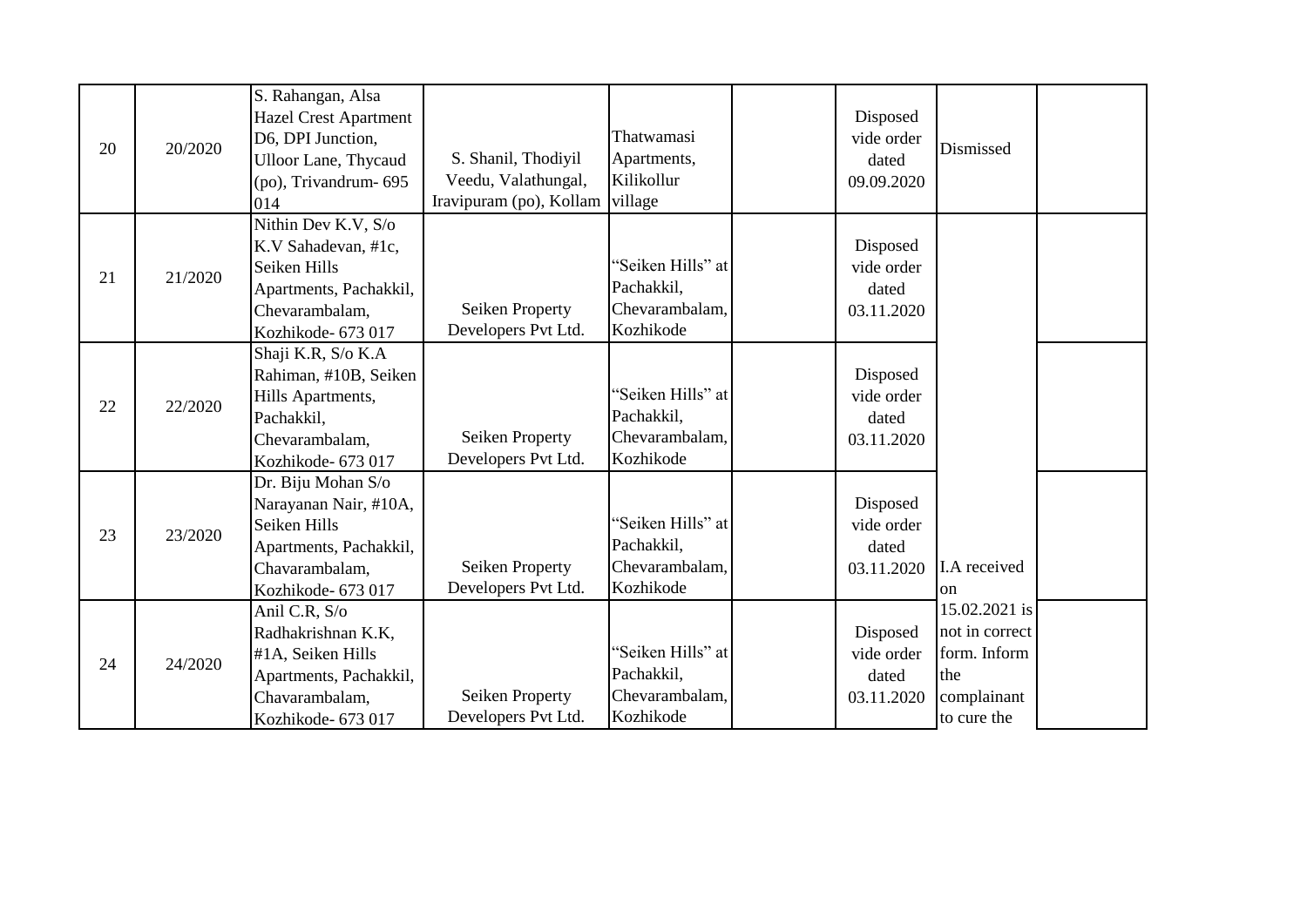| 25 | 25/2020 | Sarath Kumar.K,S/o<br>PKP Menon, #7A<br>Seiken Hills<br>Apartments, Pachakkil<br>Chavarambalam,<br>Kozhikode- 673 017                                                                                      | Seiken Property<br>Developers Pvt Ltd.            | "Seiken Hills" at<br>Pachakkil,<br>Chevarambalam,<br>Kozhikode         | Disposed<br>vide order<br>dated<br>03.11.2020 | defects. No<br>corrected<br>copy<br>received till<br>now.            |  |
|----|---------|------------------------------------------------------------------------------------------------------------------------------------------------------------------------------------------------------------|---------------------------------------------------|------------------------------------------------------------------------|-----------------------------------------------|----------------------------------------------------------------------|--|
| 26 | 26/2020 | Srideep Balakrishnan,<br>S/o Balakrishnan<br>Adiyodi, #1D, Seiken<br>Hills Apartments,<br>Pachakkil,<br>Chaverambalam,<br>Kozhikode-673 017                                                                | Seiken Property<br>Developers Pvt Ltd.            | "Seiken Hills" at<br>Pachakkil,<br>Chevarambalam,<br>Kozhikode         | Disposed<br>vide order<br>dated<br>03.11.2020 |                                                                      |  |
| 27 | 27/2020 | Dr. Vidya R. Menon,<br>D/o Ramakrishna<br>Menon, #6C, S/o PKP<br>Menon, #7A Seiken<br>Hills<br>Apartments, Pachakkil<br>Chavarambalam,<br>Kozhikode- 673 017                                               | Seiken Property<br>Developers Pvt Ltd.            | "Seiken Hills" at<br>Pachakkil,<br>Chevarambalam,<br>Kozhikode         | Disposed<br>vide order<br>dated<br>03.11.2020 |                                                                      |  |
| 28 | 28/2020 | 1. Thuppali Prahlad, E5,<br>Avenue Apartment,<br>Sebastian Road,<br>Kaloor, Cochin-682<br>017 2. Allath Prasanna<br>Prahlad, E5, East<br>Avenue Apartment,<br>Sebastian Road,<br>Kaloor, Cochin-682<br>017 | <b>Nest Infra Tech Realties</b><br>India Pvt Ltd, | Marickar<br>Millenium, Nest<br>World<br>Apartment, Nest<br>campus wood | Disposed<br>vide order<br>dated<br>09.09.2020 | Dismissed(<br>Showcause<br>notice issued.<br>Projects<br>registered) |  |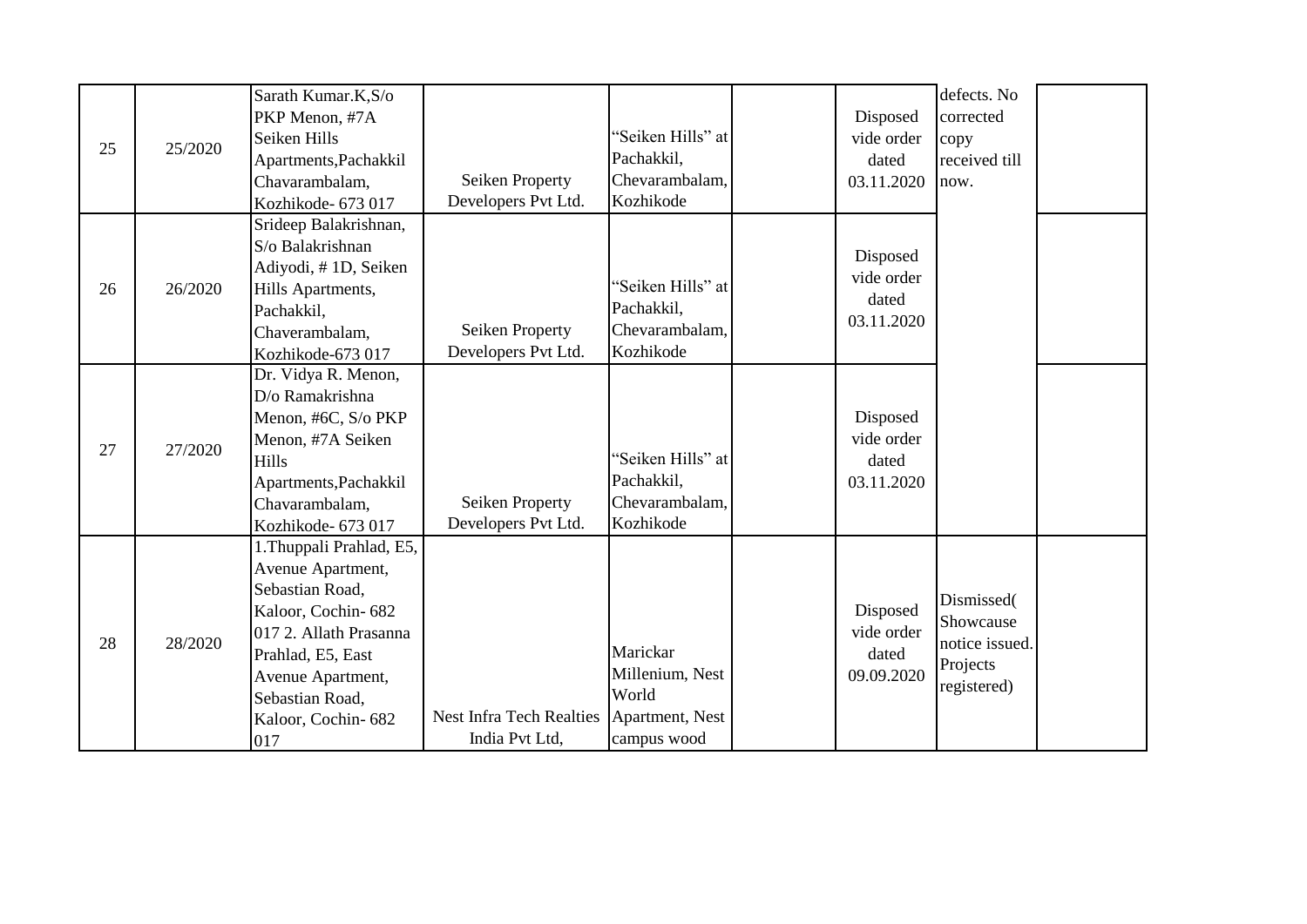|    |         | P.A Zachariah,        |                                                    |                    |            |           |  |
|----|---------|-----------------------|----------------------------------------------------|--------------------|------------|-----------|--|
|    |         | Secretary, Dream Land |                                                    |                    |            |           |  |
|    |         | Residents             |                                                    |                    |            |           |  |
|    |         | Association(Reg No.   |                                                    |                    | Disposed   |           |  |
|    |         | TVM/TC/1414/2015)     |                                                    |                    | vide order |           |  |
| 29 | 29/2020 | Residing at Bethal    |                                                    | Dream Land         | dated      | Dismissed |  |
|    |         | House, TC No.         |                                                    | Housing Scheme     | 02.11.2020 |           |  |
|    |         | 10/2028, Dream Land,  | Ratheesh Kumar.K, S/o                              | at Uliyazhithara   |            |           |  |
|    |         | Palathara             | Radhakrishnan Nair,                                | village,           |            |           |  |
|    |         | Thiruvananthapuram-   | Shalimar Tc 7/212(1),                              | Thiruvananthapu    |            |           |  |
|    |         | 695 585               | kanjirampara P.O, Tvpm ram                         |                    |            |           |  |
|    |         | Maneesh Thomas, Flat  |                                                    |                    | Disposed   |           |  |
| 30 | 30/2020 | No. 9A, Choice        |                                                    |                    | vide order |           |  |
|    |         | Heights, Nanthencode, |                                                    | <b>KGS Kowdiar</b> | dated      | Dismissed |  |
|    |         |                       | LMS Compound, Tvpm M/s KGS Developers Ltd, Gardens |                    | 17.09.2020 |           |  |
|    |         | Dr. Sudhir.P, Tc      |                                                    |                    | Disposed   |           |  |
| 31 | 31/2020 | 26/1839, PRA-G17,     |                                                    |                    | vide order |           |  |
|    |         | GPO Lane, Sreyas,     | Akshaya Properties&                                | Akshaya            | dated      |           |  |
|    |         | Trivandrum-695 001    | Developers                                         | Agraharam          | 27.10.2020 |           |  |
|    |         | Sapna Satheeshan.K,   |                                                    |                    | Disposed   |           |  |
| 32 | 32/2020 | W/o Krishna, kalathil |                                                    |                    | vide order |           |  |
|    |         | House, Manataala P.O, | Akshaya Properties&                                | Akshaya            | dated      |           |  |
|    |         | Chavakkad             | Developers                                         | Agraharam          | 27.10.2020 |           |  |
|    |         | M.R Pushkaran & T.V   |                                                    |                    |            |           |  |
|    |         | Santha, Madathingal   |                                                    |                    | Disposed   |           |  |
| 33 | 33/2020 | House, " Shreyas",    |                                                    |                    | vide order |           |  |
|    |         | Kacheripadi (w),      |                                                    |                    | dated      |           |  |
|    |         | Thalikulam P.O,       | Akshaya Properties&                                | Akshaya            | 27.10.2020 |           |  |
|    |         | Thrissur- 680569      | Developers                                         | Agraharam          |            |           |  |
|    |         | K. Narendranathan     |                                                    |                    | Disposed   |           |  |
|    |         | Krishnarpanam,        |                                                    |                    | vide order |           |  |
| 34 | 34/2020 | Valiayalukkal,        |                                                    |                    | dated      |           |  |
|    |         | Kanimangalam,         | Akshaya Properties&                                | Akshaya            | 27.10.2020 |           |  |
|    |         | Thrissur- 680 027     | Developers                                         | Agraharam          |            |           |  |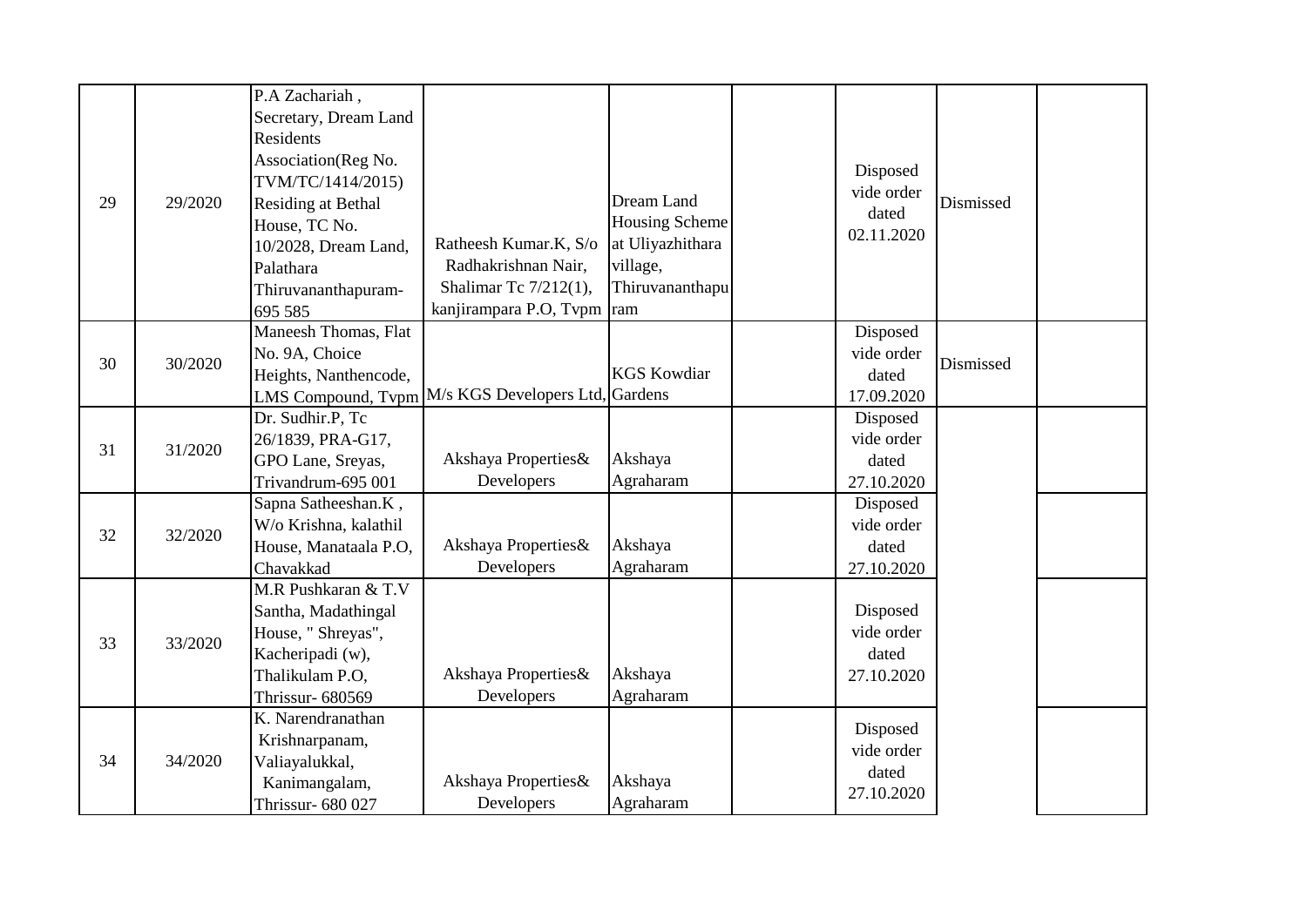| 35 | 35/2020 | Madhu K.K<br>S/o Kesavan<br>Namboothiri,<br>Kodakkattu Mana,<br>Panchami House,<br>Peramangalam Post,<br>Thrissur-680545 | Akshaya Properties&<br>Developers | Akshaya<br>Agraharam | Disposed<br>vide order<br>dated<br>27.10.2020 |
|----|---------|--------------------------------------------------------------------------------------------------------------------------|-----------------------------------|----------------------|-----------------------------------------------|
| 36 | 36/2020 | T.K jayan<br>Thayyil House,<br>Muriyamthode P.O,<br>Valapad, Thrissur-<br>680567                                         | Akshaya Properties&<br>Developers | Akshaya<br>Agraharam | Disposed<br>vide order<br>dated<br>27.10.2020 |
| 37 | 37/2020 | Sanoj V.V<br>Vellaparambil House,<br>Pavarathy,<br>Thrissur-680507                                                       | Akshaya Properties&<br>Developers | Akshaya<br>Agraharam | Disposed<br>vide order<br>dated<br>27.10.2020 |
| 38 | 38/2020 | E.V Subramanian<br>W-7, Vrindabban W<br>Block,<br>Kovaipudur,<br>Coimbatore, Tamilnadu-<br>64104                         | Akshaya Properties&<br>Developers | Akshaya<br>Agraharam | Disposed<br>vide order<br>dated<br>27.10.2020 |
| 39 | 39/2020 | S. Rajesh Kumar & C.A<br>Anitha,<br>Arunika, Bhavana<br>Nagar, 290 A,<br>Kadappakada P.O,<br>Kollam                      | Akshaya Properties&<br>Developers | Akshaya<br>Agraharam | Disposed<br>vide order<br>dated<br>27.10.2020 |
| 40 | 40/2020 | Remanan .s<br>Aswathy Nilayam,<br>Vadakkekkara<br>Kizhakku,<br>Pallippad P.O,<br>Haripad,<br>Alappuzha- 690 512          | Akshaya Properties&<br>Developers | Akshaya<br>Agraharam | Disposed<br>vide order<br>dated<br>27.10.2020 |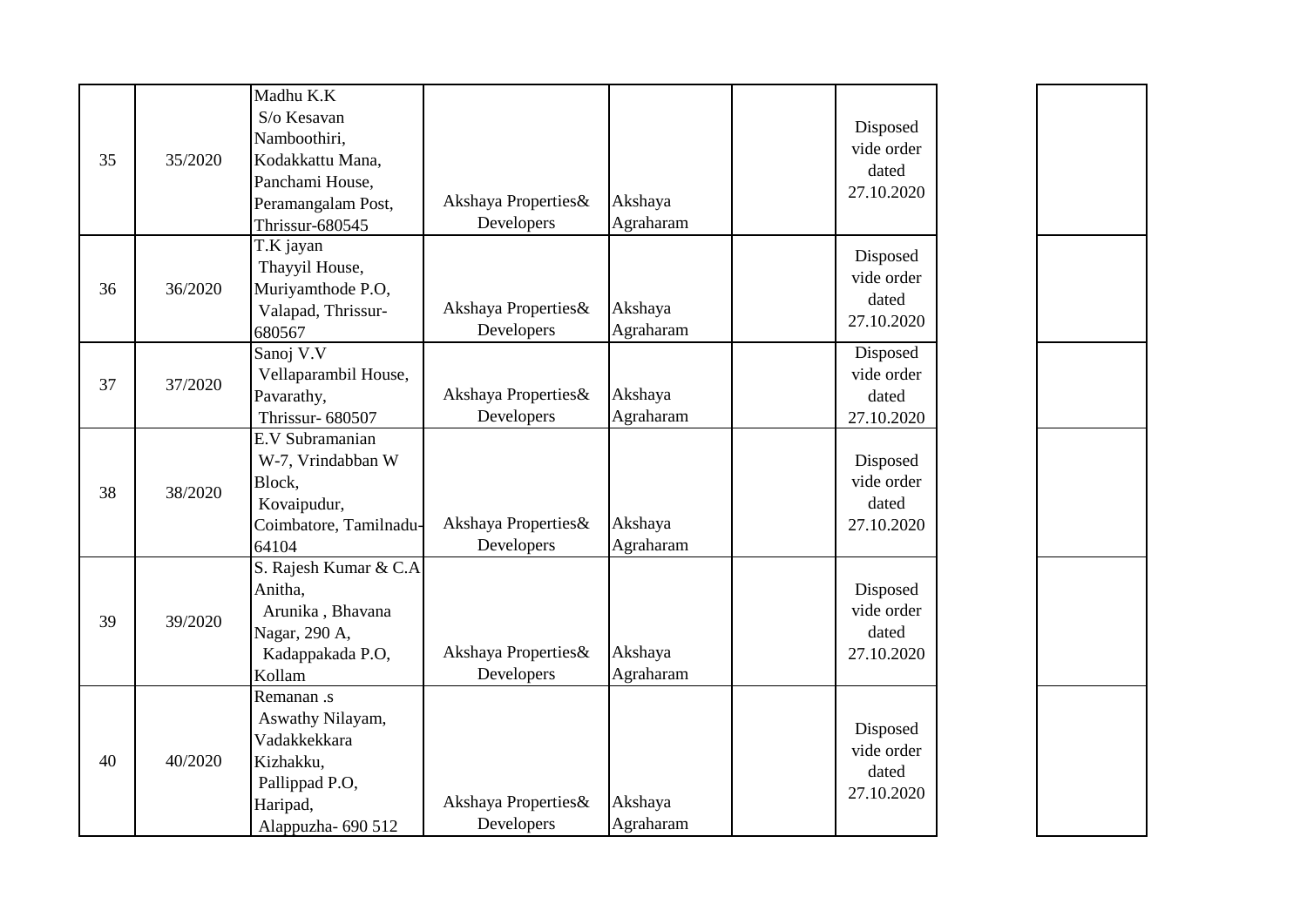|    |         | G. Gopala Krishna     |                     |           |            |
|----|---------|-----------------------|---------------------|-----------|------------|
|    |         | Panicker& .A          |                     |           |            |
|    |         | Syamaladevi Amma,     |                     |           | Disposed   |
|    |         | w/o Gopalakrishna     |                     |           | vide order |
| 41 | 41/2020 | Panicker              |                     |           | dated      |
|    |         | Vadakedathu House,    |                     |           | 27.10.2020 |
|    |         | Mannarasala P.O,      |                     |           |            |
|    |         | Haripad, Alappuzha-   | Akshaya Properties& | Akshaya   |            |
|    |         | 690 514               | Developers          | Agraharam |            |
|    |         | R. Rajeswari & R.     |                     |           |            |
|    |         | Sruthi                |                     |           |            |
|    |         | House No.86,          |                     |           | Disposed   |
| 42 | 42/2020 | "Pavithram",          |                     |           | vide order |
|    |         | Thampuran Nagar,      |                     |           | dated      |
|    |         | Pulamon (po),         |                     |           | 27.10.2020 |
|    |         | Kottarakkara, Kollam- | Akshaya Properties& | Akshaya   |            |
|    |         | 691531                | Developers          | Agraharam |            |
|    |         | O.Nirmala             |                     |           |            |
|    |         | w/o K.N RajaGopal,    |                     |           | Disposed   |
|    |         | Akappurath House P.o, |                     |           | vide order |
| 43 | 43/2020 | Nhangattiri Desam,    |                     |           | dated      |
|    |         | Thrithala, Ottapalam  |                     |           | 27.10.2020 |
|    |         | Taluk, Pattambi- 679  | Akshaya Properties& | Akshaya   |            |
|    |         | 311                   | Developers          | Agraharam |            |
|    |         | Giri Prabha .R        |                     |           |            |
|    |         | <b>PNRA 99,</b>       |                     |           | Disposed   |
|    |         | Puthenveedu, Palace   |                     |           | vide order |
| 44 | 44/2020 | Road,                 |                     |           | dated      |
|    |         | Thevally P.o, Kollam- | Akshaya Properties& | Akshaya   | 27.10.2020 |
|    |         | 691 009               | Developers          | Agraharam |            |
|    |         | Vijayan.E,            |                     |           |            |
|    |         | Edappat House,        |                     |           | Disposed   |
| 45 | 45/2020 | Kottanichery P.o,     |                     |           | vide order |
|    |         | Eachur, Kannur-       | Akshaya Properties& | Akshaya   | dated      |
|    |         | 670591                | Developers          | Agraharam | 27.10.2020 |
|    |         |                       |                     |           |            |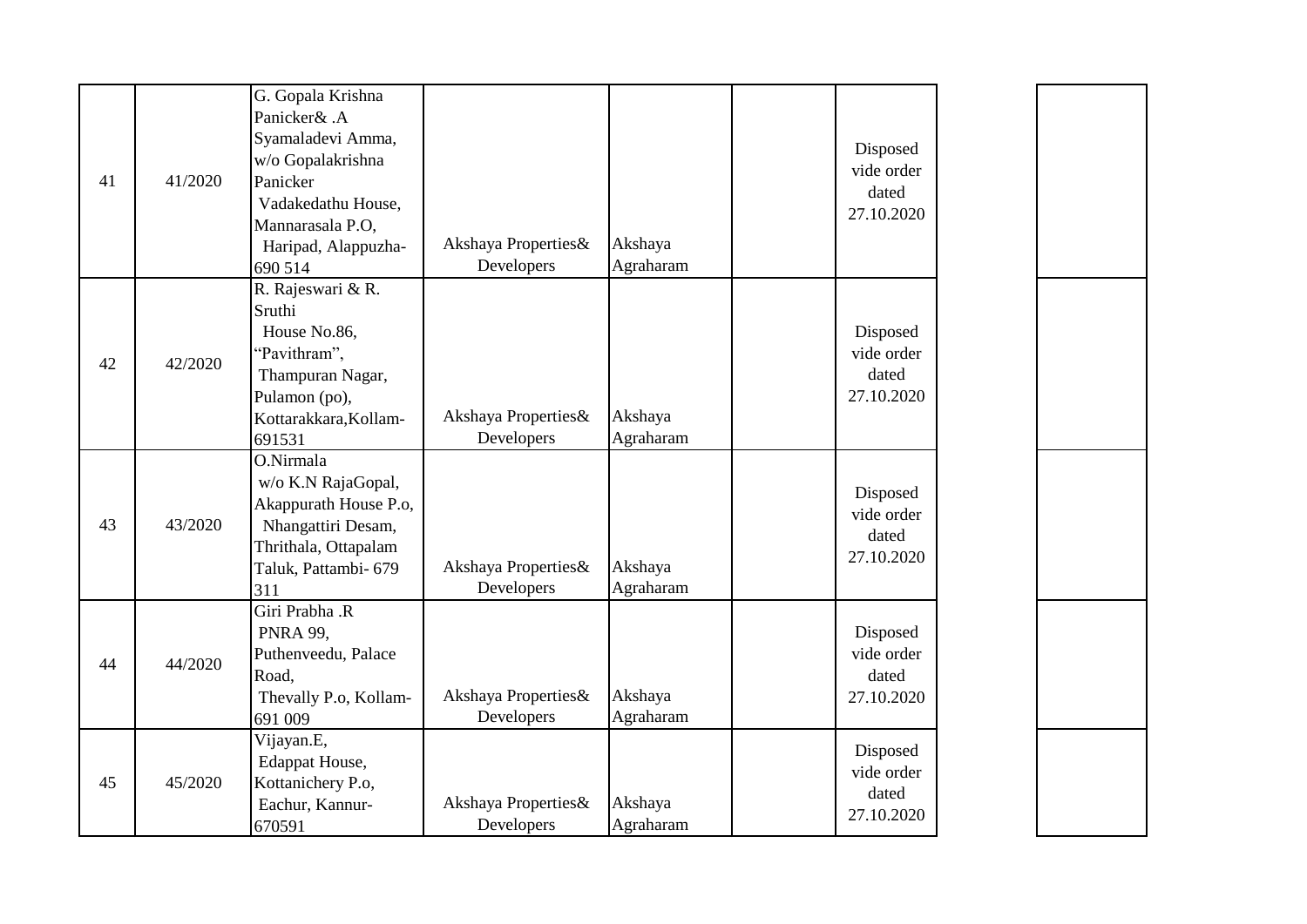| 46 | 46/2020 | Chitra Gopalkrishnan<br>Flat No.E12, Door No.<br>1/871, Builtech<br>Pavilion, Kadamkode,<br>Palakkad- 678 013 | Akshaya Properties&<br>Developers | Akshaya<br>Agraharam | Disposed<br>vide order<br>dated<br>27.10.2020 |
|----|---------|---------------------------------------------------------------------------------------------------------------|-----------------------------------|----------------------|-----------------------------------------------|
| 47 | 47/2020 | Nanda Kumar N. Nair<br>Flat No. 604,<br>Sunflower, Gulmoharcit<br>y HSG-SOC, Kharadi,<br>Pune-411014          | Akshaya Properties&<br>Developers | Akshaya<br>Agraharam | Disposed<br>vide order<br>dated<br>27.10.2020 |
| 48 | 48/2020 | S.Usha<br>w/o R.M.D Kurup<br>Ushus, Santhi Nagar-<br>216,<br>Ayathil P.o, Kollam-<br>691 021                  | Akshaya Properties&<br>Developers | Akshaya<br>Agraharam | Disposed<br>vide order<br>dated<br>27.10.2020 |
| 49 | 49/2020 | A.P Aravindakshan<br>No.12, Gayathri<br>Nilayam,<br>Keluskar Road North,<br>Shivaji Park, Mumbai-<br>400 028  | Akshaya Properties&<br>Developers | Akshaya<br>Agraharam | Disposed<br>vide order<br>dated<br>27.10.2020 |
| 50 | 50/2020 | S. Sujathan<br>Padmagiri, B84,<br>Radha Krishna Lane,<br>Peroorkada P.o.<br>Thiruvananthapuram-<br>695 005    | Akshaya Properties&<br>Developers | Akshaya<br>Agraharam | Disposed<br>vide order<br>dated<br>27.10.2020 |

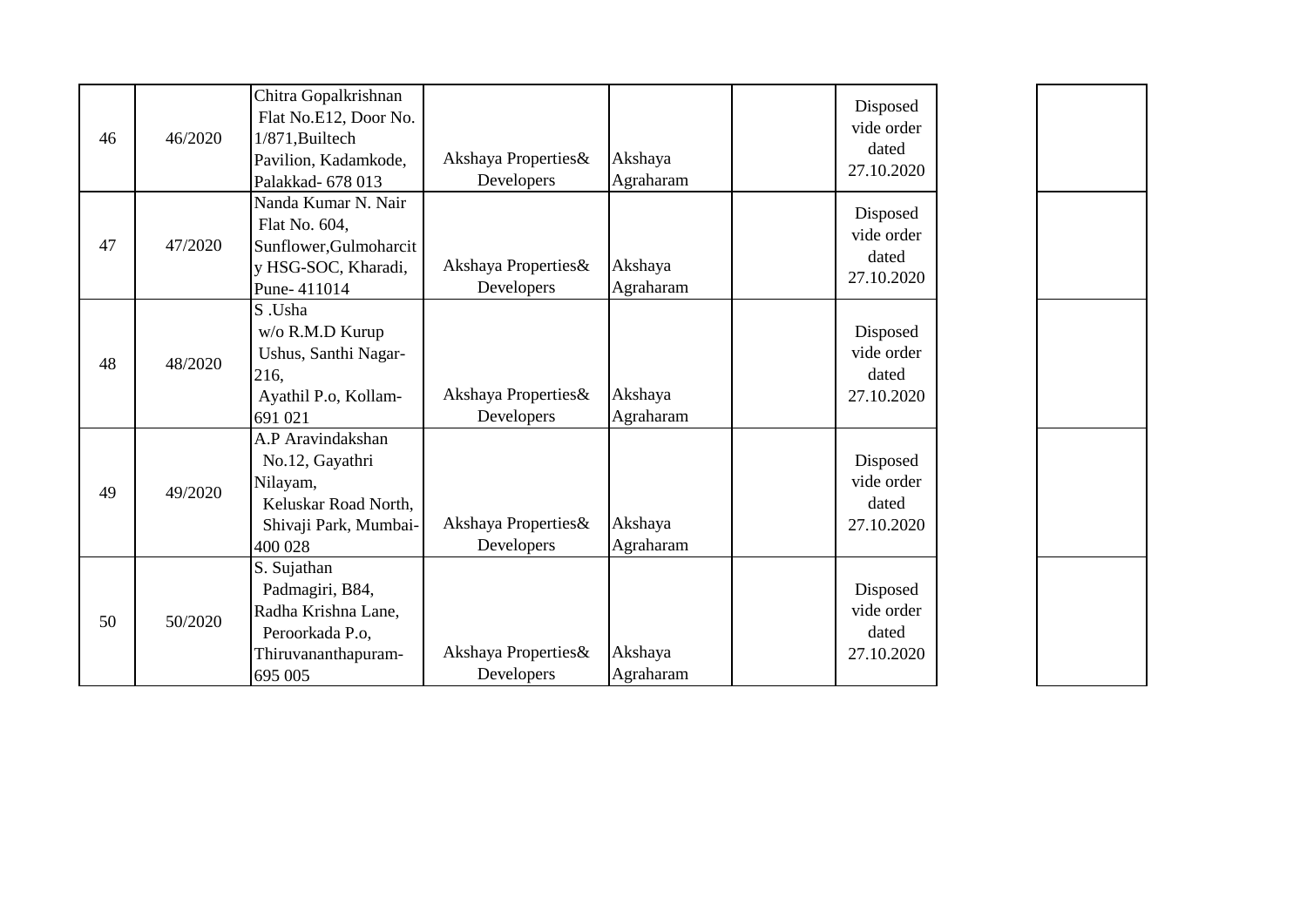|    |         | Shobhana Uthaman      |                     |           |                        |
|----|---------|-----------------------|---------------------|-----------|------------------------|
|    |         | Nair                  |                     |           |                        |
|    |         | Dupilex No.14, Rai    |                     |           |                        |
|    |         | Town-1,               |                     |           | Disposed<br>vide order |
| 51 | 51/2020 | Opposite VIP          |                     |           | dated                  |
|    |         | Industries, Hingna    |                     |           | 27.10.2020             |
|    |         | Road,                 |                     |           |                        |
|    |         | Nagpur, Maharastra-   | Akshaya Properties& | Akshaya   |                        |
|    |         | 440016                | Developers          | Agraharam |                        |
|    |         | Nisha Venugopal Nair  |                     |           |                        |
|    |         | & Sri. Venugopal Nair |                     |           |                        |
|    |         | G-108, Serenity       |                     |           | Disposed               |
| 52 | 52/2020 | Gardens,              |                     |           | vide order             |
|    |         | CHS, Sector 6,        |                     |           | dated                  |
|    |         | Evershine city, Vasai |                     |           | 27.10.2020             |
|    |         | East, Palghar dts,    | Akshaya Properties& | Akshaya   |                        |
|    |         | Maharastra-401208     | Developers          | Agraharam |                        |
|    |         | C. Sanitha            |                     |           |                        |
|    |         | 16, Thendral Nagar,   |                     |           | Disposed               |
|    |         | 5th Cross             |                     |           | vide order             |
| 53 | 53/2020 | Natarajapuram,        |                     |           | dated                  |
|    |         | South Extension,      |                     |           | 27.10.2020             |
|    |         | Thanjavur, Tamilnadu- | Akshaya Properties& | Akshaya   |                        |
|    |         | 613007                | Developers          | Agraharam |                        |
|    |         | K.                    |                     |           |                        |
|    |         | VijayaKumaranPillai   |                     |           | Disposed               |
| 54 | 54/2020 | Enazhethu             |                     |           | vide order             |
|    |         | Vijayabhavan,         |                     |           | dated                  |
|    |         | Thekkumbhagam,        | Akshaya Properties& | Akshaya   | 27.10.2020             |
|    |         | Chavara South P.O,    | Developers          | Agraharam |                        |

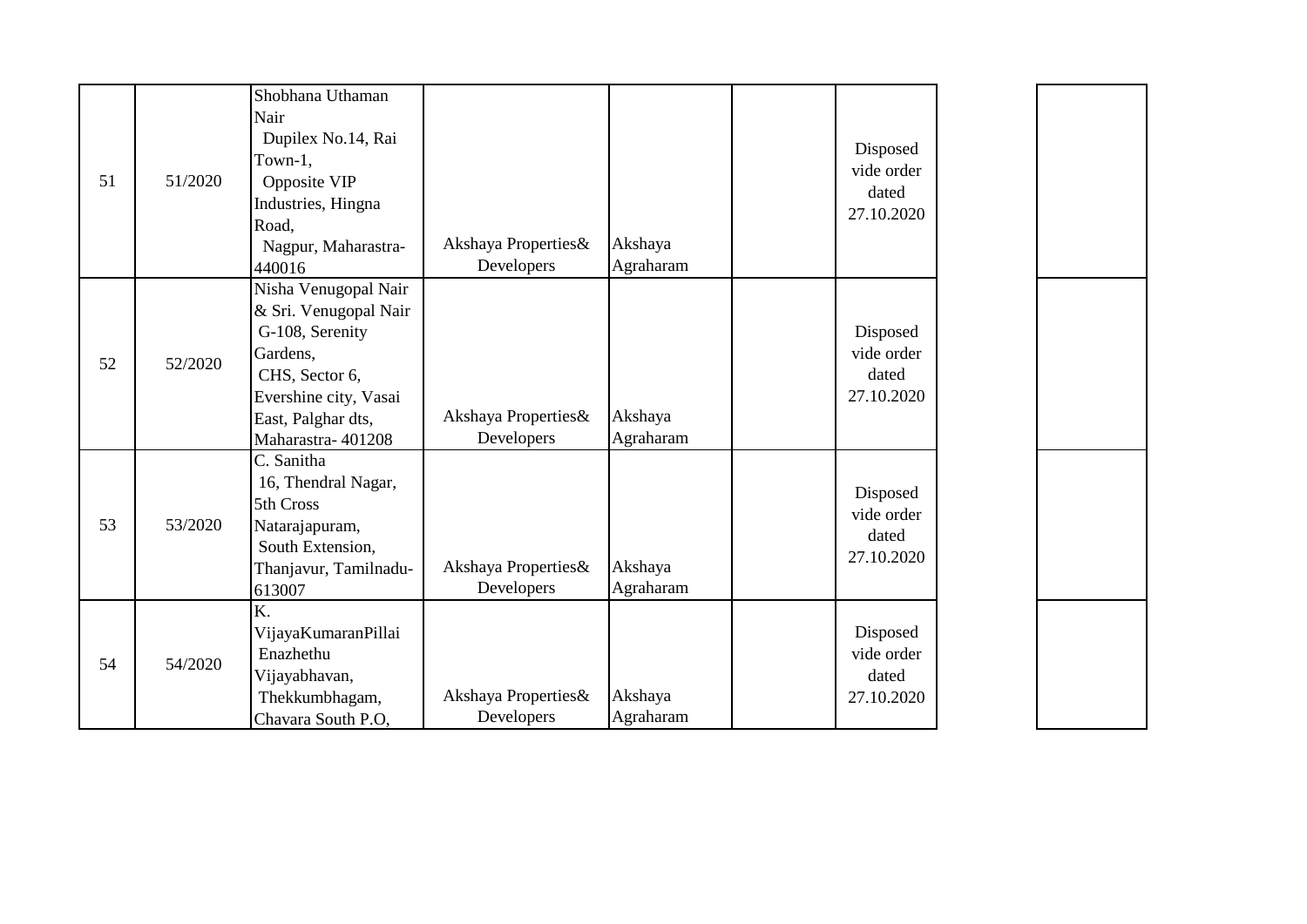| P.G Subramanian<br>Navaneeth, 20/1275A,<br>Disposed<br>V.K.K Menon Road,<br>vide order<br>55<br>55/2020<br>dated<br>Panniyankara,<br>Akshaya Properties&<br>Akshaya<br>Kallai P.O, Calicut-<br>27.10.2020<br>Developers<br>Agraharam<br>673 003 |  |
|-------------------------------------------------------------------------------------------------------------------------------------------------------------------------------------------------------------------------------------------------|--|
|                                                                                                                                                                                                                                                 |  |
|                                                                                                                                                                                                                                                 |  |
|                                                                                                                                                                                                                                                 |  |
|                                                                                                                                                                                                                                                 |  |
|                                                                                                                                                                                                                                                 |  |
|                                                                                                                                                                                                                                                 |  |
| Sunil V. Nair & Smt                                                                                                                                                                                                                             |  |
| Disposed<br>Priya S. Nair                                                                                                                                                                                                                       |  |
| vide order<br>NL 6/18, Room No.01,<br>56/2020<br>56                                                                                                                                                                                             |  |
| Sector 15,<br>dated                                                                                                                                                                                                                             |  |
| Akshaya Properties&<br>Akshaya<br>Nerul Navi Mumbai-<br>27.10.2020                                                                                                                                                                              |  |
| Developers<br>Agraharam<br>400706                                                                                                                                                                                                               |  |
| Ravi P.T & Smt Leela<br>Respondent                                                                                                                                                                                                              |  |
| Disposed<br>Ravi<br>filed                                                                                                                                                                                                                       |  |
| vide order<br>Reshma Nivas,<br>complaince<br>57/2020                                                                                                                                                                                            |  |
| 57<br>Perumparamba P.o,<br>dated<br>report on                                                                                                                                                                                                   |  |
| Akshaya Properties&<br>Akshaya<br>Edappal via,<br>27.10.2020<br>01.12.2020.                                                                                                                                                                     |  |
| Agraharam<br>Developers<br>Malappuram-679 576<br>The                                                                                                                                                                                            |  |
| Smt. Indira P.v & Sri.<br>complainants                                                                                                                                                                                                          |  |
| Devadasan.O<br>Disposed<br>not filed the                                                                                                                                                                                                        |  |
| Pilladiveettil House<br>vide order                                                                                                                                                                                                              |  |
| objection till<br>58<br>58/2020<br>(po), Chorode,<br>dated                                                                                                                                                                                      |  |
| now.<br>Akshaya Properties&<br>Akshaya<br>Vadakara, Kozhikode-<br>27.10.2020                                                                                                                                                                    |  |
| Showcause<br>Developers<br>Agraharam<br>673106                                                                                                                                                                                                  |  |
| notice issued<br>M.T Joseph                                                                                                                                                                                                                     |  |
| against the<br>S/o M.P Thoma<br>Disposed                                                                                                                                                                                                        |  |
| Respondent<br>vide order<br>Mulakkal House, West                                                                                                                                                                                                |  |
| 59/2020<br>59<br>in separate<br>Hill,<br>dated                                                                                                                                                                                                  |  |
| file<br>Akshaya Properties&<br>Akshaya<br>Mattom P.O, Thrissur-<br>27.10.2020                                                                                                                                                                   |  |
| Agraharam<br>Developers<br>680602                                                                                                                                                                                                               |  |
| A.M Balan                                                                                                                                                                                                                                       |  |
| Disposed                                                                                                                                                                                                                                        |  |
| vide order<br>Krishnanjanam, Aringan<br>60/2020<br>60                                                                                                                                                                                           |  |
| dated<br>Akshaya Properties&<br>Akshaya<br>gattil House, Kallettum                                                                                                                                                                              |  |
| 27.10.2020<br>Developers<br>Agraharam<br>Kara, Thrissur                                                                                                                                                                                         |  |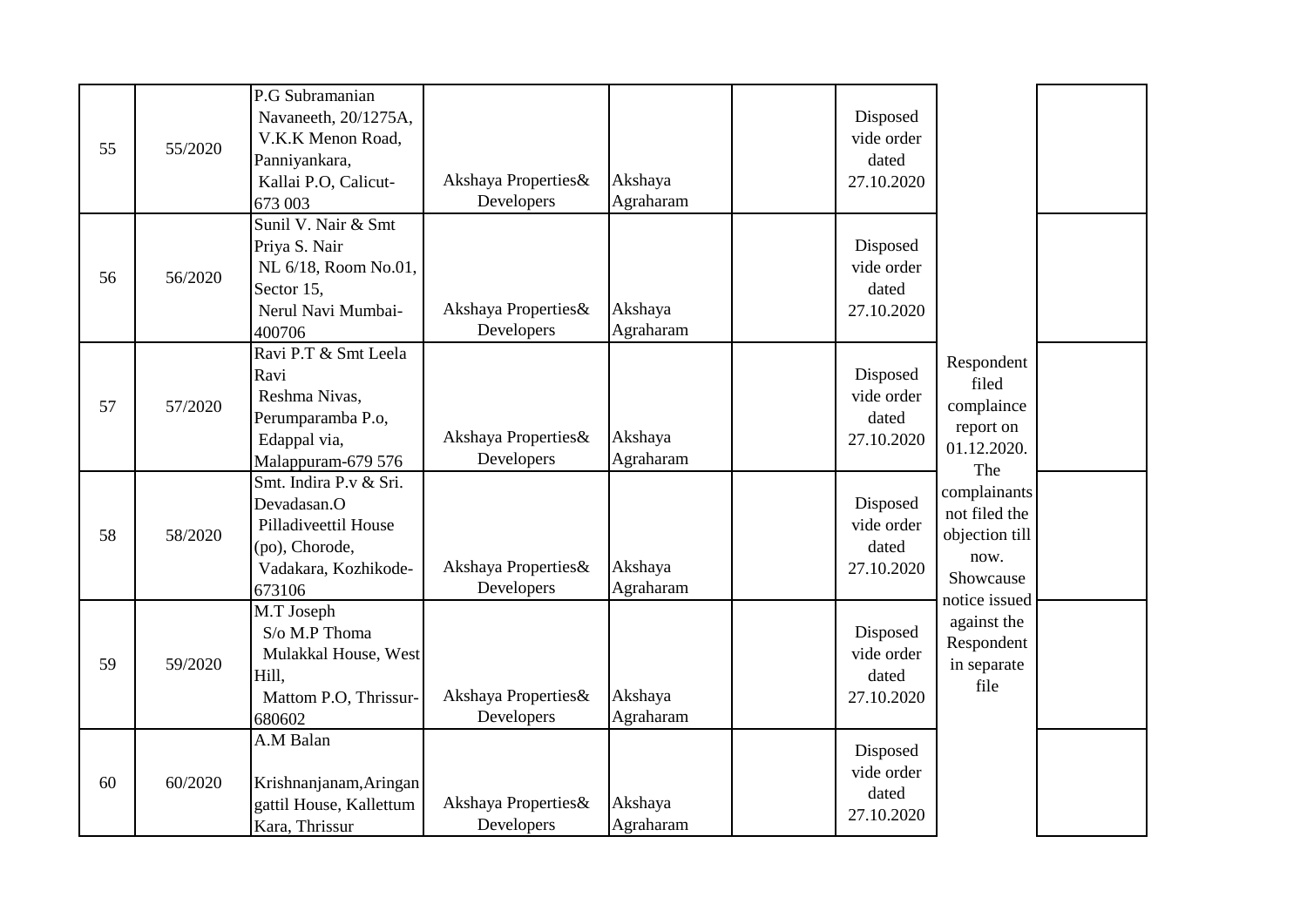| 61 | 61/2020 | A.M Balan<br>On behalf of Girish<br>Kumar Balan<br>Krishnanjanam, Aringan                                                                                   |                                   |                      | Disposed<br>vide order<br>dated<br>27.10.2020 |
|----|---------|-------------------------------------------------------------------------------------------------------------------------------------------------------------|-----------------------------------|----------------------|-----------------------------------------------|
|    |         | gattil House, Kallettum<br>Kara, Thrissur                                                                                                                   | Akshaya Properties&<br>Developers | Akshaya<br>Agraharam |                                               |
| 62 | 62/2020 | HaridarsanV.K<br>Veliyathuparembil<br>House, Kodussery,<br>VattaparambuP.O,<br>Ernakulam- 683 572                                                           | Akshaya Properties&<br>Developers | Akshaya<br>Agraharam | Disposed<br>vide order<br>dated<br>27.10.2020 |
| 63 | 63/2020 | Jayasree Kumar S.Nair<br>Flat No.A 604, Rekhi<br>Sai Daffodil Co op Hsg.<br>Socy Ltd, Plot No. 17 &<br>18, Sector 19,<br>Kharagahar, Navi<br>Mumbai-410 210 | Akshaya Properties&<br>Developers | Akshaya<br>Agraharam | Disposed<br>vide order<br>dated<br>27.10.2020 |
| 64 | 64/2020 | Sukumaran K.N<br>Flat No. 1701,<br>Sunrise, Neptune<br>Living Point,<br>LBS Road, Bhandup<br>(w), Mumbai- 400078                                            | Akshaya Properties&<br>Developers | Akshaya<br>Agraharam | Disposed<br>vide order<br>dated<br>27.10.2020 |
| 65 | 65/2020 | Gopala Krishnan Nair<br>& Smt Beena G. anir<br>Aradhana, Plavinkootta<br>m Main Street(P.o)<br>Viyyur, Thrissur-680<br>010                                  | Akshaya Properties&<br>Developers | Akshaya<br>Agraharam | Disposed<br>vide order<br>dated<br>27.10.2020 |

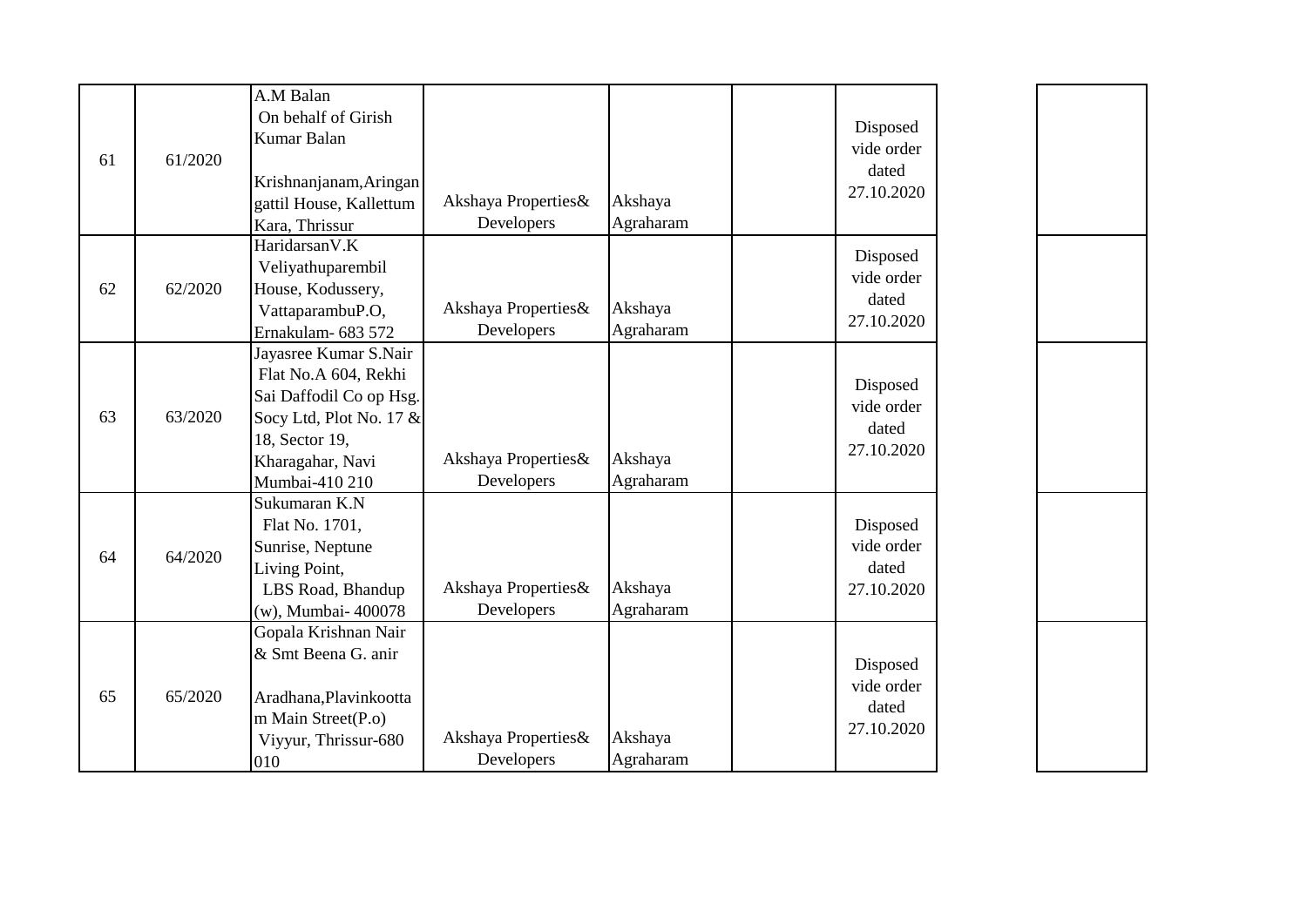|    |         | A.A Sredharan               |                     |           | Disposed   |
|----|---------|-----------------------------|---------------------|-----------|------------|
| 66 | 66/2020 |                             |                     |           | vide order |
|    |         |                             | Akshaya Properties& | Akshaya   | dated      |
|    |         |                             | Developers          | Agraharam | 27.10.2020 |
|    |         | Jayapalan                   |                     |           | Disposed   |
| 67 | 67/2020 | Eduvayil House,             |                     |           | vide order |
|    |         | Kundaliyur,                 | Akshaya Properties& | Akshaya   | dated      |
|    |         | Thrissur- 680616            | Developers          | Agraharam | 27.10.2020 |
|    |         | N.V Namboothiri             |                     |           |            |
|    |         | Flat No.306, Saipriya       |                     |           | Disposed   |
| 68 | 68/2020 | Enclave,                    |                     |           | vide order |
|    |         | Shivaji Nagar,              |                     |           | dated      |
|    |         | Serilingam Paly,            | Akshaya Properties& | Akshaya   | 27.10.2020 |
|    |         | Hyderabad-19                | Developers          | Agraharam |            |
|    |         | Remadevi Gopinath           |                     |           | Disposed   |
| 69 | 69/2020 | P.O Box $-37555$ ,          |                     |           | vide order |
|    |         | Manama Kingdom of           | Akshaya Properties& | Akshaya   | dated      |
|    |         | Bahrain                     | Developers          | Agraharam | 27.10.2020 |
|    |         | Vasudevan K.G               |                     |           |            |
|    | 70/2020 | House No.28, Sector-        |                     |           | Disposed   |
| 70 |         | 23,                         |                     |           | vide order |
|    |         | <b>Housing Board Colony</b> |                     |           | dated      |
|    |         | (MIG), Faridabad,           | Akshaya Properties& | Akshaya   | 27.10.2020 |
|    |         | Haryana-121005              | Developers          | Agraharam |            |
|    |         | Jayasree N.R                |                     |           | Disposed   |
| 71 | 71/2020 | Killimangalam Mana,         |                     |           | vide order |
|    |         | Elavally North,             | Akshaya Properties& | Akshaya   | dated      |
|    |         | Thrissur-680511             | Developers          | Agraharam | 27.10.2020 |
|    |         | V.K RadhaKrishnan           |                     |           |            |
|    |         | 64A, Ambala                 |                     |           | Disposed   |
|    |         | Apartments                  |                     |           | vide order |
| 72 | 72/2020 | Thiruvilwamala Post &       |                     |           | dated      |
|    |         | Village, Thalappilly        |                     |           | 27.10.2020 |
|    |         | Taluk, Thrissur- 680        | Akshaya Properties& | Akshaya   |            |
|    |         | 588                         | Developers          | Agraharam |            |

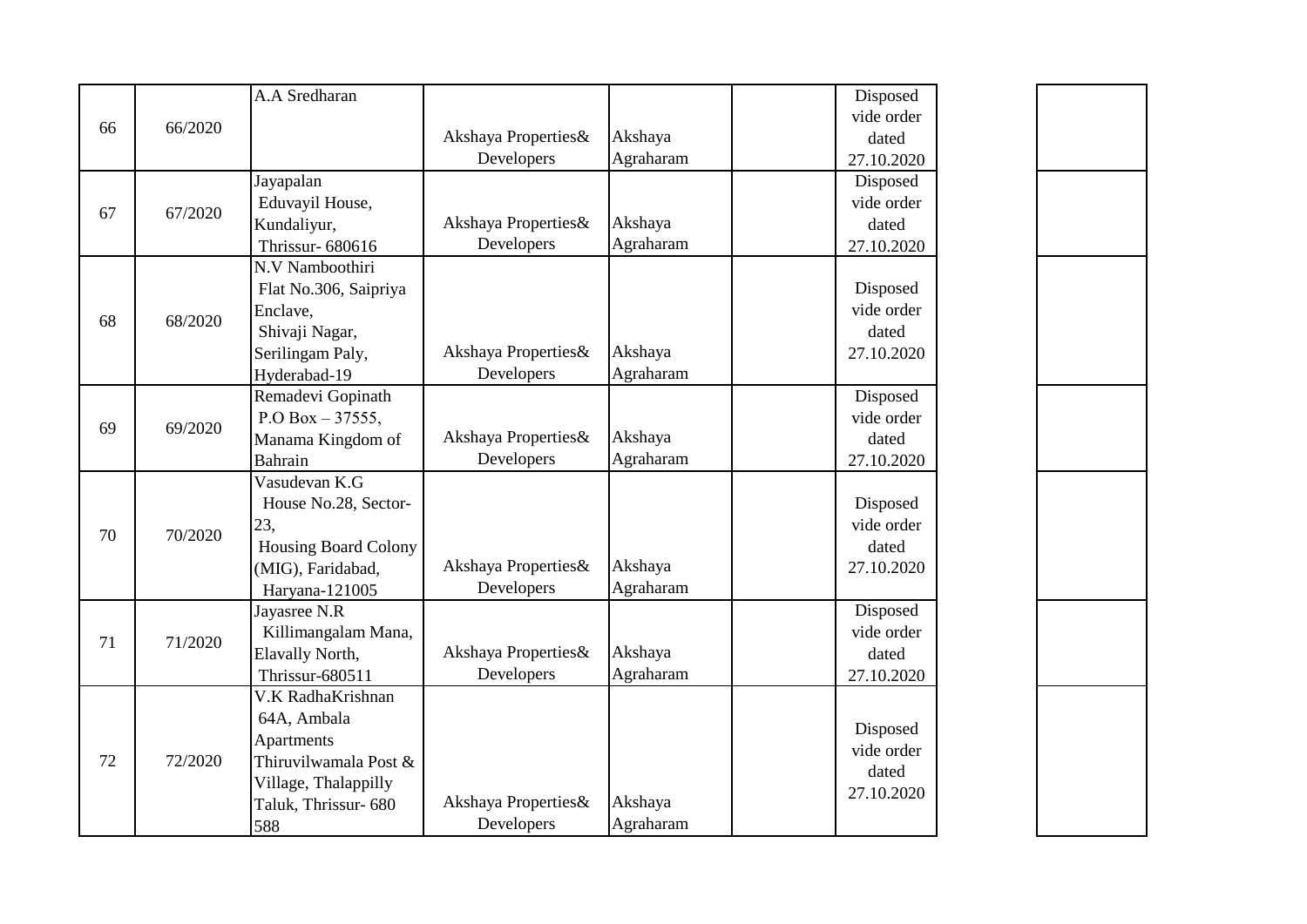| 73 | 73/2020 | Smitha Ajith Kumar<br>8/437, Rohini Bank<br>Road, Aluva,<br>Ernakulam-683 101                                      | Akshaya Properties&<br>Developers | Akshaya<br>Agraharam | Disposed<br>vide order<br>dated<br>27.10.2020 |
|----|---------|--------------------------------------------------------------------------------------------------------------------|-----------------------------------|----------------------|-----------------------------------------------|
| 74 | 74/2020 | <b>Indu Menon</b><br>CLIVIA IB, Royale<br>Habitat Apartment,<br>Sector-2, HSR Layout,<br>Bangalore-560102          | Akshaya Properties&<br>Developers | Akshaya<br>Agraharam | Disposed<br>vide order<br>dated<br>27.10.2020 |
| 75 | 75/2020 | Vinod Kumar<br>Chakingal<br>Santhi Bhavan,<br>Vadakkethara,<br>Pazhayannur P.O,<br>Thrissur- 680 587               | Akshaya Properties&<br>Developers | Akshaya<br>Agraharam | Disposed<br>vide order<br>dated<br>27.10.2020 |
| 76 | 76/2020 | M. Nanda Kumar<br>Menon<br>New Madathil (Ho)<br>Kanattukara (po),<br>Thrissur- 680 011                             | Akshaya Properties&<br>Developers | Akshaya<br>Agraharam | Disposed<br>vide order<br>dated<br>27.10.2020 |
| 77 | 77/2020 | Lathika Menon &<br>Renuka Menon<br>340 N.S.C Bose Road,<br>Kolkata-700 047                                         | Akshaya Properties&<br>Developers | Akshaya<br>Agraharam | Disposed<br>vide order<br>dated<br>27.10.2020 |
| 78 | 78/2020 | Rajani.P<br>M10, Sowparnika,<br>Nethaji Nagar<br>Extn, Phase 3, 5th<br>Cross, Nanjundapuram<br>Road, Coimbatore-36 | Akshaya Properties&<br>Developers | Akshaya<br>Agraharam | Disposed<br>vide order<br>dated<br>27.10.2020 |

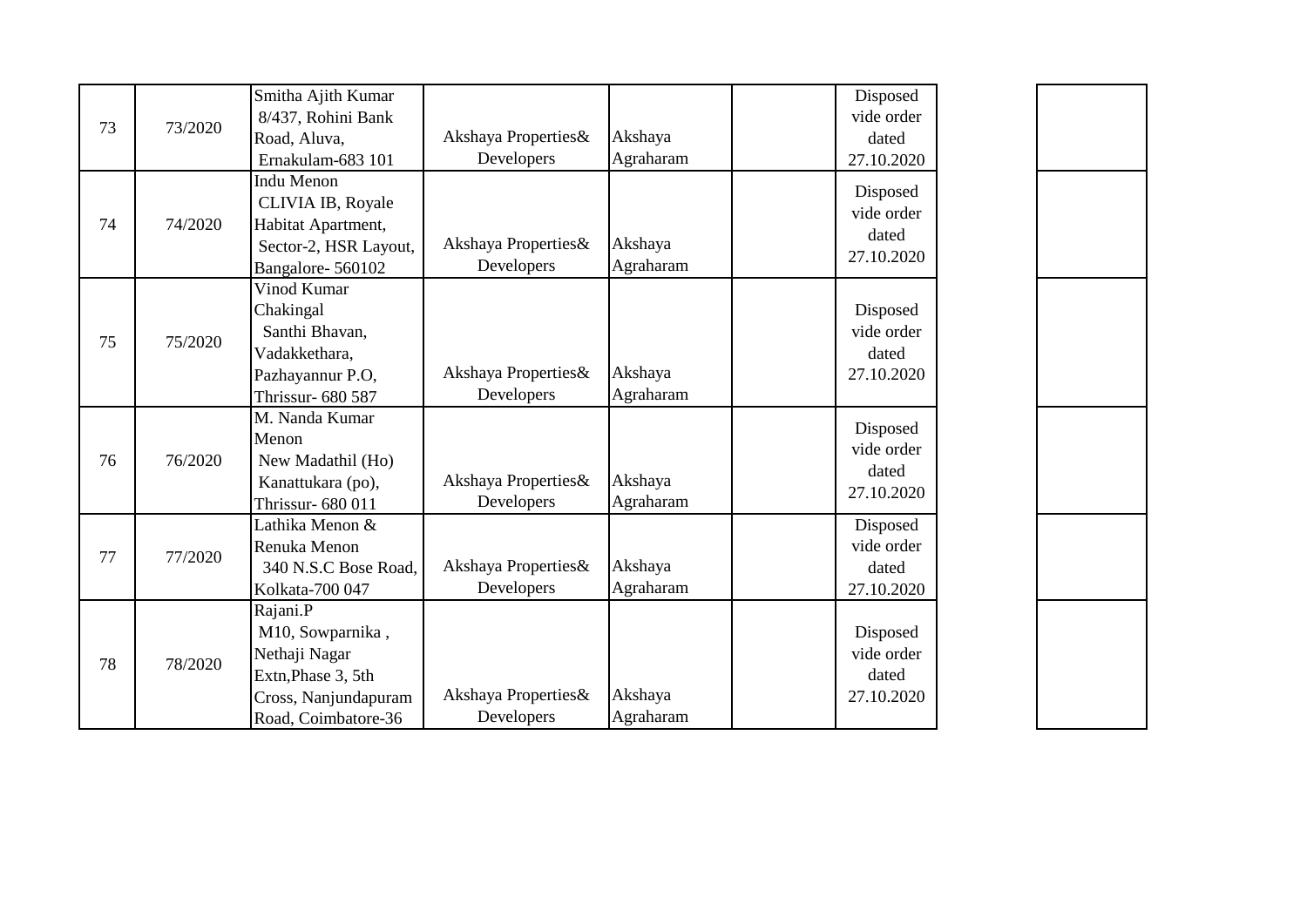| 79 | 79/2020 | Prajod Nambiar &<br>Ambika Prajod,<br>Flat No. Sai Villa, Plot<br>No.14, Vijay Marg,<br>New Panvel, New<br>Bombay-410206             | Akshaya Properties&<br>Developers | Akshaya<br>Agraharam | Disposed<br>vide order<br>dated<br>27.10.2020 |
|----|---------|--------------------------------------------------------------------------------------------------------------------------------------|-----------------------------------|----------------------|-----------------------------------------------|
| 80 | 80/2020 | Sarath Kumar Nair &<br>Smt. Vanaja Sharad,<br>Jr. HIG 271, Near<br>Narula Garden, Ganesh<br>Temple, Tatiband,<br>Raipur, Chattisgarh | Akshaya Properties&<br>Developers | Akshaya<br>Agraharam | Disposed<br>vide order<br>dated<br>27.10.2020 |
| 81 | 81/2020 | K. Padmini, Sreepadam,<br>Rose Nagar, Mannuthy<br>P.O,Thrissur                                                                       | Akshaya Properties&<br>Developers | Akshaya<br>Agraharam | Disposed<br>vide order<br>dated<br>27.10.2020 |
| 82 | 82/2020 | Sujatha Sasidharan<br>"karthika", Near<br>Jeevan Prakash<br>Auditorium P.O.<br>Thalioaramba, Kannur-<br>670141                       | Akshaya Properties&<br>Developers | Akshaya<br>Agraharam | Disposed<br>vide order<br>dated<br>27.10.2020 |
| 83 | 83/2020 | Vijaya Kumar P.T<br>23/382, Harisree,<br>Liberty Street, Pattambi-<br>679 303                                                        | Akshaya Properties&<br>Developers | Akshaya<br>Agraharam | Disposed<br>vide order<br>dated<br>27.10.2020 |
| 84 | 84/2020 | K.P UdayaKumar<br>Kadampottupadeth<br>House, Angadipuram<br>P.O, 679321                                                              | Akshaya Properties&<br>Developers | Akshaya<br>Agraharam | Disposed<br>vide order<br>dated<br>27.10.2020 |
| 85 | 85/2020 | Anitha P.R.<br>Anugraham,<br>Thekummuri P.O, Tirur-<br>676 105                                                                       | Akshaya Properties&<br>Developers | Akshaya<br>Agraharam | Disposed<br>vide order<br>dated<br>27.10.2020 |

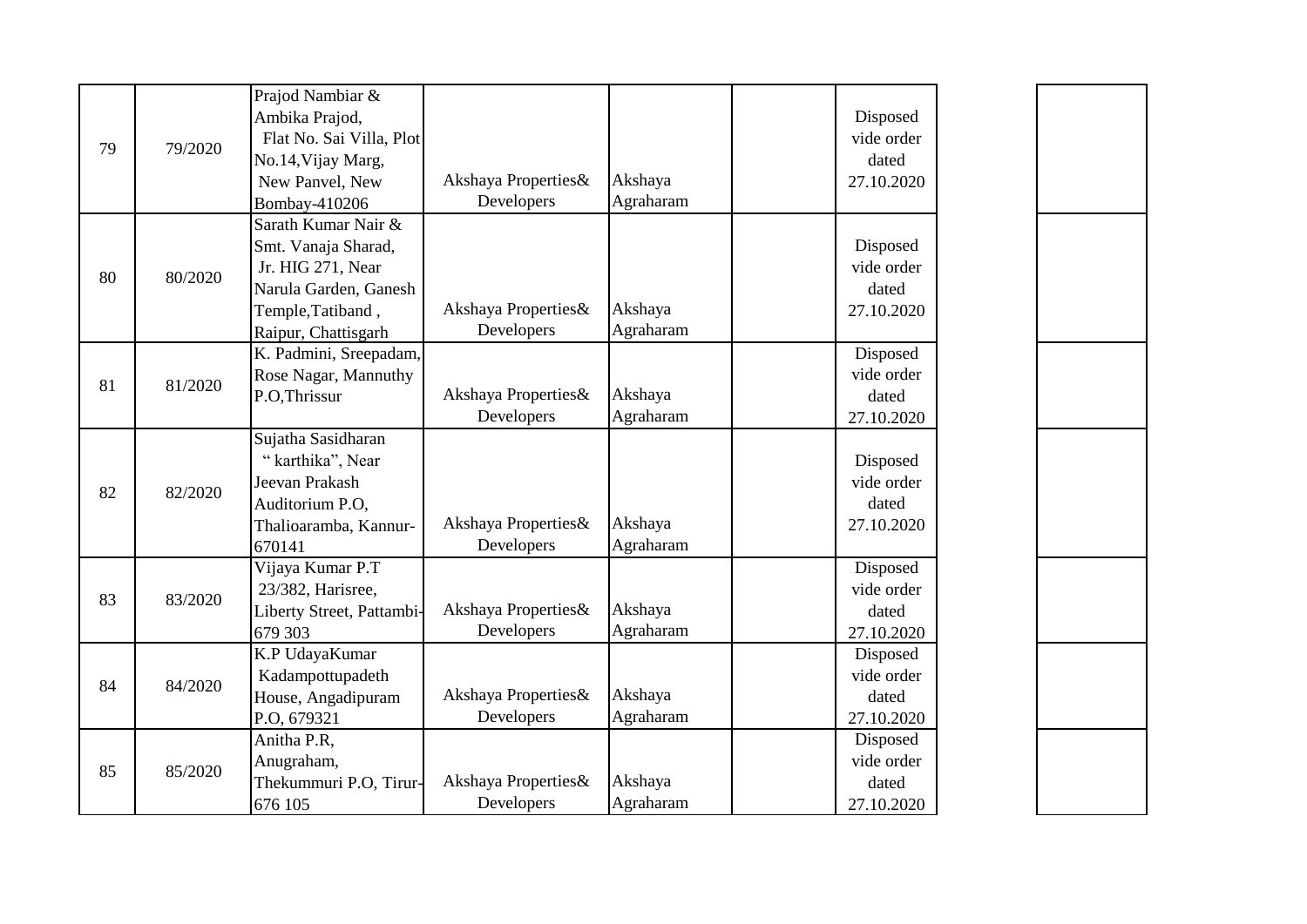| 86 | 86/2020 | Vimal Kumar.M, S/o<br>KPV Raman,<br>Pathirikunnu P.o,<br>Anandashram,<br>Kanhangad, kasargode-<br>671531                      | Akshaya Properties&<br>Developers                | Akshaya<br>Agraharam          | Disposed<br>vide order<br>dated<br>27.10.2020 |                                                                 |  |
|----|---------|-------------------------------------------------------------------------------------------------------------------------------|--------------------------------------------------|-------------------------------|-----------------------------------------------|-----------------------------------------------------------------|--|
| 87 | 87/2020 | Jisha Sasi Menon<br><b>Silent Valley</b><br>Apartment, Building<br>No.27/8 (NL-5) Sector<br>11, Nerul Navi Mumbai-<br>400 706 | Akshaya Properties&<br>Developers                | Akshaya<br>Agraharam          | Disposed<br>vide order<br>dated<br>27.10.2020 |                                                                 |  |
| 88 | 88/2020 | Dinesh Kumar, Poduval<br>Nivas, West Nada,<br>Navamukunda<br>Temple, Thirunavaya<br>(po), Malappuram-676<br>30                | Akshaya Properties&<br>Developers                | Akshaya<br>Agraharam          | Disposed<br>vide order<br>dated<br>27.10.2020 |                                                                 |  |
| 89 | 89/2020 | P.P Abdul Khader<br>S/o Sulaiman ,Parott<br>House, PADNE,<br>Kasargode- 671312                                                | Akshaya Properties&<br>Developers                | Akshaya<br>Agraharam          | Disposed<br>vide order<br>dated<br>27.10.2020 |                                                                 |  |
| 90 | 90/2020 | Ajith Kumar K.R,<br>Kuzhupadikkal House,<br>Karattupallikkara,<br>Perumbavoor P.O.                                            | Sowparnika Projects &<br>Infrastructure (p) Ltd, | "River View<br>Garden Phase V | Disposed<br>vide order<br>dated<br>08.03.2021 | Compliance<br>report<br>directed to be<br>filed<br>on01.09.2021 |  |
| 91 | 91/2020 | Gloria Jose, Tc 9/849,<br>VJRA -26, VJ Lane,<br>Vellayambalam,<br>Trivandrum                                                  | Samson & Sons Pvt Ltd                            | Skylark,<br>Vazhayila         | Disposed<br>vide order<br>dated<br>16.10.2020 | Dismissed                                                       |  |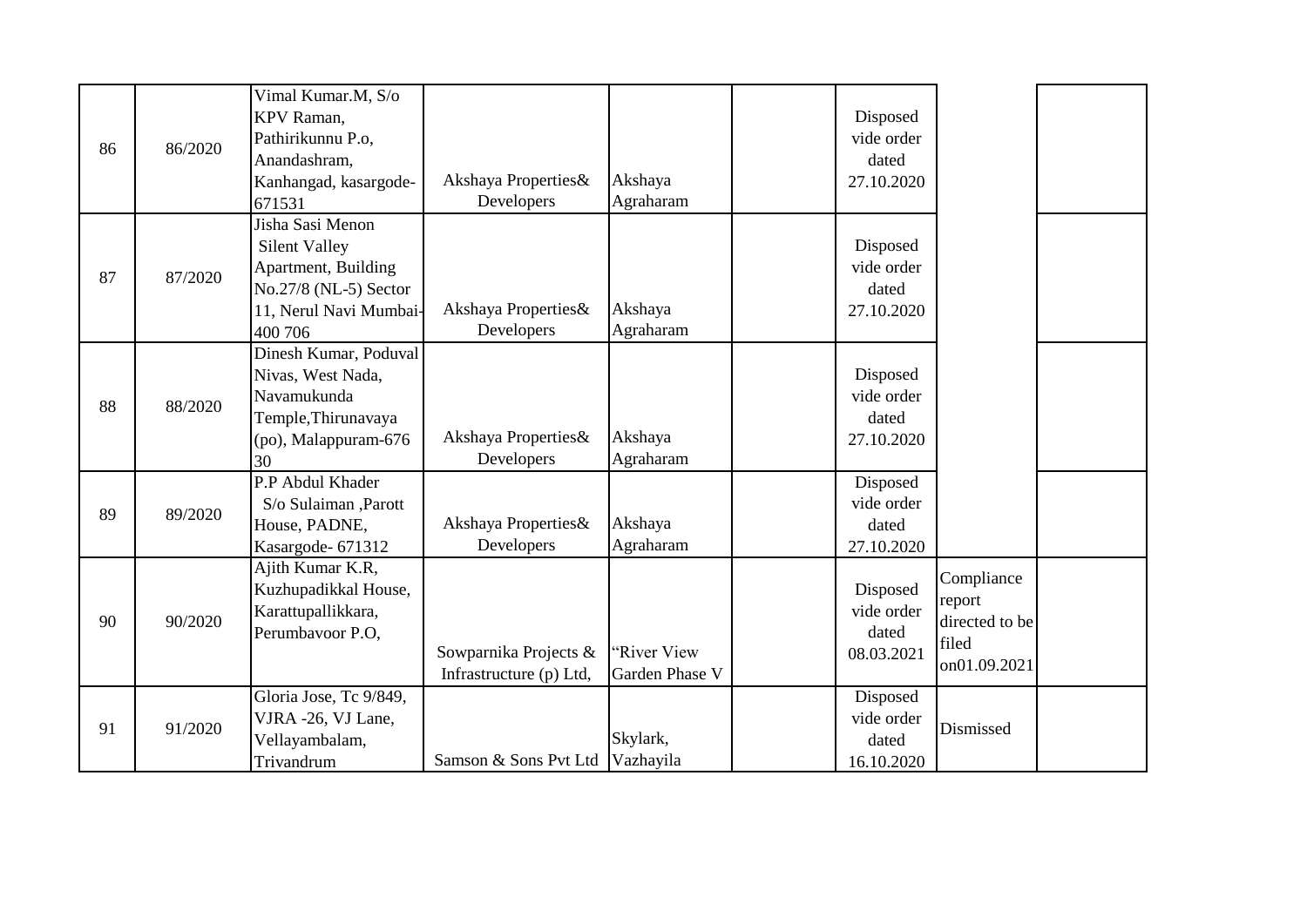| 92 | 92/2020 | Mineetha.C &<br>Manjusha.C, Tc 15/501,<br>Udarasiromani Road,<br><b>USRA 46,</b><br>Vellayambalam,<br>Trivandrum-695 010 | Sun Projects India Pvt<br>Ltd,              |                                                  |            | Disposed<br>vide order<br>dated<br>25.06.2020 | Dismissed                                                |                       |  |
|----|---------|--------------------------------------------------------------------------------------------------------------------------|---------------------------------------------|--------------------------------------------------|------------|-----------------------------------------------|----------------------------------------------------------|-----------------------|--|
| 93 | 93/2020 | Anish Joy, "Ushus", St.<br>Benedict, 2nd Cross<br>Road, Cochin-18                                                        | Crystal Construction Pvt Vazhakkala,<br>Ltd | <b>Crystal Valley</b><br>Apartment,<br>Ernakulam |            | Disposed<br>vide order<br>dated<br>12.01.2021 | Dismissed                                                |                       |  |
| 94 | 94/2020 | Ardra Kurian, D/o<br>Samuel John, oz zone<br><b>Apartments Owners</b><br>Asociation                                      | M/s Bayshore Seawood<br>Projects            | O <sub>2</sub> Zone<br>Apartment                 | Completion |                                               | matter stayed<br>by Appellate<br>Tribunal                | 10-01-2022            |  |
| 95 | 95/2020 | Dr. K.G Ajay, M.N<br>Gopala Krishnan, Peral<br>View villa, CRA-13,<br>Malikampedika P.o,<br>Alangad, Aluva-683<br>511    | Anna Properties Pvt ltd                     | CasaBonita<br>Phase-2                            | completion |                                               | For<br>producing<br>layout<br>approval by<br>association | 14-02-2022, 6/04/2022 |  |
| 96 | 96/2020 | K.Divakaran, 15/211-B,<br>Nivedyam, Johny<br>Simon Road,<br>Munemveli (po), Kochi-<br>682 507                            | M/s Galaxy Homes Pvt Galaxy<br>Ltd,         | Midwinter                                        |            | Disposed<br>vide order<br>dated<br>18.09.2020 | Dismissed                                                |                       |  |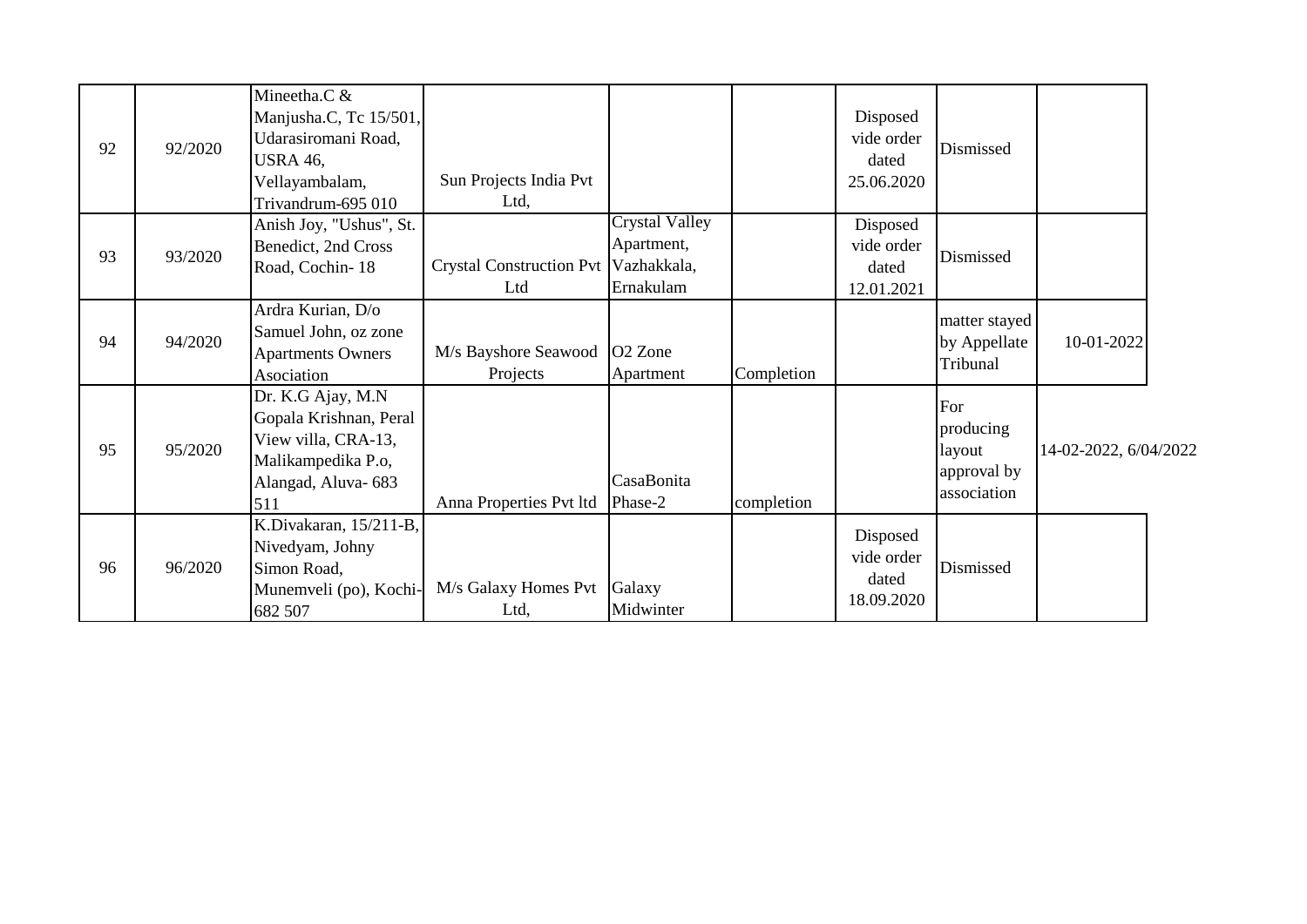|     |          | Rojer Zachariah Joseph, |                             |                |                        | Complainant  |  |
|-----|----------|-------------------------|-----------------------------|----------------|------------------------|--------------|--|
|     |          | Ambattu House,          |                             |                |                        | filed I.A on |  |
|     |          | Chamampathal Post,      |                             |                |                        | 03.05.2021   |  |
|     |          | Vazhoor, Kottayam       |                             |                |                        | for non      |  |
|     |          |                         |                             |                | Disposed               | compliance   |  |
|     |          |                         |                             |                | vide order             | of the order |  |
| 97  | 97/2020  |                         |                             | <b>Nucleus</b> | dated                  | of the       |  |
|     |          |                         |                             | Bayvue' at     | 04.11.2020             | Authority.   |  |
|     |          |                         |                             | Panachikad     |                        | Case posted  |  |
|     |          |                         |                             | Village,       |                        | for hearing  |  |
|     |          |                         | <b>Nucleus Premium</b>      | Kottayam       |                        | on           |  |
|     |          |                         | Properties Pvt Ltd          | District,      |                        | 29.07.2021   |  |
|     |          | <b>U.M Harikumar</b>    |                             |                |                        |              |  |
|     |          | B-S03-Dew               |                             | The Greens-    | Disposed<br>vide order |              |  |
| 98  | 98/2020  | Drops, AlandiRoad,      |                             | Haritham' at   | dated                  |              |  |
|     |          | Vishrantwadi, Pune-411  |                             | Karakulam      |                        |              |  |
|     |          | 015, Maharastra         | <b>MIR Realtors Pvt Ltd</b> | Village,       | 17.11.2020             |              |  |
|     |          | Sunil Charivukalayil    |                             |                |                        |              |  |
|     |          | Baby,                   |                             |                | Disposed               |              |  |
|     |          | Elayidathu              |                             |                | vide order             |              |  |
| 99  | 99/2020  | Charivukalayil, Oonnuk  |                             | The Greens-    | dated                  |              |  |
|     |          | al P.O.                 |                             | Haritham' at   | 17.11.2020             |              |  |
|     |          | Omalloor, Pathanamthitt |                             | Karakulam      |                        |              |  |
|     |          | a-689 647               | <b>MIR Realtors Pvt Ltd</b> | Village,       |                        |              |  |
|     |          | Vinod Kumar J.S,        |                             |                |                        |              |  |
|     |          | & Smt. Manju Vinod,     |                             |                |                        |              |  |
|     |          | Prakrithi Apartment     |                             |                | Disposed               |              |  |
| 100 | 100/2020 | No.1041, MIR The        |                             |                | vide order             |              |  |
|     |          | Greens, 8th ST,         |                             | The Greens-    | dated                  |              |  |
|     |          | Karakulam P.O,          |                             | Haritham' at   | 17.11.2020             |              |  |
|     |          | Thiruvananthapuram-     |                             | Karakulam      |                        |              |  |
|     |          | 695564                  | <b>MIR Realtors Pvt Ltd</b> | Village,       |                        |              |  |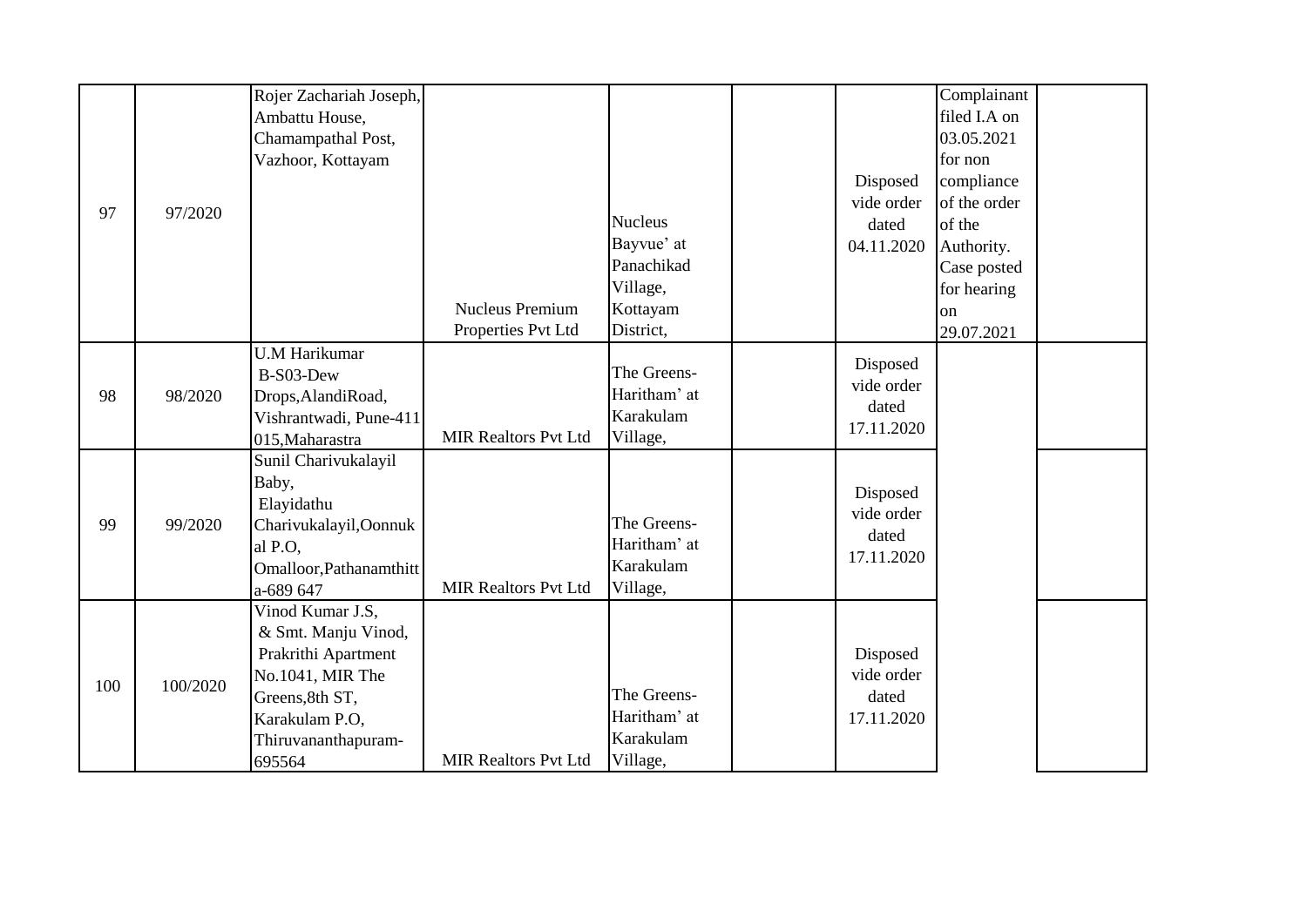| 101 | 101/2020 | V.J Sebastian<br>Flat 10C, Queensway<br>Point, Kowdiar P.O,<br>Thiruvananthapuram-<br>695 003                                                                                                                              | <b>MIR Realtors Pvt Ltd</b> | The Greens-<br>Haritham' at<br>Karakulam<br>Village, | Disposed<br>vide order<br>dated<br>17.11.2020 |                                                                                   |  |
|-----|----------|----------------------------------------------------------------------------------------------------------------------------------------------------------------------------------------------------------------------------|-----------------------------|------------------------------------------------------|-----------------------------------------------|-----------------------------------------------------------------------------------|--|
| 102 | 102/2020 | Roy Zachariah<br>& Ruby Aley<br>Zachariah,<br>Represented by Power<br>of Attorney Holder<br>Smt. Lucy Zachariah,<br>Villa Number 45,<br>Favourite Homes,<br>Pebble Gardens Villas,<br>Njandoorkonam,<br>Trivandrum-695 587 | <b>MIR Realtors Pvt Ltd</b> | The Greens-<br>Haritham' at<br>Karakulam<br>Village, | Disposed<br>vide order<br>dated<br>17.11.2020 |                                                                                   |  |
| 103 | 103/2020 | Abdul Jaleel.H<br>TC 11/384, House No.<br>46, Rahath",<br>Christ Nagar, Kowdiar<br>P.O. Trivandrum-695<br>003                                                                                                              | <b>MIR Realtors Pvt Ltd</b> | The Greens-<br>Haritham' at<br>Karakulam<br>Village, | Disposed<br>vide order<br>dated<br>17.11.2020 |                                                                                   |  |
| 104 | 104/2020 | Rajeev C & Smt Meera<br>Angel<br>No.8, MerryDale,<br>Christ Nagar,<br>Kowdiar,<br>Thiruvananthapuram-<br>695 003                                                                                                           | <b>MIR Realtors Pvt Ltd</b> | The Greens-<br>Haritham' at<br>Karakulam<br>Village, | Disposed<br>vide order<br>dated<br>17.11.2020 | Respondent<br>filed<br>compliance<br>report.<br>Complainant<br>filed<br>objection |  |
| 105 | 105/2020 | Dr. Meena Nair<br>No.7, Ring Road, DAE<br>Township,<br>Kalpakkam-603012                                                                                                                                                    | <b>MIR Realtors Pvt Ltd</b> | The Greens-<br>Haritham' at<br>Karakulam<br>Village, | Disposed<br>vide order<br>dated<br>17.11.2020 | posted for<br>hearing on<br>07.07.2021                                            |  |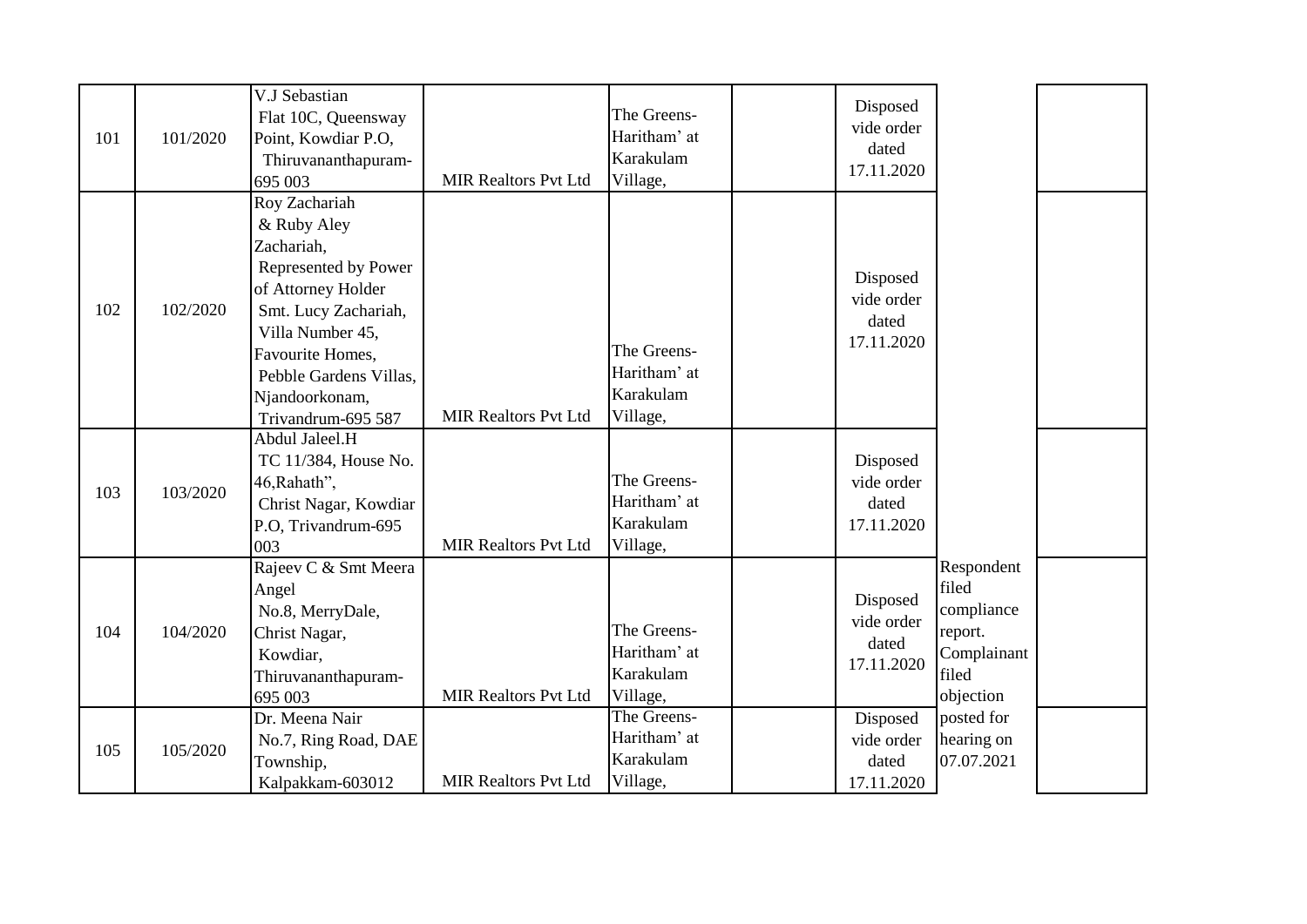| 106 | 106/2020 | John Mary & K.Prema<br>Flat No.213, Journalist<br>Colony,<br>Peroorkada, NCC<br>Nagar, Trivandrum                                        | <b>MIR Realtors Pvt Ltd</b> | The Greens-<br>Haritham' at<br>Karakulam<br>Village, | Disposed<br>vide order<br>dated<br>17.11.2020 |
|-----|----------|------------------------------------------------------------------------------------------------------------------------------------------|-----------------------------|------------------------------------------------------|-----------------------------------------------|
| 107 | 107/2020 | Afzal Machingal,<br>S/o Koyamu .M,<br>Machingal House,<br>Ponmundam P.O,<br>Malappuram-676 106                                           | <b>MIR Realtors Pvt Ltd</b> | The Greens-<br>Haritham' at<br>Karakulam<br>Village, | Disposed<br>vide order<br>dated<br>17.11.2020 |
| 108 | 108/2020 | Nalini Sivaraman<br>Block 2, Villa C,<br>Gujan's Atreya Near<br>Bharatiya Vidya<br>Bhavan School, Ajjnoor<br>Road, Coimbatore-<br>641046 | <b>MIR Realtors Pvt Ltd</b> | The Greens-<br>Haritham' at<br>Karakulam<br>Village, | Disposed<br>vide order<br>dated<br>17.11.2020 |
| 109 | 109/2020 | Jiju John<br>J.J Bhavan,<br>Kuzhimannil House,<br>Angadickal North P.O,<br>Kaipattoor,<br>Pathanamthitta-689<br>648                      | <b>MIR Realtors Pvt Ltd</b> | The Greens-<br>Haritham' at<br>Karakulam<br>Village, | Disposed<br>vide order<br>dated<br>17.11.2020 |
| 110 | 110/2020 | Jose Thailayil &<br>Smt. Annie Thailayil<br>Thailayil<br>House, KuninjiP.O,<br>Vazhithala,<br>Thodupuzha, Idukki-<br>685 583             | <b>MIR Realtors Pvt Ltd</b> | The Greens-<br>Haritham' at<br>Karakulam<br>Village, | Disposed<br>vide order<br>dated<br>17.11.2020 |

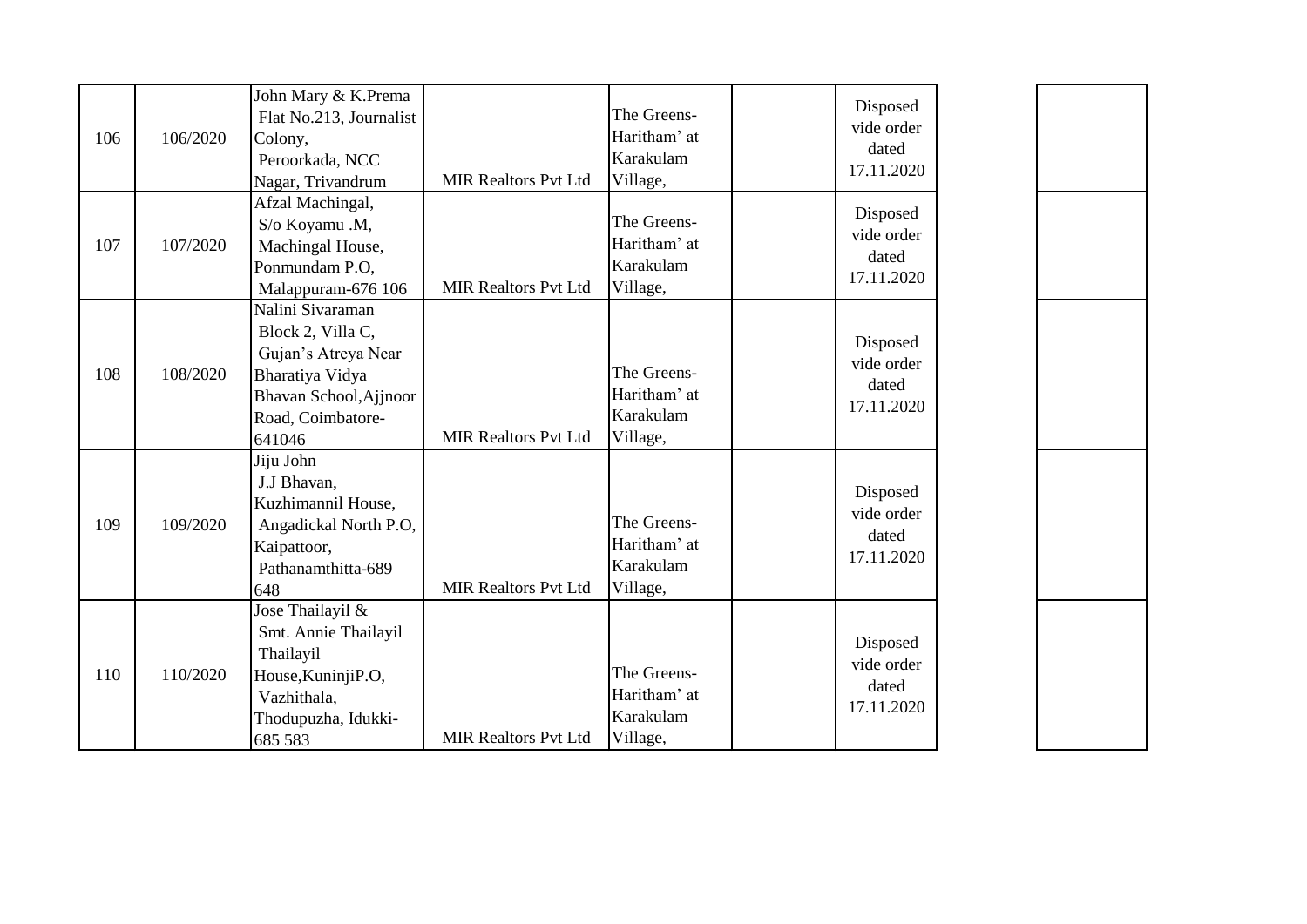|     |          | Ratheesh Viswanathan   |                             |               |            |                |            |
|-----|----------|------------------------|-----------------------------|---------------|------------|----------------|------------|
|     |          | 301, Kesar Rapadise,   |                             |               | Disposed   |                |            |
| 111 | 111/2020 | Co-op Housing Society  |                             | The Greens-   | vide order |                |            |
|     |          | Ltd, Plot No. 373-385, |                             | Haritham' at  | dated      |                |            |
|     |          | Sector-36, Nerul West  |                             | Karakulam     | 17.11.2020 |                |            |
|     |          | Navi Mumbai- 400706    | <b>MIR Realtors Pvt Ltd</b> | Village,      |            |                |            |
|     |          | <b>Beela Mathew</b>    |                             | The Greens-   | Disposed   |                |            |
| 112 | 112/2020 | TC 27/2124,            |                             | Haritham' at  | vide order |                |            |
|     |          | Observatory Lane,      |                             | Karakulam     | dated      |                |            |
|     |          | Trivandrum- 695 033    | <b>MIR Realtors Pvt Ltd</b> | Village,      | 17.11.2020 |                |            |
|     |          | Sri. Santhosh M,       |                             |               |            | Respondents    |            |
|     |          | represented by         |                             |               |            | filed          |            |
|     |          | Power of Attorney      |                             |               |            | compliance     |            |
|     |          | Holder Sri. M Subash,  |                             |               | Disposed   | report on      |            |
|     |          | Mannarathu ahouse,     |                             |               | vide order | 18.03.2021.    |            |
| 113 | 113/2020 | Guruvayoor PO,         |                             |               | dated      | Copy given     | 06-01-2022 |
|     |          |                        |                             |               | 16.11.2020 | to the         |            |
|     |          |                        |                             |               |            | complainants   |            |
|     |          |                        |                             |               |            | . No           |            |
|     |          |                        | Kerala Gramam               | Kerala Gramam |            | objection      |            |
|     |          |                        | Properties                  | Properties    |            | filed till now |            |
|     |          | Mini D'Cruz & Carlton  |                             |               |            | Respondent     |            |
|     |          | D'Cruz                 |                             |               |            | filed          |            |
|     |          | C/o. Clement P.M       |                             |               |            | compliance     |            |
|     |          | Velayil Veedu,         |                             |               | Disposed   | report.        |            |
| 114 | 114/2020 | Harisree Nagar 112,    |                             |               | vide order | Complainant    |            |
|     |          | Asaramam South,        |                             |               | dated      | filed          |            |
|     |          | Kollam-691 001         |                             | The Greens-   | 17.11.2020 | objection      |            |
|     |          |                        |                             | Haritham' at  |            | posted for     |            |
|     |          |                        |                             | Karakulam     |            | hearing on     |            |
|     |          |                        | <b>MIR Realtors Pvt Ltd</b> | Village,      |            | 07.07.2021     |            |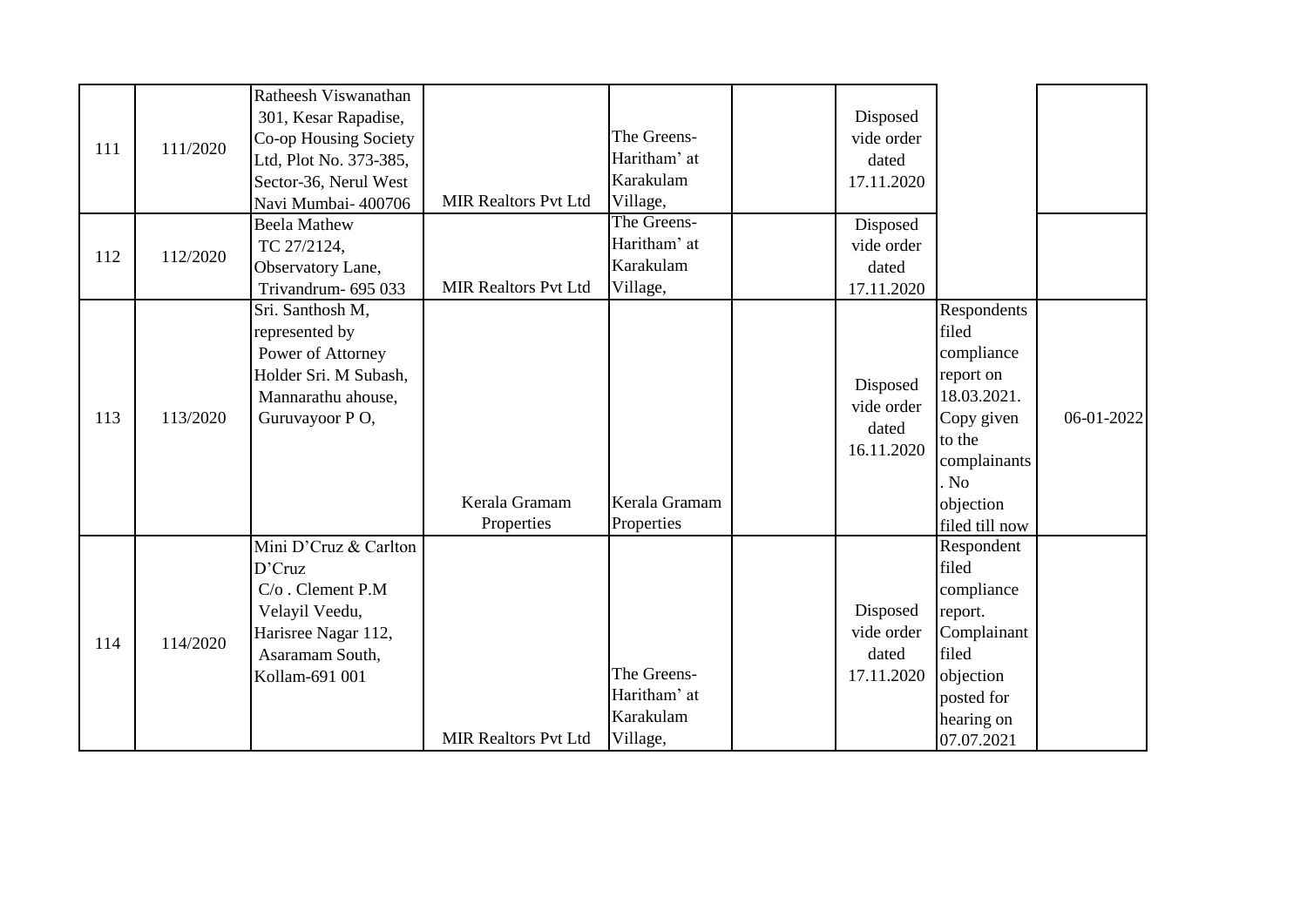|     |          | MoonWaters Owners        |                     |                    |  |                                  |  |
|-----|----------|--------------------------|---------------------|--------------------|--|----------------------------------|--|
|     |          | Association              |                     |                    |  |                                  |  |
|     |          | Represented by its       |                     |                    |  |                                  |  |
|     |          | Secretarty, Madhavan     |                     |                    |  |                                  |  |
|     |          | Unni                     |                     |                    |  |                                  |  |
|     |          | S/o Narayanan Kutty      |                     |                    |  |                                  |  |
| 115 | 115/2020 | Nair                     |                     |                    |  |                                  |  |
|     |          | Flat No.21 D, Moon       |                     |                    |  |                                  |  |
|     |          | Waters, Aquacity,        |                     |                    |  |                                  |  |
|     |          | Aduvathuruth, Alanga     |                     |                    |  |                                  |  |
|     |          | P.O,                     | M/s Shwas Homes Pvt | <b>Moon Waters</b> |  |                                  |  |
|     |          | Kottapuram- 683 511      | Ltd.                | Apartments         |  |                                  |  |
|     |          | <b>Aqua City Palmbay</b> |                     |                    |  |                                  |  |
|     |          | Villas Owners/           |                     |                    |  | Disposed<br>Disposed<br>Disposed |  |
|     |          | Residents Association,   |                     |                    |  |                                  |  |
|     |          | Represented by its       |                     |                    |  |                                  |  |
| 116 | 116/2020 | President, paul Kurian   |                     |                    |  |                                  |  |
|     |          | S/o Kora Kurian          |                     |                    |  |                                  |  |
|     |          | Angadiath                |                     |                    |  |                                  |  |
|     |          | Kottapuram, Alangad      |                     |                    |  |                                  |  |
|     |          | P.O.                     | M/s Shwas Homes Pvt | Aquacity           |  |                                  |  |
|     |          | Aluva-683 511            | Ltd.                | Palmbay Villas"    |  |                                  |  |
|     |          | Sri. P.G UnniKrishnan    |                     |                    |  |                                  |  |
|     |          | S/o P.G Govindan         |                     |                    |  |                                  |  |
|     |          | Elayath                  |                     |                    |  |                                  |  |
|     |          | Residing at Abhiram,     |                     |                    |  |                                  |  |
| 117 | 117/2020 | Thiruvonam Nagar,        |                     |                    |  |                                  |  |
|     |          | Cochin University P.O,   |                     |                    |  |                                  |  |
|     |          | $-682022$                |                     |                    |  |                                  |  |
|     |          |                          |                     |                    |  |                                  |  |
|     |          | Smt. Smitha Elayath      | M/s Shwas Homes Pvt | <b>Moon Waters</b> |  |                                  |  |
|     |          | Vasudevan                | Ltd.                | Apartments         |  |                                  |  |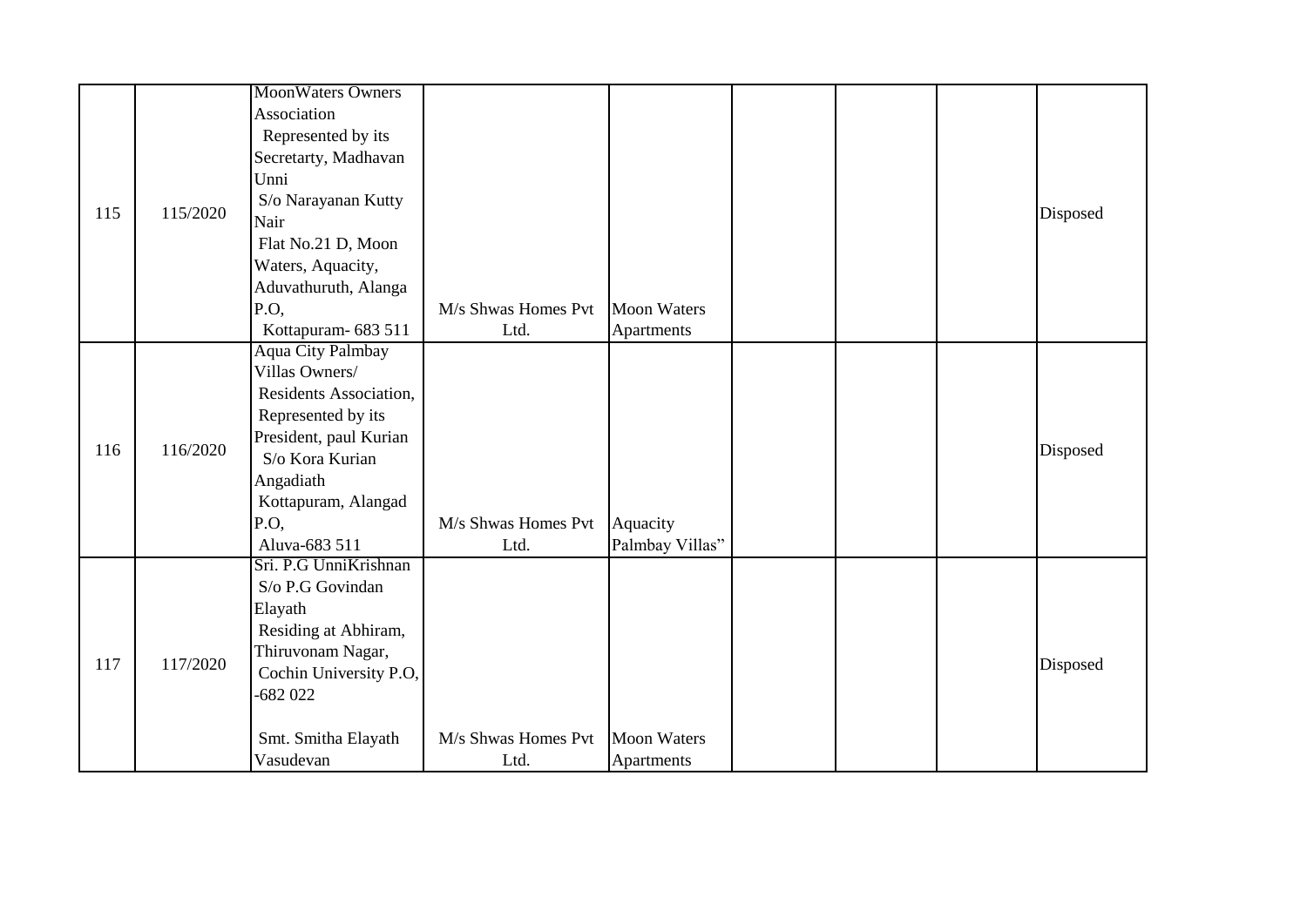| 118 | 118/2020 | Sri. Chandrasekharan<br>C.K, E/701, Mercury<br><b>Evershine Millenium</b><br>Paradise, Thakur<br>Village, Kndivli(East),<br>Mumbai-400101,<br>Maharastra | Akshaya Properties &<br>Developers                                                                                                                                | Akshaya<br>Agraharam           | Disposed<br>vide order<br>dated<br>27.10.2020 | Respondent<br>filed<br>complaince<br>report on<br>01.12.2020.<br>The<br>complainants<br>not filed the<br>objection till<br>now.<br>Showcause<br>notice issued<br>against the<br>Respondent<br>in separate<br>file |  |
|-----|----------|----------------------------------------------------------------------------------------------------------------------------------------------------------|-------------------------------------------------------------------------------------------------------------------------------------------------------------------|--------------------------------|-----------------------------------------------|-------------------------------------------------------------------------------------------------------------------------------------------------------------------------------------------------------------------|--|
| 119 | 119/2020 | Prasad V.S,<br>Mayookham House,<br>Anavathil, Kunnathara<br>Post, Quilandy,<br>Kozhikode-673 620                                                         | Sreesudha V<br>Kanichukulath, w/o<br>Sathish S. Menon, NNRA Nila Sarovaram<br>54, Lane- 7, Nethaji<br>Nagar, Edappally North<br>P.O. Ernakulam- 682 024 Ernakulam | Project, Petta,<br>Poonithura, | Disposed<br>vide order<br>dated<br>18.03.2021 | compliance<br>report after<br>18.06.2021                                                                                                                                                                          |  |
| 120 | 120/2020 | John Lukose & Merlin<br>Lukose, Flat No. 4E,<br>Artech Empire, Pattoor<br>Junction, Vanchiyoor<br>P.O,<br>Thiruvannathapuram-<br>695 035                 | M/s Artech Realtors Pvt<br>Ltd                                                                                                                                    | <b>Artech Empire</b>           | Disposed<br>vide order<br>dated<br>04.06.2020 | Dismissed as<br>withdrawn                                                                                                                                                                                         |  |
| 121 | 121/2020 | Sri. L Rajendran, Flat<br>No. 1 B, Atrech<br>Empire, Pattoor<br>Junction, Vanchiyoor P<br>O,Trivandrum 695035.                                           | M/s Artech Realtors Pvt<br>Ltd                                                                                                                                    | <b>Artech Empire</b>           | Disposed<br>vide order<br>dated<br>27.01.2021 | Compliance<br>renort filed                                                                                                                                                                                        |  |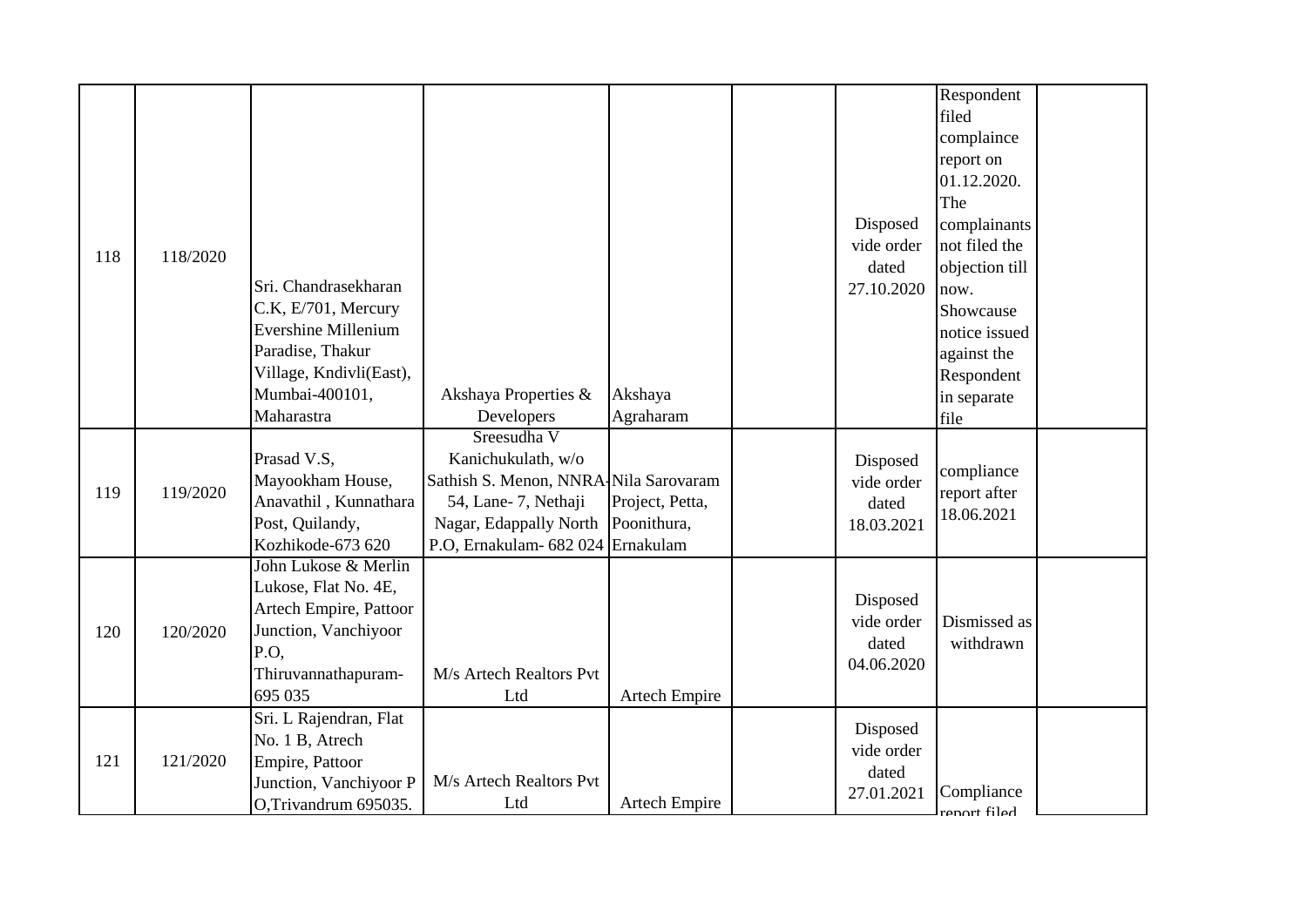| 122 | 122/2020 | Constance Nirmala<br>Newton, Flat No. 5H,<br>Atrech Empire, Pattoor<br>Junction,<br>Vanchiyoor PO,                                                              | M/s Artech Realtors Pvt                                                           |                                              | Disposed<br>vide order<br>dated<br>27.01.2021 | cport med<br>by the<br>Respondent<br>$_{\rm on}$<br>26.03.2021.<br>The                         |          |
|-----|----------|-----------------------------------------------------------------------------------------------------------------------------------------------------------------|-----------------------------------------------------------------------------------|----------------------------------------------|-----------------------------------------------|------------------------------------------------------------------------------------------------|----------|
| 123 | 123/2020 | Trivandrum 695035<br>Sri Sasikanth<br>Namboothiri & Dr.<br>Anjali,<br>Flat No. 15B, Atrech<br>Empire, Pattoor<br>Junction, Vanchiyoor P<br>O, Trivandrum 695035 | Ltd<br>M/s Artech Realtors Pvt<br>Ltd                                             | <b>Artech Empire</b><br><b>Artech Empire</b> | Disposed<br>vide order<br>dated<br>27.01.2021 | complainant<br>No.123/20<br>filed<br>objection on<br>27.05.2021.H<br>igh court<br>case pending |          |
| 124 | 124/2020 | Thara Eradi, Flat No.<br>14J, Atrech Empire,<br>Pattoor<br>Junction, Vanchiyoor P<br>O, Trivandrum 695035                                                       | M/s Artech Realtors Pvt<br>Ltd                                                    | <b>Artech Empire</b>                         | Disposed<br>vide order<br>dated<br>27.01.2021 | related with<br>this matter.                                                                   |          |
| 125 | 125/2020 | Stanley Jacob, 4E<br>Towers, DD Platinum<br>Planet, Kathrikadavu,<br>Ernakulam-Cochin-<br>682 017                                                               | M/s Galaxy Homes<br>P(Ltd)                                                        | Galaxy Crest,<br>Ernakulam                   | Disposed<br>vide order<br>dated<br>06.10.2020 | Dismissed                                                                                      |          |
| 126 | 126/2020 | Sivakumar.S, 68/1610,<br>Mughal<br>Tower, kamaleswaram,<br>manacaud,<br>Thiruvananthapuram                                                                      | M/s Sowparnika Projects   "River View<br>& Infrastructure (p) Ltd, Garden Phase V |                                              | Disposed<br>vide order<br>dated<br>08.03.2021 | Compliance<br>report<br>directed to be<br>filed on<br>01.09.2021                               |          |
| 127 | 127/2020 | Sri. Shiju Thankachan,<br>NIRA 61 AMBADI,<br>Nalanchira P.O,<br>Tivandrum-695 015.                                                                              | M/s Sowparnika Projects Sowparnika<br>& Infrastructure (p) Ltd, Shridhi Phase II  |                                              |                                               |                                                                                                | Disposed |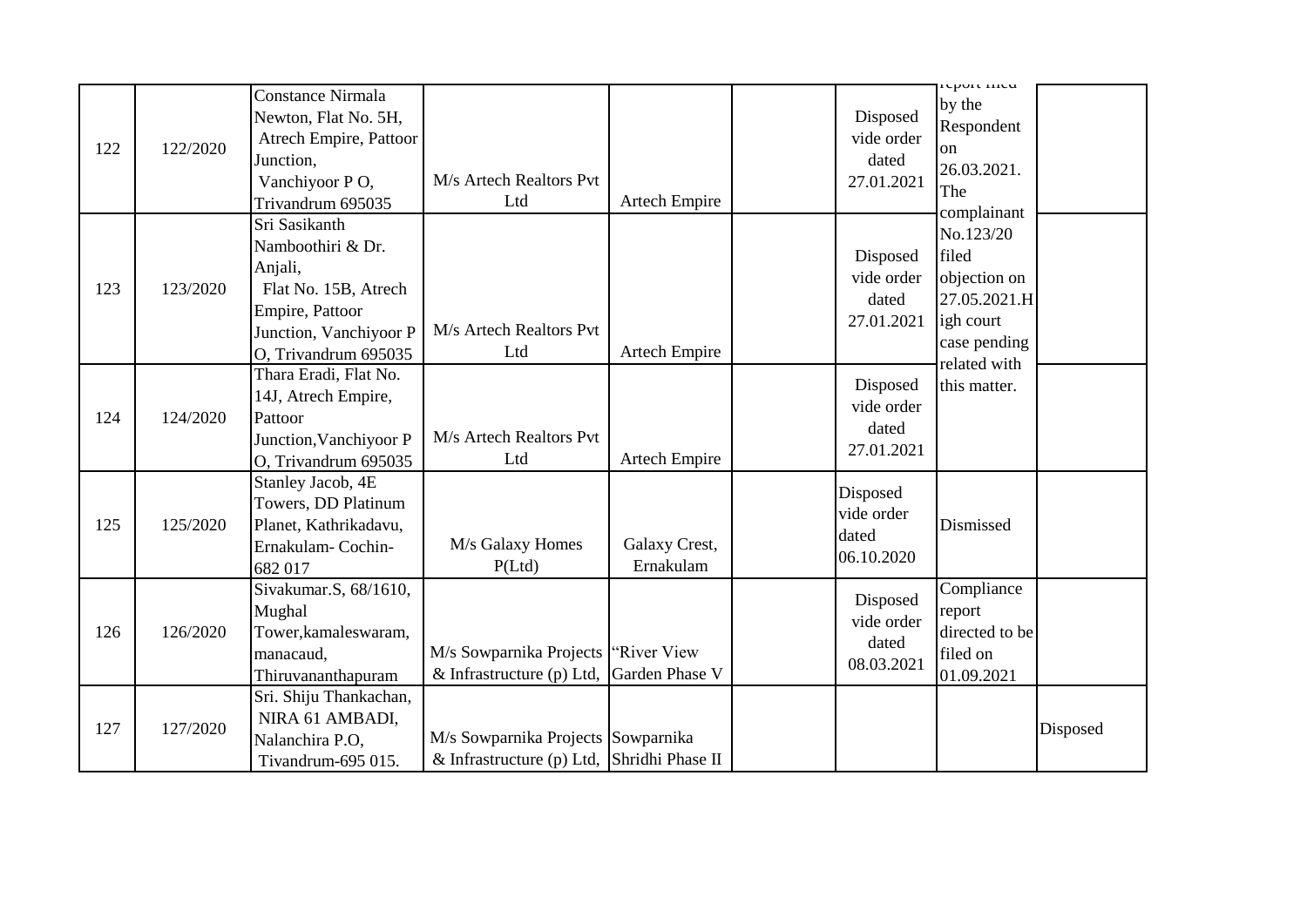| 128 | 128/2020 | Smt. Sruthi Susan,<br>& Sri. Shyju<br>Thankachan,<br>TC-4/2239(22), Kairali<br>Nagar No.45<br>Kowdiar P.o.<br>Trivandrum- 695 003              | M/s Sowparnika Projects Sowparnika<br>& Infrastructure (p) Ltd, Shridhi Phase II |                                                                 |                                     |                                               |                                                                                     | Disposed                                       |  |
|-----|----------|------------------------------------------------------------------------------------------------------------------------------------------------|----------------------------------------------------------------------------------|-----------------------------------------------------------------|-------------------------------------|-----------------------------------------------|-------------------------------------------------------------------------------------|------------------------------------------------|--|
| 129 | 129/2020 | Roy Varghese,<br>Varambil Grace Villa<br>Mudiyoorkonam P.O,<br>Pandalalm-<br>689501, Pathanamthitta                                            | M/s Sowparnika Projects Souparnika<br>$&$ Infrastructure (p) Ltd,                | Vaishnavam                                                      | Completion, D<br>elayed<br>interest |                                               | Penalty paid.<br>Directed to<br>complete as<br>file Form-6<br>within 45<br>days     | 06/12/2021, F promised and Reserved for Orders |  |
| 130 | 130/2020 | Prof.M Jaya Kumar,<br>Brindavan, B-7, Forest<br>Office Lane,<br>Vazhuthacaud,<br>Trivandrum                                                    | Sreedhanya, Tc 9/570(1),<br>jawahar Nagar,<br>Trivandrum                         |                                                                 |                                     | Disposed<br>vide order<br>dated<br>05.08.2020 | Dismissed                                                                           |                                                |  |
| 131 | 131/2020 | Raj Kumar, D5, GRTL<br>Gardenia,<br>Chennamkulangara<br>Road<br>Edapally Road,<br>Edapally P.O,<br>Ernakulam -682 024                          | GRTL Infrastructure (p)<br>Ltd                                                   | <b>GRTL</b><br>Gardenia" at<br><b>Edapally North</b><br>village |                                     | Disposed<br>vide order<br>dated<br>15.07.2021 | Compliance<br>report in the<br>form of an<br>afidavit on or<br>before<br>17.01.2022 | Disposed                                       |  |
| 132 | 132/2020 | V.P Manmadhan,<br>D4, GRTL<br>Gardenia, Near<br>Chennankulangara<br>Sreekrishna Temple<br>Chennankulangara<br>Road, Edapally P.O,<br>Ernakulam | GRTL Infrastructure (p)<br>Ltd                                                   | <b>GRTL</b><br>Gardenia" at<br><b>Edapally North</b><br>village |                                     |                                               |                                                                                     | Disposed                                       |  |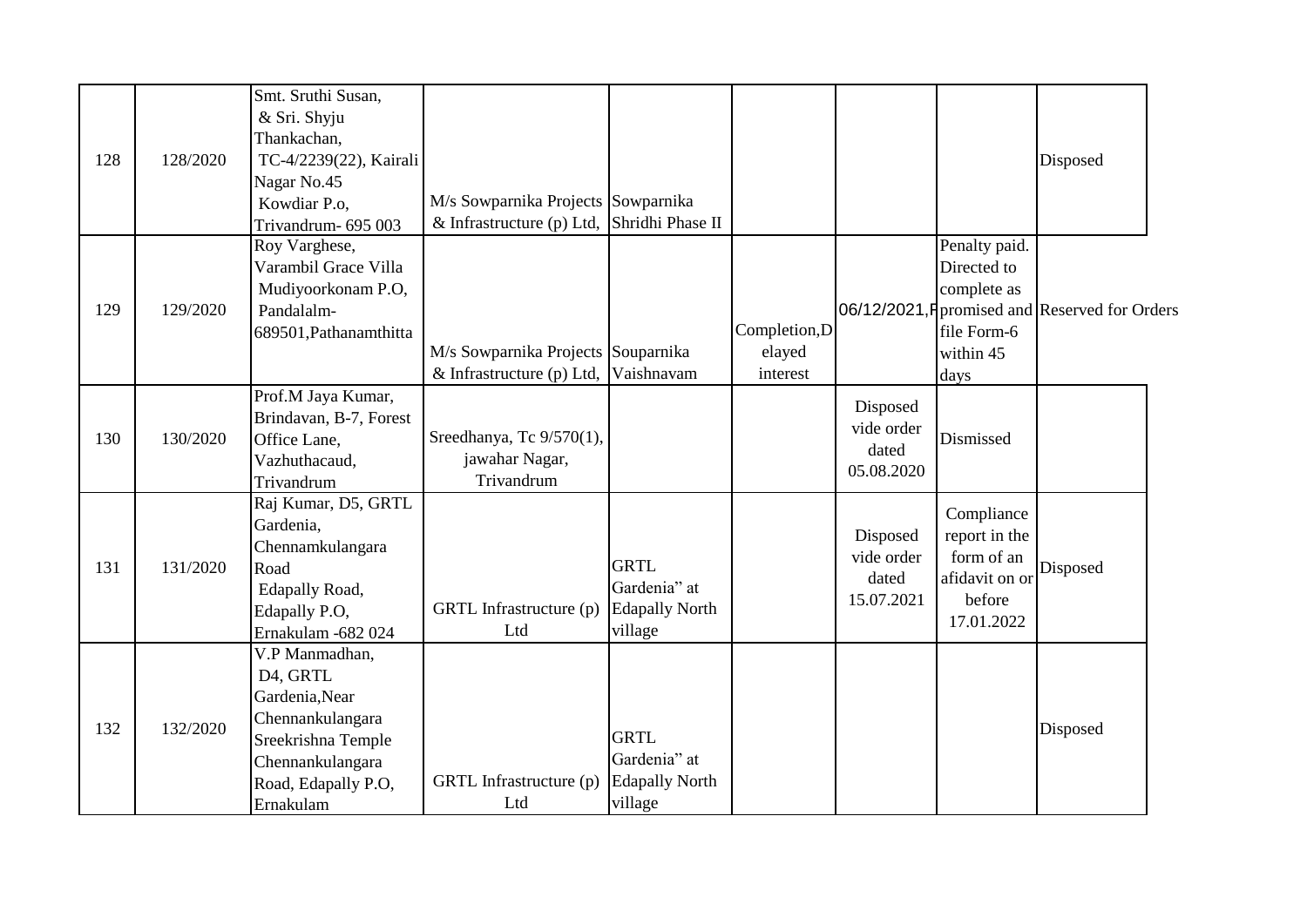| 133 | 133/2020 | Sri. C.S<br>Purushothaman,<br>E1, GRTL<br>Gardenia, Near<br>Chennankulangara<br>SreeKrishna Temple                                                                                        |                                    | <b>GRTL</b>                                      |                                               |                           | Disposed |
|-----|----------|-------------------------------------------------------------------------------------------------------------------------------------------------------------------------------------------|------------------------------------|--------------------------------------------------|-----------------------------------------------|---------------------------|----------|
|     |          | Chennankulangara<br>Road, Edapally P.O,<br>Ernakulam                                                                                                                                      | GRTL Infrastructure (p)<br>Ltd     | Gardenia" at<br><b>Edapally North</b><br>village |                                               |                           |          |
| 134 | 134/2020 | Top Orchid Owners<br>Association<br>Represented by its<br>President Mr.Jayadevan<br>P.K Parakkotu Lane,<br>Patturaikkal,<br>hiruvambady P.O,<br><b>Thrissur - 680022</b>                  | <b>Top Constructions</b>           | Top Orchid<br>Apartment                          |                                               | Dismissed as<br>withdrawn | Disposed |
| 135 | 135/2020 | Kristal Onyx B Owners<br>Association,<br>Reg No.TVM<br>TC/743/2017,<br>Represented by its<br>President Sri. P.K Jayan<br>Pattara, TC<br>65/483, Thiruvallam<br>P.O.<br>Thiruvananthapuram | M/s Kristal Infra<br>Structure Ltd | 'Kristal Onyx<br>B" at Attipra<br>Village        | Disposed<br>Vide order<br>dated<br>03.12.2020 | Dismissed                 |          |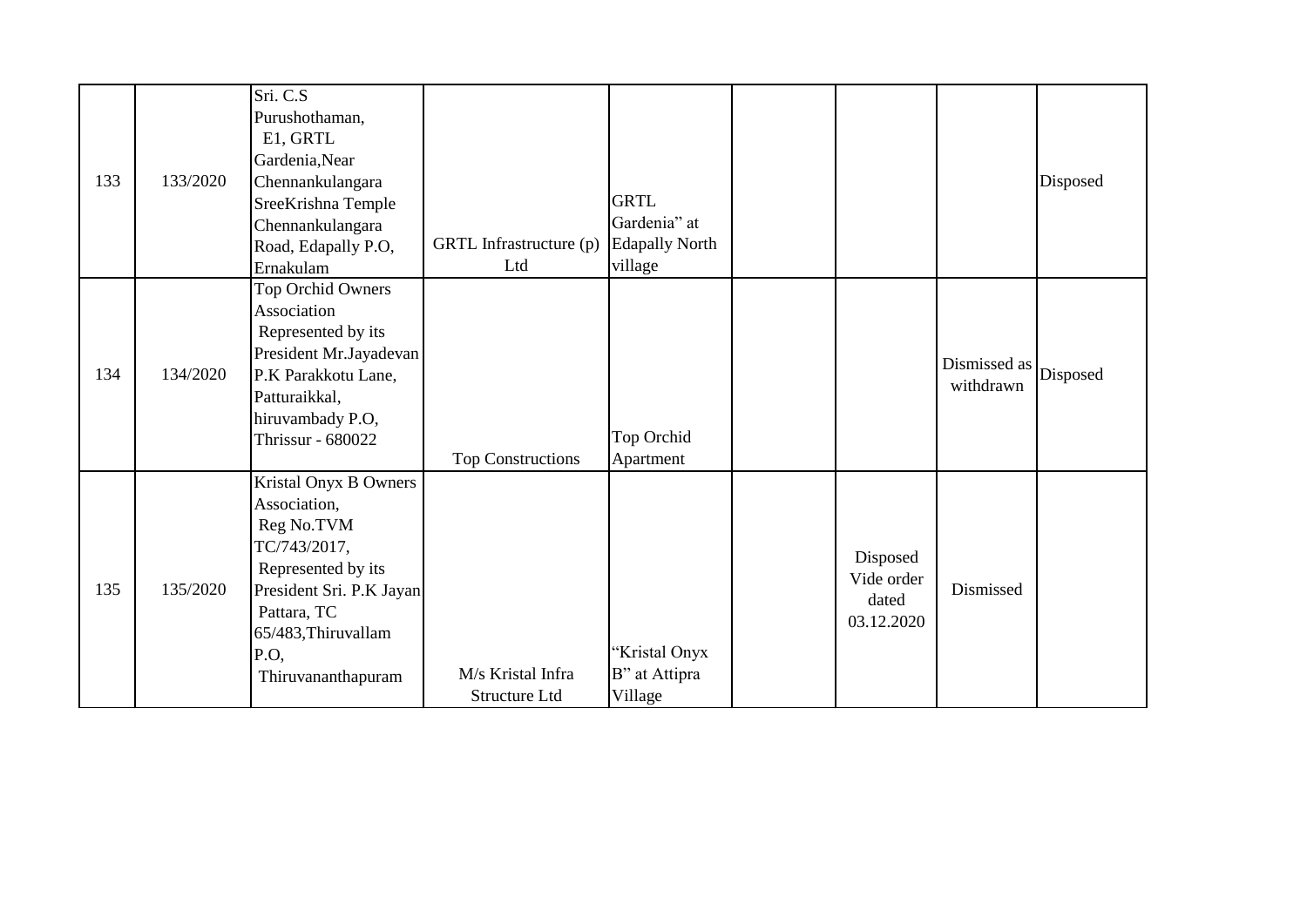| 136 | 136/2020 | <b>Royal Orchid Owners</b><br>Association,<br>House No.7,<br>Ambady, Eswaran<br>Thampi Nagar,<br>Mukkolakkal,<br>Kallayam PO,<br>Thiruvananthapuram<br>695043                                                                | GIE Homes, Great India<br>Estates Pvt. Ltd,                            | 'GIE Royal<br>Orchid' at<br>Kuravankonam,<br>Thiruvananthapu<br>ram | Disposed<br>vide order<br>dated<br>19.11.2020 | The<br>complainant<br>filed I.A<br>No.22/2021<br>for<br>noncomplian<br>ce of the<br>order of the<br>Authority.<br>for reporting<br>final<br>completion | 11-04-2022 |
|-----|----------|------------------------------------------------------------------------------------------------------------------------------------------------------------------------------------------------------------------------------|------------------------------------------------------------------------|---------------------------------------------------------------------|-----------------------------------------------|--------------------------------------------------------------------------------------------------------------------------------------------------------|------------|
| 137 | 137/2020 | <b>E.P</b> Thomas<br>CHITRA 207 B"<br>Wing, Dewan and Sons<br>HSg Socy, Dewanman,<br>Vasai Road West,<br>01202, Palghar District,<br>Maharastra<br>2. Smt. Daisy Thomas                                                      | Meera Homes                                                            | Elagence at<br>Puthencruz,<br>Ernakulam                             | Disposed<br>vide order<br>dated<br>21.10.2020 | Dismissed(<br>Showcause<br>notice issued<br>in separate<br>file)                                                                                       |            |
| 138 | 138/2020 | Rinto Anto,<br>S/o Anto Anthony,<br>House No.19/328 of<br><b>Thrissur Municipal</b><br>Corporation, Thazhekka<br>dan House, Ollukara<br>P.O, Kalathode<br>Desom, Ollukara<br>Village, Thrissur<br>Taluk, Thrissur-680<br>655 | M/s Sanroyal Builders & Nadathara<br>Contractors Private Ltd. Thrissur | Sanroyal Evania,                                                    | Disposed<br>vide order<br>dated<br>08.01.2021 | Dismissed                                                                                                                                              |            |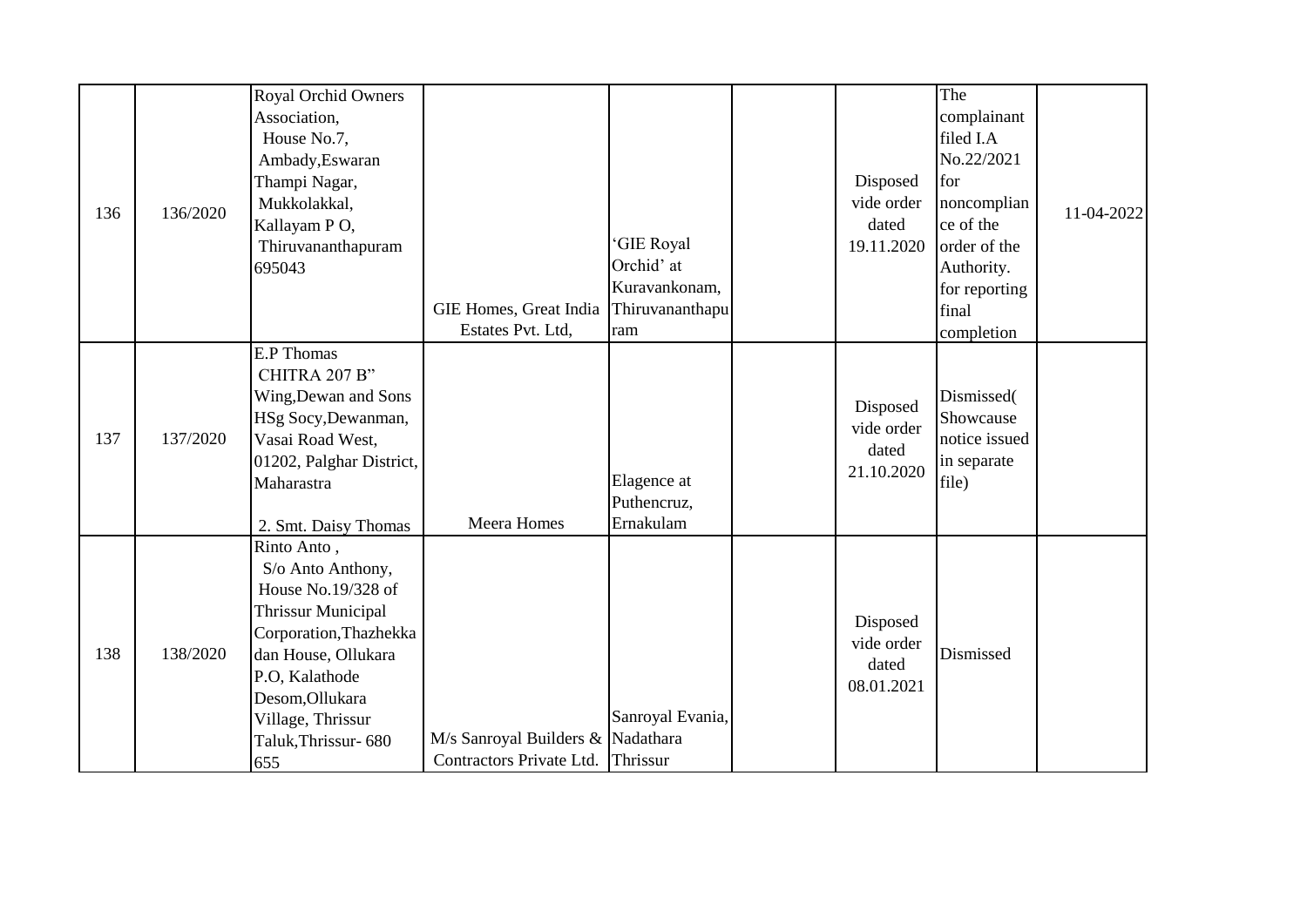| 139 | 139/2020 | Rino Anto,<br>S/o Anto Anthony,<br>House No.19/328 of<br><b>Thrissur Municipal</b><br>Corporation,<br>hazhekkadan House,<br>Ollukara P.O,<br>Kalathode Desom,<br>Ollukara Village,<br>Thrissur Taluk, Thrissur-<br>680 655 | M/s Sanroyal Builders & Nadathara<br>Contractors Private Ltd. | Sanroyal Evania,<br>Thrissur                      | Disposed<br>vide order<br>dated<br>08.01.2021 | Dismissed                               |  |
|-----|----------|----------------------------------------------------------------------------------------------------------------------------------------------------------------------------------------------------------------------------|---------------------------------------------------------------|---------------------------------------------------|-----------------------------------------------|-----------------------------------------|--|
| 140 | 140/2020 | Krishnapriya P B,<br>(represented by POA<br>holder Sri.<br>Balakrishnan) Pandiath<br>House, Puthukkad<br>Desom, Puthkkad PO,<br>Thrussur                                                                                   | M/S Nucleus Premium<br>Properties Private Ltd                 | "Nucleus<br>Matrix",<br>Kalamassery,<br>Ernakulam | Disposed<br>vide order<br>dated<br>04.11.2020 |                                         |  |
| 141 | 141/2020 | Murali Krishnan &<br>Anupama C.Raman,<br>No. 578,15th Main<br>Road, padmanabha<br>nagar, Bangalore-<br>560070                                                                                                              | M/S Nucleus Premium<br>Properties Private Ltd                 | Nucleus Aura,<br>Kalamassery                      | Disposed<br>vide order<br>dated<br>04.11.2020 | Dismissed(<br>Showcause                 |  |
| 142 | 142/2020 | Sri. John Kulngara<br>George, Parayil House,<br>Pallom P O, Kottayam<br>686007                                                                                                                                             | M/S Nucleus Premium<br>Properties Private Ltd                 | "Nucleus<br>Matrix",<br>Kalamassery,<br>Ernakulam | Disposed<br>vide order<br>dated<br>04.11.2020 | notice<br>proceeded in<br>separatefile) |  |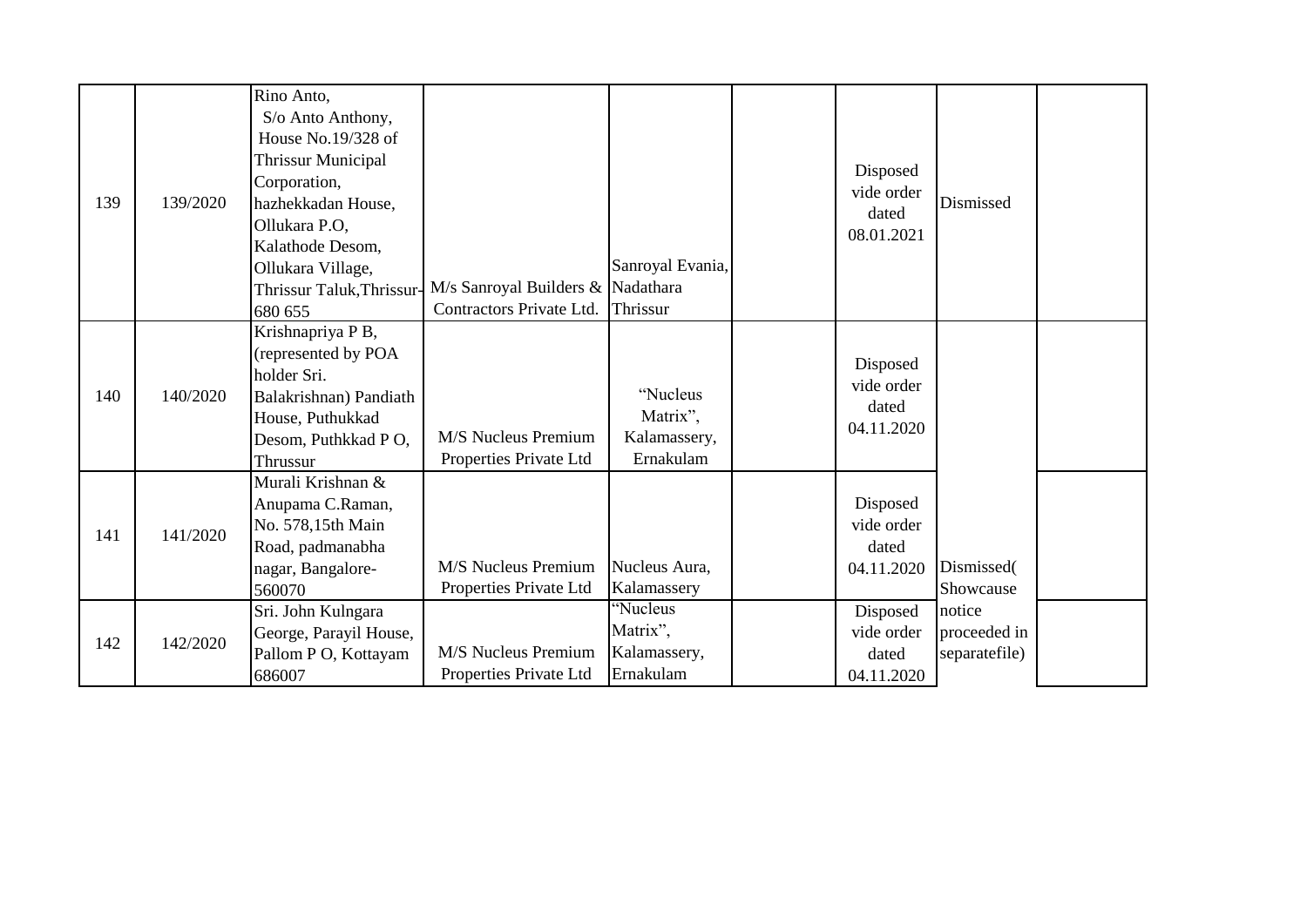|     |          | Krishnan sundaresan,    |                        |                 |            |               |  |
|-----|----------|-------------------------|------------------------|-----------------|------------|---------------|--|
|     |          | Nithya chittur          |                        |                 |            |               |  |
|     |          | Ramakrishnan            |                        |                 |            |               |  |
|     |          | Represented by its POA  |                        |                 | Disposed   |               |  |
|     | 143/2020 | P.K Surendran, S/o      |                        |                 | vide order |               |  |
| 143 |          | LateKrisha Iyer,        |                        |                 | dated      |               |  |
|     |          | Residing at 21162, New  |                        |                 | 04.11.2020 |               |  |
|     |          | kalpathy, Near          |                        |                 |            |               |  |
|     |          | Mandakkara temple,      | M/S Nucleus Premium    | Nucleus Aura,   |            |               |  |
|     |          | Palakkad- 678003        | Properties Private Ltd | Kalamassery     |            |               |  |
|     |          | Deepthi S.G, MRA-A-1-   |                        |                 | Disposed   | Compliance    |  |
| 144 | 144/2020 | 1, Sagarika,            |                        |                 | vide order | report on     |  |
|     |          | Maruthankuzhy Jn,       | M/S Nucleus Premium    | <b>Nucleus</b>  | dated      | 01.08.2021    |  |
|     |          | Trivandrum-30           | Properties Private Ltd | Elaganza        | 20.02.2021 |               |  |
|     |          | Afeesudhien Sujith, S/o |                        |                 |            |               |  |
|     |          | Afeesudhien,            |                        |                 | Disposed   | No petition   |  |
| 145 | 145/2020 | Elavakkad House,        |                        |                 | vide order | filed by the  |  |
|     |          | Elavakkad Nagar,        |                        |                 | dated      | Complianant   |  |
|     |          | Thrikkakara P.O, Kochi- | M/S Nucleus Premium    | Nucleus Aura at | 19.01.2021 | S.            |  |
|     |          | 682 021                 | Properties Private Ltd | Ernakulam       |            |               |  |
|     |          | Day George Philip       |                        |                 |            | Complainant   |  |
|     |          | S/O Kaithayil           |                        |                 |            | filed I.A on  |  |
|     |          | Chacko, Kaithayi,       |                        |                 |            | 03.05.2021    |  |
|     |          | Kollad PO,              |                        |                 |            | for non       |  |
|     |          | Kottayam                |                        |                 | Disposed   | compliance    |  |
| 146 | 146/2020 |                         |                        |                 | vide order | of the order  |  |
|     |          |                         |                        | <b>Nucleus</b>  | dated      | of the        |  |
|     |          |                         |                        | Bayvue' at      | 23.10.2020 | Authority.    |  |
|     |          |                         |                        | Panachikad      |            | Case posted   |  |
|     |          |                         |                        | Village,        |            | for hearing   |  |
|     |          |                         | <b>Nucleus Premium</b> | Kottayam        |            | <sub>on</sub> |  |
|     |          |                         | Properties Private Ltd | District,       |            | 29.07.2021    |  |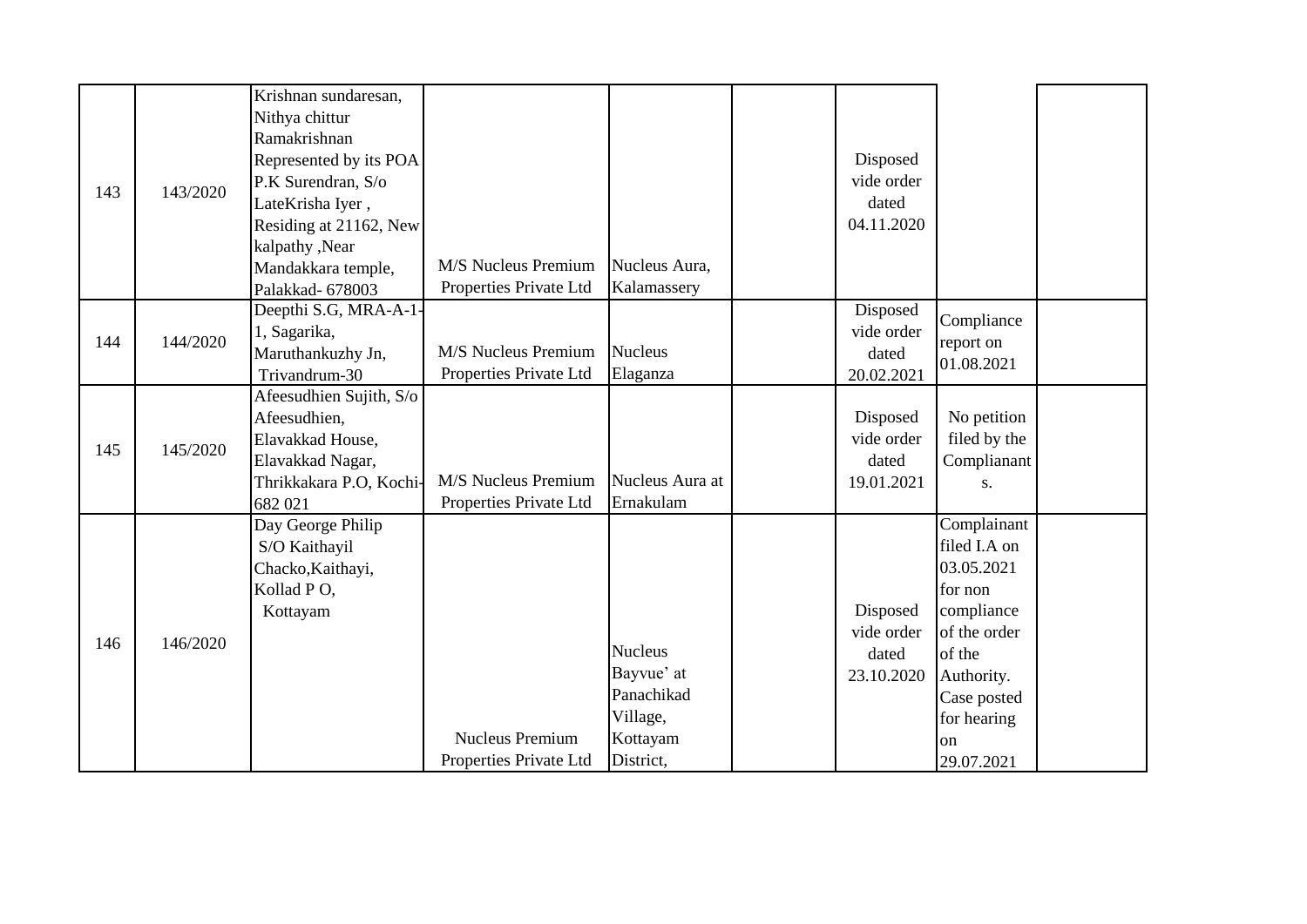|     |          | P G Rajan & Mrs Jaya   |                                |                    |            |            |          |
|-----|----------|------------------------|--------------------------------|--------------------|------------|------------|----------|
|     |          | Rajan,                 |                                |                    |            |            |          |
|     |          | Pulloopparambil        |                                |                    |            |            |          |
|     |          | Puthen Veedu,          |                                |                    |            |            |          |
|     |          | Appartment No. 503,    |                                |                    |            |            |          |
|     |          | 5th floor, The Casilda |                                |                    |            | Compliance |          |
| 147 | 147/2020 | Residential            |                                |                    |            | report     | Disposed |
|     |          | Complex, Thottabhagom  |                                |                    |            | 05.09.2021 |          |
|     |          | PO,                    |                                |                    |            |            |          |
|     |          | Kaviyoor               | M/S South Indian               | 'The Casilda' at   |            |            |          |
|     |          | Village, Thiruvalla,   | <b>Builders and Developers</b> | Thiruvalla,        |            |            |          |
|     |          | Pathanamthitta 689541. | Pvt.                           | Pathanamthitta     |            |            |          |
|     |          | Sri. Joji Cyriac & Smt |                                |                    |            |            |          |
| 148 |          | Linda Kuriakose,       |                                |                    | Disposed   |            |          |
|     |          | Cheruseriyil House,    |                                |                    | vide order | Compliance |          |
|     | 148/2020 | Nedumkunnam,           |                                |                    | dated      | report on  |          |
|     |          | Nedumeni, Kottayam-    | Nest Infratech (Nest           | <b>Nest Orchid</b> | 17.03.2021 | 01.07.2021 |          |
|     |          | 686 542                | Realties India Pvt Ltd)        | park               |            |            |          |
|     |          | Jaya kumar Vasudevan,  |                                |                    |            |            |          |
|     |          | N-704, Purva           |                                |                    |            |            |          |
| 149 | 149/2020 | Panorama, Kaleena      |                                |                    |            |            |          |
|     |          | Agrahara, bangalore-   |                                | Jade Heights       |            |            |          |
|     |          | 560 076                | MIR Realtors (p) Ltd,          | Kakkanad           |            |            |          |
|     |          | T. Srinivas, Flat NO.  |                                |                    |            |            |          |
|     |          | 140, J block, Nandini  |                                |                    | Disposed   |            |          |
| 150 | 150/2020 | Garden, West Fort,     |                                |                    | vide order |            |          |
|     |          | Thiruvananthapuram-    | Gangothri Buiders &            |                    | dated      |            |          |
|     |          | 695 023                | Developers,                    |                    | 24.11.2020 |            |          |
|     |          | Rajan Babu Johnny,     |                                | Heera Dreams,      | Disposed   |            |          |
| 151 | 151/2020 | Nellivila House,       | A.R Babu, Heera Park,          | Cheruvakkal, Thi   | vide order | Dismissed  |          |
|     |          | Narickal P.O, Punalur, | M.P Appan Road,                | ruvananthapura     | dated      |            |          |
|     |          | Kollam- 691 322        | Vazhuthacaud, Tvpm             | m                  | 22.01.2021 |            |          |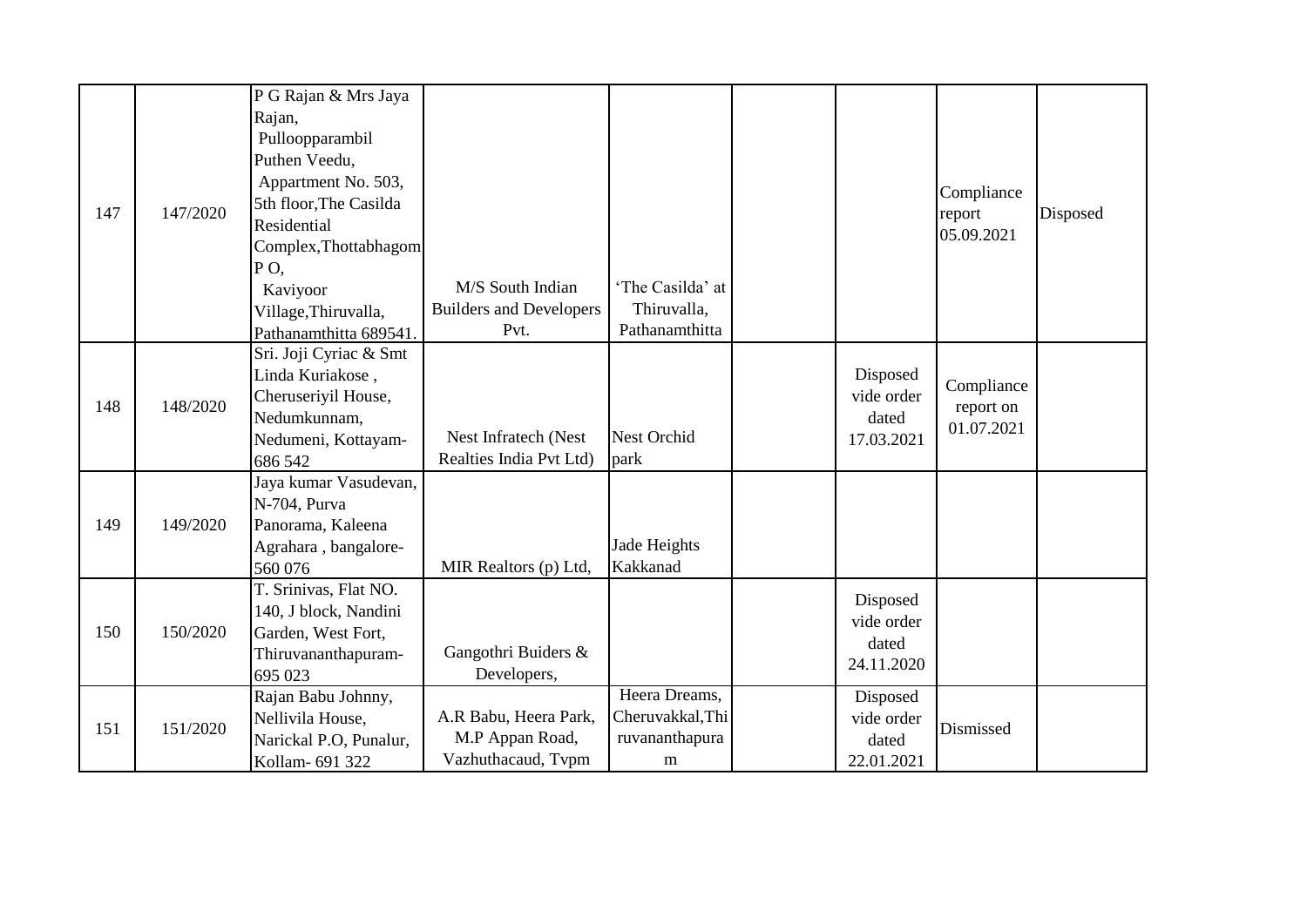|     |          | Deepa A.R, W/o         |                          |                      | for alloting  |                       |               |                |
|-----|----------|------------------------|--------------------------|----------------------|---------------|-----------------------|---------------|----------------|
|     |          | Viswanathan Nair,      |                          |                      | vacant        |                       |               |                |
|     |          | nandanam               |                          |                      | apartment as  | Disposed and expartee |               |                |
| 152 | 152/2020 | Umayanalloor P.O,      |                          | Thathwaamasi         | per agreement | Reopened              | notice issued | $21 - 02 - 22$ |
|     |          | Kollam                 | M/s Thathwaamasi         | Phase-2,             | and for       |                       |               |                |
|     |          |                        | Proprietors Pvt Ltd,     | Kilikolur            | interest      |                       |               |                |
|     |          | Johnson B T, Flat No.  |                          |                      |               |                       | Compliance    |                |
|     |          | 10A,                   |                          |                      |               |                       | report filed  |                |
|     |          | Atrech Empire,         |                          |                      |               |                       | by the        |                |
|     |          | Pattoor Junction,      |                          |                      |               |                       | Respondent    |                |
|     |          | Vanchiyoor PO,         |                          |                      |               |                       | on            |                |
|     |          | Trivandrum 695035      |                          |                      |               |                       | 26.03.2021.   |                |
|     |          |                        |                          |                      |               | Disposed              | The           |                |
| 153 | 153/2020 |                        |                          |                      |               | vide order            | complainant   |                |
|     |          |                        |                          |                      |               | dated                 | No.123/20     |                |
|     |          |                        |                          |                      |               | 27.01.2021            | filed         |                |
|     |          |                        |                          |                      |               |                       | objection on  |                |
|     |          |                        |                          |                      |               |                       | 27.05.2021.H  |                |
|     |          |                        |                          |                      |               |                       | igh court     |                |
|     |          |                        |                          |                      |               |                       | case pending  |                |
|     |          |                        | M/S Artech Realtors Pvt. |                      |               |                       | related with  |                |
|     |          |                        | Ltd.                     | <b>Artech Empire</b> |               |                       | this matter.  |                |
|     |          | Dr. M.M Abdussalam     |                          |                      |               | Disposed              |               |                |
|     |          | S/o M.A Mohammed       |                          | Seashells at         |               | vide order            |               |                |
| 154 | 154/2020 | Kutty, Meadows,        |                          | Kamburam             |               | dated                 | Dismissed     |                |
|     |          | Puthiyangadi P.O,      |                          | beach,               |               | 20.10.2020            |               |                |
|     |          | Kozhikode-673 021      | Pentagon Builders,       | Kozhikode            |               |                       |               |                |
|     |          | Bijeesh Basheer, Flat  |                          |                      |               |                       | Compliance    |                |
| 155 |          | No. 10D,               |                          |                      |               | Disposed              | report filed  |                |
|     | 155/2020 | Atrech Empire, Pattoor |                          |                      |               | vide order            | by the        |                |
|     |          | Junction,              |                          |                      |               | dated                 | Respondent    |                |
|     |          | Vanchiyoor PO,         | M/S Artech Realtors Pvt. |                      |               | 27.01.2021            | on            |                |
|     |          | Trivandrum 695035      | Ltd.                     | <b>Artech Empire</b> |               |                       | 26.03.2021.   |                |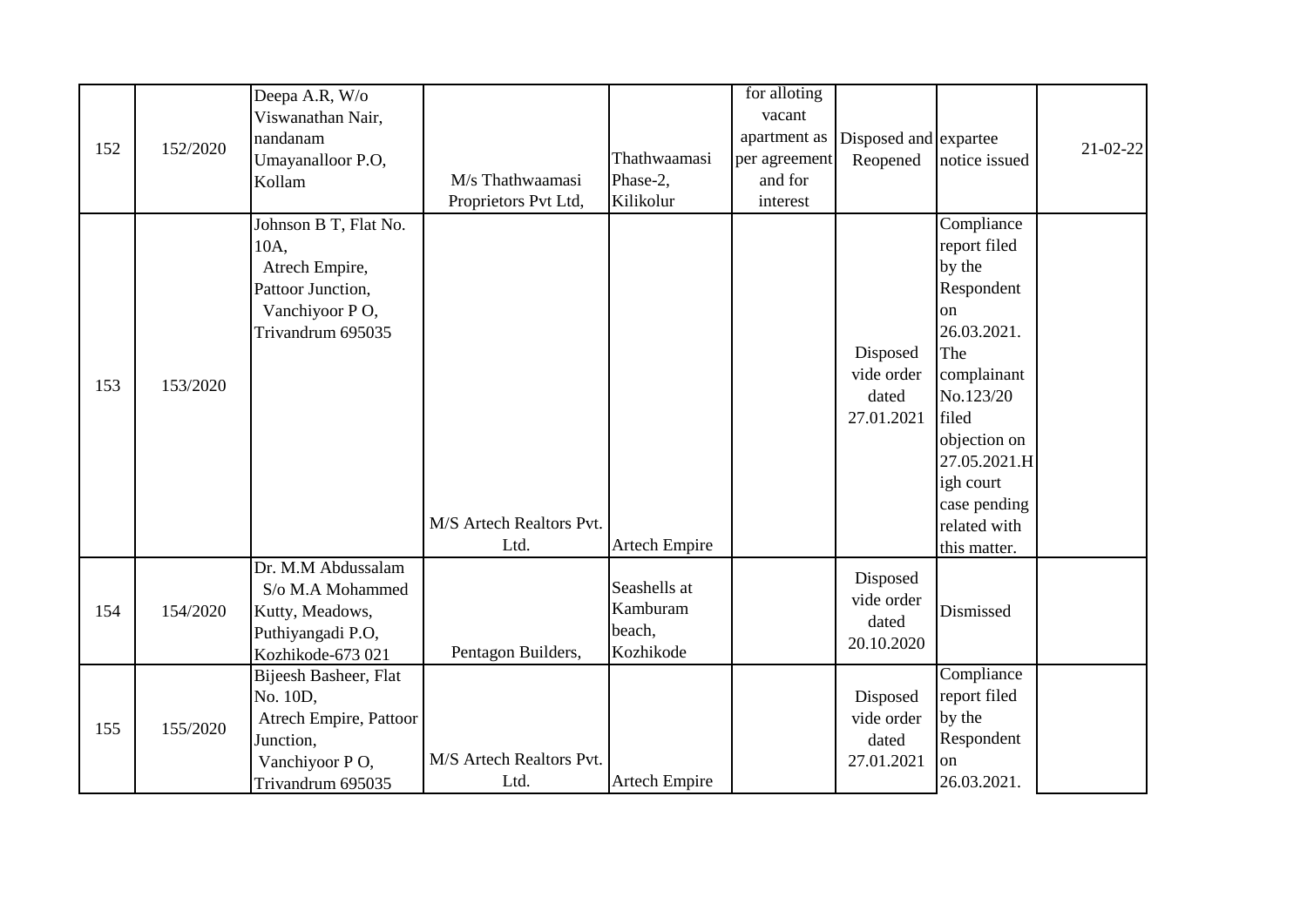|     |          | Dr Rajeevan & Dr.       |                          |                      |            | The            |  |
|-----|----------|-------------------------|--------------------------|----------------------|------------|----------------|--|
|     |          | Soja, Flat No. 5F,      |                          |                      | Disposed   | complainant    |  |
|     |          | Atrech Empire, Pattoor  |                          |                      | vide order | No.123/20      |  |
| 156 | 156/2020 | Junction,               |                          |                      | dated      | filed          |  |
|     |          | Vanchiyoor PO,          | M/S Artech Realtors Pvt. |                      | 27.01.2021 | objection on   |  |
|     |          | Trivandrum 695035       | Ltd.                     | <b>Artech Empire</b> |            | 27.05.2021.H   |  |
|     |          | Dr.T.G Abhilash Babu    |                          |                      |            | Respondent     |  |
|     |          | & Kala Abhilash,        |                          |                      |            | filed          |  |
|     |          | Thiyyathuparambil       |                          |                      |            | complaince     |  |
|     |          | House, Nedupuzha P.O,   |                          |                      |            | report on      |  |
|     |          | Kanimangalam,           |                          |                      |            | 01.12.2020.    |  |
|     |          | Thrissur- 680 027       |                          |                      |            | The            |  |
|     |          |                         |                          |                      | Disposed   | complainants   |  |
| 157 | 157/2020 |                         |                          |                      | vide order | not filed the  |  |
|     |          |                         |                          |                      | dated      | objection till |  |
|     |          |                         |                          |                      | 27.10.2020 | now.           |  |
|     |          |                         |                          |                      |            | Showcause      |  |
|     |          |                         |                          |                      |            | notice issued  |  |
|     |          |                         |                          |                      |            | against the    |  |
|     |          |                         |                          |                      |            | Respondent     |  |
|     |          |                         | Akshaya Properties &     | Akshaya              |            | in separate    |  |
|     |          |                         | Developers               | Agraharam            |            | file           |  |
|     |          | Dr. Benny George, S/o   |                          |                      |            |                |  |
|     |          | V.M George,             |                          |                      | Disposed   |                |  |
| 158 | 158/2020 | Vazhaplatha villa,      |                          |                      | vide order | Dismissed      |  |
|     |          | House No. 56, Post      |                          |                      | dated 16-  |                |  |
|     |          | office lane, Nalamchira | Samson & Sons Builders   |                      | 03.2021    |                |  |
|     |          | P.O, Tvm                | & Developers Pvt Ltd     | Orchid valley        |            |                |  |
|     |          | Reby Thomas             |                          |                      |            |                |  |
|     |          | Thachenparambil Reby    |                          |                      | Disposed   | Showcause      |  |
| 159 | 159/2020 | Villa,                  |                          |                      | vide order | notice issued  |  |
|     |          |                         |                          |                      | dated      | in separate    |  |
|     |          | Mudencavu, Chenganuu    | Jain Housing &           | Jain Tuffnel         | 10.11.2020 | file.          |  |
|     |          | r, Alappuzha 689121.    | Construction Ltd.        | Gardens              |            |                |  |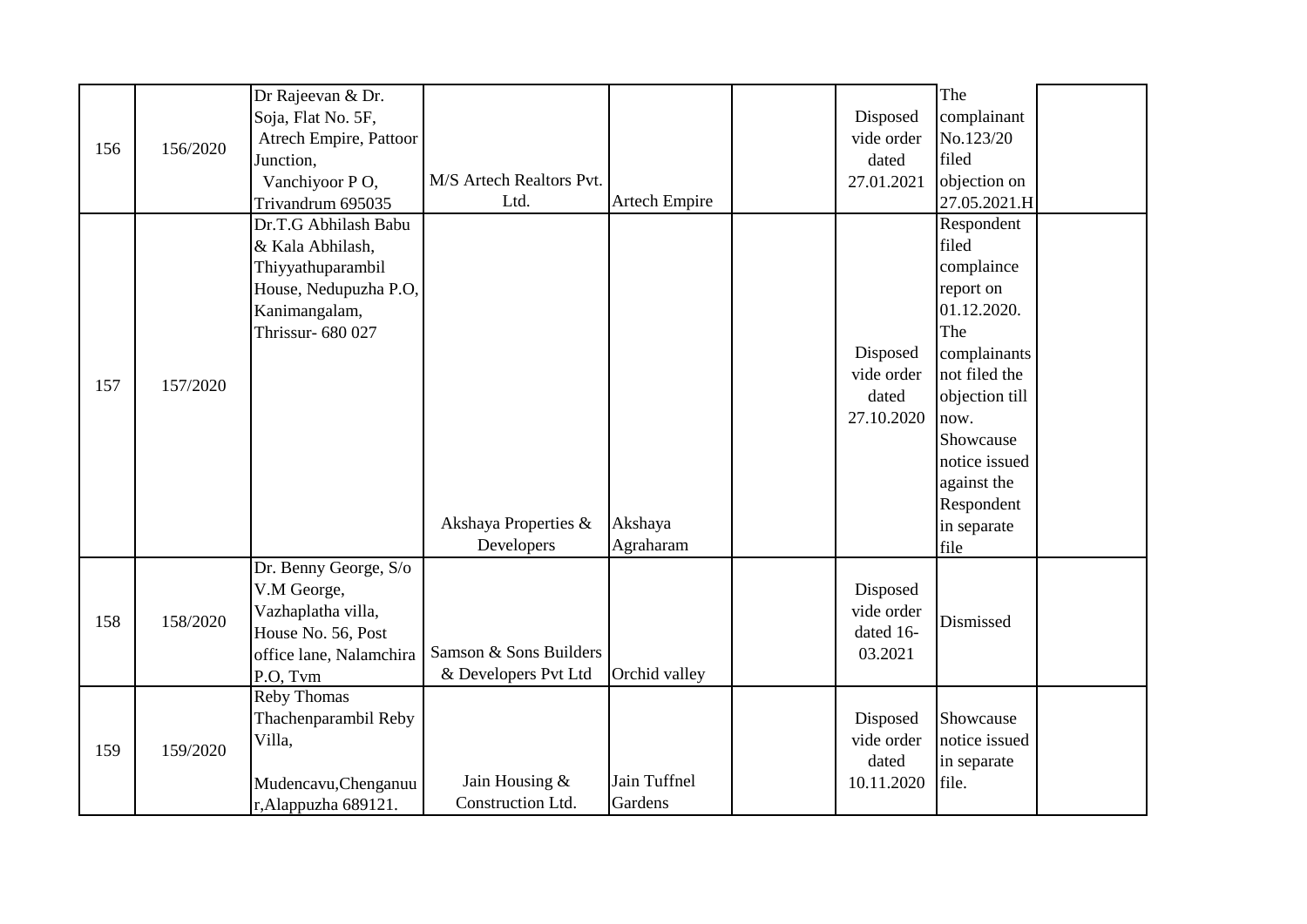|     |          | <b>Tinesh Timothy</b><br>S/o Thimothy M.F, |                                         |                  |            |               |  |
|-----|----------|--------------------------------------------|-----------------------------------------|------------------|------------|---------------|--|
|     |          | House No.22/537                            |                                         |                  |            |               |  |
| 160 | 160/2020 | Muthuparambil House,                       |                                         |                  |            |               |  |
|     |          | East Fort P.O,                             |                                         |                  |            |               |  |
|     |          | Nellikunnu, Thrissur-                      | M/s Sanroyal Builders & Sanroyal Evania |                  |            |               |  |
|     |          | 680 005                                    | Contractors Private Ltd.                | Nadathara        |            |               |  |
|     |          | Dr. Blessy Davies                          |                                         |                  |            |               |  |
|     |          | Maranth                                    |                                         |                  |            |               |  |
|     |          | D/o Davies ML,                             |                                         |                  |            |               |  |
| 161 | 161/2020 | Residing at 12/92,                         |                                         |                  |            |               |  |
|     |          | Mapranath House,                           |                                         |                  |            |               |  |
|     |          | Dhoni P.O,                                 | M/s Sanroyal Builders & Sanroyal Evania |                  |            |               |  |
|     |          | Palakkad-678 009                           | Contractors Private Ltd.                | Nadathara        |            |               |  |
|     |          | Robins K.I                                 |                                         |                  |            |               |  |
|     |          | S/o Ittoop, Residing at                    |                                         |                  |            |               |  |
|     |          | Kombnal House,                             |                                         |                  |            |               |  |
| 162 | 162/2020 | <b>Opp Jubilee Nursing</b>                 |                                         |                  |            |               |  |
|     |          | College, Kachery,                          |                                         |                  |            |               |  |
|     |          | East Fort P.O, Thrissur-                   | M/s Sanroyal Builders & Sanroyal Evania |                  |            |               |  |
|     |          | 680 005                                    | Contractors Private Ltd. Nadathara      |                  |            |               |  |
|     |          | George                                     |                                         |                  |            |               |  |
|     |          | Varghese, Represented                      |                                         |                  | Disposed   |               |  |
| 163 | 163/2020 | by C. Geevarghese                          |                                         |                  | vide order | Dismissed     |  |
|     |          | Pallathil, Kottamughal,                    |                                         |                  | dated      |               |  |
|     |          | Nalanchira P.O,                            | Samson & Sons Builders Skylark,         |                  | 30.10.2020 |               |  |
|     |          | Trivandrum- 695 015                        | & Developers                            | vazhayila        |            |               |  |
|     |          | M/s Parthas                                |                                         |                  |            |               |  |
|     |          | Represented by its                         |                                         |                  |            | Dismissed.    |  |
|     |          | Partner Shri. Abhishek                     |                                         |                  | Disposed   | Showcause     |  |
| 164 | 164/2020 | Arjunan , Registered                       |                                         |                  | vide order | notice issued |  |
|     |          | Office at Tc                               |                                         |                  | dated      | on separate   |  |
|     |          | 38/155, Power House                        |                                         |                  | 11.11.2020 | file          |  |
|     |          | Road, Chalai P.O,                          | M/S Great India                         | <b>GIE Grand</b> |            |               |  |
|     |          | Thiruvannathapuram                         | Estates(p) Ltd                          | Asteria          |            |               |  |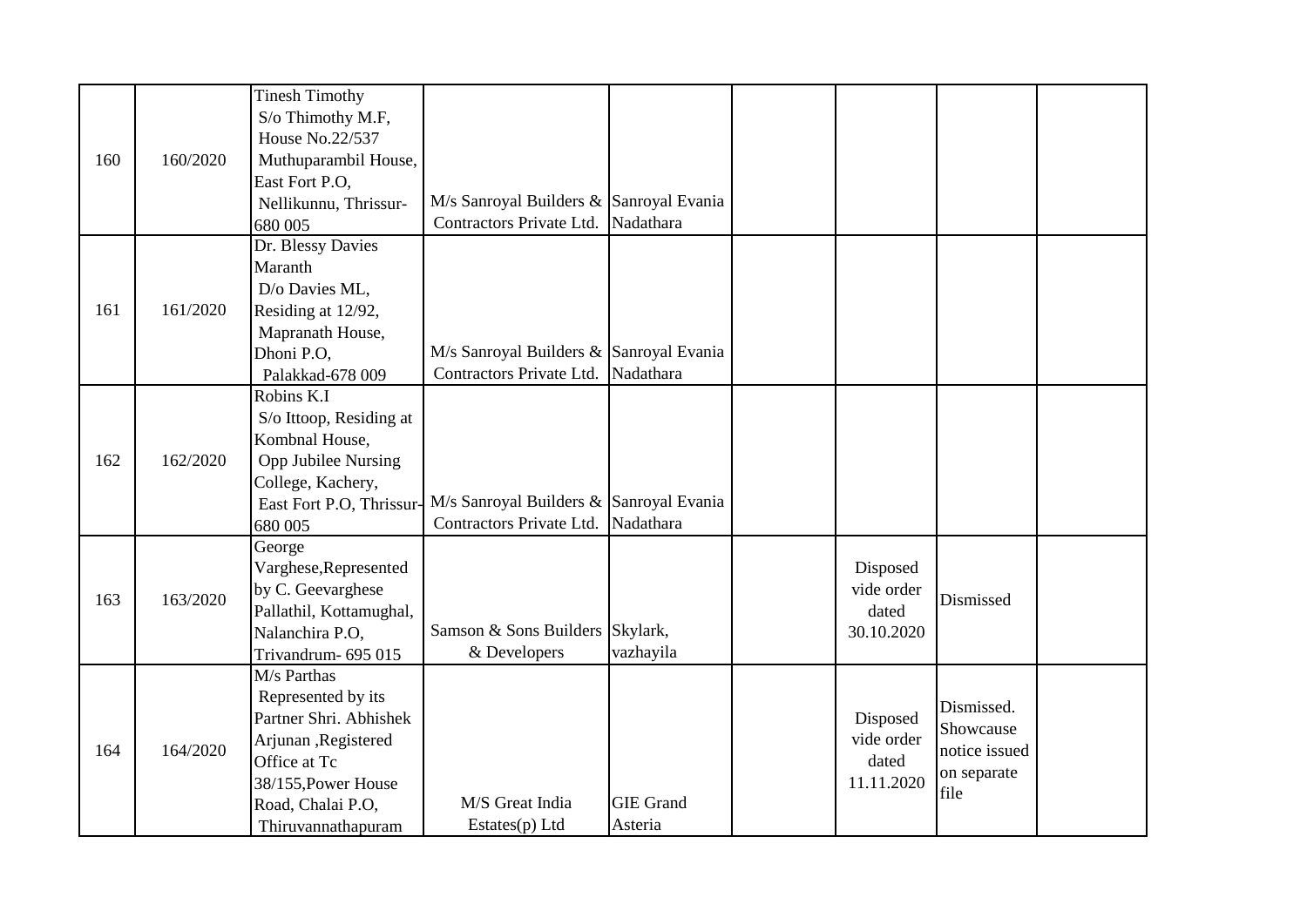| 165 | 165/2020 | Aliyamma John,<br>158/C, Linton Street,<br>Kolkota-700 014, West<br>Bengal                                                                                                                                                                                  | M/s Nest infra tech Pvt<br>Ltd                                                | Nest Orchid<br>park                                   | Disposed<br>vide order<br>dated<br>17.03.2021 | Compliance<br>report on<br>01.07.2021 |  |
|-----|----------|-------------------------------------------------------------------------------------------------------------------------------------------------------------------------------------------------------------------------------------------------------------|-------------------------------------------------------------------------------|-------------------------------------------------------|-----------------------------------------------|---------------------------------------|--|
| 166 | 166/2020 | Lini N.Raju<br>D/o TP Raju, Residing<br>at Nandanam,<br>Rose Nagar, Kolazhy<br>P.O, Thrissur-680 010                                                                                                                                                        | M/s Sanroyal Builders & Sanroyal Evania<br>Contractors Private Ltd. Nadathara |                                                       |                                               |                                       |  |
| 167 | 167/2020 | Sreekanth A.P, S/o<br>Krishnan A.P, Sreehari<br>Nilayam,<br>karamkotukonam,<br>Peyad-695 573                                                                                                                                                                | Gangothri Buiders &<br>Developers,                                            |                                                       |                                               |                                       |  |
| 168 | 168/2020 | <b>Benny Thomas</b><br>Pampackal, 2B Relcon<br>Retreat,<br>Edapally Kochi-682<br>024<br>Shaju Joseph<br>Pulichamakkil House<br>Tattekad p.o,<br>Veliyechal,<br>Kothamangalam<br><b>Jose Sebastian</b><br>Parathottathil House,<br>Mannakkanadu,<br>Kottayam | M/s Sunny Apartments<br>Pvt. Ltd                                              | <b>National Pearl</b><br>Star, Edapally,<br>Ernakulam | Disposed<br>vide order<br>dated<br>12.11.2020 | closed                                |  |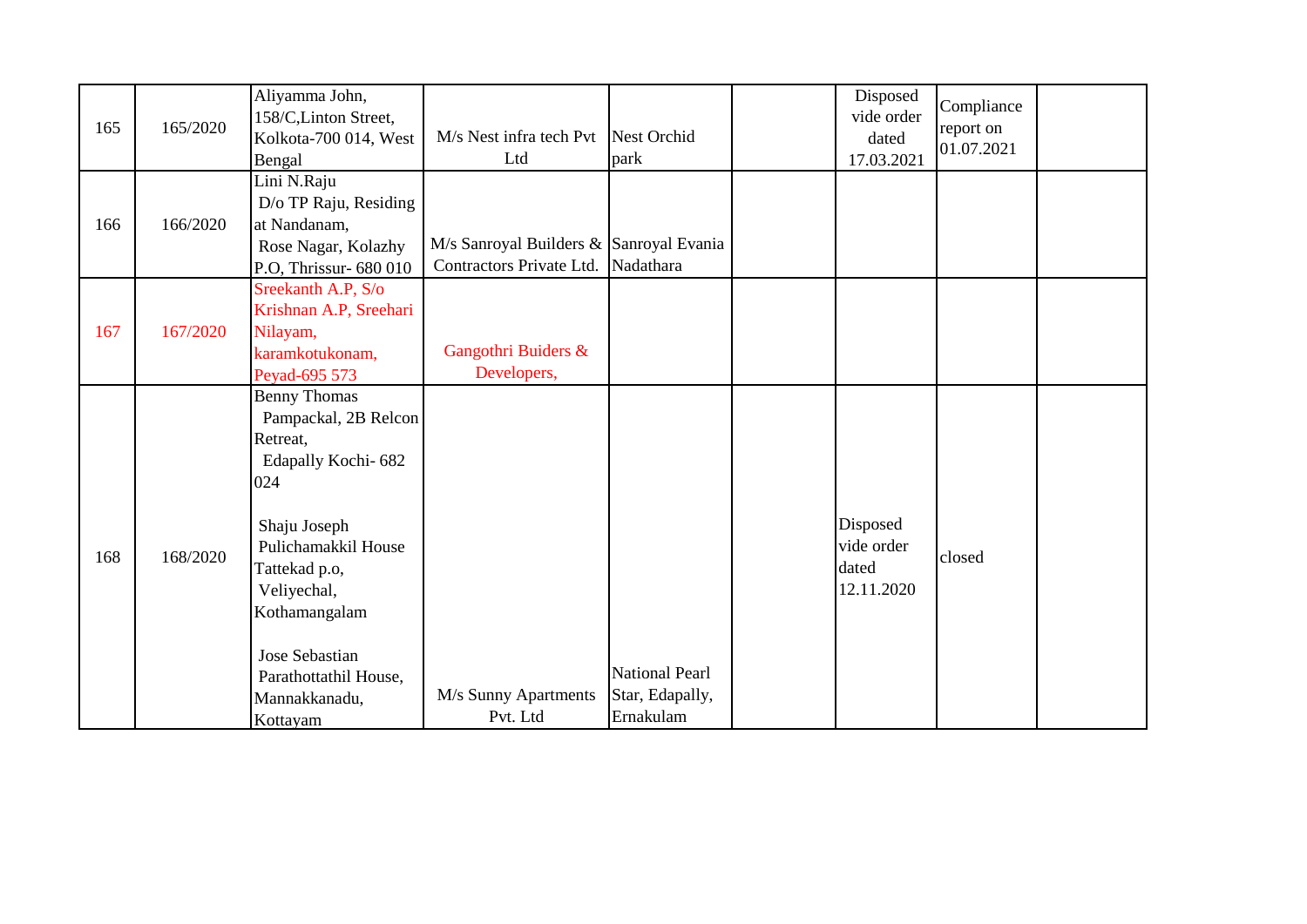|     |          | Joseph Davis             |                                         |                        |                 |            |                 |  |
|-----|----------|--------------------------|-----------------------------------------|------------------------|-----------------|------------|-----------------|--|
|     |          | S/o K.J Davis,           |                                         |                        |                 |            |                 |  |
|     |          | Residing at 3/1689       |                                         |                        |                 |            |                 |  |
| 169 | 169/2020 | Kollangaden House,       |                                         |                        |                 |            |                 |  |
|     |          | Mythri Nagar,            |                                         |                        |                 |            |                 |  |
|     |          | Peringavu P.O, Thrissur- | M/s Sanroyal Builders & Sanroyal Evania |                        |                 |            |                 |  |
|     |          | 680 008                  | Contractors Private Ltd.                | Nadathara              |                 |            |                 |  |
|     |          | Varghese Thomas,         |                                         |                        |                 |            | Penalty of      |  |
|     |          | Purathummuriyil,         |                                         |                        |                 |            | Rs. 5000/-      |  |
|     |          | Gloria Mount,            |                                         |                        |                 |            | per day         |  |
|     |          | S.V Gardens,             |                                         |                        |                 | Disposed   | imposed if      |  |
| 170 | 170/2020 | Mannanthala P.O,         |                                         |                        |                 | vide order | default of      |  |
|     |          | Thiruvananthapuram-      |                                         |                        |                 | dated      | handing over    |  |
|     |          | 695 015                  |                                         |                        |                 | 08.11.2021 | the common      |  |
|     |          |                          |                                         |                        |                 |            | amenites        |  |
|     |          |                          |                                         |                        |                 |            | with in 3       |  |
|     |          |                          | M/s.P.T.C Builders,                     | PTC Aquavista          |                 |            | months          |  |
|     |          | Hydepark Villa Owner's   |                                         |                        |                 |            | sec 3           |  |
|     |          | Association, Club        |                                         |                        |                 |            | registration is |  |
|     |          | House, Hydepark          |                                         |                        |                 |            | pending.        |  |
| 171 | 171/2020 | Villai, Elookkara,       |                                         |                        |                 |            | Case will be    |  |
|     |          | Muppathadom P.O,         |                                         |                        | Completion,     |            | posted only     |  |
|     |          | Aluva-683 110            | Ample constructions Pvt                 |                        | registration of |            | after           |  |
|     |          |                          | Ltd,                                    | <b>High Park Villa</b> | deed            |            | registration.   |  |
|     |          | Ponnarambil              |                                         |                        |                 |            |                 |  |
|     |          | Govindanm                |                                         |                        |                 | Disposed   |                 |  |
| 172 |          | Sathiapalan,             |                                         |                        |                 | vide order |                 |  |
|     | 172/2020 | Ponnarambil House,       |                                         | Heera                  |                 | dated      | Dismissed       |  |
|     |          | Kulakandathil,           |                                         | Windfaire,             |                 | 22.01.2021 |                 |  |
|     |          | Kadanassery P.O,         | HeeraConstructions                      | Kanayannur,            |                 |            |                 |  |
|     |          | Trichur                  | $Co(p)$ Ltd,                            | Ernakulam              |                 |            |                 |  |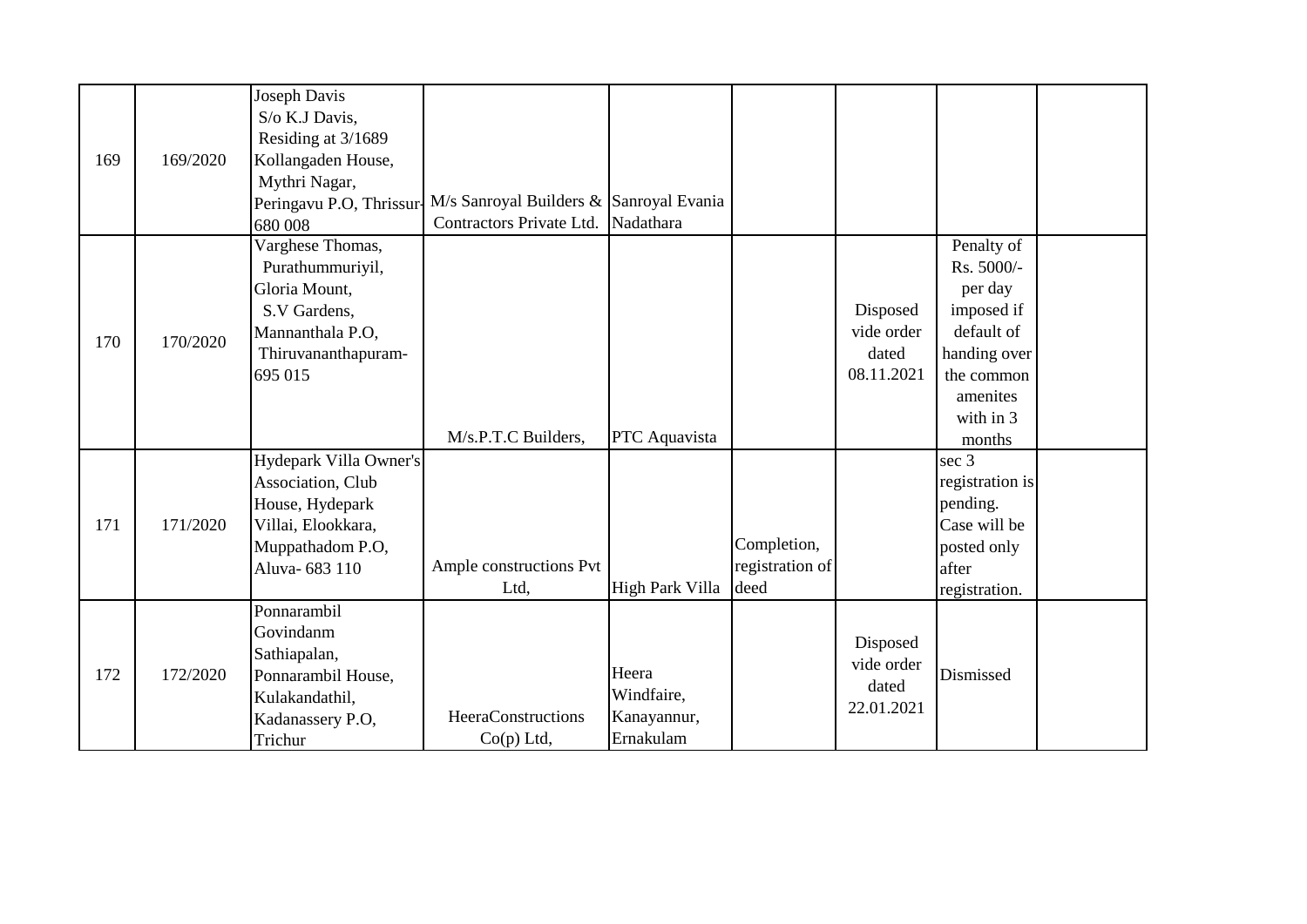| 173 | 173/2020 | Usha Radhakrishna<br>Pillai, Radha Krishna<br>Pillai, Apartmmet No<br>7A-6, 11th Floor, Nest<br>Orchid park,<br>Kalathipady, Muttambal<br>am P.O, Vijayapuram<br>village, Kottayam | <b>Nest Infratech Realties</b><br>Pvt LTd | <b>Nest Orchid</b><br>park               | Disposed<br>vide order<br>dated<br>17.03.2021 | Compliance<br>report on<br>01.07.2021                           |  |
|-----|----------|------------------------------------------------------------------------------------------------------------------------------------------------------------------------------------|-------------------------------------------|------------------------------------------|-----------------------------------------------|-----------------------------------------------------------------|--|
| 174 | 174/2020 | Fr P.A Philip, 4B2,<br><b>Orchid Apartments</b><br>(Nest), kalathipady<br>P.O, Kottayam                                                                                            | <b>Nest Infratech Realties</b><br>Pvt LTd | <b>Nest Orchid</b><br>park               | Disposed<br>vide order<br>dated<br>17.03.2021 | Compliance<br>report on<br>01.07.2021                           |  |
| 175 | 175/2020 | P.J Jose & Mariamma<br>Jose, $2-A-1$ , Nest<br>Orchid park,<br>Kalathipady, Kottayam                                                                                               | <b>Nest Infratech Realties</b><br>Pvt LTd | <b>Nest Orchid</b><br>park               | Disposed<br>vide order<br>dated<br>17.03.2021 | Compliance<br>report on<br>01.07.2021                           |  |
| 176 | 176/2020 | Geoorge Joseph,<br>Thankmani George, 8-<br>B/3, Nest Orchid aprk,<br>kalathypady,<br>Vadavathoor (po),<br>Kottayam                                                                 | <b>Nest Infratech Realties</b><br>Pvt LTd | <b>Nest Orchid</b><br>park               | Disposed<br>vide order<br>dated<br>17.03.2021 | Compliance<br>report on<br>01.07.2021                           |  |
| 177 | 177/2020 | K.L Koshy & K.L Luke<br>Thazhampadical<br>Potheeparambil House,<br>Maramon<br>Post, Pathanamthitta<br>District<br>Pin-689 549                                                      | M/s Elixir Properties                     | Elixier gardens<br>lat<br>Pathanamthitta | Disposed<br>vide order<br>dated<br>13.11.2020 | Dismissed.<br>Showcause<br>notice issued<br>on separate<br>file |  |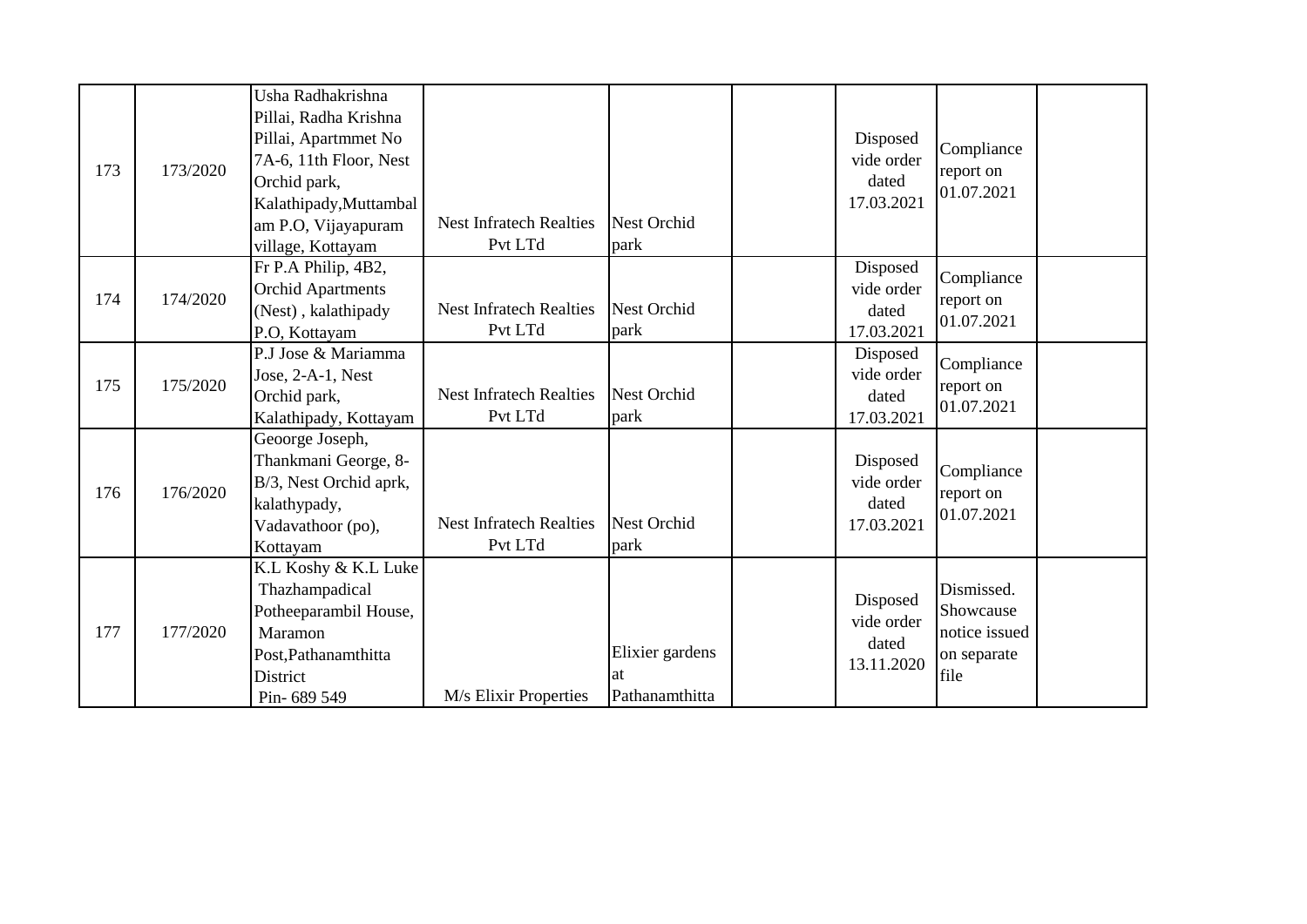|     |          | Abraham Joseph &            |                                        |                  |             |               |                                        |            |
|-----|----------|-----------------------------|----------------------------------------|------------------|-------------|---------------|----------------------------------------|------------|
|     |          | Dr. Gibu Abraham            |                                        |                  |             |               |                                        |            |
|     |          | Joseph Andoor, MRA-         |                                        |                  |             | Final         | Compliance                             |            |
| 178 | 178/2020 | 211,                        |                                        |                  |             | direction on  | report on                              |            |
|     |          | Thampuranmukku,             |                                        |                  |             | 20.07.2021    | 03.04.2022                             |            |
|     |          | Vanchiyoor P.O,             |                                        | Hoysala First,   |             |               |                                        |            |
|     |          | Thiruvananthapuram-         | M/s Hoysala Projects Pvt Thirunakkara, |                  |             |               |                                        |            |
|     |          | 695 035                     | Ltd                                    | Kottayam         |             |               |                                        |            |
|     |          | <b>CoralAriel Allottees</b> |                                        |                  |             |               |                                        |            |
|     |          | Association                 |                                        |                  |             |               |                                        |            |
|     |          | Reg No.                     |                                        |                  |             |               | <b>Both parties</b>                    |            |
|     |          | EKM/TC/322/2016, "Va        |                                        |                  |             |               | represented                            |            |
| 179 | 179/2020 | runa",                      |                                        |                  |             |               | .Complainant                           | 04-04-2022 |
|     |          | Moolampilly, Vallarpad      |                                        |                  |             |               | $6-1-22$ prays- process<br>of renewing |            |
|     |          | am Container Terminal       |                                        |                  |             |               | permit is on                           |            |
|     |          | Road,                       |                                        |                  | Completion  |               | going                                  |            |
|     |          | Kadamakudy, Chitoor, K      |                                        |                  | with common |               |                                        |            |
|     |          | ochi- 682 027               | M/s Waft India,                        | Coral Ariel      | amenities   |               |                                        |            |
|     |          | T.C Rajasekhar, Tc          |                                        |                  |             |               |                                        |            |
|     |          | $4/1350(1)$ , ARA-54,       |                                        |                  |             | Disposed      |                                        |            |
|     |          | Maithri Lane,               |                                        | Santhi Hill View |             | vide order    |                                        |            |
| 180 | 180/2020 | AmbalNagarRoad,             |                                        | Apartment,       |             | dated         | Dismissed                              |            |
|     |          | Kowdiar P.o.                | M/s Almark Housing                     | Kakkanad,        |             | 25.02.2020    |                                        |            |
|     |          | Trivandrum                  | Co.p Ltd,                              | Ernakulam        |             |               |                                        |            |
|     |          | Dr. Ancy Davis &            |                                        |                  |             |               |                                        |            |
|     |          | Dr.V.A Davies, Pulikal      |                                        | Santhi Hill View |             | Dismissed for |                                        |            |
| 181 | 181/2020 | House, Manjoor South        |                                        | Apartment,       |             | default       |                                        |            |
|     |          | P.O, Kottayam- 686603       | M/s Almark Housing                     | Kakkanad,        |             |               |                                        |            |
|     |          |                             | Co.p Ltd,                              | Ernakulam        |             |               |                                        |            |
|     |          | Mathew Edward               |                                        |                  |             |               |                                        |            |
|     |          | Antony & Anitha             |                                        | Santhi Hill View |             |               |                                        |            |
| 182 | 182/2020 | Joseph, Poonthottathil      |                                        | Apartment,       |             | Dismissed for |                                        |            |
|     |          | House, KRRA 12, NAD         | M/s Almark Housing                     | Kakkanad,        | default     |               |                                        |            |
|     |          | P.O. Aluva                  | Co.p Ltd,                              | Ernakulam        |             |               |                                        |            |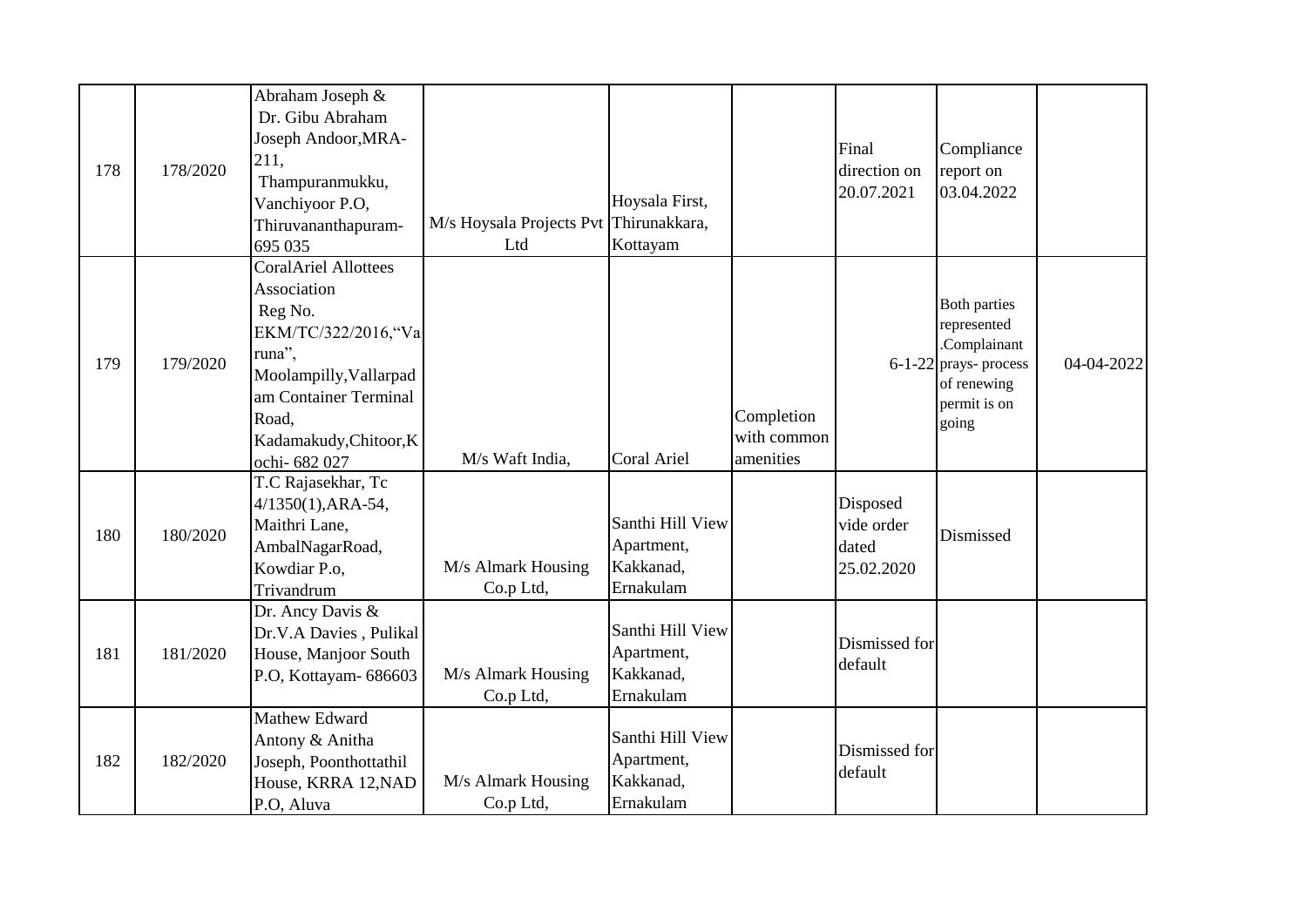| 183 | 183/2020 | George John &<br>Rosemmy<br>George, Pulikal House,<br>Jubilee street,<br>Kuriachira, Thrissur-<br>680006                     | M/s Almark Housing<br>Co.p Ltd,                      | Santhi Hill View<br>Apartment,<br>Kakkanad,<br>Ernakulam | Disposed<br>vide order<br>dated<br>27.04.2021 | Dismissed |  |
|-----|----------|------------------------------------------------------------------------------------------------------------------------------|------------------------------------------------------|----------------------------------------------------------|-----------------------------------------------|-----------|--|
| 184 | 184/2020 | Santhosh Prabhakaran<br>& Vini Santhosh<br>Kathaliparambil<br>House,<br>Allapra P.O,<br>Ernakulam - 683 553                  | M/s Galaxy Builders &<br>Developers,                 | <b>Galaxy Pine</b><br>Court                              |                                               |           |  |
| 185 | 185/2020 | Unnikrishnan Chandran<br>Pillai,<br>10D, Olive Wood<br>Stock, Stadium Link<br>Road, Kaloor, Kochi-<br>682017                 | <b>Tata Reality</b><br><b>Infrastructure Limited</b> |                                                          | Disposed<br>vide order<br>dated<br>16.10.2020 |           |  |
| 186 | 186/2020 | Prasanth Kumar R &<br>Sujana Sreekumar,<br>Sreemangalam, JRA F-<br>33, Near Anganvadi,<br>Chellamangalam,<br>Sreekaryam, Tvm | Sowparnika Projects &<br>Infrastructure (p) Ltd,     |                                                          | Disposed<br>vide order<br>dated<br>04.09.2020 | Dismissed |  |
| 187 | 187/2020 | Anand H.Shankar &<br>Sruthy Cleetus,<br>Sowparnika Tc -<br>41/1729(8), KWRA<br>53B, Manacaud P.O,<br>Trivandrum              | Sowparnika Projects &<br>Infrastructure (p) Ltd,     |                                                          | Disposed<br>vide order<br>dated<br>04.09.2020 | Dismissed |  |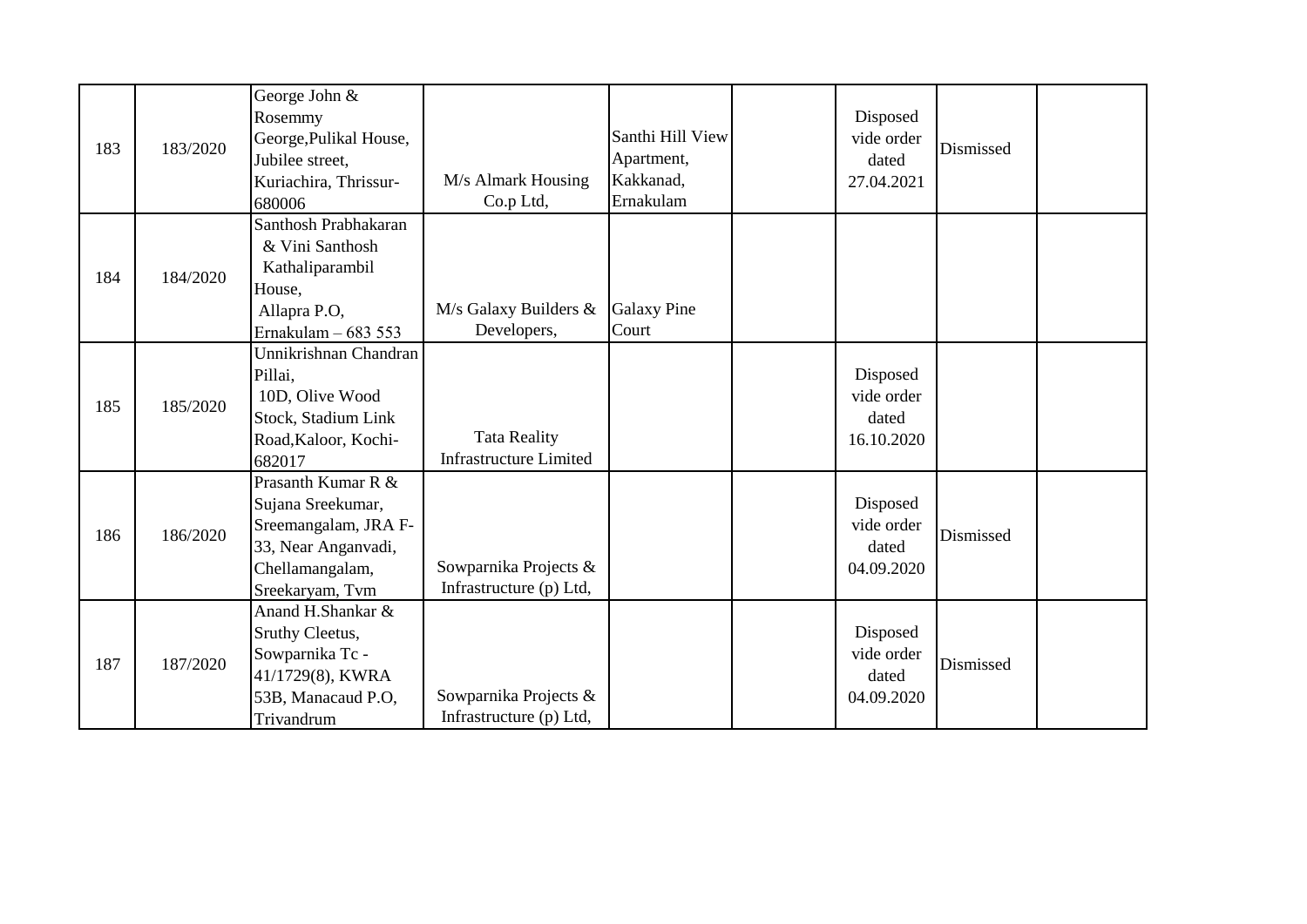|     |          | Misty Jacob,           |                                         |               |            | Penalty of   |  |
|-----|----------|------------------------|-----------------------------------------|---------------|------------|--------------|--|
|     |          | CD 606, Arcon          |                                         |               |            | Rs. 5000/-   |  |
|     |          | Retreat,               |                                         |               |            | per day      |  |
|     |          | Patia, Nandankannan    |                                         |               | Disposed   | imposed if   |  |
| 188 | 188/2020 | Road,                  |                                         |               | vide order | default of   |  |
|     |          | Bhubaneshwar, Orissa-  |                                         |               | dated      | handing over |  |
|     |          | 751024                 |                                         |               | 08.11.2021 | the common   |  |
|     |          |                        |                                         |               |            | amenites     |  |
|     |          |                        |                                         |               |            | with in 3    |  |
|     |          |                        | M/s.P.T.C Builders,                     | PTC Aquavista |            | months       |  |
|     |          | Dr. Venu Velayudhan    |                                         |               |            | Penalty of   |  |
|     |          | & Anitha Venu          |                                         |               |            | Rs. 5000/-   |  |
|     |          | Tc 8/2056(1), Mantra,  |                                         |               |            | per day      |  |
|     |          | BN-275,                |                                         |               | Disposed   | imposed if   |  |
| 189 | 189/2020 | Pongumoodu, Bapooji    |                                         |               | vide order | default of   |  |
|     |          | Nagar,                 |                                         |               | dated      | handing over |  |
|     |          | Mahilasamajam Road,    |                                         |               | 08.11.2021 | the common   |  |
|     |          | Medical College P.O,   |                                         |               |            | amenites     |  |
|     |          | Thiruvananthapuram-    |                                         |               |            | with in 3    |  |
|     |          | 695 011                | M/s.P.T.C Builders,                     | PTC Aquavista |            | months       |  |
|     |          | Anand Shivaraman &     |                                         |               |            |              |  |
|     |          | Rekha Anand            |                                         |               |            |              |  |
|     |          | Residing at C/202      |                                         |               |            |              |  |
|     |          | Pathik Apts, Opp Gokul |                                         |               |            |              |  |
| 190 | 190/2020 | Garden, Thakur         |                                         |               |            |              |  |
|     |          | Complex, Kandivali     |                                         |               |            |              |  |
|     |          | (East),                |                                         |               |            |              |  |
|     |          | Mumbai-400101,         | M/s Sanroyal Builders & Sanroyal Evania |               |            |              |  |
|     |          | Maharastra             | Contractors Private Ltd. Nadathara      |               |            |              |  |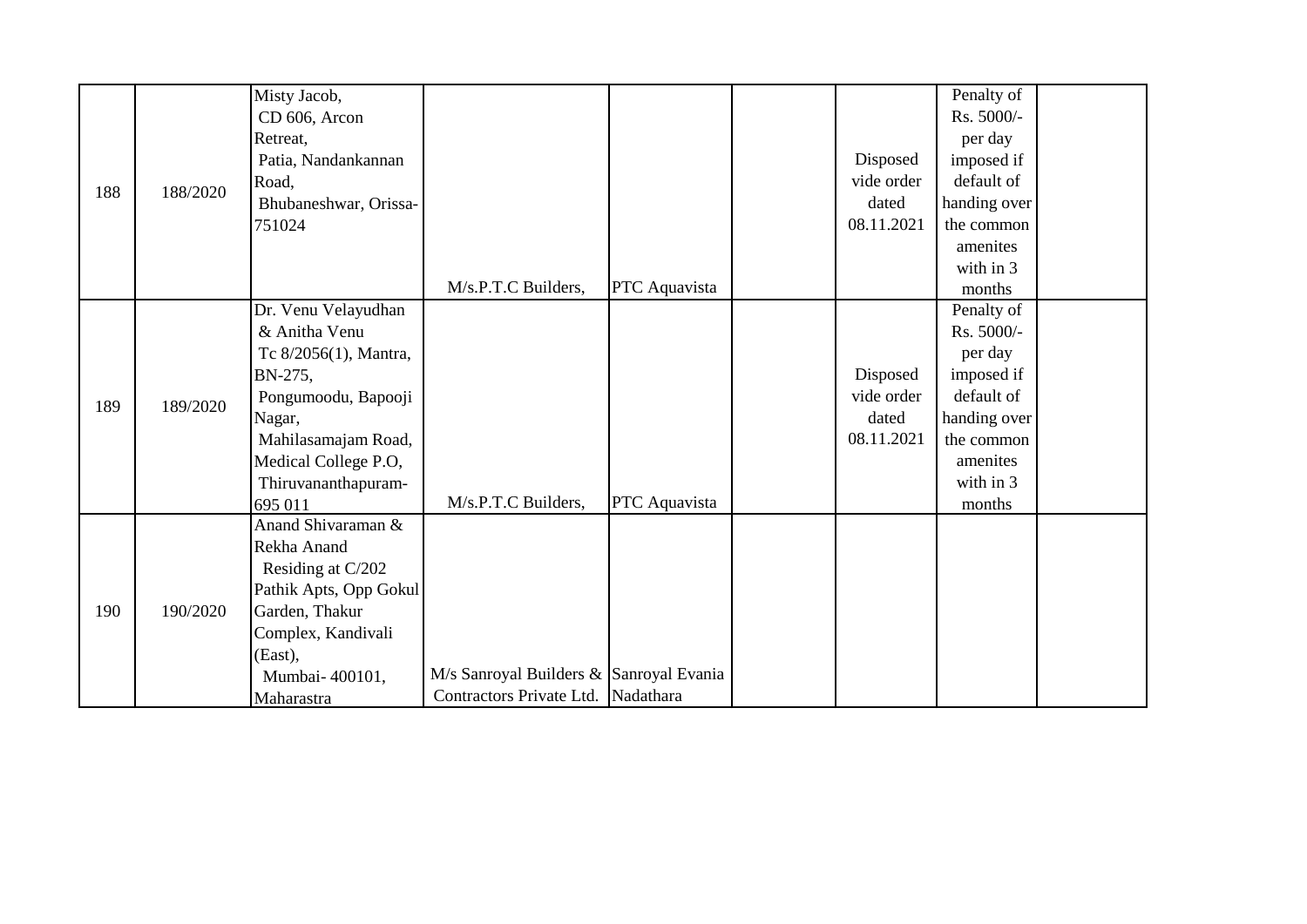| 191 | 191/2020 | Thahir Ahamed, S/o<br>hammed K.P, Thejas<br>Kutery, Puthur P.O,<br>Panoor, kannur                                         | <b>Nest Infratech Realties</b><br>private Ltd, | <b>Nest Campus</b><br>wood                               | Disposed<br>vide order<br>dated<br>05.10.2021 | In the event<br>of non-<br>compliance<br>of this order<br>y the<br>respondnet/p<br>romoter, he<br>shall be<br>liable tp pay<br>Rs. 5000/-<br>per day from<br>the date of<br>compliance<br>of the above<br>order | disposed |
|-----|----------|---------------------------------------------------------------------------------------------------------------------------|------------------------------------------------|----------------------------------------------------------|-----------------------------------------------|-----------------------------------------------------------------------------------------------------------------------------------------------------------------------------------------------------------------|----------|
| 192 | 192/2020 | Ashraf N.P, Njattiyal<br>Puthiya Purayil, S/o K<br>P Hassan, Shareefa<br>Manzil, Near Madrasa<br>Valakkai P.O, Kottayan   | M/s Almark Housing<br>Co.p Ltd,                | Santhi Hill View<br>Apartment,<br>Kakkanad,<br>Ernakulam | Disposed<br>vide order<br>dated<br>27.04.2021 | Dismissed                                                                                                                                                                                                       |          |
| 193 | 193/2020 | Ms. Jelfier Achandy, B-<br>8 Mazdock<br>Apartments, Bank of<br>Maharastra Building T<br>Bunglows, Andheri<br>west, Mumbai | M/s Almark Housing<br>Co.p Ltd,                | Santhi Hill View<br>Apartment,<br>Kakkanad,<br>Ernakulam | Dismissed for<br>default                      |                                                                                                                                                                                                                 |          |
| 194 | 194/2020 | Shajeev George Idiculla<br>Paratholil(H),<br>Thittamel, Chengannur-<br>689 121<br>Alappuzha                               | Galaxy Developers,                             | <b>Galaxy Pine</b><br>Court                              | Disposed<br>vide order<br>dated<br>09.12.2020 | Dismissed                                                                                                                                                                                                       |          |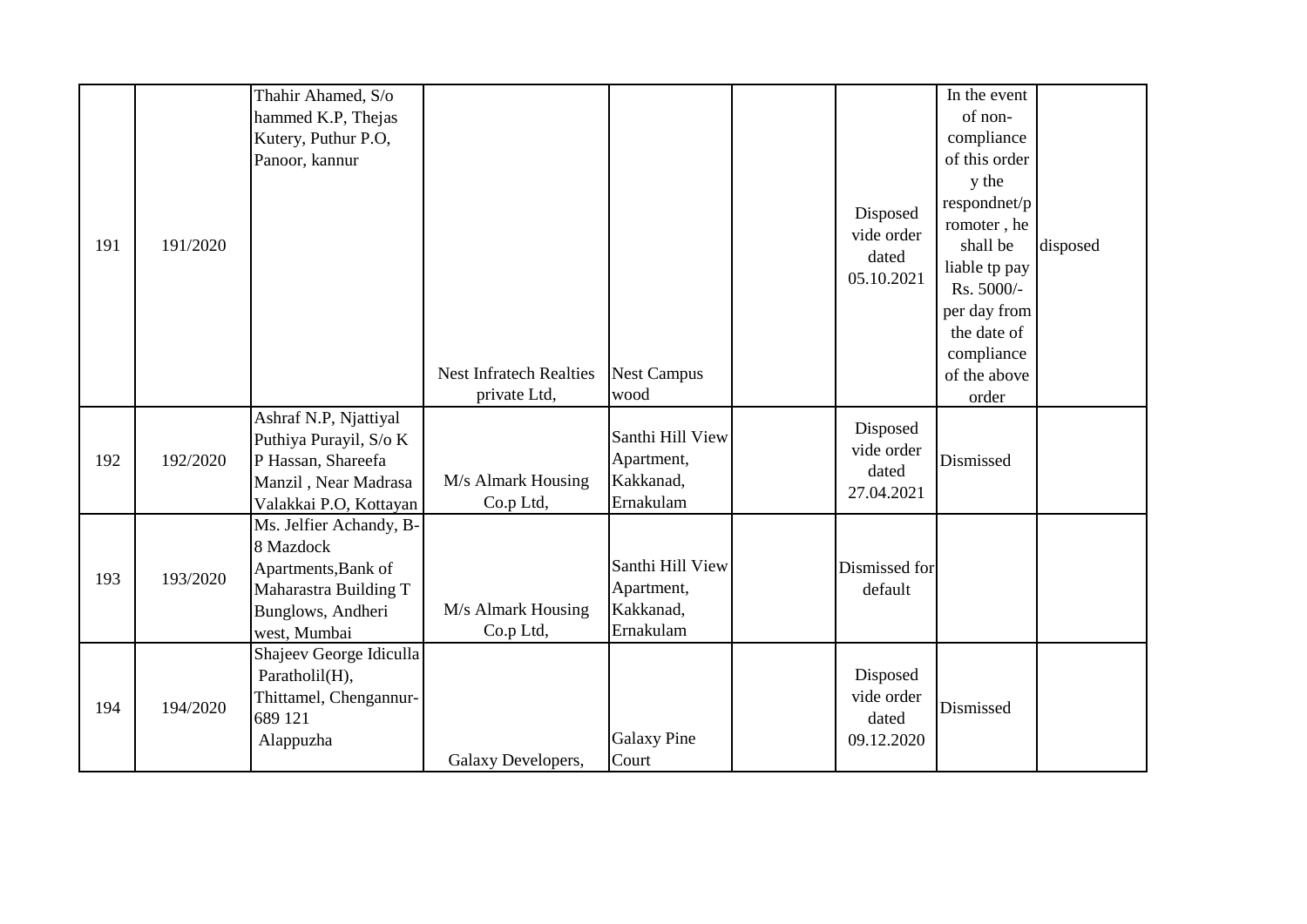| 195 | 195/2020 | Chithra Menon, W/o<br>Vivek Menon, KRA-1,<br>Chithravathi, Maradu<br>Police station Road,<br>Maradu P.O- 682 304 | $M/s$ Anta Builders $&$<br>Developers Pvt Ltd, |                                                          | Disposed<br>vide order<br>dated<br>01.12.2020 | Dismissed                                                                                                                                                                                                       |          |
|-----|----------|------------------------------------------------------------------------------------------------------------------|------------------------------------------------|----------------------------------------------------------|-----------------------------------------------|-----------------------------------------------------------------------------------------------------------------------------------------------------------------------------------------------------------------|----------|
| 196 | 196/2020 | Dr.Shankar.M, &<br>Reshmy .R, Karthika,<br>Eloor East,<br>Udyogamandal P.O,<br>Ernakulam                         | <b>Nest Infratech Realties</b><br>private Ltd, | <b>Nest Campus</b><br>Wood                               | Disposed<br>vide order<br>dated<br>05.10.2021 | In the event<br>of non-<br>compliance<br>of this order<br>y the<br>respondnet/p<br>romoter, he<br>shall be<br>liable tp pay<br>Rs. 5000/-<br>per day from<br>the date of<br>compliance<br>of the above<br>order | disposed |
| 197 | 197/2020 | Shakkeela, Padanilath<br>Kunjamma, A-60, Fort<br>Grand Apartment, Fort<br>valley township,<br>Athani, kakaknad   | M/s Almark Housing<br>Co.p Ltd,                | Santhi Hill View<br>Apartment,<br>Kakkanad,<br>Ernakulam | Dismissed for<br>default                      |                                                                                                                                                                                                                 |          |
| 198 | 198/2020 | Jaison Joseph Achandy,<br>2/137 Church Street,<br>Paramatta, NSW 2150,<br>Australia                              | M/s Almark Housing<br>Co.p Ltd,                | Santhi Hill View<br>Apartment,<br>Kakkanad,<br>Ernakulam | Dismissed for<br>default                      |                                                                                                                                                                                                                 |          |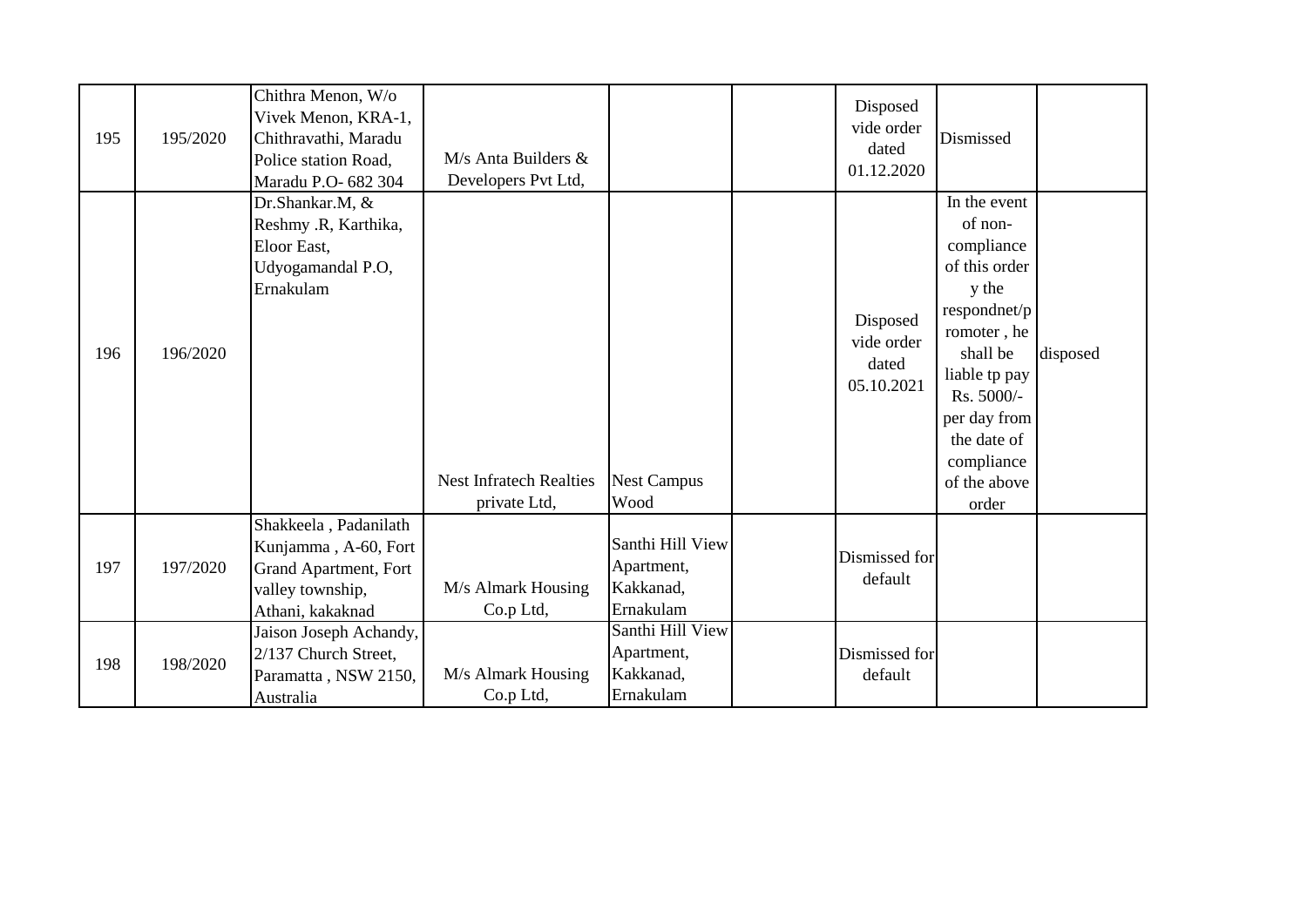| 199 | 199/2020 | Bhanu John,<br>Mattamala Santhosh<br>Bhavan,<br>Kaviyoor,<br>Thiruvalla, Pathanamthit<br>ta           | M/s.P.T.C Builders,                     | PTC Aquavista             | Disposed<br>vide order<br>dated<br>08.11.2021 | Penalty of<br>Rs. 5000/-<br>per day<br>imposed if<br>default of<br>handing over<br>the common<br>amenites<br>with in 3<br>months |  |
|-----|----------|-------------------------------------------------------------------------------------------------------|-----------------------------------------|---------------------------|-----------------------------------------------|----------------------------------------------------------------------------------------------------------------------------------|--|
| 200 | 200/2020 | Leelamma Philipose,<br>SU Villa, Near Arya<br>Central School,<br>Thiruvananthapuram-<br>695 004       | M/s.P.T.C Builders,                     | PTC Aquavista             | Disposed<br>vide order<br>dated<br>08.11.2021 | Penalty of<br>Rs. 5000/-<br>per day<br>imposed if<br>default of<br>handing over<br>the common<br>amenites<br>with in 3<br>months |  |
| 201 | 201/2020 | K.A Jayaprakash, K.J<br>Mamtha, B-105,<br>nandini Garden, West<br>Fort,                               | M/s Gangothri Builders<br>& Developers, |                           |                                               |                                                                                                                                  |  |
| 202 | 202/2020 | Thomas Jossey,<br>malayil, 4F-Block,<br>Deepam Apartments,<br>Artech Samridhi,<br>Anayara, Trivandrum | Ganga Developers,                       | Nandhika at<br>Sreekaryam | Disposed<br>vide order<br>dated<br>12.11.2020 | Dismissed                                                                                                                        |  |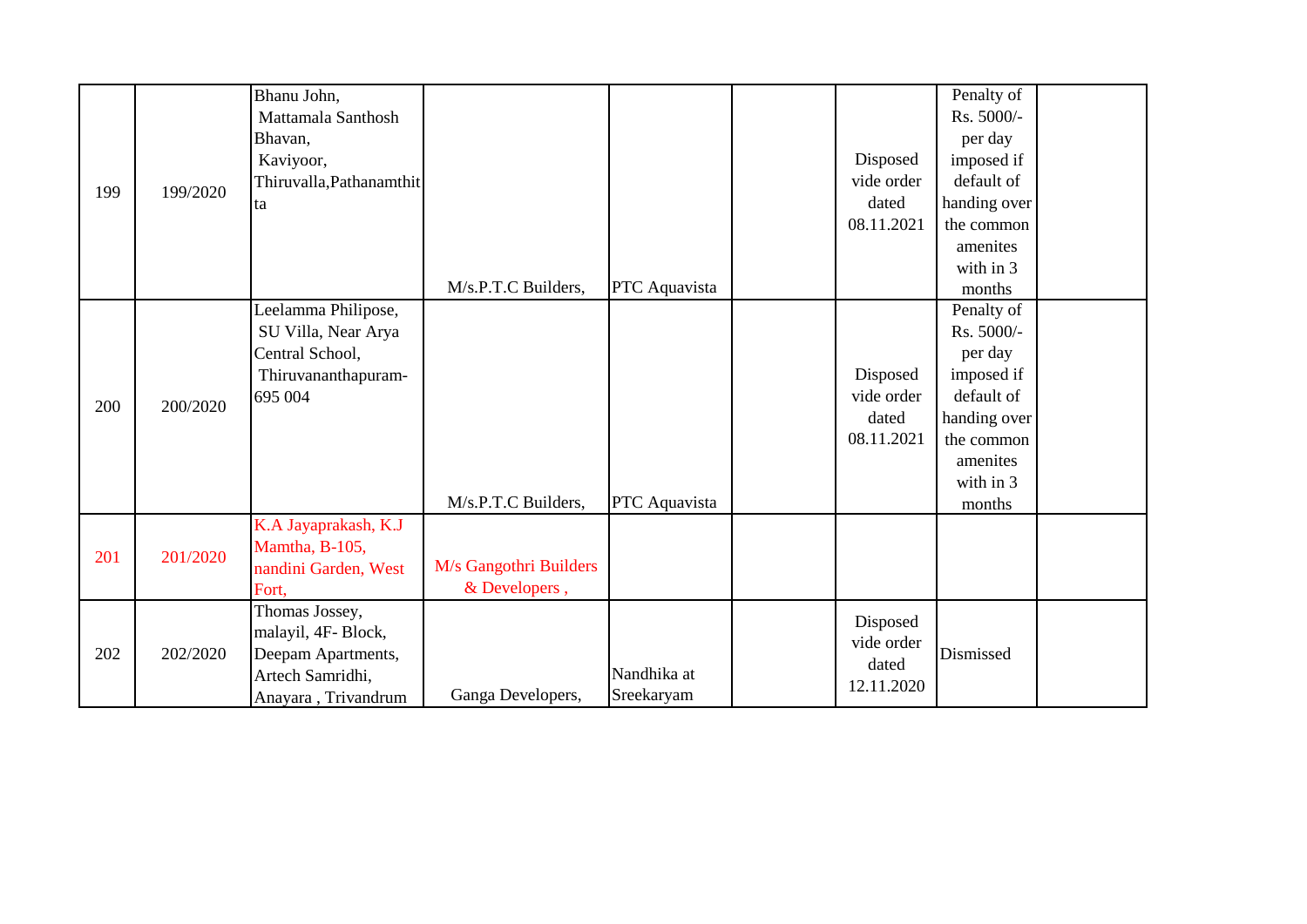|     |          | Daisy Varghese,        |                                         |                     |            |            | Penalty of     |            |
|-----|----------|------------------------|-----------------------------------------|---------------------|------------|------------|----------------|------------|
|     |          | Thiruvananthapuram-    |                                         |                     |            |            | Rs. 5000/-     |            |
|     |          | 695 025                |                                         |                     |            |            | per day        |            |
|     |          |                        |                                         |                     |            | Disposed   | imposed if     |            |
|     |          |                        |                                         |                     |            | vide order | default of     |            |
| 203 | 203/2020 |                        |                                         |                     |            | dated      | handing over   |            |
|     |          |                        |                                         |                     |            | 08.11.2021 | the common     |            |
|     |          |                        |                                         |                     |            |            | amenites       |            |
|     |          |                        |                                         |                     |            |            | with in 3      |            |
|     |          |                        | M/s.P.T.C Builders,                     | PTC Aquavista       |            |            | months         |            |
|     |          | Dr. Cute Jaya          |                                         |                     |            | Disposed   | case posted    |            |
|     |          | Jayapraksh, S/o        |                                         |                     |            | vide order | for hearing    |            |
| 204 | 204/2020 | Jayaprakash, Skylark,  |                                         |                     |            | dated      | on interest    | 24/03/2022 |
|     |          | Vakkom P.O,            | M/s Angleplus project                   |                     |            | 17/06/2021 | claims         |            |
|     |          | Trivandrum             | Pvt Ltd,                                | Chaithanya          | Completion |            |                |            |
|     |          | Jinesh Paul Thambi     |                                         |                     |            |            |                |            |
|     |          | S/o Thambi T.P,        |                                         |                     |            |            |                |            |
| 205 | 205/2020 | Thaiparambil House,    |                                         |                     |            |            |                |            |
|     |          | East Fort P.O.         |                                         |                     |            |            |                |            |
|     |          | Nellikunnu, Thrissur-  | M/s Sanroyal Builders & Sanroyal Evania |                     |            |            |                |            |
|     |          | 680 005                | Contractors Private Ltd.                | Nadathara           |            |            |                |            |
|     |          | Sandeep Jonnson,       |                                         |                     |            |            |                |            |
|     |          | Tharakan House,        |                                         |                     |            |            | Kept aside     |            |
| 206 | 206/2020 | Choondal P.O,          |                                         |                     |            |            | for receiving  |            |
|     |          | Kandanchira, Thrissur, | M/s Galaxy Homes Pvt                    | <b>Galaxy Cloud</b> |            |            | HC order       |            |
|     |          | Kerala                 | Ltd,                                    | Space               | completion |            |                |            |
|     |          | Vivek Krishnamoorthy   |                                         |                     |            |            |                |            |
|     |          | S/o Krishna Moorthy    |                                         |                     |            | Remanded   |                |            |
|     |          | Venkata Subramanian    |                                         |                     |            | back by    | Stayed by      |            |
| 207 | 207/2020 | "Sreyas", House No.    |                                         |                     |            | Appellate  | HC till 13-01- | $14-01-22$ |
|     |          | 9/1035,                |                                         |                     |            | Tribunal   | 2022           |            |
|     |          | Jawahar Road, Kochi,   | Tata Realty and                         | Tritwam at          |            |            |                |            |
|     |          | Ernakulam- 682 002     | <b>Infrastructure Limited</b>           | Kochi               | completion |            |                |            |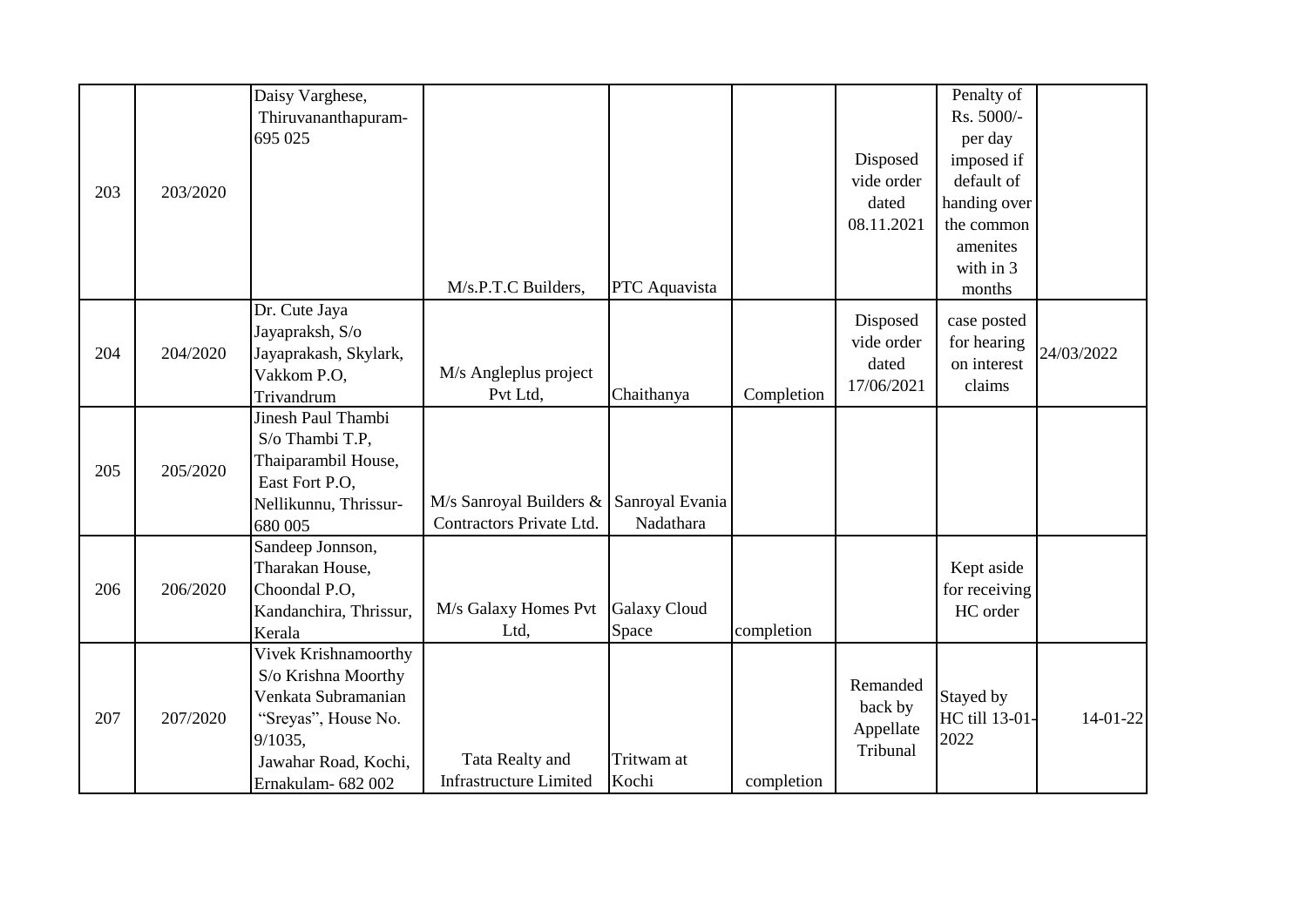| 208 | 208/2020 | Dr. Sreeja Thankappan,<br>No.3B, Third Floor,<br><b>SFS Stan Ford</b><br>Apartment,<br>Choozhampala-<br>Mukkolakkal Road,<br>Mukkolakkal P.O,<br>Thiruvananthapuram-<br>695 043 | M/S Skyline Foundation<br>$\mathcal{R}_{\mathcal{L}}$<br><b>Structures Private</b><br>Limited, |                                   |                            | Disposed<br>vide order<br>dated<br>20.11.2020 | Dismissed                                                                                                                                                                                                                    |            |
|-----|----------|---------------------------------------------------------------------------------------------------------------------------------------------------------------------------------|------------------------------------------------------------------------------------------------|-----------------------------------|----------------------------|-----------------------------------------------|------------------------------------------------------------------------------------------------------------------------------------------------------------------------------------------------------------------------------|------------|
| 209 | 209/2020 | Anuroopa Mohandas,<br>3A, Mayura Arcade,<br>Thekumbhagam,<br>Thripunithura, Kochi                                                                                               | kalpaka Builders Pvt Ltd, Village                                                              | Kalpaka<br>Rangoli,<br>Poonithura | completion<br>and interest |                                               | for counter                                                                                                                                                                                                                  | 24-04-2022 |
| 210 | 210/2020 | Varghese Thomas<br>$XX/C-67$ , Flat 1A,<br><b>Avenue Manor</b><br>Apartmentss,<br>Mukkolakkal,<br>Thiruvananthapuram-<br>695 043                                                | M/S Artech Realtors Pvt.<br>Ltd. represented by T S<br>Asok,                                   | <b>Artech Empire</b>              |                            | Disposed<br>vide order<br>dated<br>27.01.2021 | Compliance<br>report filed<br>by the<br>Respondent<br><sub>on</sub><br>26.03.2021.<br>The<br>complainant<br>No.123/20<br>filed<br>objjection on<br>27.05.2021.<br>High court<br>case pending<br>related with<br>this matter. |            |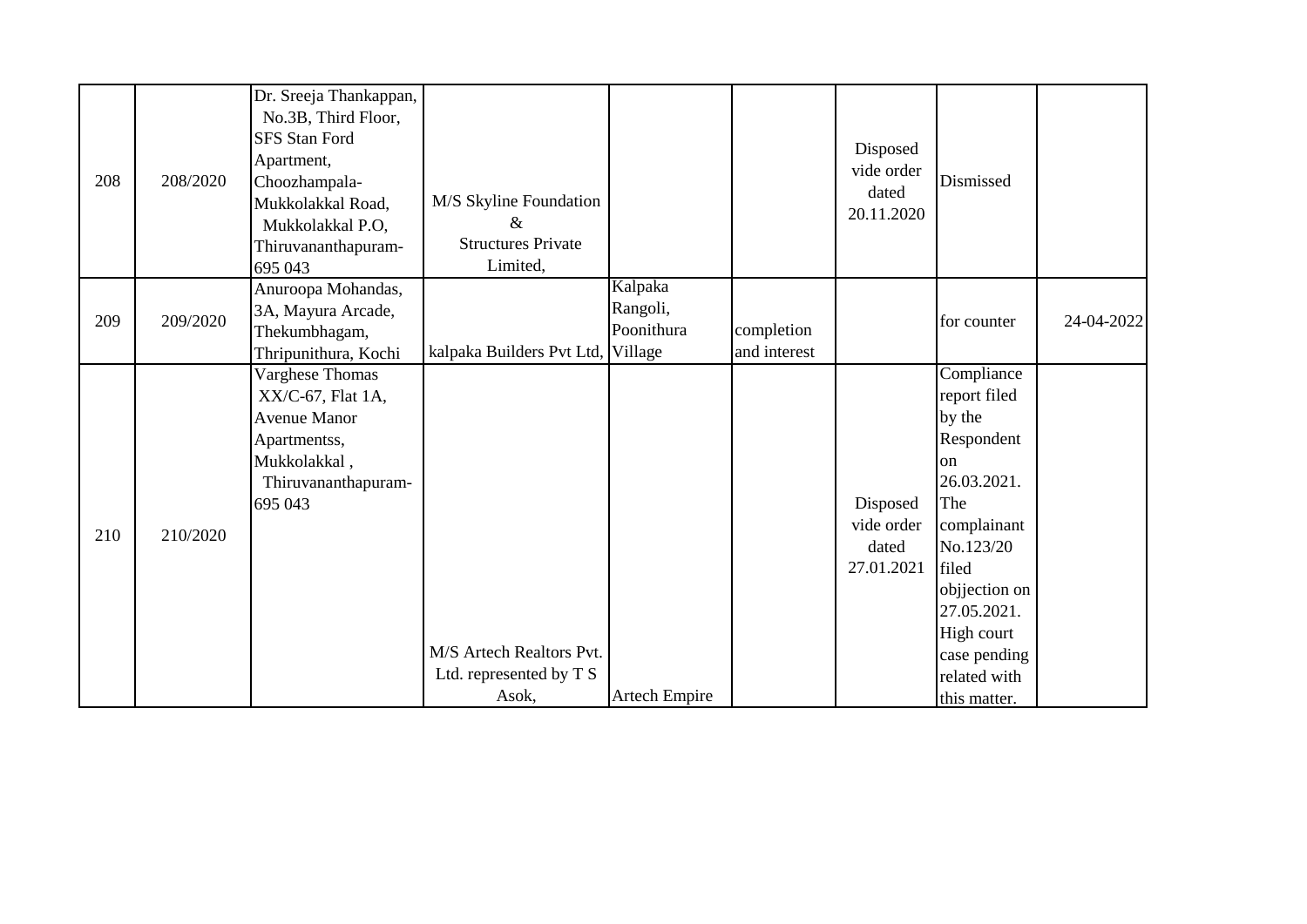| 211 | 211/2020 | <b>SRK Cyber Heights</b><br>Owners<br>Association, Represente<br>d by Mr. Peter Carmel,<br>E12, SRK Cyber<br>Heights,<br>KuzhivilaJunction,<br>karimanal Road,<br>Trivandrum | <b>SRK Shelters Pvt Ltd</b>         | <b>SRK Cyber</b><br>Heights,<br>Karimanal Road,<br>Thiruvananthapu<br>ram | Disposed<br>vide order<br>dated<br>16.02.2021 | Dismissed                                                                                                                        |  |
|-----|----------|------------------------------------------------------------------------------------------------------------------------------------------------------------------------------|-------------------------------------|---------------------------------------------------------------------------|-----------------------------------------------|----------------------------------------------------------------------------------------------------------------------------------|--|
| 212 | 212/2020 | Priya P. Mathew, W/o<br>manoj John Jacob,<br>Kalloor House,<br>Pushpagiri Road,<br>Thiruvalla P.O,<br>pathanamthitta-689<br>101                                              | M/s PTC Builders                    | PTC Aquavista                                                             | Disposed<br>vide order<br>dated<br>08.11.2021 | Penalty of<br>Rs. 5000/-<br>per day<br>imposed if<br>default of<br>handing over<br>the common<br>amenites<br>with in 3<br>months |  |
| 213 | 213/2020 | George Roy, S/o K.K<br>John, Kalluvilayathil<br>Estate, Maruthamala<br>P.O, Vithura Village<br>Nedumangadu,<br>Trivndrum                                                     | M/s PTC Builders                    | PTC Aquavista                                                             | Disposed<br>vide order<br>dated<br>08.11.2021 | Penalty of<br>Rs. 5000/-<br>per day<br>imposed if<br>default of<br>handing over<br>the common<br>amenites<br>with in 3<br>months |  |
| 214 | 214/2020 | S.M Mohamed Althaf,<br>75-204, TVM Vista<br>Heights, Singanallur,<br>Coimbatore-641005                                                                                       | Hilite Builders, Hilite<br>Mall LLP | Hilite mall                                                               | Disposed<br>vide order<br>dated<br>09.12.2020 | Dismissed                                                                                                                        |  |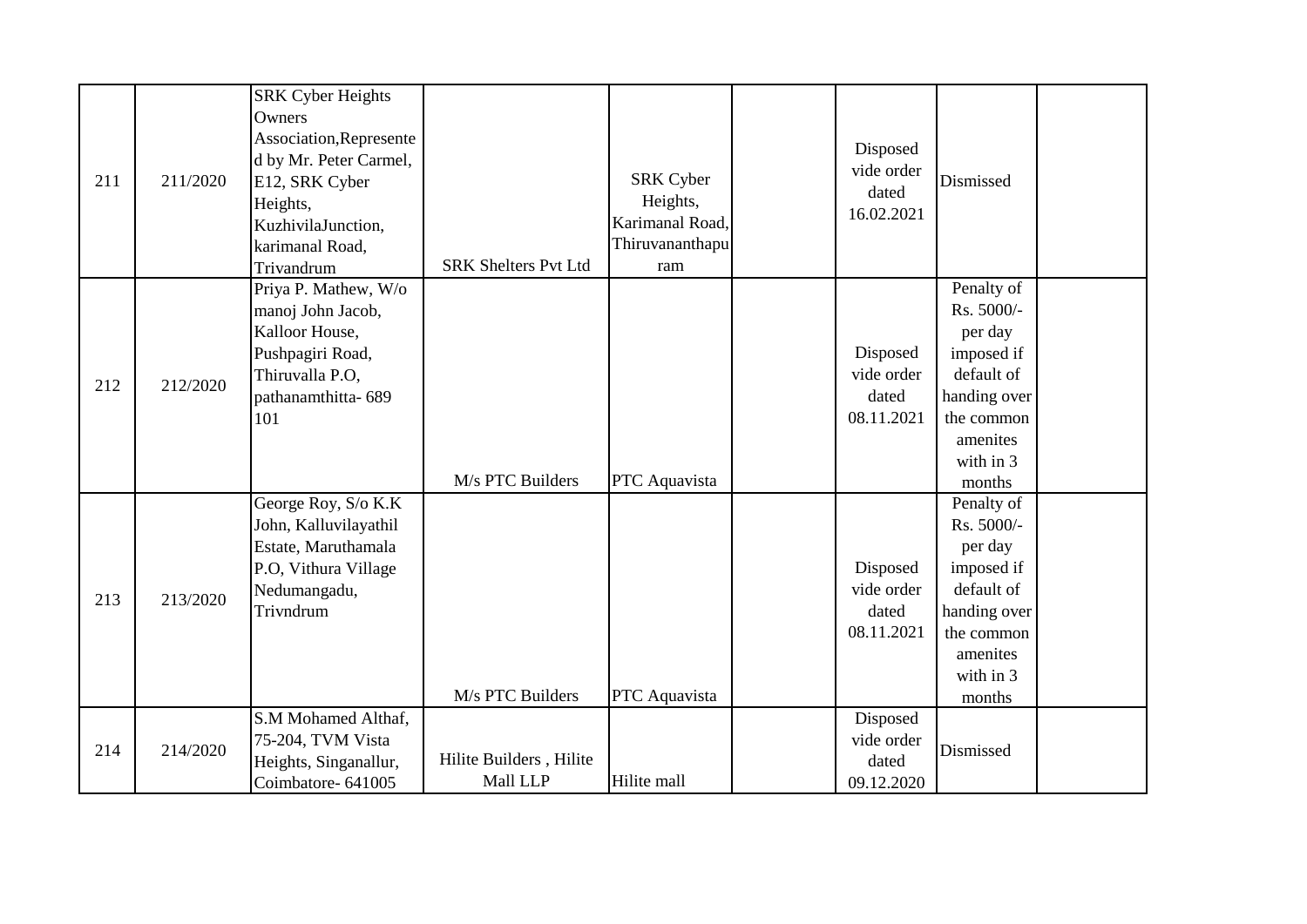| 215 | 215/2020 | Melisa Manoj, W/o (L)<br>Dr. manoj Davis,<br>Residing at C/o<br>Varunny Pulikkal,<br>Pulikkal House, Vadake<br>Thoravu Pudukad,<br>Thrissur- 680 301                                  | $M/s$ Sanroyal Builders & Sanroyal Evania<br><b>Contractors Pvt Ltd</b> | Nadathara                                                |                             |                                               |                                                                                                                                                                                                                              |            |
|-----|----------|---------------------------------------------------------------------------------------------------------------------------------------------------------------------------------------|-------------------------------------------------------------------------|----------------------------------------------------------|-----------------------------|-----------------------------------------------|------------------------------------------------------------------------------------------------------------------------------------------------------------------------------------------------------------------------------|------------|
| 216 | 216/2020 | Elizabeth Sabena<br>George<br>Flat No.3A, Artech<br><b>Empire Pattoor</b><br>Junction,<br>Vanchiyoor P.O,<br>Thiruvananthapuram-<br>695 035                                           | M/S Artech Realtors Pvt.<br>Ltd.                                        | <b>Artech Empire</b>                                     |                             | Disposed<br>vide order<br>dated<br>27.01.2021 | Compliance<br>report filed<br>by the<br>Respondent<br><sub>on</sub><br>26.03.2021.<br>The<br>complainant<br>No.123/20<br>filed<br>objjection on<br>27.05.2021.<br>High court<br>case pending<br>related with<br>this matter. |            |
| 217 | 217/2020 | Apstone Villa Plot<br><b>Owners Association,</b><br>Represented by Harish<br>Priyadarsan K.G,<br>SecretaryVilla3,<br>Apstone Villa,<br>Andoorkonam,<br>Thiruvananthapuram-<br>695 584 | MPS India Holdings Pvt<br>Ltd,                                          | Apstone villa,<br>Andoorkonam,<br>Thiruvananthapu<br>ram | completion,<br>registration |                                               | For<br>registration<br>$u/s$ 3 IA-<br>284/21 filed<br>by $R2&$<br>Memorandu<br>m filed by<br>association -<br>Not concent<br>to transfer<br>project                                                                          | 17/03/2022 |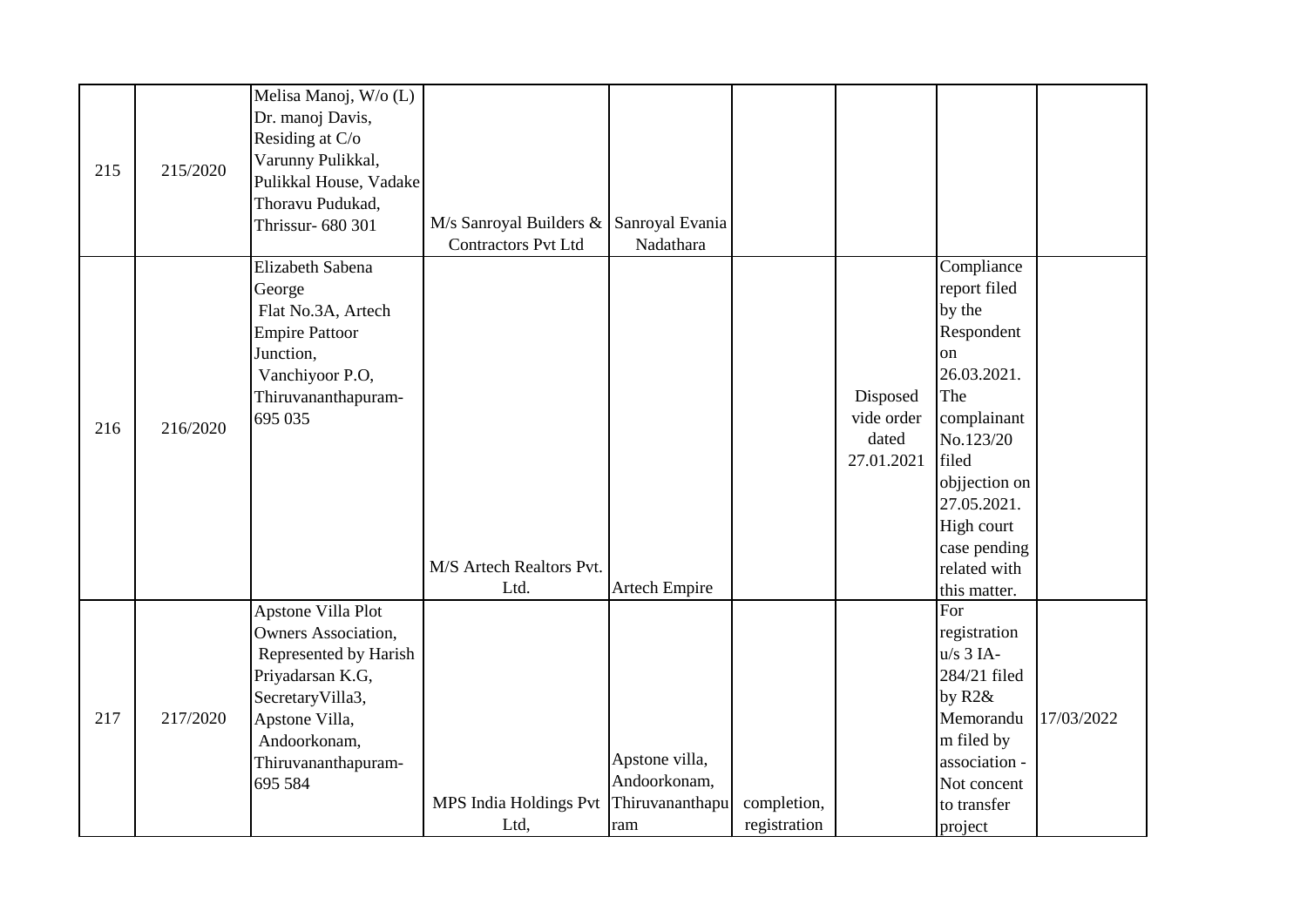|     |          | Bejoy Ommen,              |                                     |                    |             |            | clubbed with         |            |
|-----|----------|---------------------------|-------------------------------------|--------------------|-------------|------------|----------------------|------------|
|     |          | Karikathial House,        |                                     |                    |             |            | 184/2020 &           |            |
|     |          | Pooyappally P.o,          |                                     |                    |             |            | 218/2020.            |            |
|     |          | Kollam- 691537            |                                     |                    |             |            | land                 |            |
|     |          |                           |                                     |                    |             | Verify the | 173/2021.As          |            |
|     |          |                           |                                     |                    |             | projects   | per the              |            |
| 218 | 218/2020 |                           |                                     |                    |             | through    | Hon'ble High         | 25/02/2022 |
|     |          |                           |                                     |                    |             | Technical  | Court heared         |            |
|     |          |                           |                                     |                    |             | section    | the                  |            |
|     |          |                           |                                     |                    |             |            | maintenabilty        |            |
|     |          |                           |                                     |                    |             |            | .Dismissed.          |            |
|     |          |                           | P.A Jinas, Galaxy Homes Galaxy Pine |                    | Completion, |            | Posted for           |            |
|     |          |                           | pvt Ltd                             | Court              | Carparking  |            | final hearing        |            |
|     |          | Mathew T.P, Shisamma      |                                     |                    |             | Disposed   | Compliance           |            |
| 219 | 219/2020 | Emmanuel, Thuruthayil     |                                     |                    |             | vide order | report on            |            |
|     |          | House, Champakulam        | <b>Nest Infratech Realties</b>      | Nest Orchid        |             | dated      | 01.07.2021           |            |
|     |          | P.o, Alappuzha            | Pvt LTd                             | park               |             | 17.03.2021 |                      |            |
|     |          | Indira Bhai               |                                     |                    |             |            |                      |            |
|     |          | Vijayaraghavan, W/o       |                                     |                    |             | Disposed   |                      |            |
|     |          | Mr. Vijayaraghavan        |                                     |                    |             | vide order | Compliance           |            |
| 220 | 220/2020 | M.V, Vijay Nivas, 5th     |                                     |                    |             | dated      | report on            |            |
|     |          | Cross Road, E-3/141,      |                                     |                    |             | 17.03.2021 | 01.07.2021           |            |
|     |          | KSHB Gandhi Nagar,        | M/s Nest Infratech Pvt              | <b>Nest Orchid</b> |             |            |                      |            |
|     |          | Kottayam                  | Ltd,                                | park               |             |            |                      |            |
|     |          | <b>CMDE VN AJIT kumat</b> |                                     |                    |             |            | Respondent<br>filed  |            |
|     |          | (rtd), C9, Rajrekha,      |                                     |                    |             |            |                      |            |
|     |          | Sankar Lane,              |                                     |                    |             | Disposed   | compliance           |            |
|     |          | Sasthamangalam, Tvpm      |                                     |                    |             | vide order | report.              |            |
| 221 | 221/2020 |                           |                                     |                    |             | dated      | Complainant<br>filed |            |
|     |          |                           |                                     | The Greens-        |             | 17.11.2020 | objection            |            |
|     |          |                           |                                     | Haritham' at       |             |            | posted for           |            |
|     |          |                           |                                     | Karakulam          |             |            | hearing on           |            |
|     |          |                           | MIR Realtors (p) Ltd,               | Village,           |             |            | 07.07.2021           |            |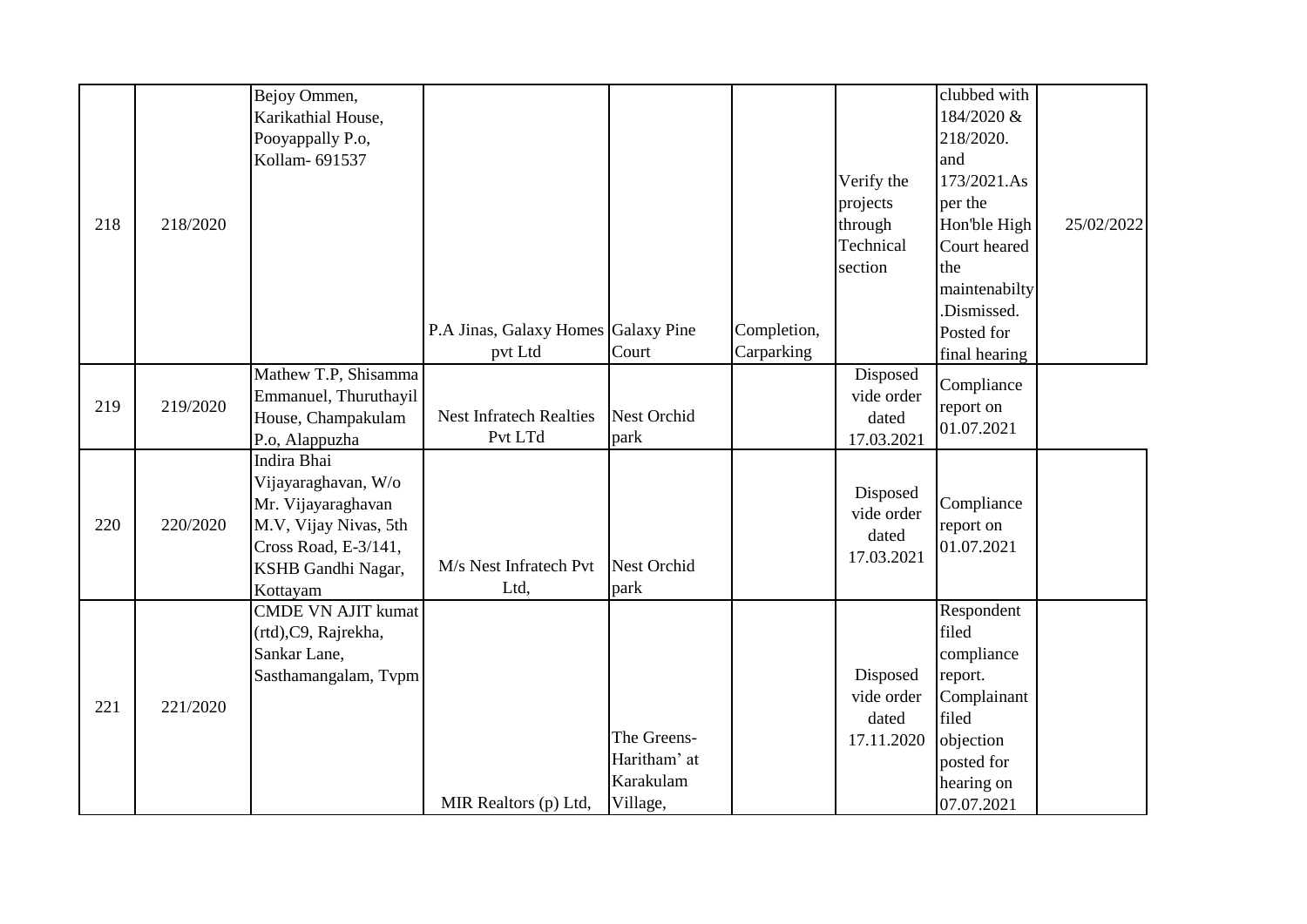| 222 | 222/2020 | Manoj P. Sekhar,<br>Perumanamadam,<br>Punnakunnam,<br>Pulincunnu P.O,<br>Alappy                                   | M/s Galaxy Homes Pvt<br>Ltd,              | <b>Galaxy Cloud</b><br>Space | completion |                                               | Kept aside<br>for receiving<br>HC order                                                                                          |  |
|-----|----------|-------------------------------------------------------------------------------------------------------------------|-------------------------------------------|------------------------------|------------|-----------------------------------------------|----------------------------------------------------------------------------------------------------------------------------------|--|
| 223 | 223/2020 | Sreenath V.I, Upasana<br>H.No. 21/383, Chery<br>view, market Road,<br>Thirpunithura,<br>Ernakulam                 | M/s Galaxy Homes Pvt<br>Ltd,              | <b>Galaxy Carlton</b>        |            | Disposed<br>vide order<br>dated<br>18.11.2020 | Dismissed                                                                                                                        |  |
| 224 | 224/2020 | Jenson T.J, Senior<br>Manager, South Indian<br>Bnk, Ambalapuzha                                                   | M/s Galaxy Homes Pvt<br>Ltd,              | <b>Galaxy Carlton</b>        |            | Disposed<br>vide order<br>dated<br>18.11.2020 | Dismissed                                                                                                                        |  |
| 225 | 225/2020 | Ajish Samuel Thomas&<br>Neethu Ajish, Nest<br>Orchid park,<br>Kalathipady, Kottayam                               | <b>Nest Infratech Realties</b><br>Pvt LTd | Nest Orchid<br>park          |            | Disposed<br>vide order<br>dated<br>17.03.2021 | Compliance<br>report on<br>01.07.2021                                                                                            |  |
| 226 | 226/2020 | Lilly Kutty Thomas, K.<br>Thomas, Santhosh<br>Bhavan,<br>Chemmanthoor,<br>Punaloor P.O,<br>Pathanapuram           | <b>Nest Infratech Realties</b><br>Pvt LTd | <b>Nest Orchid</b><br>park   |            | Disposed<br>vide order<br>dated<br>17.03.2021 | Compliance<br>report on<br>01.07.2021                                                                                            |  |
| 227 | 227/2020 | Jitin John varughese&<br>John K. Varughese,<br>Chiramel<br>Mulammoottil, N.V<br>Nagar, No.35,<br>Perrorkada, Tvpm | M/s PTC Builders                          | PTC Aquavista                |            | Disposed<br>vide order<br>dated<br>08.11.2021 | Penalty of<br>Rs. 5000/-<br>per day<br>imposed if<br>default of<br>handing over<br>the common<br>amenites<br>with in 3<br>months |  |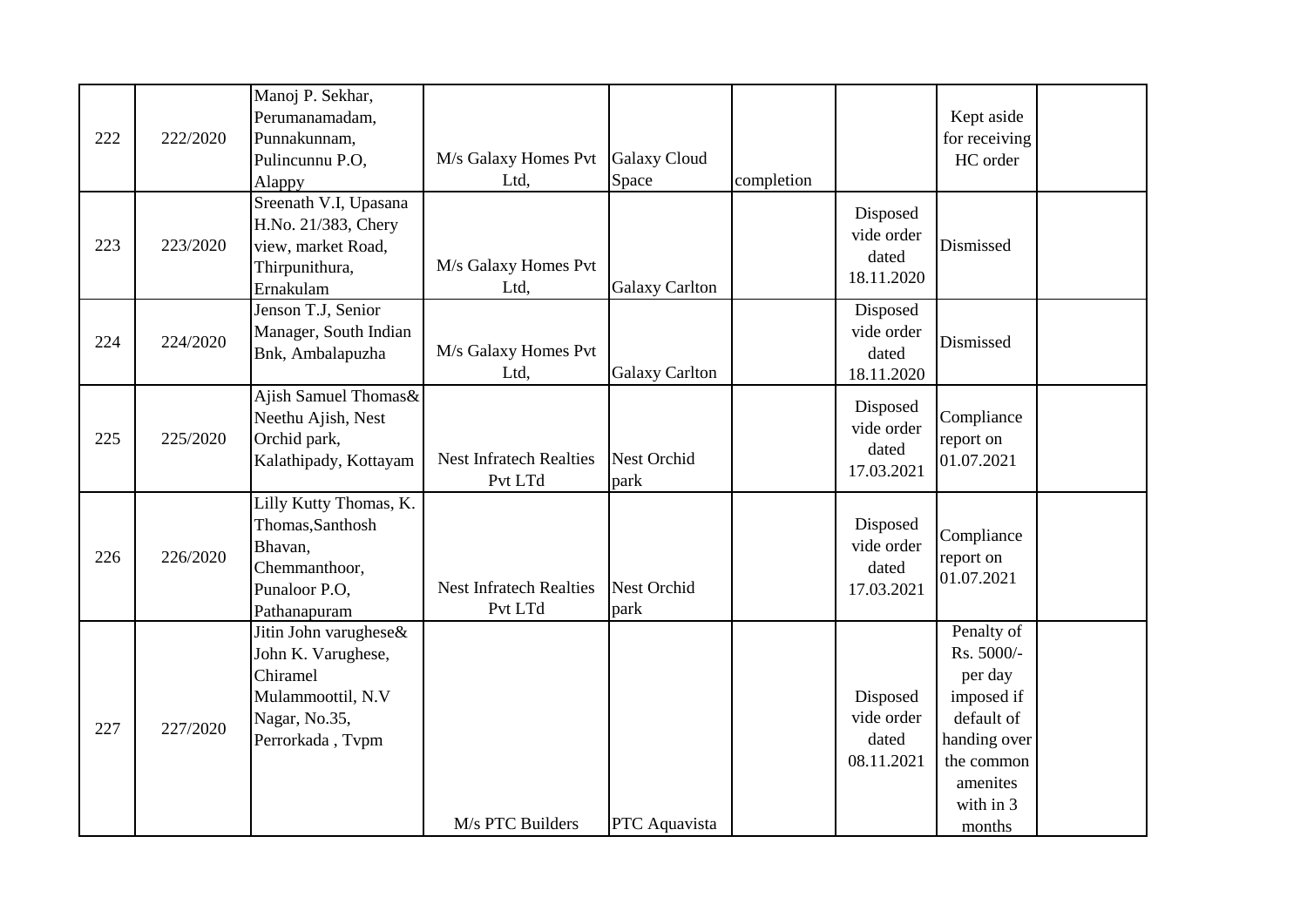| 228 | 228/2020 | Lekha .G &<br>Radhakrishnan .S,<br>Thumpayil House,<br>Kumaranalloor P.O.<br>Kottayam                                    | <b>Nest Infratech Realties</b><br>Pvt LTd      | <b>Nest Orchid</b><br>park            | Disposed<br>vide order<br>dated<br>17.03.2021 | Compliance<br>report on<br>01.07.2021 |  |
|-----|----------|--------------------------------------------------------------------------------------------------------------------------|------------------------------------------------|---------------------------------------|-----------------------------------------------|---------------------------------------|--|
| 229 | 229/2020 | Thomas .V Francis,<br>k16, kailas Nagar,<br>pttoor P.O, Trivndrum                                                        | <b>Nest Infratech Realties</b><br>Pvt LTd      | Nest Orchid<br>park                   | Disposed<br>vide order<br>dated<br>17.03.2021 | Compliance<br>report on<br>01.07.2021 |  |
| 230 | 230/2020 | Narayanan Menon, S/o<br>C.B Menon, Residing at<br>Sunala, Azad Road,<br>Kaloor, Kochi- 682 017                           | <b>Nest Infratech Realties</b><br>private Ltd, | Nest World<br>Apartment               |                                               | Compliance<br>report on<br>01.12.2021 |  |
| 231 | 231/2020 | Seema Biju& Biju N<br>Ravindran, B-204,<br>Royal Cottage, Plot<br>No.16, Sector-13,<br>Kharghar-410210                   | M/s Galaxy Homes Pvt<br>Ltd, $5$               | <b>Galaxy Pine</b><br>Court, kakkanad | Disposed<br>vide order<br>dated<br>18.12.2020 | Dismissed                             |  |
| 232 | 232/2020 | C.A Oommen&<br>Santhosh Abraham<br>Oommen, 7-A-6, 7th<br>Floor, Nest Orchid<br>Park, Kalathypady,<br>Kottayam            | <b>Nest Infratech Realties</b><br>private Ltd, | Nest Orchid<br>park                   | Disposed<br>vide order<br>dated<br>17.03.2021 | Compliance<br>report on<br>01.07.2021 |  |
| 233 | 233/2020 | Dr.Manoj.N & Dr.<br>Rajuraj.G, Residing at<br>Devaswam<br>parambukottam<br>kulangara,<br>Avalookunnu P.O,<br>Ambalapuzha | <b>Nest Infratech Realties</b><br>private Ltd, | Nest World<br>Apartment               | Disposed<br>vide order<br>dated<br>17.06.2021 | Compliance<br>report on<br>01.12.2021 |  |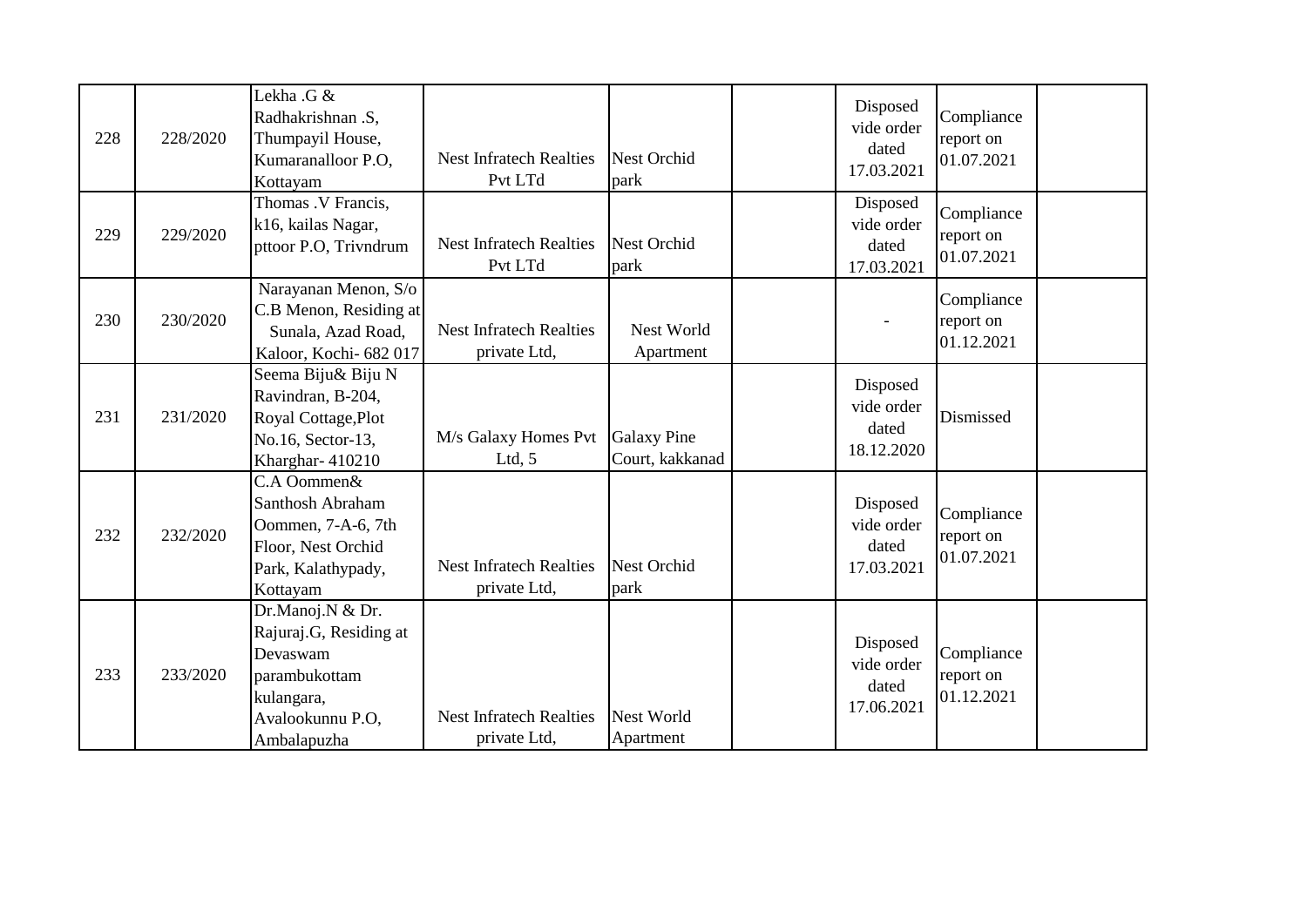| 234 | 234/2020 | Lakshmi S.R & Dileep<br>Kumar, Flat No. 1606,<br>Confident Symphonu<br>near Pulinchode metri<br>STN-683 106                                            | <b>Nest Infratech Realties</b><br>private Ltd,                        | Nest World<br>Apartment                                   |            | Disposed<br>vide order<br>dated<br>17.06.2021 | Compliance<br>report on<br>01.12.2021                                              |            |
|-----|----------|--------------------------------------------------------------------------------------------------------------------------------------------------------|-----------------------------------------------------------------------|-----------------------------------------------------------|------------|-----------------------------------------------|------------------------------------------------------------------------------------|------------|
| 235 | 235/2020 | Soumya Soji, & Sogi<br>sebastian, E1 Block Sai<br>Saketa Rajeswari<br>Street, Chennai                                                                  | <b>Nest Infratech Realties</b><br>private Ltd,                        | Nest World<br>Apartment                                   |            | Disposed<br>vide order<br>dated<br>17.06.2021 | Compliance<br>report on<br>01.12.2021                                              |            |
| 236 | 236/2020 | Deepu .R Unnithan, S/o<br>R.Rajasekharan<br>Unnithan, , Deepanjali<br>House No.L-155, LIC<br>Lane East Pattom,<br>TVpm                                 | M/s GrandTech Builders<br>& Developers (pvt)LTd                       |                                                           |            |                                               |                                                                                    |            |
| 237 | 237/2020 | Abdul Azeez K.A,<br>karukappadathu House,<br>residing at Oriental<br>Garden 4B North<br>Mamangalam,<br>Pottakuzhi Road,<br>ElamakkaraP.O,<br>Ernakulam | M/S Sanroyal Builders & Sanroyal Evania<br><b>Contractors Pvt Ltd</b> | Nadathara                                                 |            |                                               |                                                                                    |            |
| 238 | 238/2020 | T.N Chandrasekharan<br>Nair, Sajeev M.S, &<br>Pratheesh Kumar.K,<br>Nakshatra Galaxy,<br>Society Jn, powdikona,,<br>Tvpm                               | M D., Sree Nakshatra<br>Galaxy                                        | Nakshathra<br>Galaxy, Society<br>Junction,<br>Powdikonam, | completion |                                               | Directed to<br>register $u/s$ 3<br>& Posted for<br>compromise<br>and<br>withdrawal | 14/03/2022 |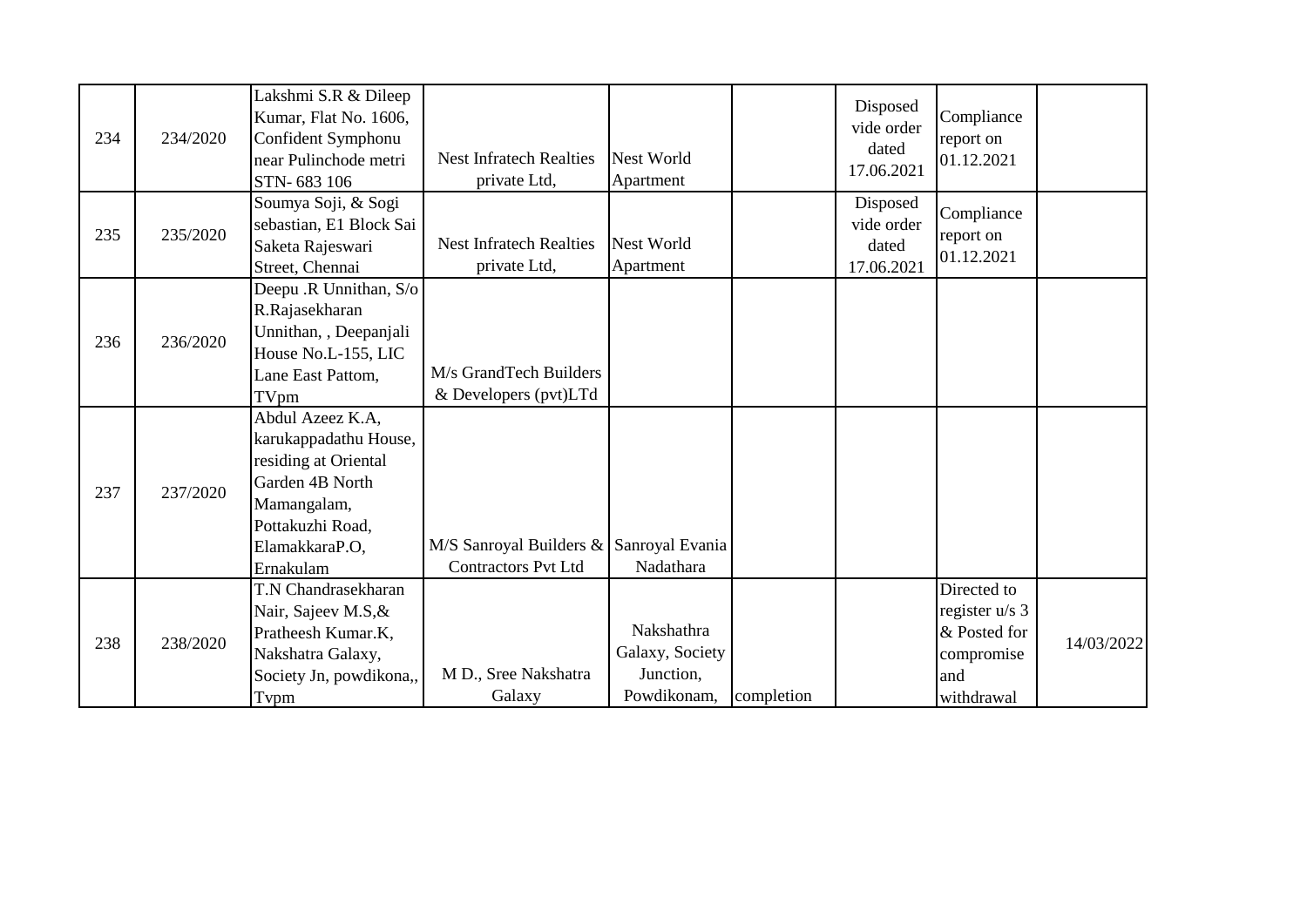|     |          | Sunny Issac,            |                         |                |              | Vide order    |               |            |
|-----|----------|-------------------------|-------------------------|----------------|--------------|---------------|---------------|------------|
|     |          | Parathuvayilil House,   |                         |                |              | dated         |               |            |
|     |          | AM Road,                |                         |                |              | 28.09.2021.   |               |            |
|     |          | Perumbavoor             |                         |                |              | 82,79,292/-   |               |            |
|     |          |                         |                         |                |              | to the        |               |            |
| 239 | 239/2020 |                         |                         |                |              | complainant   |               |            |
|     |          |                         |                         |                |              | with interest |               |            |
|     |          |                         | <b>Federal House</b>    |                |              | @ 14.15%      |               |            |
|     |          |                         | <b>Construction Co-</b> |                |              | simple        |               |            |
|     |          |                         | operative Society       |                |              | interest      |               |            |
|     |          | Saji George, C/o T.J    |                         |                |              |               | Res is        |            |
|     |          | Joseph, Tharayil House, |                         |                |              |               | directed to   |            |
|     |          | Ayamkudy P.O,           |                         |                |              |               | file the      |            |
|     |          | Kottayam                |                         |                |              |               | details       |            |
| 240 | 240/2020 |                         |                         |                |              | 31/01/2022    | regarding the | 16/03/2022 |
|     |          |                         |                         |                |              |               | completion    |            |
|     |          |                         |                         |                |              |               | and register  |            |
|     |          |                         |                         |                | completion   |               | the project   |            |
|     |          |                         | M/s Almark Housing      |                | and interest |               | before the    |            |
|     |          |                         | Company (p)Ltd          | Santhi Melrose | claim        |               | authority     |            |
|     |          | M.F Sebastian George,   |                         |                |              |               | Res is        |            |
|     |          | Mettakat House, House   |                         |                |              |               | directed to   |            |
|     |          | No. 455-B,              |                         |                |              |               | file the      |            |
|     |          | Sreenarayana Road,      |                         |                |              |               | details       |            |
| 241 | 241/2020 | Udayamperur,            |                         |                |              | 31/03/2022    | regarding the | 16/03/2022 |
|     |          | Kochupally, Kochi       |                         |                |              |               | completion    |            |
|     |          |                         |                         |                |              |               | and register  |            |
|     |          |                         |                         |                | completion   |               | the project   |            |
|     |          |                         | M/s Almark Housing      |                | and interest |               | before the    |            |
|     |          |                         | Company (p)Ltd          | Santhi Melrose | claim        |               | authority     |            |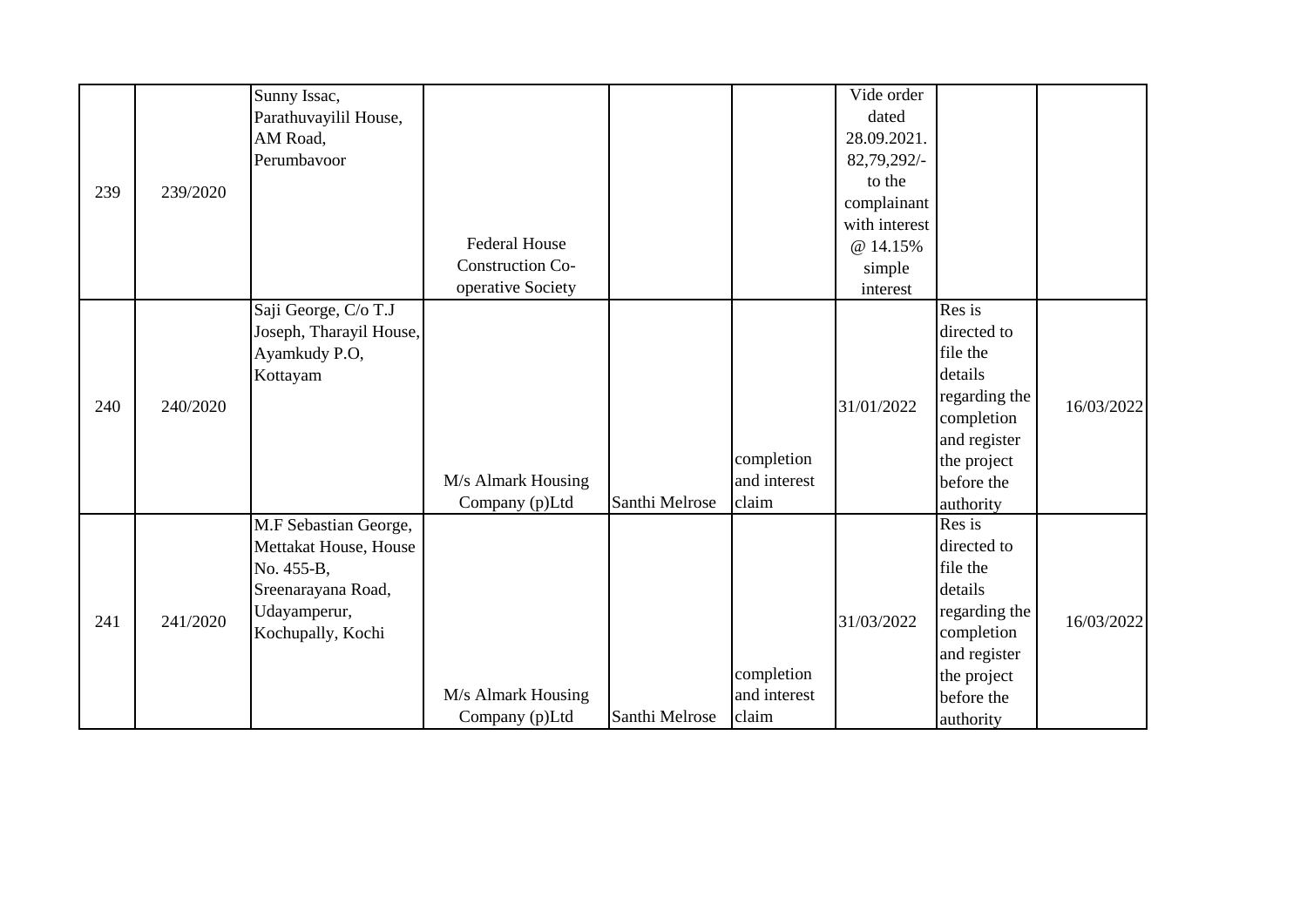|     |          | T. varghese Samuel, S/o |                       |               |             |            | Penalty of                                                                             |  |
|-----|----------|-------------------------|-----------------------|---------------|-------------|------------|----------------------------------------------------------------------------------------|--|
|     |          | T.S Varghese, Tc        |                       |               |             |            | Rs. 5000/-                                                                             |  |
|     |          | 4/2016, Mummys          |                       |               |             |            | per day                                                                                |  |
|     |          | Colony, Kowdiar,        |                       |               |             | Disposed   | imposed if                                                                             |  |
|     |          | Tvpm                    |                       |               |             | vide order | default of                                                                             |  |
| 242 | 242/2020 |                         |                       |               |             | dated      | handing over                                                                           |  |
|     |          |                         |                       |               |             | 08.11.2021 | the common                                                                             |  |
|     |          |                         |                       |               |             |            | amenites                                                                               |  |
|     |          |                         |                       |               |             |            | with in 3                                                                              |  |
|     |          |                         | M/s PTC Builders      | PTC Aquavista |             |            | months                                                                                 |  |
|     |          | Capt. G.K Menon, S/O    |                       |               |             |            | kept in                                                                                |  |
|     |          | Gopal Krishna Menon,    |                       |               |             |            | abeyance till                                                                          |  |
| 243 | 243/2020 | Vazhakala, Kochi        |                       |               |             |            | association                                                                            |  |
|     |          |                         |                       | Sahara Grace  |             |            | files seperate                                                                         |  |
|     |          |                         | Sahara Prime City Ltd | Kochi         | completeion |            | case                                                                                   |  |
|     |          | C.Cheruvathoor Somu,    |                       |               |             |            |                                                                                        |  |
|     |          | S/o C.M Cheriakku,      |                       |               |             |            |                                                                                        |  |
| 244 | 244/2020 | Anugraha,               |                       |               |             |            |                                                                                        |  |
|     |          | Palliparambil Lane,     |                       | Sahara Grace  |             |            |                                                                                        |  |
|     |          | Ponoth Road, kaloor     | Sahara Prime City Ltd | Kochi         |             |            |                                                                                        |  |
|     |          | Saju Nair, s/o T.       |                       |               |             |            |                                                                                        |  |
| 245 | 245/2020 | madhavan Nair. Tc       |                       |               |             |            |                                                                                        |  |
|     |          | 19/404, Abhayam,        |                       | Sahara Grace  |             |            |                                                                                        |  |
|     |          | Vttavila, Thirumala     | Sahara Prime City Ltd | Kochi         |             |            |                                                                                        |  |
|     |          | Rekha Prakash, W/o      |                       |               |             |            |                                                                                        |  |
|     |          | late chandra Prakash    |                       |               |             |            | abeyance till                                                                          |  |
| 246 | 246/2020 | Jain, Arham-28-1055 B,  |                       |               |             |            | association                                                                            |  |
|     |          | 4th Cross Road, Indira  |                       |               |             |            |                                                                                        |  |
|     |          | nagar, Kadavanthara,    |                       | Sahara Grace  |             |            | case                                                                                   |  |
|     |          | Kochi                   | Sahara Prime City Ltd | Kochi         | completeion |            |                                                                                        |  |
|     |          | Rekha Prakash,          |                       |               |             |            |                                                                                        |  |
|     |          | Represented by          |                       |               |             |            |                                                                                        |  |
| 247 | 247/2020 | deceased husband        |                       | Sahara Grace  |             |            |                                                                                        |  |
|     |          | Chandra Prakash jain    |                       |               |             |            | kept in<br>files seperate<br>kept in<br>abeyance till<br>association<br>files seperate |  |
|     |          |                         | Sahara Prime City Ltd | Kochi         | completeion |            | case                                                                                   |  |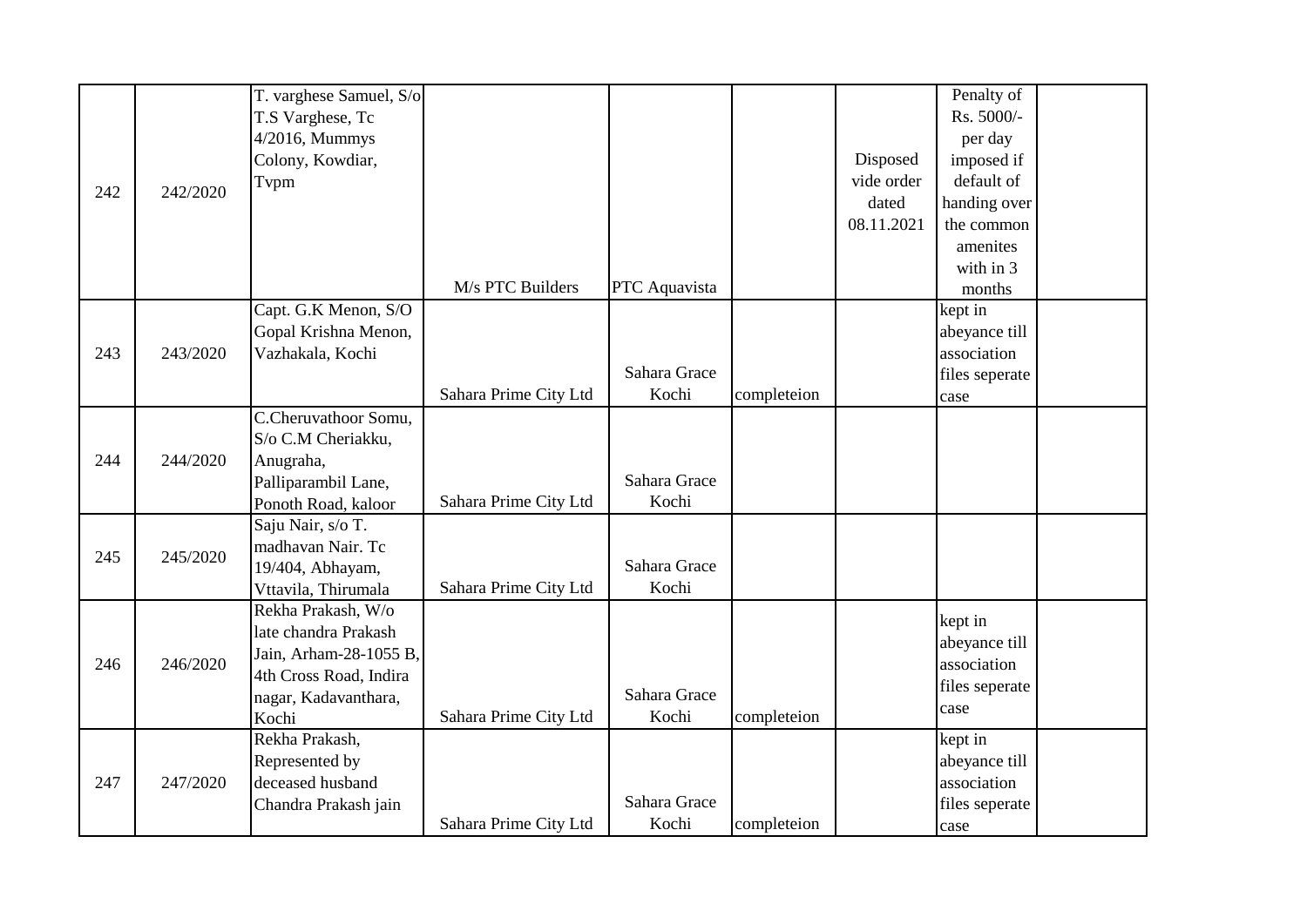| 248 | 248/2020 | Faisel Shamsudhin &<br>Nishitha Faisel, S/o P.S<br>Shamsudhin,<br>Pedikkattil House,                            | M/S Sanroyal Builders &<br><b>Contractors Pvt Ltd</b> |                                  |                                      |                                                                                  |                                                                                                                                  |            |
|-----|----------|-----------------------------------------------------------------------------------------------------------------|-------------------------------------------------------|----------------------------------|--------------------------------------|----------------------------------------------------------------------------------|----------------------------------------------------------------------------------------------------------------------------------|------------|
| 249 | 249/2020 | Cherpu West, Thrissur<br>John T Varghese, S/o<br>T.S Varghese, Tc<br>4/2016, Mummys<br>Colony, Kowdiar,<br>Tvpm | M/s PTC Builders                                      | PTC Aquavista                    |                                      | Disposed<br>vide order<br>dated<br>08.11.2021                                    | Penalty of<br>Rs. 5000/-<br>per day<br>imposed if<br>default of<br>handing over<br>the common<br>amenites<br>with in 3<br>months |            |
| 250 | 250/2020 | C.K James, S/o P.K<br>Kunchako,<br>Champanniparambil,<br>Kuzhoor P.O,<br>Thalaylaparamnu,<br>Kottayam           | M/s Sea wood<br>Developers pvt ltd                    |                                  |                                      | Taing steps                                                                      | R/N                                                                                                                              | 24/03/2022 |
| 251 | 251/2020 | John Thampi,<br>Karaparambil House,<br>Power House Ward,<br>A.S Road, Aleppey                                   | M/s Nest Infratech Pvt<br>Ltd                         | <b>Nest Orchid</b><br>park       |                                      | Disposed<br>vide order<br>dated<br>17.03.2021                                    | Compliance<br>report on<br>01.07.2021                                                                                            |            |
| 252 | 252/2020 | Anil Kumar, kalathil<br>House, NH 47 Road,<br>Thaikkattukara P.O,<br>Aluva                                      | M/s Travancore Builders garden club<br>Pvt Ltd        | <b>Trvancore</b> swiss<br>villas | Completion,<br>interest for<br>delay | order passed<br>on<br>01/11/2021fo 24/02/2022<br>r considering<br>interest claim |                                                                                                                                  | 24/02/2022 |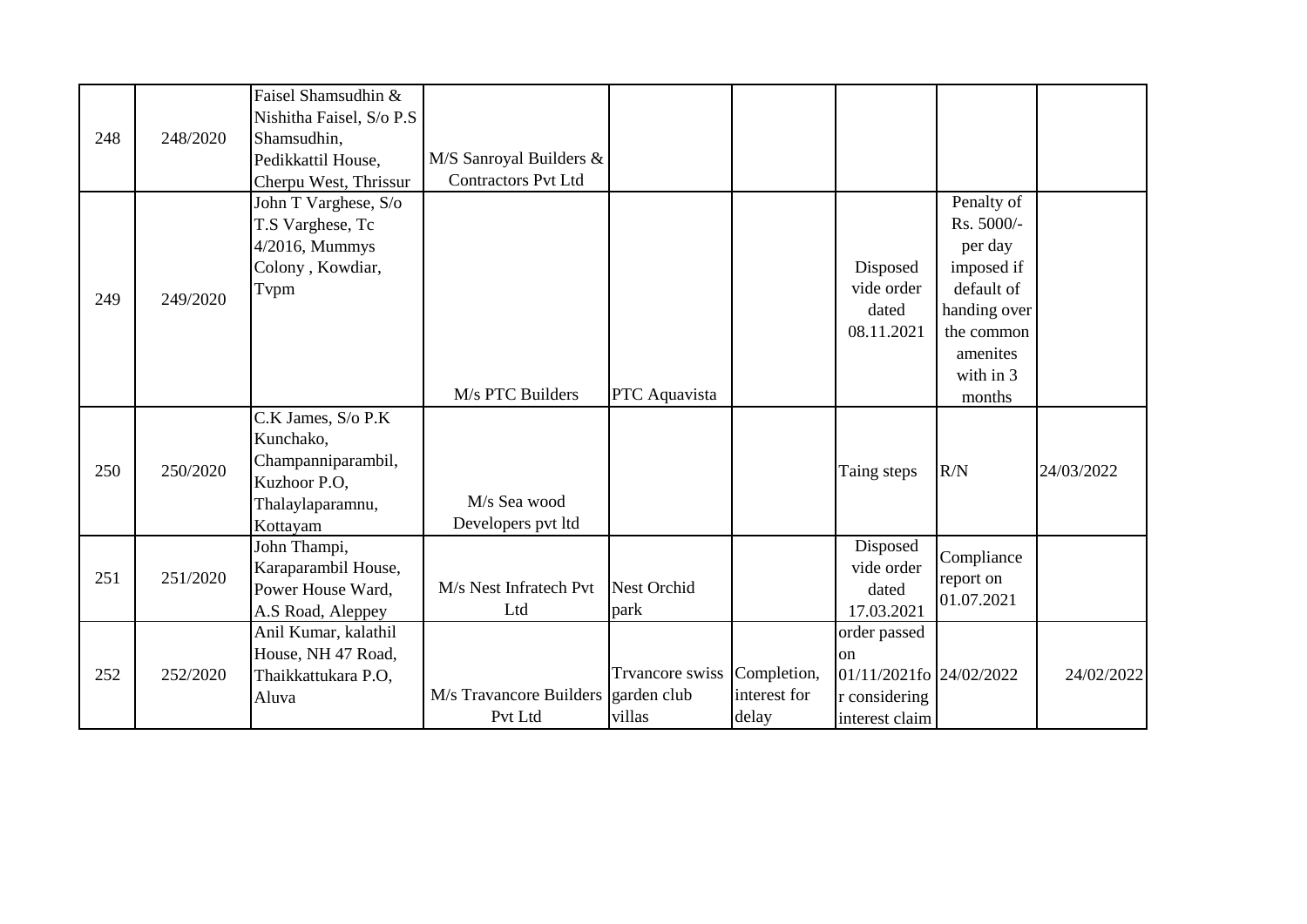| 253 | 253/2020 | Rajan Geevarghese,<br>Olive Kaliota, ASTRA-<br>11D, Edachira ear Info<br>Park, Thengode                           | M/s Travancore Builders garden club<br>Pvt Ltd            | Trvancore swiss<br>villas                     | Completion,<br>interest for<br>delay                                              | clubbed with<br>253/2020 &<br>122/2021orde<br>r passed on<br>$01/11/2021$ fo<br>r considering<br>interest claim | 24/02/2022                                   | 24/02/2022 |
|-----|----------|-------------------------------------------------------------------------------------------------------------------|-----------------------------------------------------------|-----------------------------------------------|-----------------------------------------------------------------------------------|-----------------------------------------------------------------------------------------------------------------|----------------------------------------------|------------|
| 254 | 254/2020 | Sanjay.P & Aswathi<br>K.N, Aswathi Bhavan,<br>Peringazha,<br>Perumballoor P.O.<br>Muvattupuzha                    | P.A Jinas , Managing<br>Director, Galaxy Homes<br>Pvt Ltd | <b>Galaxy Cloud</b><br>Space                  | completion                                                                        |                                                                                                                 | Kept aside<br>for receiving<br>HC order      |            |
| 255 | 255/2020 | Krishna Pillai V.N, Tc<br>77/2012, AMRA #70,<br>Near MoT,<br>Thazhacherry, NH<br>Bypass Service Road,<br>Chackai- | M/s Indroyal Builders<br>Properties Pvt Ltd               | Uptown by<br>Indroyal,<br>Vanchiyoor,<br>Tvpm |                                                                                   | Disposed<br>vide order<br>dated<br>28.01.2021                                                                   | Dismissed                                    |            |
| 256 | 256/2020 | JohnKulangara George,<br>S/o George, parayil<br>House, Pallam P.O,<br>Kottayam                                    | M/s Nest Infratech Pvt<br>Ltd                             |                                               |                                                                                   |                                                                                                                 |                                              |            |
| 257 | 257/2020 | Sreeni KrishnanKutty<br>Nair, Ponal House,<br>Near Thannickal<br>Temple, Kuttumperoor<br>P.O, Manar-Alappuzha     | M/s Sagara Realtors (p)<br>Ltd                            |                                               | registration<br>u/s<br>3, completion<br>or refund with Settlement if<br>interest, | Compt is<br>informed that<br>they were<br>withdrwn<br>from the<br>project.<br>any                               | For<br>production of 28/03/2022<br>documents |            |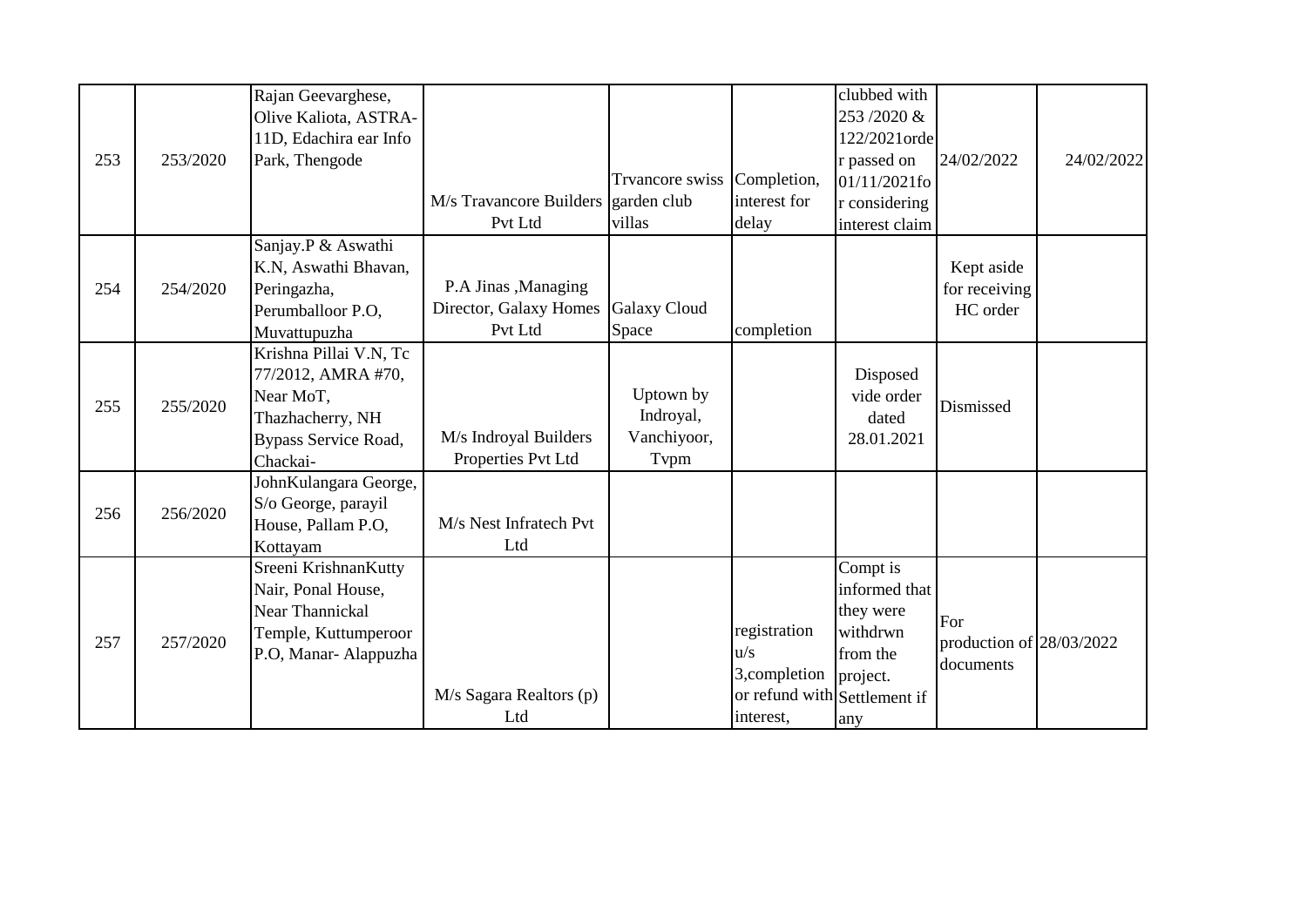| 258 | 258/2020 | Bigi Thomas,<br>Apartment No. B4, 6th<br>Floor, Nest Orchid<br>park, Kalathipady,<br>Muttambalam P.o,<br>Vijayapuram village,<br>Kottayam | M/s Nest Infratech Pvt<br>Ltd                                  | <b>Nest Orchid</b><br>park | Disposed<br>vide order<br>dated<br>17.03.2021 | Compliance<br>report on<br>01.07.2021 |                  |
|-----|----------|-------------------------------------------------------------------------------------------------------------------------------------------|----------------------------------------------------------------|----------------------------|-----------------------------------------------|---------------------------------------|------------------|
| 259 | 259/2020 | Ganesh.C, Tc 2,3219,<br>Tatvamasi, kattaikonam<br>P.o, Pattivilakom,<br>Chanthavila,<br>Trivandrum                                        | Sanroyal Builders &<br>Contractors (p) Ltd                     |                            |                                               |                                       |                  |
| 260 | 260/2020 | Ranjith Mohan, S/o<br>Mohan D. Kurichy,<br>Sreenilayam, Kurichy<br>P.O, Kottayam                                                          | $M/s$ Olive Builders &<br>Developers                           |                            | HC pending                                    |                                       | Kept in abeyance |
| 261 | 261/2020 | Padmakumar<br>Venugopal, S/o<br>Venugopal, Karthika,<br>House No. 149/30,<br>Mukkoottil Temple<br>Road, Poonithura P.O                    | $M/s$ Anta Builders $&$<br>Developers Pvt Ltd                  |                            |                                               |                                       |                  |
| 262 | 262/2020 | Sanjeev Ramachandran<br>Nair, S/o<br>Rmamchandran nair,<br>Chaitanya House, T.B<br>Road, Kottayam                                         | $M/s$ Anta Builders $&$<br>Developers Pvt Ltd                  |                            |                                               |                                       |                  |
| 263 | 263/2020 | M/s PTC Builders,<br>PTC Towers, S.S Kovil<br>Road, Thampanoor,<br>Tvpm                                                                   | Joby Abraham S/o<br>Abraham & Kalayil<br>House, pathanamthitta | <b>PTC</b><br>WesternGhats | Disposed<br>vide order<br>dated<br>11.02.2021 | Dismissed                             |                  |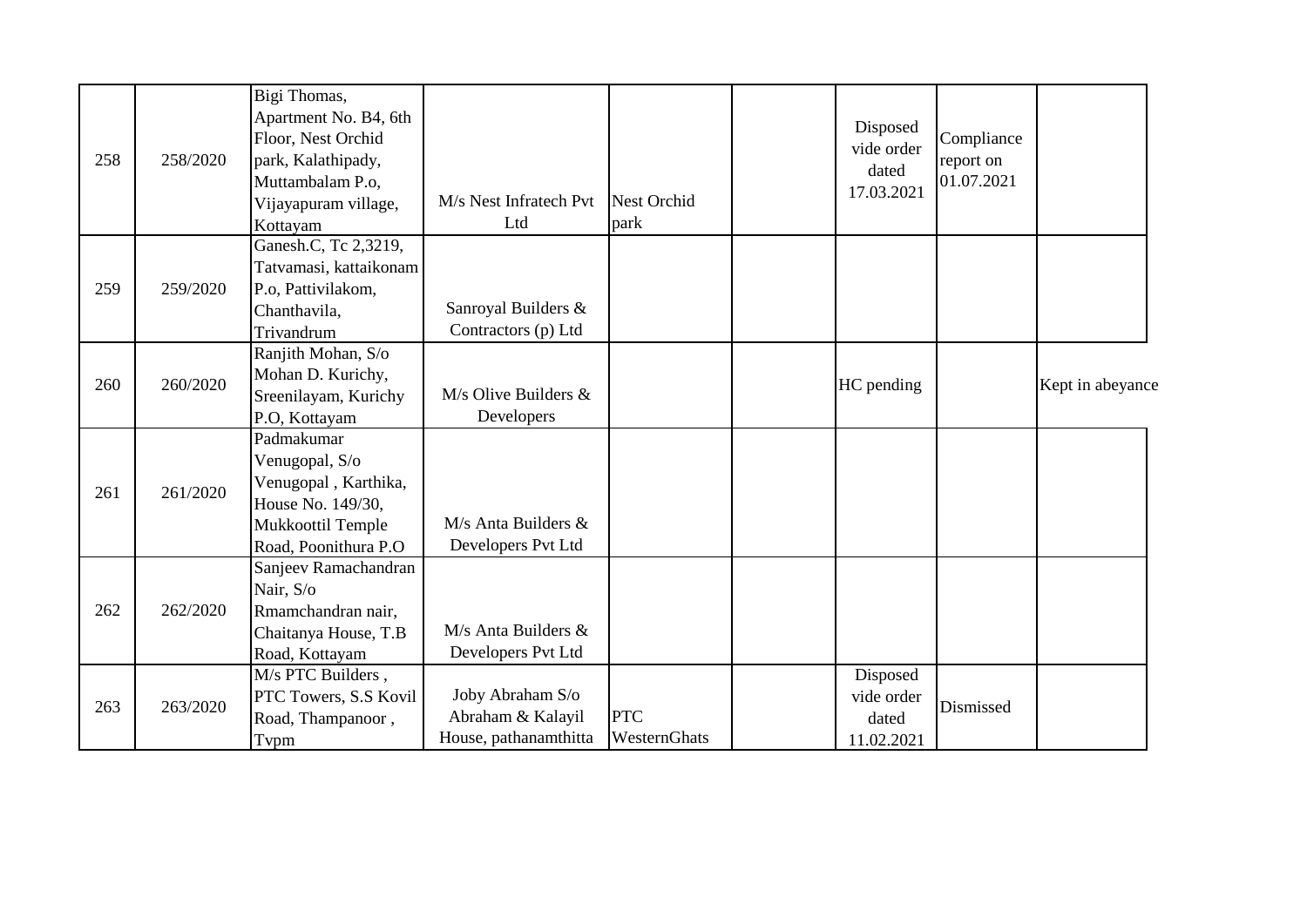| 264 | 264/2020 | k.V JoyS/o K.M<br>valley, Kunnel House,<br>Sunview villa<br>Plantation,<br>Karimkunnam P.O,<br>Thodupuzha        | Sunview villa 1. Babu<br>Philip, Jose Devassia,<br>Sinoj Punnose | Sunview Villa"<br>at Karikunnam | Disposed<br>vide order<br>dated<br>08.02.2021 | Dismissed                                                                                    |  |
|-----|----------|------------------------------------------------------------------------------------------------------------------|------------------------------------------------------------------|---------------------------------|-----------------------------------------------|----------------------------------------------------------------------------------------------|--|
| 265 | 265/2020 | Jacob, w/o Mr. John,<br>Thekkekkottu,<br>Puthenchandekkara,<br>Mundakayam, Erumeli<br>North                      | Sunview villa 1. Babu<br>Philip, Jose Devassia,<br>Sinoj Punnose | Sunview Villa"<br>at Karikunnam | Disposed<br>vide order<br>dated<br>08.02.2021 | Dismissed                                                                                    |  |
| 266 | 266/2020 | Eugene Loppez, S/o Mr<br>Francis Loppez,<br>Pazhaya Veettil,<br>Sunview villa,<br>Plantation,<br>karimkunnam P.o | Sunview villa 1. Babu<br>Philip, Jose Devassia,<br>Sinoj Punnose | Sunview Villa"<br>at Karikunnam | Disposed<br>vide order<br>dated<br>08.02.2021 | Dismissed                                                                                    |  |
| 267 | 267/2020 | Decardin Mathew, S/o<br>Mr. Mathew<br>Vallamattom,<br>Vengalloor P.o,<br>Thodupuzha                              | Sunview villa 1. Babu<br>Philip, Jose Devassia,<br>Sinoj Punnose | Sunview Villa"<br>at Karikunnam | Disposed<br>vide order<br>dated<br>08.02.2021 | Dismissed                                                                                    |  |
| 268 | 268/2020 | Vikas Aggarwal, C/o<br>Dr. S.C Aggarwal, C-<br>89, Sec 49, Noida,<br>Gautam Budh Nagar,<br>U.P                   | <b>MIR Realtors Pvt Ltd,</b>                                     | MIR Haritham,                   | Disposed<br>vide order<br>dated<br>15.02.2021 | Adapted the<br>comon order<br>dated<br>17.11.2020<br>in Complaint<br>No. 10/2020<br>& others |  |
| 269 | 269/2020 | Lawrence Louis &<br>Others, Residing at Flat<br>No.2, ganesh CHS Plot<br>No.513, Sector 2, Airoli<br>Navi Mumbai | <b>Nest Infratech Realties</b><br>Pvt Ltd                        | Nest World<br>Apartment         | Disposed<br>vide order<br>dated<br>17.06.2021 | Compliance<br>report on<br>01.12.2021                                                        |  |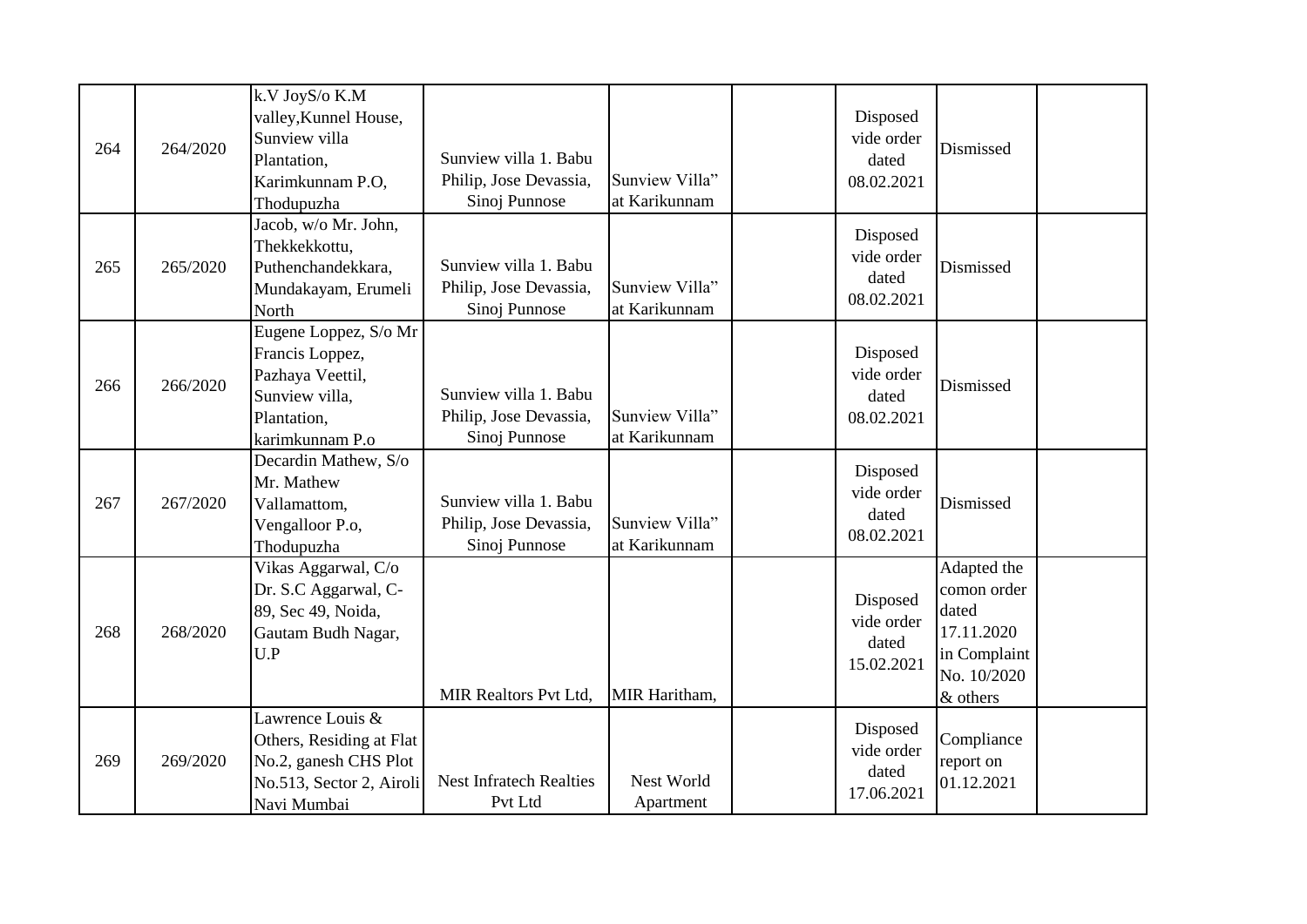| 270 | 270/2020 | Taji Thomas Pulikal,<br>S/o Mr. Thomas<br>Pulikal, Pulikal House,<br>near st. Anne's Hifgh<br>School, Changanassery          | <b>Nest Infratech Realties</b><br>Pvt Ltd | Nest World<br>Apartment    | Disposed<br>vide order<br>dated<br>17.06.2021 | Compliance<br>report on<br>01.12.2021                                                      |            |
|-----|----------|------------------------------------------------------------------------------------------------------------------------------|-------------------------------------------|----------------------------|-----------------------------------------------|--------------------------------------------------------------------------------------------|------------|
| 271 | 271/2020 | Prasenan C.K, S/o<br>Kumaran, Rtd Overseas<br>Services, Residing at<br>Chulliparambil house,<br>Engandiyoor P.O,<br>Thrissur | <b>Nest Infratech Realties</b><br>Pvt Ltd | Nest World<br>Apartment    | Disposed<br>vide order<br>dated<br>17.06.2021 | Compliance<br>report on<br>01.12.2021                                                      |            |
| 272 | 272/2020 | Dr. Tom Jose & Others<br>Kizhakumattom P.O,<br>Bharananganam,<br>village, Meenachil, Pala                                    | <b>Nest Infratech Realties</b><br>Pvt Ltd | Nest World<br>Apartment    | Disposed<br>vide order<br>dated<br>17.06.2021 | Compliance<br>report on<br>01.12.2021                                                      |            |
| 273 | 273/2020 | Mohanan K.V, S/o Late<br>K.V Kottan, Devika<br>Niwas Thaikadapuram,<br>Nileshwar<br>Municipality, Hosdurg<br>Taluk, kasargod | <b>Nest Infratech Realties</b><br>Pvt Ltd | Nest World<br>Apartment    | Disposed<br>vide order<br>dated<br>17.06.2021 | Compliance<br>report on<br>01.12.2021                                                      |            |
| 274 | 274/2020 | Abhilash Rajasekharan<br>nair, Residing at 9E,<br>Asset Green Ford,<br>Pulinchode, Aluva,<br>Ernakulam                       | <b>Nest Infratech Realties</b><br>Pvt Ltd | Nest World<br>Apartment    | Disposed<br>vide order<br>dated<br>17.06.2021 | Compliance<br>report on<br>01.12.2021                                                      |            |
| 275 | 275/2020 | Hima Sobaraj Residing<br>at 1-A, Asset Dew<br>Apartment, mannoor<br>Road, maradu p.o,<br>Kochi                               | M/s Fern Valley Resorts<br>Pv Ltd         | Fern Kensington Completion |                                               | clubbed with<br>12,31/2021<br>posted for<br>filing<br>affidavit<br>regarding<br>completion | 09-02-2022 |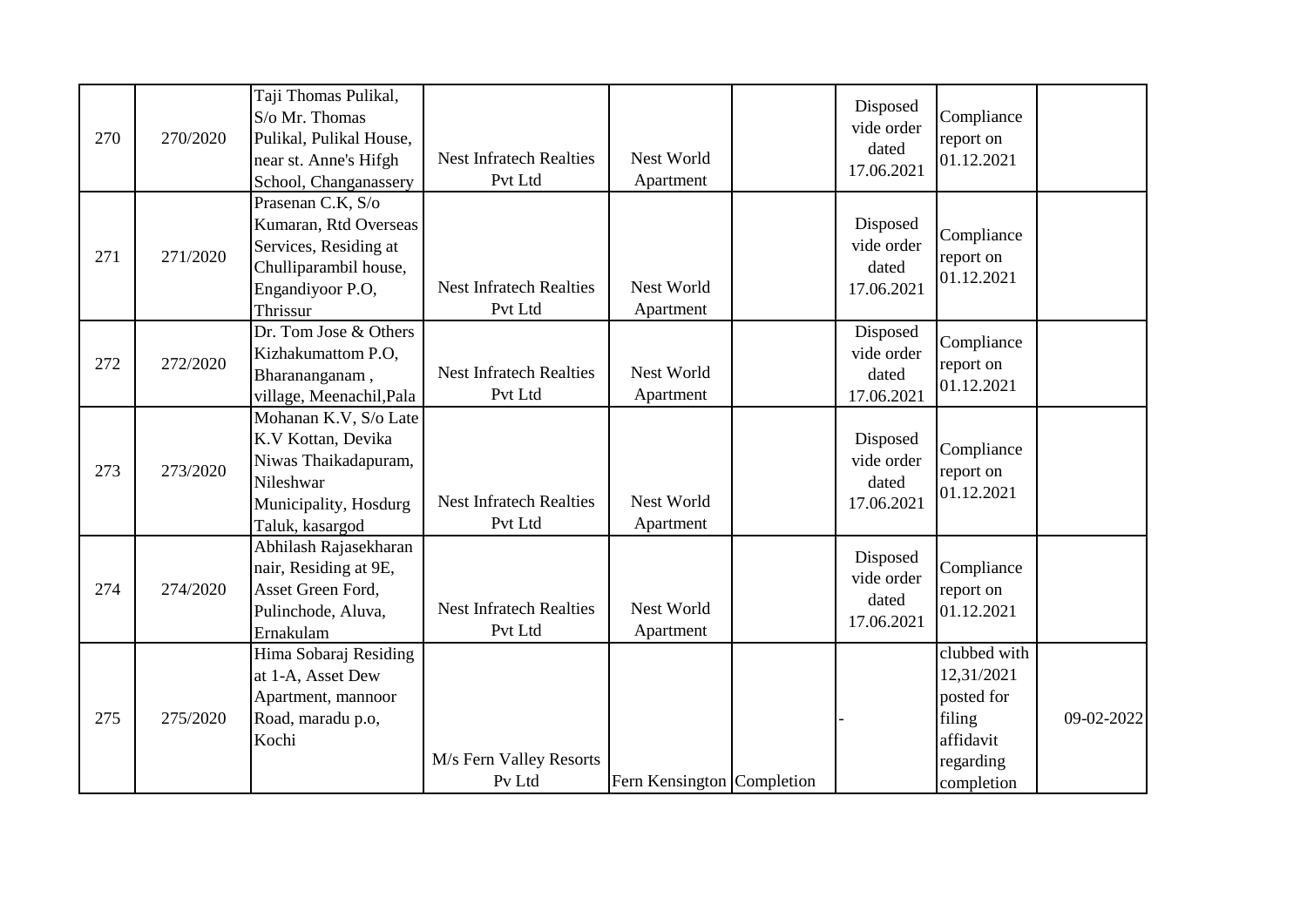|     |          | Lakshmy K.S, D/o        |                                  |                       |            |            |             |                |
|-----|----------|-------------------------|----------------------------------|-----------------------|------------|------------|-------------|----------------|
|     |          | Subash K.s, Kadavil     |                                  |                       |            | Disposed   |             |                |
| 276 | 276/2020 | House, 11/735 C,        |                                  |                       |            | vide order | Dismissed   |                |
|     |          | Kunnumpuram Road,       | M/s Galaxy Homes Pvt             |                       |            | dated      |             |                |
|     |          | Kakkanad P.O, Kochi     | Ltd                              | <b>Galaxy Carlton</b> |            | 18.12.2020 |             |                |
|     |          | Vipin Kumar.S, S/o      |                                  |                       |            |            |             |                |
|     |          | Sadasivan Nair.C,       |                                  |                       |            | Disposed   |             |                |
| 277 | 277/2020 | Residing at"Saran", TC  |                                  |                       |            | vide order | Dismissed   |                |
|     |          | 54/1510(1), Vishnu      |                                  |                       |            | dated      |             |                |
|     |          | Kovil Road, Kerumam     | M/s Gangothri Builders           | Usha Kiran,           |            | 17.02.021  |             |                |
|     |          | P.O, Tvpm               | & Developers                     | Nemom                 |            |            |             |                |
|     |          | K.T Chacko, S/o Late    |                                  |                       |            | Disposed   |             |                |
|     | 278/2020 | Mr. Thomas,             |                                  |                       |            | vide order | Compliance  |                |
| 278 |          | Kuttivalachil Hose,     |                                  |                       |            | dated      | report on   |                |
|     |          | Onamthuruthu,           |                                  | Nest Orchid           |            | 17.03.2021 | 01.07.2021  |                |
|     |          | Ettumanoor, Kottayam    | <b>Nest Realties Private Ltd</b> | park                  |            |            |             |                |
|     |          | Sudhi.H, & Sneha R      |                                  |                       |            |            | For         |                |
|     |          | nair, Soonam,           |                                  |                       |            |            | producing   |                |
| 279 | 279/2020 | Pazhaveedu P.o,         |                                  |                       |            |            | layout      | 022, 6/04/2022 |
|     |          | Alapuzha                |                                  | CasaBonita            |            |            | approval by |                |
|     |          |                         | Anna Properties,                 | Phase-2               | completion |            | association |                |
|     |          | Madhu.K,& Nayana        |                                  |                       |            |            |             |                |
|     |          | P.K, Villa No.18, Spice |                                  |                       |            |            |             |                |
| 280 | 280/2020 | villa Phase II,         |                                  |                       |            |            |             | 06-04-2022     |
|     |          | kadayirippu P.O,        |                                  |                       |            |            |             |                |
|     |          | Kolencherry,            |                                  |                       |            |            |             |                |
|     |          | Ernakulam               | <b>Anna Properties</b>           |                       |            |            |             |                |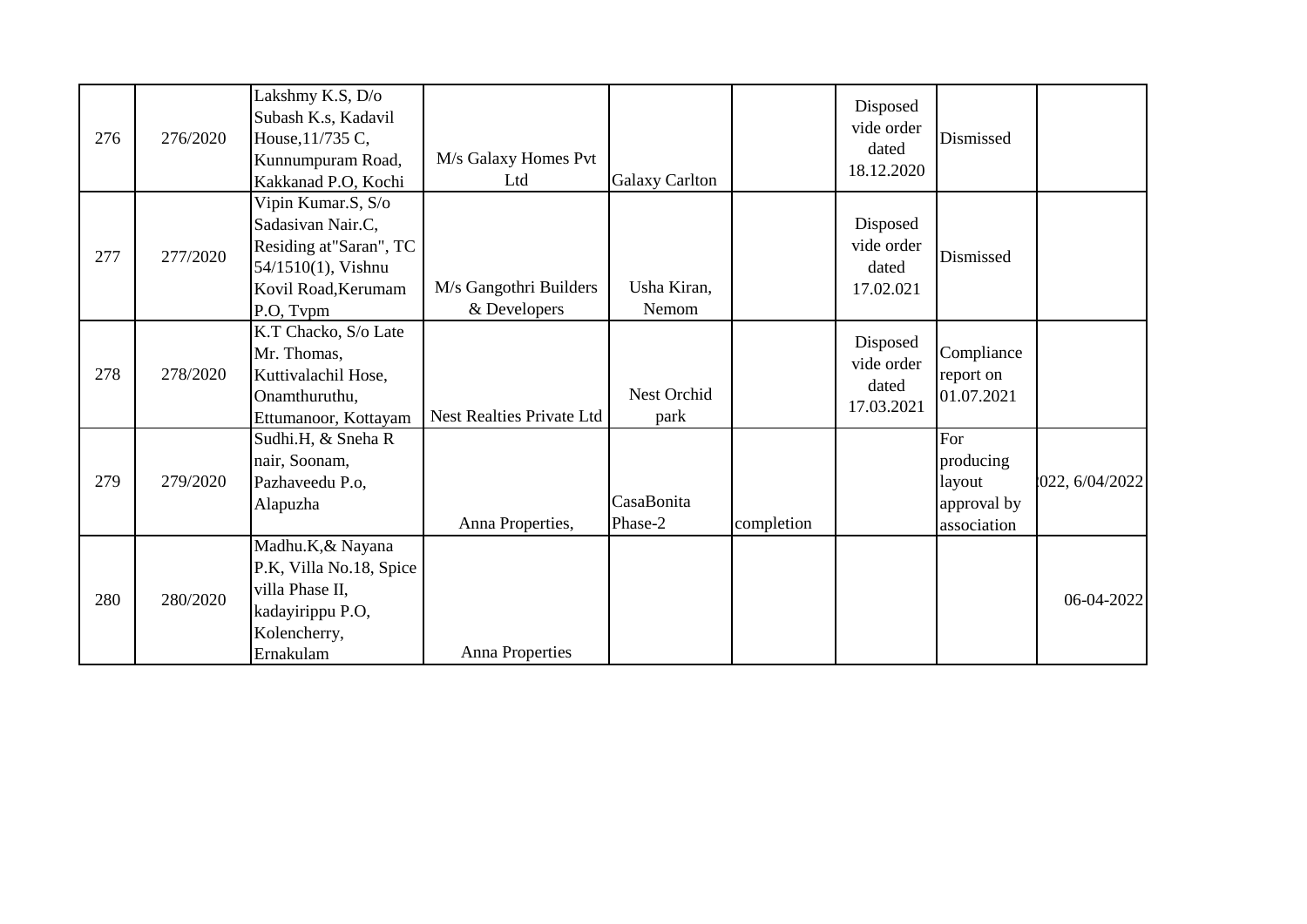| 281 | 281/2020 | Prasanth Kumar R &<br>Sujana Sreekumar<br>Sreemangalam, JRA F-<br>33,<br>Near Anganvadi,<br>Chellamangalam,<br>Sreekaryam,<br>Thiruvananthapuram- | Sowparnika Projects &                                         | Sowparnika                                         | Completion<br>+delay | for affidavit&<br>remitting<br>penalty<br>cl. with 129/20<br>&107/21 |                                                                                                    | Directed to complete the project as promi |
|-----|----------|---------------------------------------------------------------------------------------------------------------------------------------------------|---------------------------------------------------------------|----------------------------------------------------|----------------------|----------------------------------------------------------------------|----------------------------------------------------------------------------------------------------|-------------------------------------------|
| 282 | 282/2020 | 695 017<br>Dr. Jose James, S/o late<br>Mr. P.J James,<br>Pannivelil House, S.H<br>Mount, Kottayam                                                 | Infrastructure (p) Ltd,<br>Nest Infratech Private Ltd park    | Vaishnavam<br><b>Nest Orchid</b>                   | interest             | Disposed<br>vide order<br>dated<br>17.03.2021                        | Compliance<br>report on<br>01.07.2021                                                              |                                           |
| 283 | 283/2020 | Anish Narayana Pillai,<br>Sankara Vilas, JWRA-<br>37, Jagathy,<br>Thiruvananthapuram                                                              | MIR Realtors Pvt Ltd,                                         | MIR Haritham,                                      |                      | Disposed<br>vide order<br>dated<br>15.02.2021                        | Adapted the<br>common<br>order dated<br>17.11.2020<br>in Complaint<br>No. 10/2020<br>& others ssed |                                           |
| 284 | 284/2020 | Sutiksha Sudhakaran,<br>Flat G 810, Doshi,<br>Rishington,<br>Karapakkom, Chennai                                                                  | P.A Jinas, M/s Galaxy<br>Homes Pvt Ltd                        | <b>Galaxy Pine</b><br>Court,<br>Kakkanad,<br>Kochi |                      | Disposed<br>vide order<br>dated<br>13.01.2021                        | Dismissed                                                                                          |                                           |
| 285 | 285/2020 | T.K Honey, S/o Dr.T.M<br>Krishnankutty, Thekote<br>House, Nedumbal,<br>Thottipal Village,<br>parappukara<br>Panchayath, Thrissur                  | M/s Sanroyal Builders & Sanroyal Evania<br>Developers Pvt Ltd | ,Nadathara                                         |                      |                                                                      |                                                                                                    |                                           |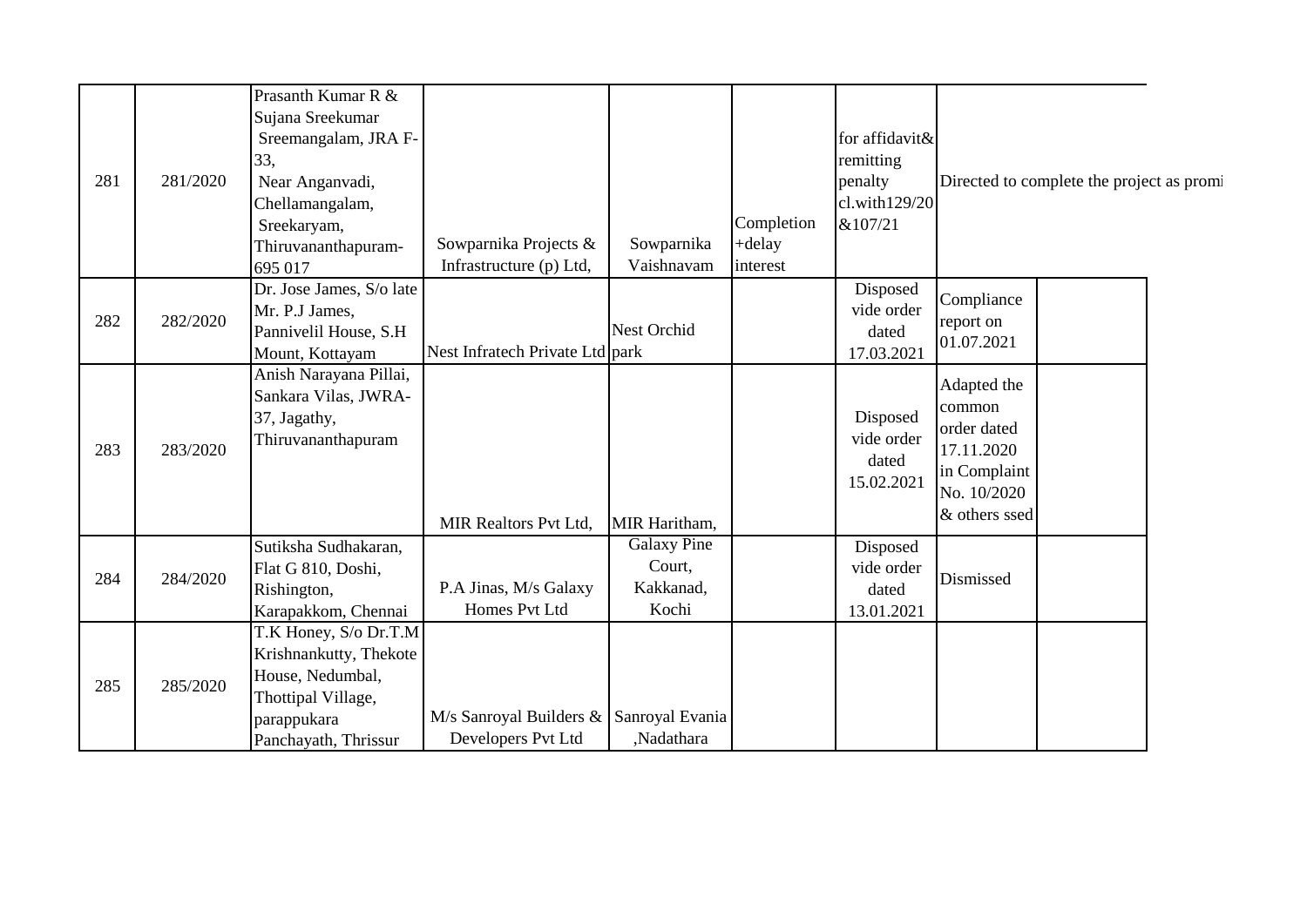| 286 | 286/2020 | Geetha Gopalakrishnan,<br>D/o Late K.<br>Gopalakrishnan, raj<br>Bhavan, Ezhupunna<br>Suth (po), Alapuzha                                                   | M/s Infra Housing Pvt<br>Ltd                                                  | Infra Verandah<br>Project                           | Completion,<br>interest claim                               | Final<br>Direction<br>passed on<br>07/07/2021.                                                                                                       | posted for<br>hearing on<br>interest in<br>interest claim<br>and for<br>compliance<br>report                                | 16/03/2022 |
|-----|----------|------------------------------------------------------------------------------------------------------------------------------------------------------------|-------------------------------------------------------------------------------|-----------------------------------------------------|-------------------------------------------------------------|------------------------------------------------------------------------------------------------------------------------------------------------------|-----------------------------------------------------------------------------------------------------------------------------|------------|
| 287 | 287/2020 | <b>Haritham Buyers</b><br>Association, Rep by its<br>President Dr. V.G<br>Mohanan Nair, 14-D,<br>Cordon Sreevalsam,<br>Pippinmododu,<br>Thiruvananthapuram | <b>MIR Realtors Pvt Ltd,</b>                                                  | <b>MIR Haritham</b>                                 |                                                             | Disposed<br>vide order<br>dated<br>15.02.2021                                                                                                        | Respondent<br>filed<br>compliance<br>report.<br>Complainant<br>filed<br>objection<br>posted for<br>hearing on<br>07.07.2021 |            |
| 288 | 288/2020 | Vijayakrishna Memon,<br>S/o V.M.K Menon<br>11/158, Sreemangalam<br>House, hevayur Post,<br>Kozhikode                                                       | <b>Galaxy Homes Pvt Ltd</b>                                                   | <b>Galaxy Oxton</b>                                 | interest for<br>delay,<br>Copletion &<br>Compensatio<br>n   | final order<br>dated<br>15/11/2021.<br>date of<br>completion<br>31/12/2021,<br>failing which Report<br>sec.63<br>penalty of<br>Rs.5000/- per<br>day. | for<br>compliance                                                                                                           | 28-02-2022 |
| 289 | 289/2020 | Sharmil Vibhakar<br>Mudikaran,<br>Represented by its POA<br>Holders P.K hans<br>Anand, Poothatta<br>House, Kannothumchal<br>P.O, Thana, kannur             | C.H Aboobakkar Haji<br><b>Western Avenue</b><br>Muzhathadam, Thana,<br>Kannur | Western<br>Avenue,<br>Muzhathadam,<br>Thana, Kannur | Allottement<br>of agreed flat,<br>and interest<br>for delay | Maintainablit<br>y Hearing                                                                                                                           | for hearing<br>on<br>maintainabili<br>ty and<br>additional<br>Counter                                                       | Dismissed  |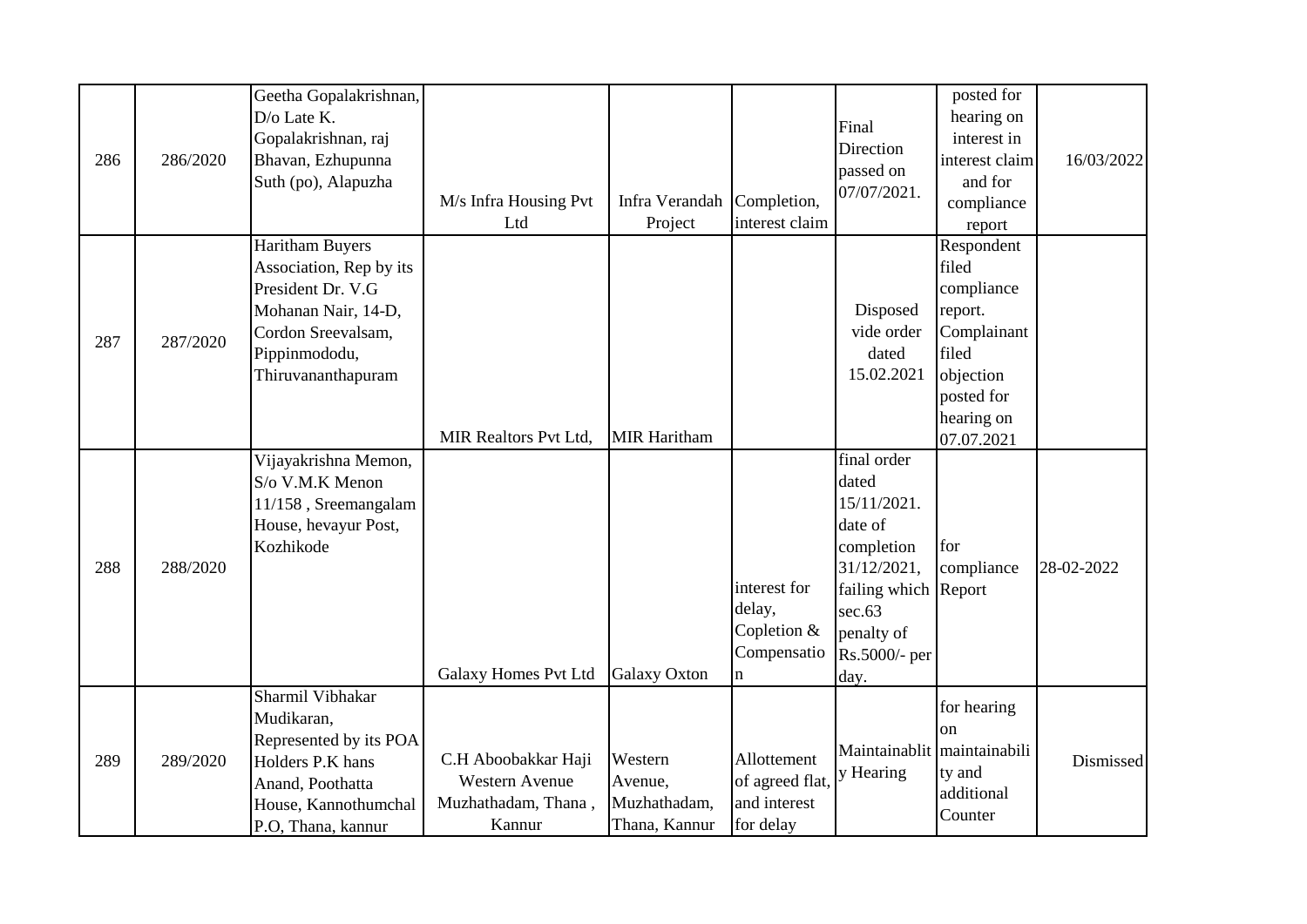|     |          | Susy Koshy, D/o V.G     |                                      |            |            |                          |             |                |
|-----|----------|-------------------------|--------------------------------------|------------|------------|--------------------------|-------------|----------------|
|     |          | Mathew, Residing at     |                                      |            |            | Disposed                 |             |                |
|     |          | 37/1697, J3 5D RDS      |                                      |            |            | vide order               | Compliance  |                |
| 290 | 290/2020 | OASIS, 4th Cross        |                                      |            |            | dated                    | report on   |                |
|     |          | Road, Nethaji Nagar,    |                                      |            |            | 17.06.2021               | 01.12.2021  |                |
|     |          | kadavanthra,            |                                      | Nest World |            |                          |             |                |
|     |          | Ernakulam               | Nest Infratech Private Ltd Apartment |            |            |                          |             |                |
|     |          | Primsu Achu Jacob,      |                                      |            |            |                          | For         |                |
|     |          | W/o Prasanna            |                                      |            |            |                          | producing   |                |
| 291 | 291/2020 | Georgy, Kilmala         |                                      |            |            |                          | layout      | 2022,6/04/2022 |
|     |          | Puthenpurayil,          |                                      |            |            |                          | approval by |                |
|     |          | Pothenpuram P.O,        | M/s Anna Properties Pvt CasaBonita   |            |            |                          | association |                |
|     |          | Pambady, Kottayam       | Ltd                                  | Phase-2    | completion |                          |             |                |
|     |          | Prasad M.T, residing at |                                      |            |            | Disposed                 | Compliance  |                |
| 292 | 292/2020 | Melathil House, Chittar |                                      |            |            | vide order               | report on   |                |
|     |          | P.o, Pathanamthitta     |                                      | Nest World |            | dated                    | 01.12.2021  |                |
|     |          |                         | Nest Infratech Private Ltd           | Apartment  |            | 17.06.2021               |             |                |
|     |          | Jinsu Susan Roy,        |                                      |            |            | Disposed                 |             |                |
|     |          | Residing at             |                                      |            |            | vide order               | Compliance  |                |
| 293 | 293/2020 | Polachirackal,          |                                      |            |            | dated                    | report on   |                |
|     |          | Thekkekkara Village,    |                                      | Nest World |            | 17.06.2021               | 01.12.2021  |                |
|     |          | mavelikkara Taluk       | Nest Infratech Private Ltd           | Apartment  |            |                          |             |                |
|     |          | Manju ariam Cherian,    |                                      |            |            |                          |             |                |
|     |          | D/o K.C Koshy           |                                      |            |            | Disposed                 |             |                |
|     |          | Residing at 37/1697, J3 |                                      |            |            | vide order               | Compliance  |                |
| 294 | 294/2020 | 5D RDS OASIS, 4th       |                                      |            |            | dated                    | report on   |                |
|     |          | Cross Road, Nethaji     |                                      |            |            | 17.06.2021               | 01.12.2021  |                |
|     |          | Nagar, kadavanthra,     |                                      | Nest World |            |                          |             |                |
|     |          | Ernakulam               | Nest Infratech Private Ltd           | Apartment  |            |                          |             |                |
|     |          | Balakrishnan M.V, S/o   |                                      |            |            |                          |             |                |
|     |          | K. narayanan Nambiar,   |                                      |            |            | Disposed                 | Compliance  |                |
| 295 | 295/2020 | residing at chaithram,  |                                      |            |            | vide order               |             |                |
|     |          | No.52,5th main          |                                      |            |            | dated                    | report on   |                |
|     |          | Hoysala Nagar,          |                                      | Nest World |            | 01.12.2021<br>17.06.2021 |             |                |
|     |          | bangalore               | Nest Infratech Private Ltd           | Apartment  |            |                          |             |                |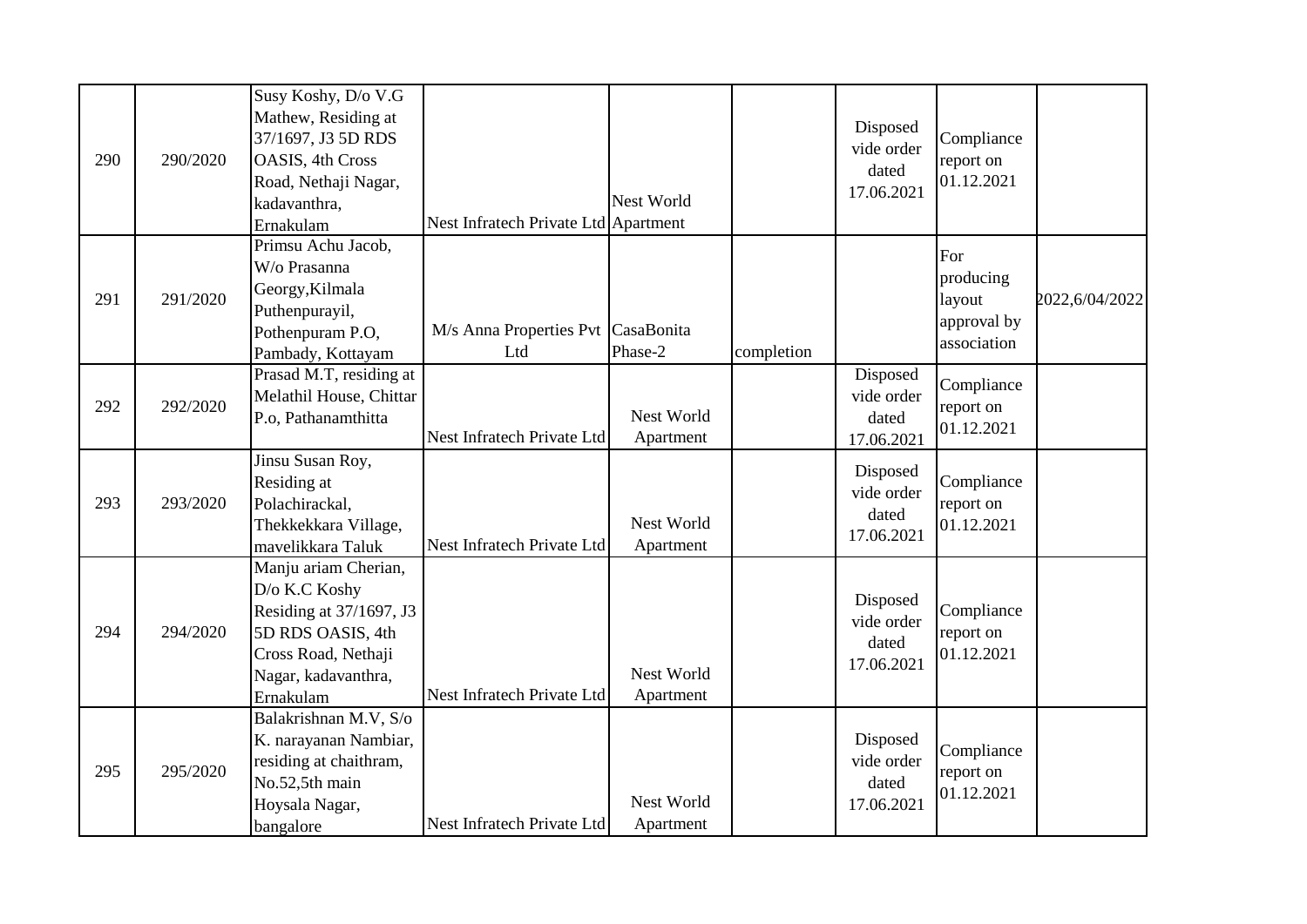| 296 | 296/2020 | Shahid Abdulsalam, S/o<br>Mugadar Maliyakkal<br>Abdussalam, H.No.<br>20/1252, Anar House,<br>po Kallai, Kozhiode                         | Style properties                                      |                    |                                                        |                                                                                               |  |
|-----|----------|------------------------------------------------------------------------------------------------------------------------------------------|-------------------------------------------------------|--------------------|--------------------------------------------------------|-----------------------------------------------------------------------------------------------|--|
| 297 | 297/2020 | Lalitha Bai, W/o<br>Sudarsanam& Arya<br>Devi, KP- 19/408,<br>Sudarsanam, Kallayam,<br>Trivandrum                                         | Tykun Realtors Pvt Ltd                                |                    | Disposed as<br>closedvide<br>order dated<br>09.09.2021 |                                                                                               |  |
| 298 | 298/2020 | Annamma Abraham,<br>B/103, Akashnidhi,<br>CHS Ltd, Manikripa<br>Bus stop, Ramdevpark<br>road, MIRA Road (E),<br>Thane                    | Nest Infratech Private Ltd park                       | <b>Nest Orchid</b> | Disposed<br>vide order<br>dated<br>17.03.2021          | Compliance<br>report on<br>01.07.2021                                                         |  |
| 299 | 290/2020 | Govindan narayanan,<br>S/o Late Govindan<br>Potti, residing at "Siva<br>Priya", Tc 23/1114,<br>Valiyasala, Mundanad,<br>Tvpm             | <b>MIR Realtors Pvt Ltd,</b>                          | MIR Haritham,      | Disposed<br>vide order<br>dated<br>15.02.2021          | Adapted the<br>common<br>order dated<br>17.11.2020<br>in Complaint<br>No. 10/2020<br>& others |  |
| 300 | 300/2020 | Jessy Babu Mookken,<br>W/o Babu M.V,<br>Residing at House<br>Number-15/398,<br>Mookken House,<br>Puthur P.o, Puthur<br>village, Thrissur | M/s Sanroyal Builders &<br><b>Contractors Pvt Ltd</b> |                    |                                                        |                                                                                               |  |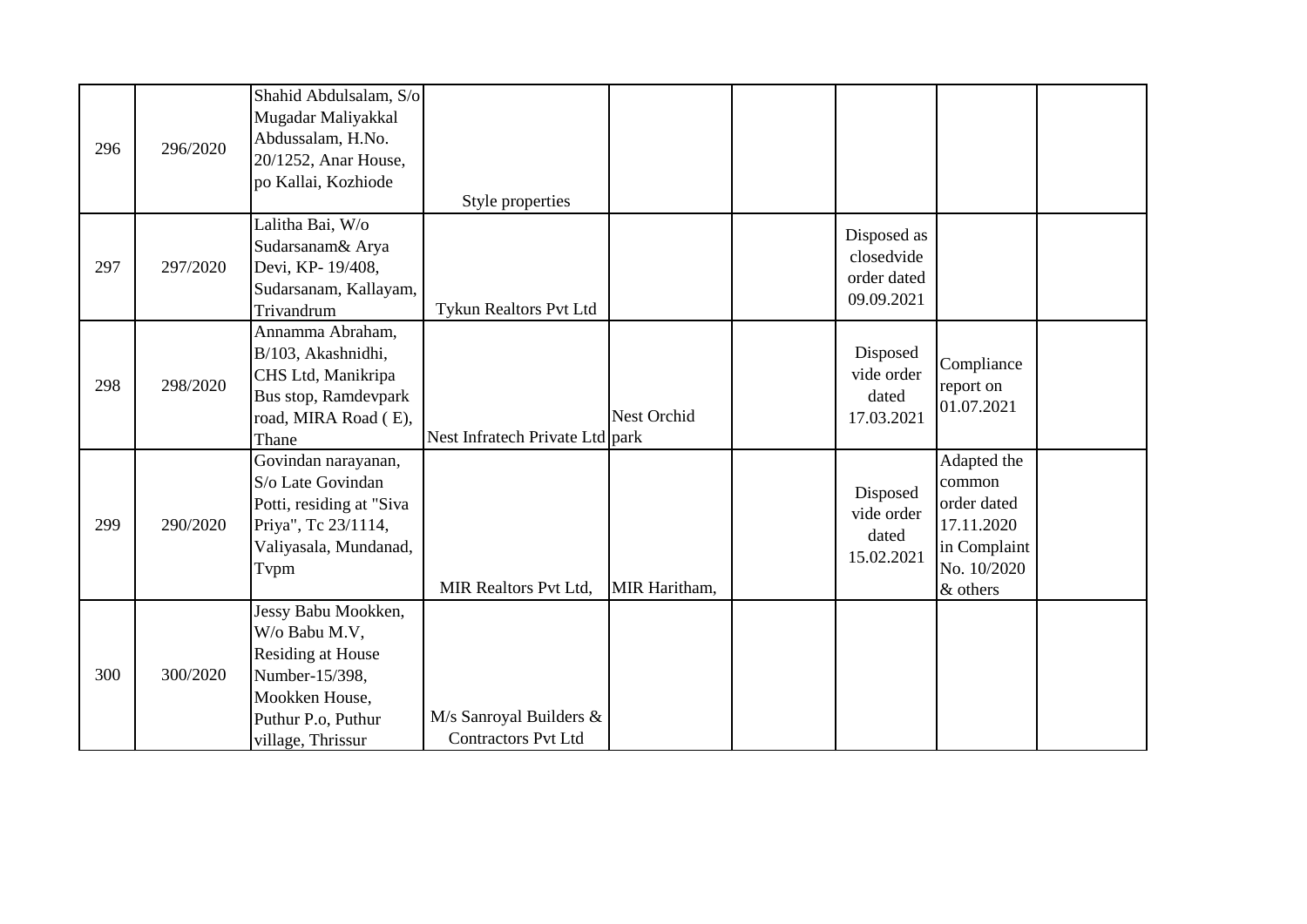| 301 | 301/2020 | Joji Markose, Owner of<br>Casa Bonita villa-46,<br>Kochuputhenpurackal,<br>Palakuzha P.O,<br>Koothattukulam,<br>Enakulam                                  | M/s Anna Properties Pvt CasaBonita<br>Ltd | Phase-2                    | completion                         |                                                              | For<br>producing<br>layout<br>approval by<br>association                                                                                                                                                        | 022,06/04/2022                         |  |
|-----|----------|-----------------------------------------------------------------------------------------------------------------------------------------------------------|-------------------------------------------|----------------------------|------------------------------------|--------------------------------------------------------------|-----------------------------------------------------------------------------------------------------------------------------------------------------------------------------------------------------------------|----------------------------------------|--|
| 302 | 302/2020 | Sheeja .P, Soubhagya,<br>mangalath Nagar-16,<br>Punthalathazhan,<br>Kilikolloor P.O, Kollam                                                               | Nest Realties Private Ltd                 | Nest campus<br>wood        |                                    | Disposed<br>vide order<br>dated<br>05.10.2021                | In the event<br>of non-<br>compliance<br>of this order<br>y the<br>respondnet/p<br>romoter, he<br>shall be<br>liable tp pay<br>Rs. 5000/-<br>per day from<br>the date of<br>compliance<br>of the above<br>order | Disposed                               |  |
| 303 | 303/2020 | Ullathil Achu, S/o M/K<br>Ramunni Nair, Dyarco<br>International camp, p.o.<br>Box 3841, 6th Floor,<br>Amaal Tower, Omar,<br>Qatar<br>Dr. R. Indirakumari, | M/s Jain Housing $&$<br>Constructions ltd |                            |                                    | Disposed<br>vide order<br>dated<br>30.12.2021(D<br>ismissed) |                                                                                                                                                                                                                 |                                        |  |
| 304 | 304/2020 | Prethi, ANA-195,<br>Neeramankara,<br>kaimanam P.o, Tvpm                                                                                                   | M/s Gangothri Builders<br>& Developers    | Usha Kiran                 | Completion,<br>delayed<br>interest |                                                              |                                                                                                                                                                                                                 | For affidavit   10-02-2022, 18-02-2022 |  |
| 305 | 305/2020 | G. Ambika, Nlanda,<br>V/224, Karumkkad<br>Road,<br>Thrikkakkara, Kochi-                                                                                   | <b>MIR Realtors &amp;</b><br>Developers   | MIR Haritham,<br>Karakulam |                                    | Disposed<br>vide order<br>dated<br>25.02.2021                | Dismissed                                                                                                                                                                                                       |                                        |  |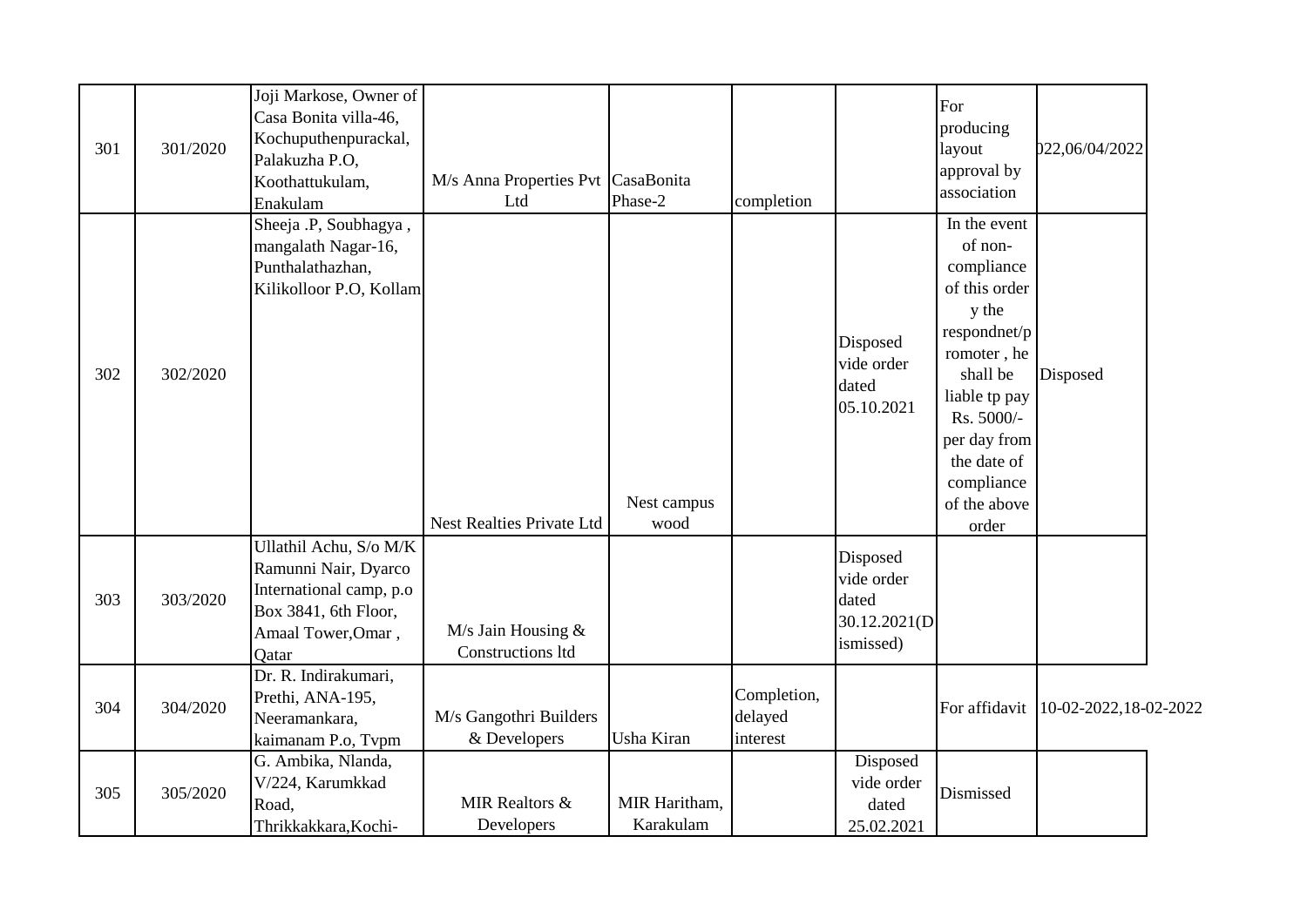|     |          | Gopalakrishnan K.V &<br>Deepa A.S, House No. |                            |                |             |            |            |                                        |
|-----|----------|----------------------------------------------|----------------------------|----------------|-------------|------------|------------|----------------------------------------|
| 306 | 306/2020 | 26A, Vinayaka Nagar,                         |                            |                | Completion, |            |            | For affidavit   10-02-2022, 18-02-2022 |
|     |          | Neeramankara,                                | M/s Gangothri Builders     |                | delayed     |            |            |                                        |
|     |          | pappanamcode                                 | & Developers               | Usha Kiran     | interest    |            |            |                                        |
|     |          |                                              |                            |                |             | Disposed   |            |                                        |
| 307 | 307/2020 |                                              |                            |                |             | vide order | Dismissed  |                                        |
|     |          |                                              | M/s Galaxy Homes Pvt       | Galaxy Square, |             | dated      |            |                                        |
|     |          |                                              | Ltd                        | Cochin         |             | 23.02.2021 |            |                                        |
|     |          | P.B Manickam, Santhi                         |                            |                |             | Disposed   |            |                                        |
| 308 | 308/2020 | Bhavan, TB                                   |                            |                |             | vide order | Dismissed  |                                        |
|     |          | Road, Changanassery,                         | M/s Galaxy Homes Pvt       | Galaxy Square, |             | dated      |            |                                        |
|     |          | Kottayam                                     | Ltd                        | Cochin         |             | 23.02.2021 |            |                                        |
|     |          | Lalithamole Thomas,                          |                            |                |             |            |            |                                        |
|     |          | W/o Rajan T. Cherian,                        |                            |                |             | Disposed   |            |                                        |
|     |          | residing at Flat No.                         |                            |                |             | vide order | Compliance |                                        |
| 309 | 309/2020 | 16D, Kent palm Grove                         |                            |                |             | dated      | report on  |                                        |
|     |          | Opp IMA stadium link                         |                            |                |             | 17.06.2021 | 01.12.2021 |                                        |
|     |          | Road, palarivattom P.O,                      |                            | Nest World     |             |            |            |                                        |
|     |          | Cochin                                       | Nest Infratech Private Ltd | Apartment      |             |            |            |                                        |
|     |          | Anil Krishna Pillai, S/o                     |                            |                |             |            |            |                                        |
|     |          | Krishna Pillai, Residing                     |                            |                |             |            |            |                                        |
|     |          | at Survey No.139/2,3,4                       |                            |                |             | Disposed   | Compliance |                                        |
| 310 | 310/2020 | and 410 J-703, Rajaveer                      |                            |                |             | vide order | report on  |                                        |
|     |          | Palace, Phase 1 Near                         |                            |                |             | dated      | 01.12.2021 |                                        |
|     |          | <b>ICICI Bank</b> , Pimple                   |                            |                |             | 17.06.2021 |            |                                        |
|     |          | Saudagar, pune,                              |                            | Nest World     |             |            |            |                                        |
|     |          | Maharastra                                   | Nest Infratech Private Ltd | Apartment      |             |            |            |                                        |
|     |          | VinodSoloman                                 |                            |                |             |            |            |                                        |
|     |          | Bhagianath, Flat No.                         |                            |                |             | Disposed   |            |                                        |
|     |          | 605, North East wing                         |                            |                |             | vide order | Compliance |                                        |
| 311 | 311/2020 | <b>ELEMENTS</b> by                           |                            |                |             | dated      | report on  |                                        |
|     |          | <b>Shantilal Near Jogger</b>                 |                            |                |             | 17.06.2021 | 01.12.2021 |                                        |
|     |          | park Chicalin Vasco Da                       |                            | Nest World     |             |            |            |                                        |
|     |          | Gama, Goa                                    | Nest Infratech Private Ltd | Apartment      |             |            |            |                                        |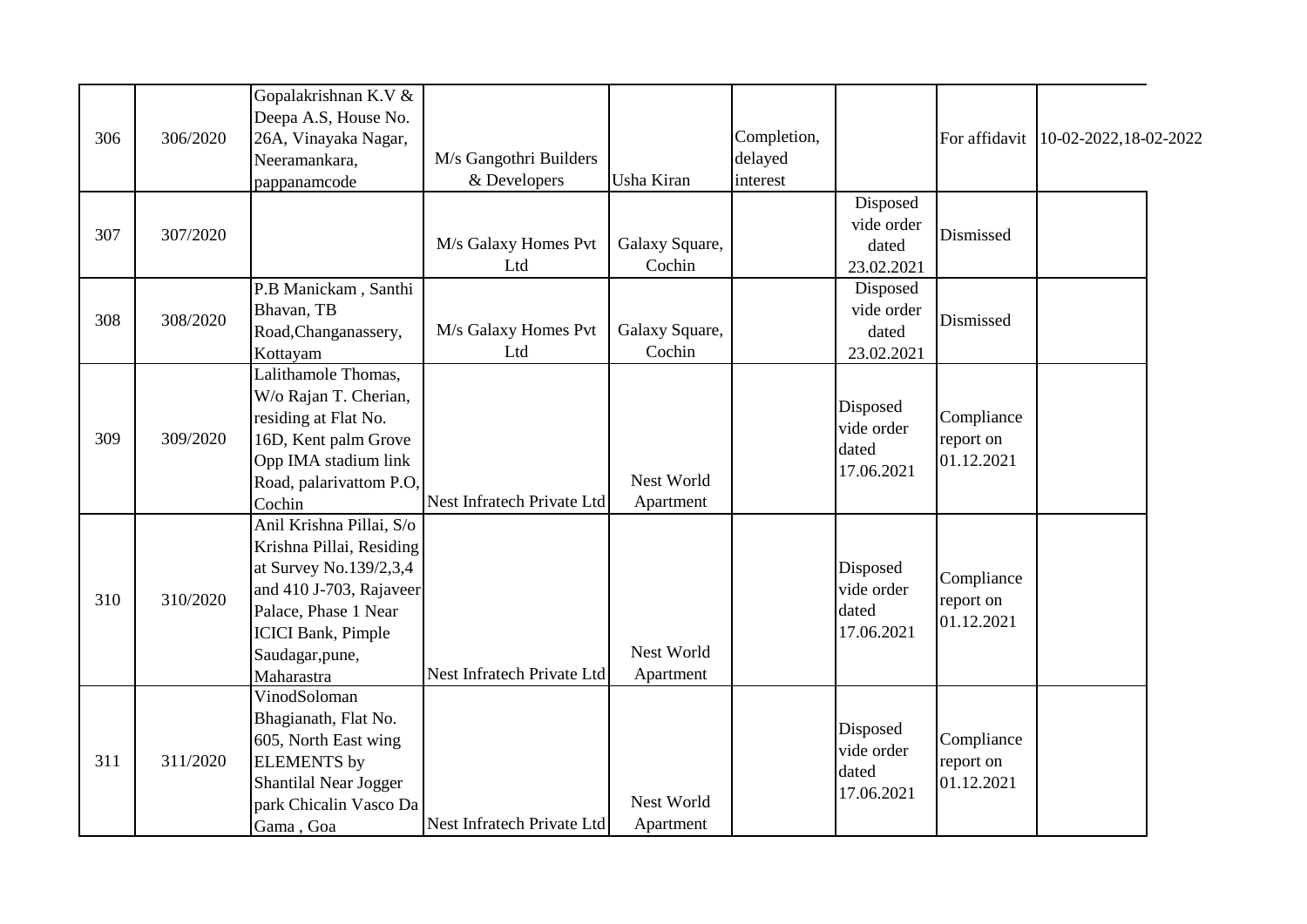|     |          | Fathima Beevi.M, Tc<br>41/2224, kalippankulam |                                     |             |             |                         |                         |                                        |
|-----|----------|-----------------------------------------------|-------------------------------------|-------------|-------------|-------------------------|-------------------------|----------------------------------------|
| 312 | 312/2020 | Road, manacaud P.O,                           |                                     |             | Completion, |                         |                         | For affidavit   10-02-2022, 18-02-2022 |
|     |          | Tvpm                                          | M/s Gangothri Builders              |             | delayed     |                         |                         |                                        |
|     |          |                                               | & Developers Pvt Ltd                | Usha Kiran  | interest    |                         |                         |                                        |
|     |          | <b>Kent Glass House</b>                       |                                     |             |             |                         |                         |                                        |
| 313 | 313/2020 | Residents Assocation,                         |                                     |             |             |                         |                         |                                        |
|     |          | Represented by its                            |                                     |             |             | Disposed                | Compliance<br>report on |                                        |
|     |          | president smt. Bindhu                         |                                     |             |             | vide order              |                         |                                        |
|     |          | Ramesh, KGHRA, Kent                           |                                     |             |             | dated                   | 30.09.2021              |                                        |
|     |          | Glass House,                                  |                                     |             |             | 23.06.2021              |                         |                                        |
|     |          | kaniyampuzha Road,                            | Kent Constructions Pvt   Kent Glass |             |             |                         |                         |                                        |
|     |          | Vytilla, Kochi-19                             | Ltd                                 | House       |             |                         |                         |                                        |
|     | 314/2020 | Shaheen nawaz,                                |                                     |             |             |                         | Compliance              |                                        |
| 314 |          | kalathiparambil, Abdul                        |                                     |             |             |                         | Report in the           |                                        |
|     |          | Salam, S/o K.A Abdul                          |                                     |             |             | Disposed                | form of an              |                                        |
|     |          | Sslam (Late),                                 |                                     |             |             | Affidavit<br>vide order |                         |                                        |
|     |          | kalathiparambil House,                        |                                     |             |             | dated                   | shall be filed          |                                        |
|     |          | Opposite                                      |                                     |             |             | 23.06.2021              | by the                  |                                        |
|     |          |                                               |                                     |             |             |                         | Respondent              |                                        |
|     |          |                                               |                                     | Mir Jude    |             |                         | on or before            |                                        |
|     |          |                                               | MIR Reltors Private Ltd Heights     |             |             |                         | 30-09-2021              |                                        |
|     | 315/2020 | Dr. Gopinadhan .S, S/o                        |                                     |             |             |                         |                         |                                        |
| 315 |          | Sreedharan,                                   | M/s Robinson Properties             |             |             |                         |                         |                                        |
|     |          | Indraprasth,                                  | <b>International Pvt Ltd</b>        |             |             |                         |                         |                                        |
| 316 | 316/2020 | Roji Joseph, S/o Mr.                          |                                     |             |             |                         |                         |                                        |
|     |          | mathew Joseph,                                |                                     |             |             |                         |                         |                                        |
|     |          | Pazhathara House,                             |                                     |             |             |                         |                         | Disposed                               |
|     |          | Vattappally,                                  |                                     |             |             |                         |                         |                                        |
|     |          | Changanacherry P.O,                           | M/s Southern Investment             |             |             |                         |                         |                                        |
|     |          | kottayam                                      | Pvt Ltd                             |             |             |                         |                         |                                        |
| 317 | 317/2020 | P. Kurian John,                               |                                     |             |             | Disposed                | Compliance              |                                        |
|     |          | Velloormanoor,                                |                                     |             |             | vide order              | report on               |                                        |
|     |          | Vadavathoor P.O.                              |                                     | Nest Orchid |             | dated                   | 01.07.2021              |                                        |
|     |          | Kottayam                                      | Nest Infratech Private Ltd park     |             |             | 17.03.2021              |                         |                                        |